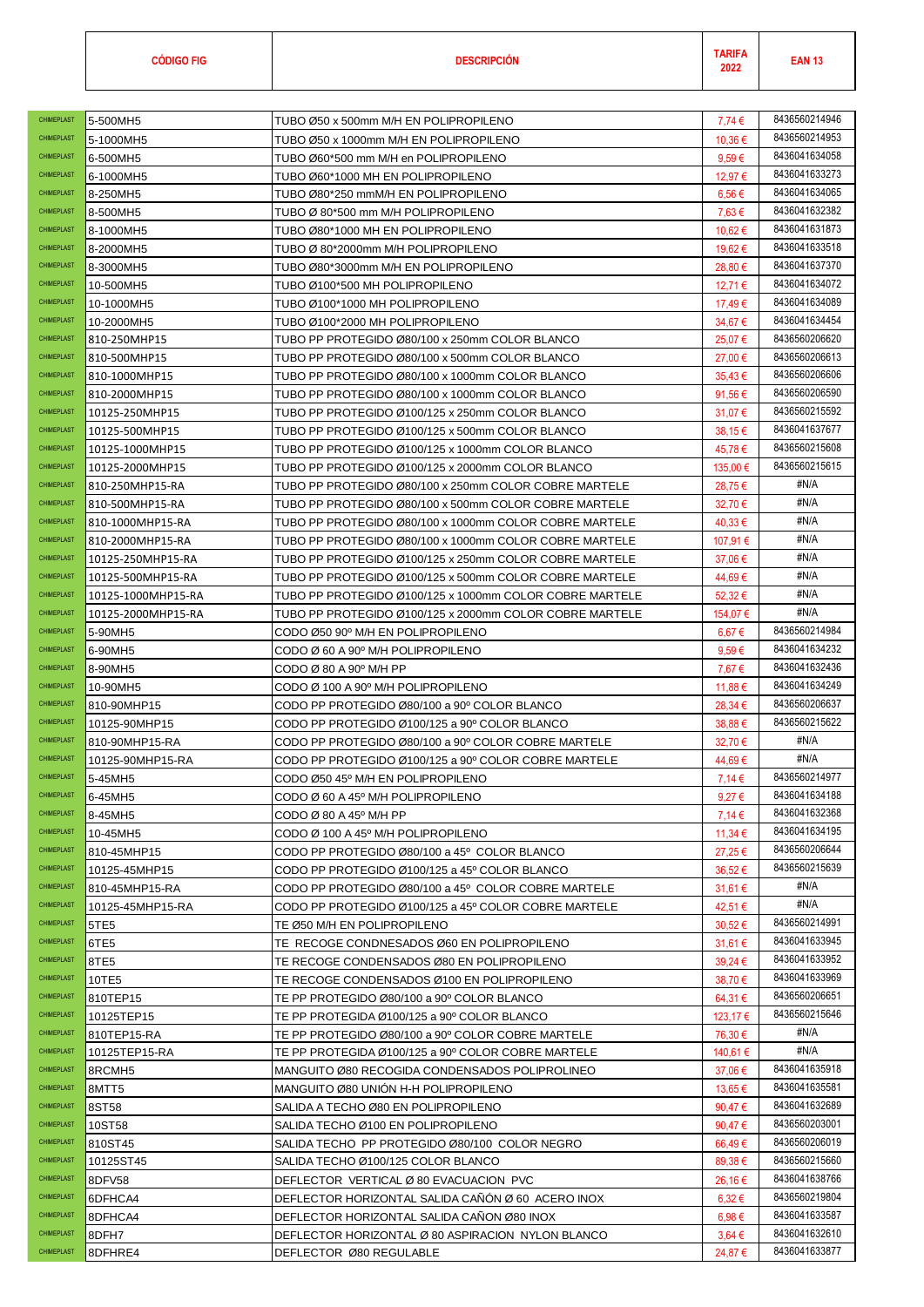| CHIMEPLAST               | 6DFH4                          | DEFLECTOR HORIZONTAL Ø 60 ACERO INOX                                                                     | $8.18 \in$        | 8436041631804                  |
|--------------------------|--------------------------------|----------------------------------------------------------------------------------------------------------|-------------------|--------------------------------|
| CHIMEPLAST               | 8DFH4                          | DEFLECTOR EVACUACION Ø80 INOX                                                                            | 8,18€             | 8436041632603                  |
| CHIMEPLAST               | 10DFH4                         | DEFLECTOR HORIZONTAL Ø 100 EVACUACION INOX                                                               | 14,17€            | 8436041630227                  |
| <b>CHIMEPLAST</b>        | 6DFHALL5                       | DEFLECTOR ANTILLUVIA Ø60 EN PP                                                                           | 15,14 €           | 8436560204107                  |
| CHIMEPLAST               | 8DFHALL5                       | DEFELCTOR ANTILLUVIA Ø80 PP                                                                              | 15,77€            | 8436041630371                  |
| CHIMEPLAST               | 10DFHALL5                      | DEFELCTOR ANTILLUVIA Ø100 PP                                                                             | 17,77€            | 8436041630388                  |
| CHIMEPLAST               | 6DFV4                          | TERMINAL VERTICAL Ø60 INOX 304                                                                           | 20,49€            | 8436041631811                  |
| CHIMEPLAST               | 8DFV4                          | DEFLECTOR INOX Ø 80 EVACUACION VERT.                                                                     | 17,88 €           | 8436041632627                  |
| CHIMEPLAST               | 10DFV4                         | DEFLECTOR VERTICAL Ø 100 EVACUACION INOX                                                                 | $23,44 \in$       | 8436041636953                  |
| CHIMEPLAST               | 8DFH5                          | DEFLECTOR EVACUACION Ø80 PVC                                                                             | 4,67€             | 8436560221258                  |
| <b>CHIMEPLAST</b>        | 6ABPRP3                        | ABRAZADERA DE PARED Ø 60 mm.                                                                             | 5,67€             | 8436560204190                  |
| CHIMEPLAST               | 8ABPRP3                        | ABRAZADERA PARED Ø 80 ALUMINIO PINTADO EPOXI-POLI.                                                       | 4,25€             | 8436041632467                  |
| CHIMEPLAST               | 10ABPRP3                       | ABRAZADERA PARED Ø 100 ACERO PINTADO BLANCO                                                              | 4,08€             | 8436041630197                  |
| CHIMEPLAST               | 125ABPRP3                      | ABRAZADERA PARED Ø 125-130 ACERO PINTADO BLANCO                                                          | 4,19€             | 8436041630562                  |
| CHIMEPLAST               | 10ABPRP3-RA                    | ABRAZADERA PARA PROTEGIDO Ø100 COLOR COBRE MARTELE                                                       | 6,54 €            | #N/A                           |
| CHIMEPLAST               | 125ABPRP3-RA                   | ABRAZADERA PARED Ø 125 ACERO PINTADO COBRE MARTELE                                                       | 11,99 €           | #N/A                           |
| CHIMEPLAST               | 5JT6                           | JUNTA Ø50 EN EPDM                                                                                        | $3.85 \in$        | 8436560215066                  |
| <b>CHIMEPLAST</b>        | 6JT6                           | JUNTA Ø60 EPDM                                                                                           | 1,52 €            | 8436041634041                  |
| <b>CHIMEPLAST</b>        | 8JT6                           | JUNTA Ø80 EPDM                                                                                           | 1,29€             | 8436041633594                  |
| CHIMEPLAST               | 10JT6                          | JUNTA Ø100 EPDM                                                                                          | 4,67€             | 8436041634034                  |
| CHIMEPLAST               | 6PL6                           | PLAFON EN EPDM Ø 60                                                                                      | 2,62€             | 8436041631842                  |
| CHIMEPLAST               | 8PL6                           | PLAFON Ø 80 EN EPDM                                                                                      | $2,72 \in$        | 8436041632641                  |
| CHIMEPLAST               | 10PL6                          | PLAFON Ø 100 EN EPDM                                                                                     | $3.23 \in$        | 8436041630265                  |
| CHIMEPLAST               | 125PL6                         | PLAFON Ø 125 EPDM                                                                                        | 7,74€             | 8436041633167                  |
| CHIMEPLAST               | 5ABSOPORTFLEX                  | ANILLO SEGURIDAD Ø50                                                                                     | 9,91€             | 8436560215073                  |
| CHIMEPLAST               | 6ABSOPORTFLEX                  | ANILLO SEGURIDAD Ø60                                                                                     | $9.33 \in$        | 8436560203766                  |
| CHIMEPLAST               | 8ABSOPORTFLEX                  | ANILLO SEGURIDAD Ø80                                                                                     | $9,33 \in$        | 8436560203773                  |
| CHIMEPLAST               | 10ABSOPORTFLEX                 | ANILLO SEGURIDAD Ø100                                                                                    | 10,50 €           | 8436560203780                  |
| CHIMEPLAST               | <b>TMEPDM</b>                  | Toma de muestras EPDM para condensación                                                                  | 2,27€             | 8436041636137                  |
| CHIMEPLAST               | 8-90TM5                        | CODO Ø80 EN PP CON T/M M/H                                                                               | 19,30 €           | 8436041637073                  |
| CHIMEPLAST               | 6TM5                           | TUBO CON TOMA DE MUESTRAS Ø60                                                                            | 16,29€            | 8436041636274                  |
| CHIMEPLAST               | 8TM <sub>5</sub>               | TUBO CON TOMA DE MUESTRAS Ø80                                                                            | 17,11 €           | 8436041636281                  |
| CHIMEPLAST               | 10TM5                          | MANGUITO TOMA DE MUESTRA Ø100 SISTEMA CASCADA                                                            | 21,36€            | 8436041634287                  |
| CHIMEPLAST               | 56AMPMH5                       | AMPLIACION DE Ø50 A Ø60 EN POLIPROPILENO                                                                 | 26,16€            | 8436560215004                  |
| CHIMEPLAST               | 58AMPMH5                       | AMPLIACION DE Ø50 A Ø80 EN POLIPROPILENO                                                                 | 27,25€            | 8436560215011                  |
| CHIMEPLAST               | 68AMPMH5                       | AMPLIACION Ø 60-80 M/H POLIPROPILENO                                                                     | 10,29€            | 8436041634157                  |
| <b>CHIMEPLAST</b>        | 810AMPMH5                      | AMPLIACION Ø 80-100 M/H POLIPROPILENO                                                                    | 13,63 €           | 8436041634164                  |
| CHIMEPLAST               | 811AMPMH5                      | AMPLIACION Ø 80/110 EN POLIPROPILENO                                                                     | 32,17€            | 8436041635444                  |
| CHIMEPLAST               | 8125AMPMH5                     | AMPLIACION Ø 80/125 EN POLIPROPILENO                                                                     | 39,89€            | 8436041636007                  |
| CHIMEPLAST               | 65REDMH5                       | REDUCCION Ø60 A Ø50 EN PP                                                                                | 20,71 €           | 8436560204114                  |
| CHIMEPLAST               | 86REDMH5                       | REDUCCIÓN Ø80-60 M/H POLIPROPILENO                                                                       | 15,26 €           | 8436041631439                  |
| CHIMEPLAST               | 1080REDMH5                     | REDUCCION Ø 100M-80H PP                                                                                  | 14,51 €           | 8436041630111                  |
| CHIMEPLAST               | 1110REDMH5                     | REDUCCION Ø 110M-100H PP                                                                                 | 33,79€            | 8436041630180                  |
| CHIMEPLAST               | 610ENTRONASP15                 | TRAMO COAXIAL ASPIRACION FACHADA de Ø60/100 a Ø80                                                        | 28,34 €           | 8436041639558                  |
| CHIMEPLAST<br>CHIMEPLAST | 810ADAP15                      | ADAPTADO PP PROTEGIDO Ø80/100 A Ø80 COLOR BLANCO<br>ADAPTADOR Ø100/125 A Ø100 COLOR BLANCO               | 21.80€<br>40,33 € | 8436560206668<br>8436560215653 |
| <b>CHIMEPLAST</b>        | 10125ADAP15                    |                                                                                                          |                   | #N/A                           |
| CHIMEPLAST               | 810ADAP15-RA<br>10125ADAP15-RA | ADAPTADO PP PROTEGIDO Ø80/100 A Ø80 COLOR COBRE MARTELE<br>ADAPTADOR Ø100/125 A Ø100 COLOR COBRE MARTELE | 26,16€<br>46,87€  | 8436560220114                  |
| <b>CHIMEPLAST</b>        | 8ADBCH5                        | ADAPTADOR BIFLUJO Ø80/80 PARA CHAFFOTEUX                                                                 | 52,98€            | 8436041638353                  |
| CHIMEPLAST               | 8ADBDOMP15                     | ADAPTADOR BIFLUJO Ø80/80 PARA DOMUSA                                                                     | 48,63€            | 8436041637141                  |
| CHIMEPLAST               | 8ADBSIDGTH255                  | ADAPTADOR BIFLU PP Ø80/80 RYTON COMP.SIME DGTH25                                                         | 72,89€            | 8436041638223                  |
| CHIMEPLAST               | 8ADBVI5                        | ADAPT. BITUBULAR Ø80/80 compatible VIESSMANN                                                             | 74,12€            | 8436041634638                  |
| CHIMEPLAST               | 8ADBINTP15                     | ADAPTADOR BITUBULAR. Ø80/80 compatible INTERGAS                                                          | 79,57 €           | 8436041636205                  |
| CHIMEPLAST               | 8ADBBEP15                      | ADAPT. BITUBULAR Ø80/80 compa.BERETTA condensacion                                                       | 70,76 €           | 8436041635772                  |
| CHIMEPLAST               | 8ADBSDVAP15                    | ADAPTADOR BITUBULAR Ø80/80 COMP. SD, VAILLANT                                                            | 51,47 €           | 8436041633723                  |
| CHIMEPLAST               | 8ADBJK55                       | ADAPTADOR BITUBULAR Ø80/80 COMP JUNKERS ALU/PP                                                           | 81,75€            | 8436041634171                  |
| CHIMEPLAST               | 8ADBAT55                       | ADAPTADOR BITUBULAR Ø80/80 COMPATIBLE ATLANTIC                                                           | 61,04 €           | 8436560221005                  |
| CHIMEPLAST               | 8MADBSI5                       | ADAPT. BITUBULAR Ø80/80 compatible SIME POLIPROPILEN                                                     | 46,87€            | 8436041632559                  |
| CHIMEPLAST               | 5FLEXCONT5                     | FLEXIBLE Ø50 POLIPROPILENO ROLLO 20M                                                                     | 201,65 €          | 8436560215035                  |
| CHIMEPLAST               | 6FLEXCONT5                     | FLEXIBLE Ø60 POLIPROPILENO ROLLO 20M                                                                     | 212,27€           | 8436041634812                  |
| CHIMEPLAST               | 8FLEXCONT5                     | FLEXIBLE Ø80 POLIPROPILENO ROLLO 20M                                                                     | 200,14 €          | 8436041634775                  |
| CHIMEPLAST               | 10FLEXCONT5                    | FLEXIBLE Ø100 POLIPROPILENO ROLLO 20M                                                                    | 363,89€           | 8436041634829                  |
| CHIMEPLAST               | 125FLEXCONT5                   | FLEXIBLE Ø125 POLIPROPILENO ROLLO 20M                                                                    | 604,95 €          | 8436041634850                  |
| CHIMEPLAST               | 160FLEXCONT5                   | FLEXIBLE Ø160 POLIPROPILENO ROLLO 20M                                                                    | 730,30 €          | 8436041630449                  |
| CHIMEPLAST               | 200FLEXCONT5                   | FLEXIBLE Ø200 POLIPROPILENO ROLLO 20M                                                                    | 882,90€           | 8436041630456                  |
| CHIMEPLAST               | 5UNIONFLEX5                    | Kit union para tubo flexible continuo Ø50                                                                | $9,59 \in$        | 8436560215042                  |
| CHIMEPLAST               | 6UNIONFLEX5                    | Kit union para tubo flexible continuo Ø60                                                                | 9,81€             | 8436041634805                  |
| CHIMEPLAST               | 8UNIONFLEX5                    | Kit union flexible continuo Ø80                                                                          | 10,77€            | 8436041634782                  |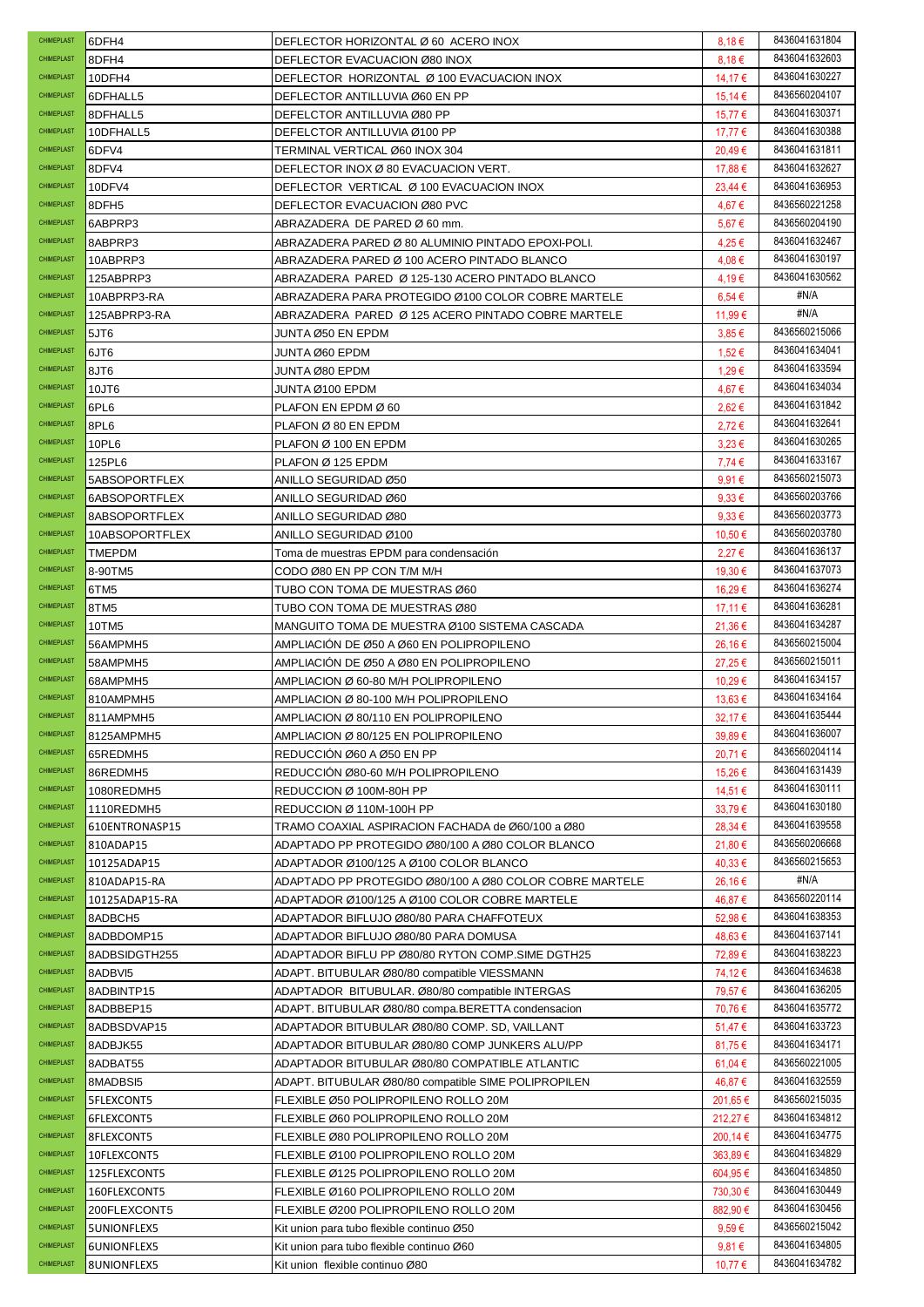| CHIMEPLAST                      | 10UNIONFLEX5                  | Kit union flexible continuo Ø100                                                           | 16,90 €           | 8436041634836                  |
|---------------------------------|-------------------------------|--------------------------------------------------------------------------------------------|-------------------|--------------------------------|
| CHIMEPLAST                      | 125UNIONFLEX5                 | Kit union flexible continuo Ø125                                                           | 25,07€            | 8436041634867                  |
| CHIMEPLAST                      | 160UNIONFLEX5                 | Kit union flexible continuo Ø160                                                           | 99,00 €           | 8436560215059                  |
| CHIMEPLAST                      | 200UNIONFLEX5                 | Kit union flexible continuo Ø200                                                           | 111,00 €          | 8436041630531                  |
| CHIMEPLAST                      | 8FLEXASPIRACION5              | TUBO FLEXIBLE Ø80*20 METROS SIN JUNTA (ROLLO)                                              | 262,65 €          | 8436560205777                  |
| CHIMEPLAST                      | 610-500FLEX5                  | TUBO FLEXIBLE Ø60/100 *500mm POLIPROPILENO                                                 | 25,15€            | 8436560205760                  |
| <b>CHIMEPLAST</b>               | 610-1000FLEX5                 | TUBO FLEXIBLE Ø60/100 *1000mm POLIPROPILENO                                                | 44,94 €           | 8436041630548                  |
| CHIMEPLAST                      | 6CENTFLEX                     | CENTRADOR FLEXIBLE Ø60                                                                     | $8.16 \in$        | 8436041633983                  |
| CHIMEPLAST                      | 8CENTFLEX                     | CENTRADOR FLEXIBLE Ø80                                                                     | $8.16 \in$        | 8436041633990                  |
| CHIMEPLAST                      | 10CENTFLEX                    | CENTRADOR FLEXIBLE Ø100                                                                    | 8,16€             | 8436041634003                  |
| CHIMEPLAST                      | 125CENTFLEX                   | CENTRADOR PARA FLEXIBLE Ø125                                                               | 19,83 €           | 8436041639268                  |
| CHIMEPLAST                      | GRANCENTFLEX                  | CENTRADOR PARA FLEXIBLE Ø160 y 200                                                         | 19,83€            | 8436560215080                  |
| CHIMEPLAST                      | 8CODOSOPORTE5                 | CODO CON SOPORTE PARA SHUNT Ø80                                                            | 40,82€            | 8436041639275                  |
| CHIMEPLAST                      | 8TESOPORTE5                   | TE Ø80 CON SOPORTE PARA SHUNT                                                              | 43,60€            | 8436041639282                  |
| CHIMEPLAST                      | 8JT6                          | JUNTA Ø80 EPDM                                                                             | 1,29€             | 8436041633594                  |
| CHIMEPLAST                      | 6ABPRP3                       | ABRAZADERA DE PARED Ø 60 mm.                                                               | 5,67€             | 8436560204190                  |
| CHIMEPLAST                      | 8ABPRP3                       | ABRAZADERA PARED Ø 80 ALUMINIO PINTADO EPOXI-POLI.                                         | 4,25€             | 8436041632467                  |
| CHIMEPLAST                      | 10ABPRP3                      | ABRAZADERA PARED Ø 100 ACERO PINTADO BLANCO                                                | 4,08€             | 8436041630197                  |
| <b>CHIMEPLAST</b>               | 125ABPRP3                     | ABRAZADERA PARED Ø 125-130 ACERO PINTADO BLANCO                                            | 4,19€             | 8436041630562                  |
| CHIMEPLAST                      | 160ABPR3                      | ABRAZADERA PARED Ø 160 ACERO CINCADO                                                       | 6,70€             | 8436041637004                  |
| CHIMEPLAST                      | 200ABPR3                      | ABRAZADERA PARED Ø 200 ACERO CINCADO                                                       | 7,21€             | 8436041637011                  |
| CHIMEPLAST                      | 5ABSOPORTFLEX                 | ANILLO SEGURIDAD Ø50                                                                       | $9.91 \in$        | 8436560215073                  |
| CHIMEPLAST                      | 6ABSOPORTFLEX                 | ANILLO SEGURIDAD Ø60                                                                       | $9.33 \in$        | 8436560203766                  |
| CHIMEPLAST                      | 8ABSOPORTFLEX                 | ANILLO SEGURIDAD Ø80                                                                       | $9.33 \in$        | 8436560203773                  |
| CHIMEPLAST                      | 10ABSOPORTFLEX                | ANILLO SEGURIDAD Ø100                                                                      | 10,50 €           | 8436560203780                  |
| CHIMEPLAST                      | 125ABSOPORTFLEX               | ANILLO SEGURIDAD Ø125                                                                      | 12,54 €           | 8436560215097                  |
| CHIMEPLAST                      | 160ABSOPORTFLEX               | ANILLO SEGURIDAD Ø160                                                                      | 22,89€            | 8436560215103                  |
| CHIMEPLAST                      | 200ABSOPORTFLEX               | ANILLO SEGURIDAD Ø200                                                                      | $30,52 \in$       | 8436560205050                  |
| CHIMEPLAST                      | 5COPPO5                       | TERMINAL Ø50 TEJA PLANA PARA PATINILLO                                                     | 117,66 €          | 8436560221524                  |
| CHIMEPLAST                      | 6COPPO5                       | TERMINAL Ø60 TEJA PLANA PARA PATINILLO                                                     | 89,76€            | 8436560221210                  |
| CHIMEPLAST                      | 8COPPO5                       | TERMINAL Ø80 TEJA PLANA PARA PATINILLO                                                     | 87,67€            | 8436041639299                  |
| <b>CHIMEPLAST</b>               | 10COPPO5                      | TERMINAL Ø100 TEJA PLANA PARA PATINILLO                                                    | 100,68€           | 8436560221265                  |
| CHIMEPLAST                      | 125COPPO5                     | TERMINAL Ø125 TEJA PLANA PARA PATINILLO                                                    | 111,59€           | 8436560221272                  |
| CHIMEPLAST                      | 75-50VENTOFLEX7               | TUBO VENTILACIÓN Ø75 EN ROLLO DE 50M                                                       | 274,08€           | 8436560220848                  |
| CHIMEPLAST                      | 90-50VENTOFLEX7               | TUBO VENTILACIÓN Ø90 EN ROLLO DE 50M                                                       | 384,88€           | 8436560220855                  |
| CHIMEPLAST                      | 610-250MHP15                  | TUBO Ø60*100*250 mm M/H PPs/ALUMINIO BLANCO                                                | 14,80 €           | 8436041635130                  |
| CHIMEPLAST                      | 610-500MHP15                  | TUBO Ø60*100*500 mm M/H PPs/ALUMINIO BLANCO                                                | 17,32 €           | 8436041631286                  |
| CHIMEPLAST                      | 610-1000MHP15                 | TUBO Ø60/100*1000 mm M/H PPs/ALUMINIO BLANCO                                               | 23,47€            | 8436041631125                  |
| CHIMEPLAST                      | 610-1500MHP15                 | TUBO Ø60/100*1500 mm M/H PPs/ALUMINIO BLANCO                                               | 61,20€            | 8436560203889                  |
| CHIMEPLAST                      | 610-2000MHP15                 | TUBO Ø60/100*2000 mm M/H PPs/ALUMINIO BLANCO                                               | $63,27$ €         | 8436041636496                  |
| CHIMEPLAST                      | 8125-250MHP15                 | TUBO Ø80*125*250 mm M/H PPs/ALUMINIO BLANCO                                                | 21,26€            | 8436041634379                  |
| CHIMEPLAST                      | 8125-500MHP15                 | TUBO Ø80/125*500 MH EN PPs/ ALUMINIO BLANCO                                                | 25,07 €           | 8436041632139                  |
| CHIMEPLAST                      | 8125-1000MHP15                | TUBO Ø80/125*1000 MH EN PPs/ ALUMINIO BLANCO                                               | $33,25 \in$       | 8436041632030                  |
| CHIMEPLAST                      | 8125-2000MHP15                | TUBO Ø80/125*2000 MH EN PPs/ ALUMINIO BLANCO                                               | 90,63 $\epsilon$  | 8436041637387                  |
| CHIMEPLAST                      | 10150-250MHP15                | TUBO Ø100/150 *250 M/H PPs/ALUMINIO BLANCO                                                 | 32,70 €           | 8436041637691                  |
| CHIMEPLAST                      | 10150-500MHP15                | TUBO Ø100/150 *500 M/H PPs/ALUMINIO BLANCO                                                 | 39,24 €           | 8436041637684                  |
| CHIMEPLAST                      | 10150-1000MHP15               | TUBO Ø100/150 *1000 M/H PPs/ALUMINIO BLANCO                                                | 50,14 €           | 8436041637707                  |
| CHIMEPLAST                      | 610-500FLEX5                  | TUBO FLEXIBLE Ø60/100 *500mm POLIPROPILENO                                                 | 25,15€            | 8436560205760                  |
| <b>CHIMEPLAST</b><br>CHIMEPLAST | 610-1000FLEX5                 | TUBO FLEXIBLE Ø60/100 *1000mm POLIPROPILENO                                                | 44,94 €           | 8436041630548<br>8436041631330 |
| CHIMEPLAST                      | 610-90MHP15                   | CODO Ø60/100 A 90° M/H en POLIPROPILENO                                                    | 23,08€            | 8436041632160                  |
| CHIMEPLAST                      | 8125-90MHP15<br>10150-90MHP15 | CODO Ø80/125 MH EN POLIPROPILENO Y ALUMINIO<br>CODO Ø100/150 A 90º M/H PPs/ALUMINIO BLANCO | 41,17 €<br>51,72€ | 8436041637639                  |
| CHIMEPLAST                      | 610-45MHP15                   | CODO Ø60/100 A 45º M/H en POLIPROPILENO/ALUMINIO BLANCO                                    | 23,51 €           | 8436041631255                  |
| CHIMEPLAST                      | 8125-45MHP15                  | CODO Ø80/125 A 45ºMH EN POLIPROPILENO Y ALUMINIO                                           | 38,21€            | 8436041632108                  |
| CHIMEPLAST                      | 10150-45MHP15                 | CODO Ø100/150 A 45º M/H PPs/ALUMINIO BLANCO                                                | 49,05€            | 8436041637653                  |
| CHIMEPLAST                      | 610-90ASIMHP15                | CODO Ø60/100 A 90º DESCENTRADO PP/ACERO LACADO                                             | 65,40 €           | 8436560220961                  |
| CHIMEPLAST                      | 610-90IVP15                   | CODO DE INSPECCION Ø60/125 A 90º M/H PPs/ALUMINIO                                          | 70,00 €           | #N/A                           |
| CHIMEPLAST                      | 8125-90IVP15                  | CODO DE INSPECCION Ø80/100 A 90º M/H PPS/ALUMINIO                                          | 100,00 €          | #N/A                           |
| CHIMEPLAST                      | 10150-90IVP15                 | CODO DE INSPECCION Ø100/150 A 90º M/H PPS/ALUMINIO                                         | 98,10€            | #N/A                           |
| CHIMEPLAST                      | 610IVP15                      | TRAMO DE INSPECCION Ø60/100 PP/ACERO LACADO                                                | 68,00€            | #N/A                           |
| CHIMEPLAST                      | 8125IVP15                     | TRAMO DE INSPECCION Ø80/125 PP/ACERO LACADO                                                | 95,00 €           | #N/A                           |
| CHIMEPLAST                      | 10150IVP15                    | TRAMO DE INSPECCION Ø100/150 PP/ACERO LACADO                                               | 185,30 €          | #N/A                           |
| CHIMEPLAST                      | 610TMMHP15                    | MANGUITO COAXIAL CON TOMA DE MUESTRAS Ø60/100 ALU/                                         | 34,99€            | 8436041636915                  |
| CHIMEPLAST                      | 8125TMMHP15                   | TOMA DE MUESTRAS COAXIAL Ø80/125 EN PP/ACERO LACADO                                        | 58,22€            | 8436041636878                  |
| CHIMEPLAST                      | 10150TMMHP15                  | TOMA DE MUESTRAS COAXIAL Ø100/150 EN PP/ACERO LACADO                                       | 89,88€            | 8436560203872                  |
| CHIMEPLAST                      | 610KITTMP15                   | TOMA MUESTRAS Ø60/100 PARA CALDERAS  CONDENSACION                                          | 19,57 €           | 8436560220473                  |
| CHIMEPLAST                      | CORONA16                      | CORONA DE COBALTO PARA INSTALAR 610KITTMP15                                                | $33,27 \in$       | 8436560220480                  |
| CHIMEPLAST                      | 6810125AMPMHP15               | AMPLIACION Ø 60-100 A Ø 80-125 ALUMINIO BLANCO/PP                                          | 25,73€            | 8436041634386                  |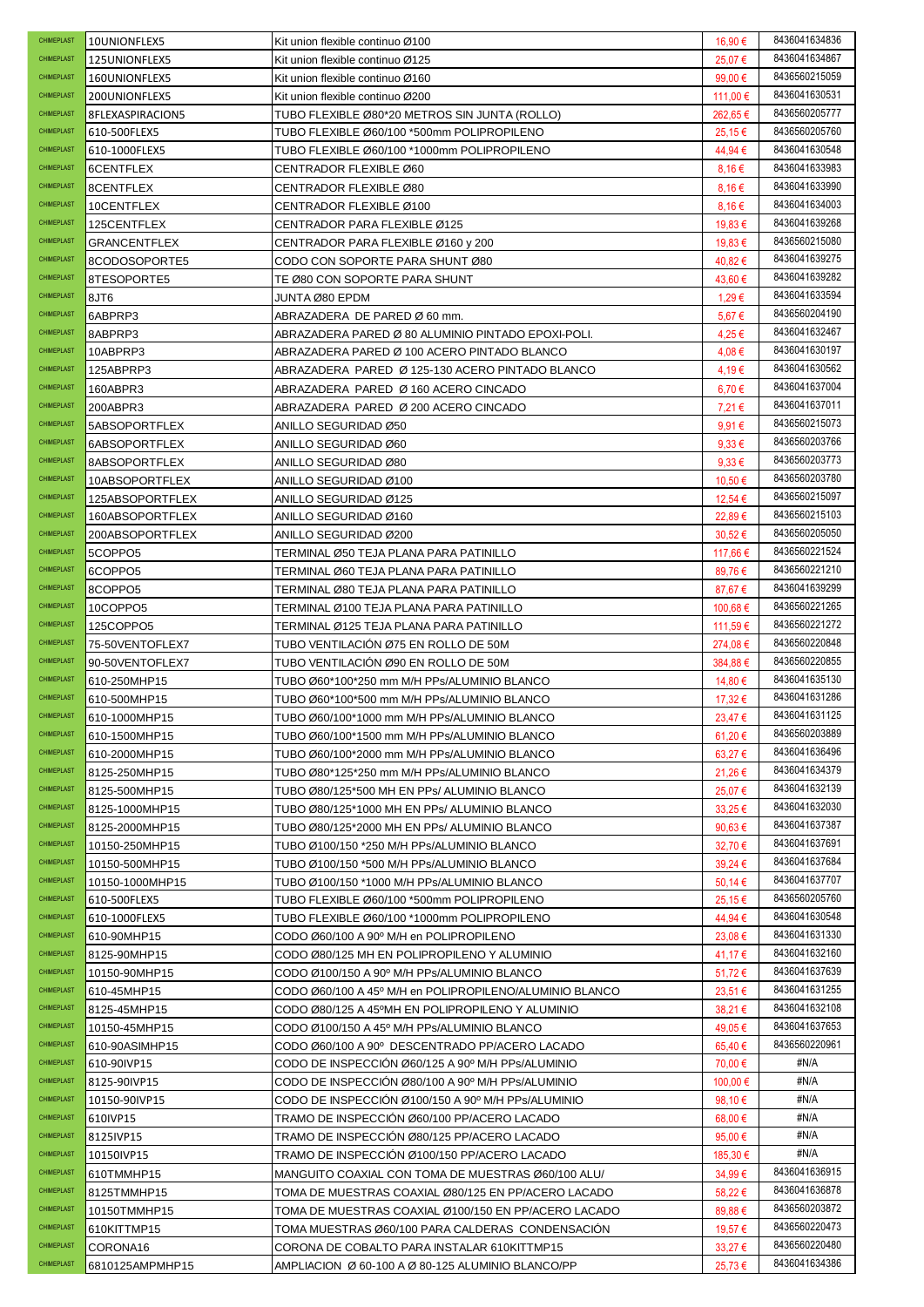| CHIMEPLAST        | 812510150AMPMHP15 | AMPLIACION Ø80-125 A Ø 100-150 ALUMINIO BLANCO/PP  | 80,00 $\epsilon$ | #N/A          |
|-------------------|-------------------|----------------------------------------------------|------------------|---------------|
| <b>CHIMEPLAST</b> | 110160100150RED5  | REDUCCIÓN COAXIAL Ø110/160 A Ø100/150 M/H EN PP    | 95,79€           | 8436560204015 |
| CHIMEPLAST        | 610RCMHP15        | RECOGIDA DE CONDENSADOS 60-100 CONDENSACION        | 71,94 €          | 8436560221197 |
| CHIMEPLAST        | 8125RCMHP15       | MANGUITO RECOGIDA DE CONDENSADOS Ø80/125 PP/ACERO  | 94,83€           | 8436560221203 |
| CHIMEPLAST        | 80808125ADAP5     | ADAPTADOR BIFLUJO Ø80/80 A Ø80/125 COAXIAL EN PP   | 45,78€           | 8436560204763 |
| CHIMEPLAST        | 610TEP15          | TE COAXIAL Ø60/100 PP/ACERO LACADO                 | 57,77€           | 8436041635048 |
| CHIMEPLAST        | 8125TEP15         | TE COAXIAL Ø80/125 PP/ACERO LACADO                 | 83,93€           | 8436041635079 |
| <b>CHIMEPLAST</b> | 10150TEP15        | TE COAXIAL Ø100-150 EN PP/ACERO LACADO             | 185,30 €         | 8436041637738 |
| CHIMEPLAST        | 610MTTP15         | MANGUITO Ø60/100 HEMBRA/HEMBRA EN PP/ALUMINIO      | 29,54 €          | 8436560221722 |
| CHIMEPLAST        | 610TDFHP15        | TERMINAL Ø60/100 EN POLIPROPILENO Y ALUMINIO       | 49,49€           | 8436041633365 |
| CHIMEPLAST        | 8125TDFHP15       | TUBO DEFL. HORIZONTAL Ø 80-125 PPs/ALUMINIO BLANCO | 57,90 €          | 8436041632221 |
| CHIMEPLAST        | 610TDFHORIENTP15  | TERMINAL HORIZ ORIENTABLE CONDENS 60/100           | 49,49€           | 8436560204664 |
| CHIMEPLAST        | 10150TDFHP15      | TERMINAL COAXIAL HORIZONTAL Ø 100/150 PP/ALU       | 112,27 €         | 8436041637721 |
| CHIMEPLAST        | 610DFORIENT5      | DEFLECTOR ORIENTABLE Ø60 PARA CONDENSACIÓN         | 18,92€           | 8436560203957 |
| CHIMEPLAST        | 610TDFHC57        | TERMINAL HORIZONTAL CORTO BLANCO Ø60/100           | 29,97€           | 8436560205784 |
| CHIMEPLAST        | 8125TDFHC57       | TERMINAL HORIZONTAL CORTO Ø80/125                  | 28,89€           | 8436560205791 |
| CHIMEPLAST        | 610TDFHC57N       | TERMINAL HORIZONTAL CORTO NEGRO Ø60/100            | 29,97€           | 8436560221920 |
| CHIMEPLAST        | 10150ST58         | SALIDA TECHO Ø100/150 PP/PVC                       | 152.60 €         | 8436041638346 |
| CHIMEPLAST        | 610DFV58          | TERMINAL COAXIAL VERTICAL Ø60/100 CORTO ALU/PP     | 44,69€           | 8436041636793 |
| CHIMEPLAST        |                   |                                                    |                  | 8436041636922 |
| CHIMEPLAST        | 8125DFV58         | TERMINAL COAXIAL VERTICAL CORTO Ø80/125 ALU/PP     | 64,31€           | 8436560221180 |
| <b>CHIMEPLAST</b> | TEJAPLANAP1       | TEJA SALIDA TECHO PLANO ALUMINIO                   | $30,32 \in$      | 8436041633938 |
| CHIMEPLAST        | <b>TEJA</b>       | TEJA SALIDA TECHO ALUMINIO/PVC                     | 53,01 €          | 8436560204695 |
|                   | 610STNF58         | SALIDA A TECHO Ø60/100 PPs/PVC NO FROST            | 89,76€           |               |
| CHIMEPLAST        | 8125STNF58        | SALIDA A TECHO Ø80/125 PPs/PVC NO FROST            | 95,82€           | 8436560204701 |
| CHIMEPLAST        | 610ST58           | SALIDA A TECHO Ø60/100 en POLIPROPILENO            | 88,78€           | 8436041631699 |
| CHIMEPLAST        | 8125ST58          | SALIDA A TECHO Ø80-125 EN POLIPROPILENO            | 91,36€           | 8436041632184 |
| CHIMEPLAST        | 10ABPRP3          | ABRAZADERA PARED Ø 100 ACERO PINTADO BLANCO        | 4,08€            | 8436041630197 |
| CHIMEPLAST        | 125ABPRP3         | ABRAZADERA PARED Ø 125-130 ACERO PINTADO BLANCO    | 4,19€            | 8436041630562 |
| CHIMEPLAST        | 150ABPR3          | ABRAZADERA DIAMETRO 150 PINTADOA                   | 6,18€            | 8436041639404 |
| CHIMEPLAST        | 10PL6             | PLAFON Ø 100 EN EPDM                               | $3.23 \in$       | 8436041630265 |
| CHIMEPLAST        | 125PL6            | PLAFON Ø 125 EPDM                                  | 7,74€            | 8436041633167 |
| CHIMEPLAST        | 610KCCSIP15       | KIT HORIZONTAL 60/100 compatible SIME Polipropilen | 54,58€           | 8436041631613 |
| CHIMEPLAST        | 610KCCVIP15       | KIT HORIZONTAL 60/100 comp. VIESSMAN Polipropileno | 59,39€           | 8436041634652 |
| CHIMEPLAST        | 610KCCJKP15       | KIT HORIZONTAL Ø 60/100 ALU/PP COMP.JUNKERS        | 66,71€           | 8436041634898 |
|                   |                   |                                                    |                  |               |
| <b>CHIMEPLAST</b> | 610KCCIMMP15      | KIT HORIZONTAL Ø 60/100 ALU/PP COMP.IMMERGAS       | 97,85€           | 8436041634881 |
| CHIMEPLAST        | 610KCCAT55        | KIT HORIZONTAL Ø 60/100 ALU/PP COMP.ATLANTIC       | 58,22€           | 8436560219002 |
| CHIMEPLAST        | 610KCCSDVAP15     | KIT HORIZONTAL 60/100 comp. SIME FER Polipropileno | 66,71€           | 8436041636182 |
| CHIMEPLAST        | 610KCCINT55       | KIT HORIZONTAL Ø 60/100 POLIPROPILENO INTERGAS     | 73,35 €          | 8436041639886 |
| CHIMEPLAST        | 610KCCBEP15       | KIT HORIZONTAL 60/100 comp. BERETTA                | 59,95€           | 8436041635796 |
| CHIMEPLAST        | 610KCCCHP15       | KIT HORIZONTAL 60/100 comp. CHAFFOTEUX             | 68,92€           | 8436041636939 |
| CHIMEPLAST        | 610KCCDOMP15      | KIT HORIZONTAL 60/100 comp. DOMUSA EVOLTOP         | 59,50€           | 8436041637127 |
| CHIMEPLAST        | 610CVSIP15        | CONEXION VERTICAL CALDERA Ø60/100 COMP SIME ALU/P  | 49,49€           | 8436041634553 |
| CHIMEPLAST        | 610CVCHP15        | CONEXION VERTICAL 60/100 comp. CHAFFOTEUX          | 51,47€           | 8436041636854 |
| CHIMEPLAST        | 610CVDOMP15       | CONEXION VERTICAL 60/100 comp. DOMUSA EVOLTOP      | 47,69€           | 8436041637134 |
| CHIMEPLAST        | 610CVSDVAP15      | CONEXION VERTICAL 60/100 COMPATIBLE S-D, VAILLANT  | $60,65 \in$      | 8436041633709 |
| CHIMEPLAST        | 610CVVIP15        | CONEXION VERTICAL 60/100 COMPATIBLE VIESSMANN      | 49,49€           | 8436041634645 |
| CHIMEPLAST        | 610CVJKP15        | CONEXION VERTICAL 60/100 COMPATIBLE JUNKERS ALU/PP | 51,47 €          | 8436041636502 |
| CHIMEPLAST        | 610CVINTP15       | CONEXION VERTICAL 60/100 COMPATIBLE INTERGAS       | 59,95€           | 8436041634447 |
| <b>CHIMEPLAST</b> | 610CVBEP15        | CONEXION VERTICAL 60/100 COMP.BERETTA CONDENS      | 49,49€           | 8436041635789 |
| CHIMEPLAST        | 610CVAT55         | CODO CONEXION CALDERA 60/100 PP ATLANTIC           | 49,49€           | 8436560221104 |
| CHIMEPLAST        | 610CVIMMP15       | CONEXION VERTICAL 60/100 COMPATIBLE IMMERGAS       | 56,35€           | 8436041637622 |
| CHIMEPLAST        | 8125CVJKP15       | CONEXION VERTICAL 80/125 ALU/PP COMPT.J.K.         | 51,47 €          | 8436041635673 |
| CHIMEPLAST        | 8125CVSDVAP15     | CONEXION VERTICAL 80/125 ALU/PP COMPT.S.D.         | 51,47 €          | 8436041635666 |
| CHIMEPLAST        | 610KCCSUST55      | KIT HORIZONTAL PARA SUSTITUCION 60/100             | 54,58€           | 8436560214854 |
| CHIMEPLAST        | 11-500MH5         | TUBO Ø110*500 MH POLIPROPILENO                     | 15,75€           | 8436041635826 |
| CHIMEPLAST        | 11-1000MH5        | TUBO Ø110*1000 MH POLIPROPILENO                    | 18,64 €          | 8436041635833 |
| CHIMEPLAST        | 11-2000MH5        | TUBO Ø110*2000 MH POLIPROPILENO                    | 38,72€           | 8436041635840 |
| CHIMEPLAST        | 125-500MH5        | TUBO Ø125*500 MH POLIPROPILENO                     | 17,66 €          | 8436041634096 |
| CHIMEPLAST        | 125-1000MH5       | TUBO Ø125*1000 MH POLIPROPILENO                    | 31,54 €          | 8436041634102 |
| CHIMEPLAST        | 125-2000MH5       | TUBO Ø125*2000 MH POLIPROPILENO                    | 46,65€           | 8436041635710 |
| CHIMEPLAST        | 160-500MH5        | TUBO Ø160*500 MH POLIPROPILENO                     | 29,43 €          | 8436041634119 |
| CHIMEPLAST        | 160-1000MH5       | TUBO Ø160*1000 MH POLIPROPILENO                    | 46,65€           | 8436041634126 |
| CHIMEPLAST        | 160-2000MH5       | TUBO Ø160*2000 MH POLIPROPILENO                    | 71,90 €          | 8436041635727 |
| CHIMEPLAST        | 200-500MH5        | TUBO Ø200*500 MH POLIPROPILENO                     | 47,96€           | 8436041637196 |
| CHIMEPLAST        | 200-1000MH5       | TUBO Ø200*1000 MH POLIPROPILENO                    | 58,86 €          | 8436041637202 |
| CHIMEPLAST        | 200-2000MH5       | TUBO Ø200*2000 MH POLIPROPILENO                    | 113,13 €         | 8436041637219 |
| CHIMEPLAST        | 250-500MH5        | TUBO Ø250*500 MH POLIPROPILENO                     | 103,55 €         | 8436041635857 |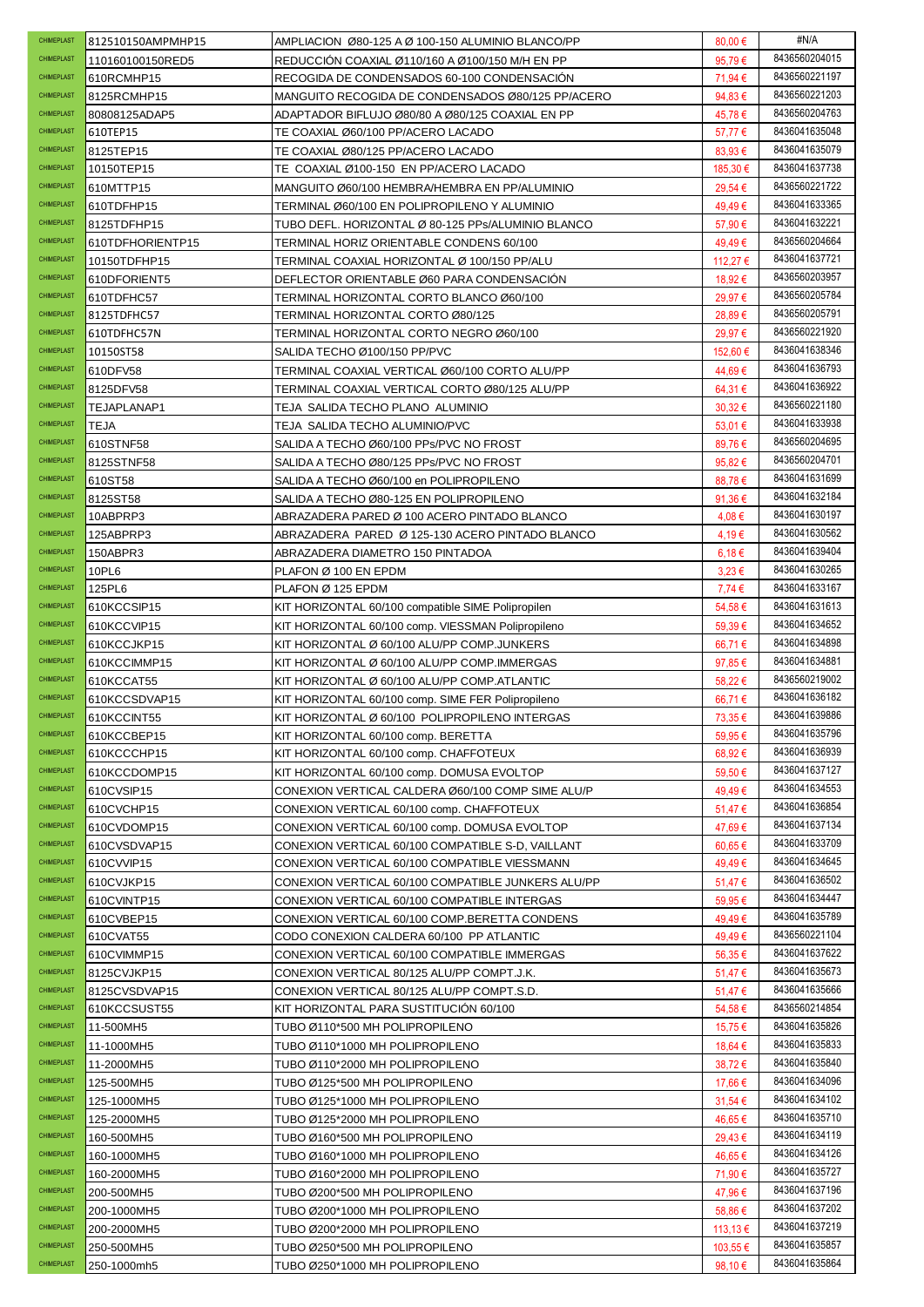| <b>CHIMEPLAST</b> | 250-2000mh5     | TUBO Ø250*2000 MH POLIPROPILENO                        | 166,78€          | 8436041635871 |
|-------------------|-----------------|--------------------------------------------------------|------------------|---------------|
| CHIMEPLAST        | 300-500MH5      | TUBO Ø300*500 MH POLIPROPILENO                         | 119,90 €         | 8436041637226 |
| CHIMEPLAST        | 300-1000mh5     | TUBO Ø300*1000 MH POLIPROPILENO                        | 95.64 €          | 8436041637233 |
| CHIMEPLAST        | 300-2000mh5     | TUBO Ø300*2000 MH POLIPROPILENO                        | 291,58€          | 8436041637240 |
| CHIMEPLAST        | 11-90MH5        | CODO Ø 110 A 90° M/H POLIPROPILENO                     | 15,26 €          | 8436041635963 |
| CHIMEPLAST        | 125-90MH5       | CODO Ø 125 A 90° M/H POLIPROPILENO                     | 21,26€           | 8436041634256 |
| CHIMEPLAST        | 160-90MH5       | CODO Ø 160 A 90° M/H POLIPROPILENO                     | 37,84 €          | 8436041634263 |
| CHIMEPLAST        | 200-90MH5       | CODO Ø 200 A 90° M/H POLIPROPILENO                     | 50,46€           | 8436041634270 |
| CHIMEPLAST        | 250-90MH5       | CODO Ø 250 A 90° M/H POLIPROPILENO                     | 119.90 €         | 8436041635970 |
| CHIMEPLAST        | 300-90MH5       | CODO Ø 300 A 90° M/H POLIPROPILENO                     | 154,78 €         | 8436041637257 |
| CHIMEPLAST        | 11-45MH5        | CODO Ø 110 A 45° M/H POLIPROPILENO                     | 15,26 €          | 8436041635932 |
| CHIMEPLAST        | 125-45MH5       | CODO Ø 125 A 45° M/H POLIPROPILENO                     | 18,92 €          | 8436041634201 |
| CHIMEPLAST        | 160-45MH5       | CODO Ø 160 A 45° M/H POLIPROPILENO                     | 29,01€           | 8436041634218 |
| CHIMEPLAST        | 200-45MH5       | CODO Ø 200 A 45° M/H POLIPROPILENO                     | 44,15€           | 8436041634225 |
| CHIMEPLAST        | 250-45MH5       | CODO Ø 250 A 45° M/H POLIPROPILENO                     | 90,47€           | 8436041635949 |
| CHIMEPLAST        | 300-45MH5       | CODO Ø 300 A 45° M/H POLIPROPILENO                     | 119,90 €         | 8436041637264 |
| CHIMEPLAST        | 1011AMPMH5      | AMPLIACION Ø 100/110 EN POLIPROPILENO                  | 34,74 €          | 8436041636014 |
| CHIMEPLAST        | 10125AMPMH5     | AMPLIACION Ø100-125 EN POLIPROPILENO                   | 37,84 €          | 8436041630661 |
| CHIMEPLAST        | 11125AMPMH5     | AMPLIACION Ø 110/125 EN POLIPROPILENO                  | 41,63 €          | 8436041636021 |
| CHIMEPLAST        | 125160AMPMH5    | AMPLIACION Ø 125/160 EN POLIPROPILENO                  | 58,03€           | 8436041636038 |
| CHIMEPLAST        | 130160AMPMH5    | AMPLIACION Ø 130/160 EN POLIPROPILENO                  | 80,25€           | 8436041636045 |
| CHIMEPLAST        | 150160AMPMH5    | AMPLIACION Ø 150/160 EN POLIPROPILENO                  | 80,25€           | 8436041636052 |
| CHIMEPLAST        | 160200AMPMH5    | AMPLIACION Ø 160/200 EN POLIPROPILENO                  | 72,06 €          | 8436041636069 |
| CHIMEPLAST        | 180200AMPMH5    | AMPLIACION Ø 180/200 EN POLIPROPILENO                  | 87,74 €          | 8436041636076 |
| CHIMEPLAST        | 200250AMPMH5    | AMPLIACION Ø 200/250 EN POLIPROPILENO                  | 100,92 €         | 8436041636083 |
| <b>CHIMEPLAST</b> | 225250AMPMH5    | AMPLIACION Ø 225/250 EN POLIPROPILENO                  | 136,93 €         | 8436041636090 |
| <b>CHIMEPLAST</b> | 250300AMPMH5    | AMPLIACION Ø 250 A 300 M/H EN POLIPROPILENO            | 167,27 €         | 8436041637172 |
| CHIMEPLAST        | 810AMPASIMH5    | AMPLIACION Ø80/100 ASIMETRICA M/H POLIPROPILENO        | 50,24 €          | 8436560206460 |
| CHIMEPLAST        | 811AMPASIMH5    | AMPLIACION Ø80/110 ASIMETRICA M/H POLIPROPILENO        | 31,54 €          | 8436041639329 |
| CHIMEPLAST        | 110125AMPASIMH5 | AMPLIACION Ø110/125 ASIMETRICA M/H POLIPROPILENO       | 68,25€           | 8436560214878 |
| CHIMEPLAST        | 125160AMPASIMH5 | AMPLIACION Ø125/160 ASIMETRICA M/H POLIPROPILENO       | 68,67€           | 8436041637271 |
| CHIMEPLAST        | 160200AMPASIMH5 | AMPLIACION Ø160/200 ASIMETRICA M/H POLIPROPILENO       | 101,37 €         | 8436041637288 |
| CHIMEPLAST        | 125TAPE5        | TAPE Ø125 DESAGUE COND. POLIPROPILENO VERTICAL         | 23,98€           | 8436560220831 |
| CHIMEPLAST        | 160TAPE5        | TAPE Ø160 DESAGÜE COND. POLIPROPILENO VERTICAL         | 30,52€           | 8436560220824 |
|                   |                 |                                                        |                  |               |
| CHIMEPLAST        | 200TAPE5        | TAPE Ø200 DESAGÜE COND. POLIPROPILENO VERTICAL         | 38,15€           | 8436560220817 |
| CHIMEPLAST        | 250TAPE5        | TAPE Ø250 DESAGÜE CONDENSADOS POLIPROPILENO VERTICAL   | 42,51 €          | 8436560220794 |
| CHIMEPLAST        | 300TAPE5        | TAPE Ø300 DESAGUE CONDENSADOS POLIPROPILENO VERTICAL   | 50,15€           | 8436560220800 |
| <b>CHIMEPLAST</b> | 125TAPECONDENSA | TAPE Ø125 DESAGUE COND. POLIPROPILENO HORIZONTAL       | 25,66€           | 8436041634331 |
| CHIMEPLAST        | 160TAPECONDENSA | TAPE Ø160 DESAGUE COND. POLIPROPILENO HORIZONTAL       | $30,88 \in$      | 8436041634348 |
| CHIMEPLAST        | 200TAPECONDENSA | TAPE Ø200 DESAGÜE COND. POLIPROPILENO HORIZONTAL       | 38,49€           | 8436041634355 |
| CHIMEPLAST        | 250TAPECONDENSA | TAPE Ø250 DESAGÜE CONDENSADOS POLIPROPILENO HORIZONTAL | 42,46€           | 8436041637189 |
| <b>CHIMEPLAST</b> | 300TAPECONDENSA | TAPE Ø300 DESAGUE CONDENSADOS POLIPROPILENO HORIZONTAL | 51,23€           | 8436041638414 |
| CHIMEPLAST        | SIFON5          | SIFON DESAGUE POLIPROPILENO VERTICAL/HORIZONTAL        | 22,74€           | 8436041634744 |
| CHIMEPLAST        | 11INSP5         | MODULO DE INSPECCIÓN Ø110 EN POLIPROPILENO             | 60,00 €          | #N/A          |
| CHIMEPLAST        | 125INSP5        | MODULO DE INSPECCIÓN Ø125 EN POLIPROPILENO             | $63,00 \in$      | #N/A          |
| CHIMEPLAST        | 160INSP5        | MODULO DE INSPECCION Ø160 EN POLIPROPILENO             | 95,00€           | #N/A          |
| CHIMEPLAST        | 200INSP5        | MODULO DE INSPECCION Ø200 EN POLIPROPILENO             | 100,00 €         | #N/A          |
| CHIMEPLAST        | 250INSP5        | MODULO DE INSPECCIÓN Ø250 EN POLIPROPILENO             | 175,00 €         | #N/A          |
| CHIMEPLAST        | 300INSP5        | MODULO DE INSPECCION Ø300 EN POLIPROPILENO             | 250,00 €         | #N/A          |
| CHIMEPLAST        | 11TE5           | TE RECOGE CONDENSADOS Ø110 EN POLIPROPILENO            | 57,01 €          | 8436041635819 |
| CHIMEPLAST        | 125TE5          | TE RECOGE CONDENSADOS Ø125 EN POLIPROPILENO            | 58,22€           | 8436041635765 |
| <b>CHIMEPLAST</b> | 160TE5          | TE RECOGE CONDENSADOS Ø160 EN POLIPROPILENO            | 86,11 €          | 8436041635741 |
| CHIMEPLAST        | 200TE5          | TE RECOGE CONDENSADOS Ø200 EN POLIPROPILENO            | 93,74 $\epsilon$ | 8436041637295 |
| CHIMEPLAST        | 250TE5          | TE RECOGE CONDENSADOS Ø250 EN POLIPROPILENO            | 160,23 €         | 8436041637301 |
| CHIMEPLAST        | 300TE5          | TE RECOGE CONDENSADOS Ø300 EN POLIPROPILENO            | 223,45 €         | 8436041637318 |
| CHIMEPLAST        | 11TM5           | TUBO CON TOMA DE MUESTRAS Ø110                         | 25,68€           | 8436041636212 |
| CHIMEPLAST        | 125TM5          | TUBO CON TOMA DE MUESTRAS Ø125                         | $35,31 \in$      | 8436041636229 |
| CHIMEPLAST        | 160TM5          | TUBO CON TOMA DE MUESTRAS Ø160                         | 53,50 €          | 8436041636236 |
| CHIMEPLAST        | 200TM5          | TUBO CON TOMA DE MUESTRAS Ø200                         | 90,95€           | 8436041636243 |
| CHIMEPLAST        | 250TM5          | TUBO CON TOMA DE MUESTRAS Ø250                         | 107,00 €         | 8436041636267 |
| CHIMEPLAST        | 300TM5          | TUBO CON TOMA DE MUESTRAS Ø300                         | 136,25 €         | 8436041636250 |
| <b>CHIMENOX</b>   | 11SOPMURSP304   | SOPORTE MURAL Ø110 INOX PARA PP                        | 18,92 €          | 8436041639633 |
| CHIMENOX          | 125SOPMURSP304  | SOPORTE MURAL Ø125 INOX PARA PP                        | 18,92 €          | 8436560208501 |
| CHIMENOX          | 160SOPMURSP304  | SOPORTE MURAL Ø160 INOX PARA PP                        | 20,18€           | 8436041637783 |
| CHIMENOX          | 200SOPMURSP304  | SOPORTE MURAL Ø200 INOX SP                             | 22,89€           | 8436560200635 |
| CHIMENOX          | 250SOPMURSP304  | SOPORTE MURAL Ø250 INOX SP                             | 23,98€           | 8436560200642 |
| CHIMENOX          | 300SOPMURSP304  | SOPORTE MURAL Ø300 INOX SP                             | 28,34 €          | 8436560200659 |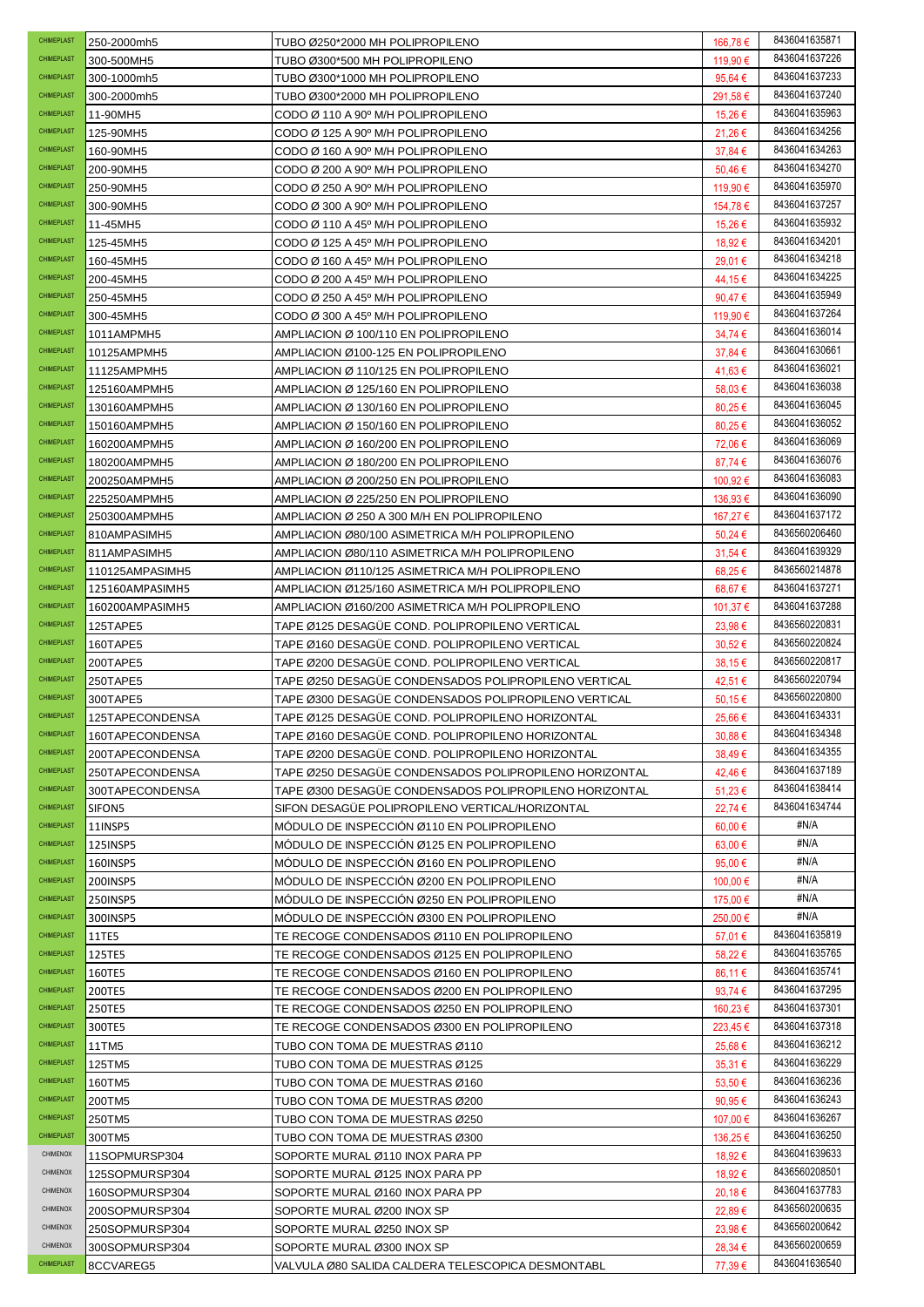| <b>CHIMEPLAST</b> | 10CCVAREG5      | VALVULA SALIDA Ø100 TELESCOPICA DESMONTABLE                    | 79,78 €    | 8436041634294                  |
|-------------------|-----------------|----------------------------------------------------------------|------------|--------------------------------|
| CHIMEPLAST        | 105ALARGADOR    | ALARGADOR 105mm PARA SOPORTES                                  | 21,83€     | #N/A                           |
| CHIMEPLAST        | 205ALARGADOR    | ALARGADOR 205mm PARA SOPORTES                                  | 29,11 €    | #N/A                           |
| CHIMEPLAST        | 11ABPRP3        | ABRAZADERA Ø 110 PINTADA CON TORNILLO Y TACO                   | $3.93 \in$ | 8436041630470                  |
| CHIMEPLAST        | 125ABPRP3       | ABRAZADERA PARED Ø 125-130 ACERO PINTADO BLANCO                | 4,19€      | 8436041630562                  |
| <b>CHIMEPLAST</b> | 160ABPR3        | ABRAZADERA PARED Ø 160 ACERO CINCADO                           | 6,70€      | 8436041637004                  |
| CHIMEPLAST        | 200ABPR3        | ABRAZADERA PARED Ø 200 ACERO CINCADO                           | 7,21 €     | 8436041637011                  |
| CHIMEPLAST        | 250ABPR3        | ABRAZADERA PARED Ø 250 ACERO CINCADO                           | $8,34 \in$ | 8436041637028                  |
| CHIMEPLAST        | 300ABPR3        | ABRAZADERA PARED Ø 300 ACERO CINCADO                           | 8,94€      | 8436041637035                  |
| CHIMEPLAST        | 125ABSOPORTFLEX | ANILLO SEGURIDAD Ø125                                          | 12,54 €    | 8436560215097                  |
| CHIMEPLAST        | 160ABSOPORTFLEX | ANILLO SEGURIDAD Ø160                                          | 22,89€     | 8436560215103                  |
| CHIMEPLAST        | 200ABSOPORTFLEX | ANILLO SEGURIDAD Ø200                                          | 30,52€     | 8436560205050                  |
| CHIMEPLAST        | 250ABSOPORTFLEX | ANILLO SEGURIDAD Ø250                                          | 40,03€     | 8436560205067                  |
| CHIMEPLAST        | 300ABSOPORTFLEX | ANILLO SEGURIDAD Ø300                                          | 52,16€     | 8436560205074                  |
| CHIMEPLAST        | 610ENTRONASP15  | TRAMO COAXIAL ASPIRACION FACHADA                               | 28,34 €    | 8436041639558                  |
| CHIMEPLAST        | 8125COLVERT5    | COLECTOR VERTICAL Ø125 ENTRONQUE A Ø80 EN PP                   | 42,53€     | 8436041635956                  |
| CHIMEPLAST        | 8160COLVERT5    | COLECTOR VERTICAL Ø160 ENTRONQUE A Ø80 EN PP                   | 55,96€     | 8436041635987                  |
| CHIMEPLAST        | 8200COLVERT5    | COLECTOR VERTICAL Ø200 ENTRONQUE A Ø80 EN PP                   | 73,82€     | 8436041635994                  |
| CHIMEPLAST        | 8250COLVERT5    | COLECTOR VERTICAL Ø250 ENTRONQUE A Ø80 EN PP                   | 112,35 €   | 8436041636113                  |
| <b>CHIMEPLAST</b> | 8300COLVERT5    | COLECTOR VERTICAL Ø300 ENTRONQUE A Ø80 EN PP                   | 123,05 €   | 8436041636120                  |
| CHIMEPLAST        | 125COLVERTPPOS5 | COLECTOR VERTICAL CON VALVULA Ø125 ENTRONQUE A Ø80 EN PP       | 72,76€     | 8436041630883                  |
| CHIMEPLAST        | 160COLVERTPPOS5 | COLECTOR VERTICAL CON VALVULA Ø160 ENTRONQUE A Ø80 EN PP       | 104,86 €   | 8436041630890                  |
| CHIMEPLAST        | 200COLVERTPPOS5 | COLECTOR VERTICAL CON VALVULA Ø200 ENTRONQUE A Ø80 EN PP       | 130,02 €   | 8436041630906                  |
| CHIMEPLAST        | 250COLVERTPPOS5 | COLECTOR VERTICAL CON VALVULA Ø250 ENTRONQUE A Ø80 EN PP       | 158,36 €   | 8436041630920                  |
| CHIMEPLAST        | 300COLVERTPPOS5 | COLECTOR VERTICAL CON VALVULA Ø300 ENTRONQUE A Ø80 EN PP       | 192.60 €   | 8436041630951                  |
| CHIMEPLAST        | 8125DOBCOLVERT5 | COLECTOR VERTICAL CON VALVULA Ø125 DOBLE ENTRONQUE A Ø80 EN PP | 128,10 €   | 8436560204084                  |
| CHIMEPLAST        | 8160DOBCOLVERT5 | COLECTOR VERTICAL CON VALVULA Ø160 DOBLE ENTRONQUE A Ø80 EN PP | 143,10 €   | 8436560204367                  |
| CHIMEPLAST        | 8200DOBCOLVERT5 | COLECTOR VERTICAL CON VALVULA Ø200 DOBLE ENTRONQUE A Ø80 EN PP | 160,74 €   | 8436560204374                  |
| CHIMEPLAST        | 8250DOBCOLVERT5 | COLECTOR VERTICAL CON VALVULA Ø250 DOBLE ENTRONQUE A Ø80 EN PP | 214,00 €   | 8436560204381                  |
| CHIMEPLAST        | 8300DOBCOLVERT5 | COLECTOR VERTICAL CON VALVULA Ø300 DOBLE ENTRONQUE A Ø80 EN PP | 235,40 €   | 8436560204398                  |
| CHIMEPLAST        | 100125LONGCOL5  | COLECTOR Ø125 *1000 C/DESVIO 45+CODO 100 A 90°                 | 86,10€     | 8436041631637                  |
| CHIMEPLAST        | 100160LONGCOL5  | COLECTOR Ø160 *1000 C/DESVIO 45+CODO 100 A 90°                 | 110,25 €   | 8436041631798                  |
| CHIMEPLAST        | 100200LONGCOL5  | COLECTOR Ø200 *1000 C/DESVIO 45+CODO 100 A 90°                 | 121,90 €   | 8436041631903                  |
| CHIMEPLAST        | 100250LONGCOL5  | COLECTOR Ø250 *1000 C/DESVIO 45+CODO 100 A 90°                 | 155,15€    | 8436041632238                  |
|                   |                 |                                                                |            |                                |
| CHIMEPLAST        | 100300LONGCOL5  | COLECTOR Ø300 *1000 C/DESVIO 45+CODO 100 A 90°                 | 160,50 €   | 8436041632245                  |
| CHIMEPLAST        | 160200LONGCOL5  | COLECTOR Ø200 *1000 C/DESVIO 45+CODO 160 A 90 <sup>0</sup>     | 160,74 €   | 8436041634317                  |
| CHIMEPLAST        | 160250LONGCOL5  | COLECTOR Ø250 *1000 C/DESVIO 45+CODO 160 A 90°                 | 198,38 €   | 8436041632702                  |
| CHIMEPLAST        | 160300LONGCOL5  | COLECTOR Ø300 *1000 C/DESVIO 45+CODO 160 A 90°                 | 200,36€    | 8436041632733                  |
| CHIMEPLAST        | 100125COLDIREC5 | COLECTOR Ø125 *1000mm ENTRONQUE DIRECTO Ø100 A 90º             | 70,35 €    | 8436560203902                  |
| CHIMEPLAST        | 100160COLDIREC5 | COLECTOR Ø160 *1000mm ENTRONQUE DIRECTO Ø100 A 90°             | 87,15€     | 8436560203919                  |
| CHIMEPLAST        | 100200COLDIREC5 | COLECTOR Ø200 *1000mm ENTRONQUE DIRECTO Ø100 A 90°             | 98,44 €    | 8436560203926                  |
| CHIMEPLAST        | 100250COLDIREC5 | COLECTOR Ø250 *1000mm ENTRONQUE DIRECTO Ø100 A 90°             | 136,25 €   | 8436560203933                  |
| CHIMEPLAST        | 100300COLDIREC5 | COLECTOR Ø300 *1000mm ENTRONQUE DIRECTO Ø100 A 90°             | 133,75 €   | 8436560203940                  |
| CHIMEPLAST        | 160200COLDIREC5 | COLECTOR Ø200 *1000mm ENTRONQUE DIRECTO Ø160 A 90°             | 115,56 €   | 8436560214915                  |
| CHIMEPLAST        | 160250COLDIREC5 | COLECTOR Ø250 *1000mm ENTRONQUE DIRECTO Ø160 A 90°             | 156,60 €   | 8436560218906                  |
| CHIMEPLAST        | 160300COLDIREC5 | COLECTOR Ø300 *1000mm ENTRONQUE DIRECTO Ø160 A 90°             | 177.46 €   | 8436560206682                  |
| <b>CHIMEPLAST</b> | 100125DOBLECOL5 | COLECTOR HORIZONTAL Ø125 DOBLE ENTRONQUE Ø100 A 45º + CODO     | 123,90 €   | 8436560204428                  |
| <b>CHIMEPLAST</b> | 100160DOBLECOL5 | COLECTOR HORIZONTAL Ø160 DOBLE ENTRONQUE Ø100 A 45º + CODO     | 141,75 €   | 8436560204411                  |
| <b>CHIMEPLAST</b> | 100200DOBLECOL5 | COLECTOR HORIZONTAL Ø200 DOBLE ENTRONQUE Ø100 A 45º + CODO     | 148,40 €   | 8436560204435                  |
| CHIMEPLAST        | 100250DOBLECOL5 | COLECTOR HORIZONTAL Ø250 DOBLE ENTRONQUE Ø100 A 45º + CODO     | 198,13 €   | 8436560204404                  |
| CHIMEPLAST        | 100300DOBLECOL5 | COLECTOR HORIZONTAL Ø300 DOBLE ENTRONQUE Ø100 A 45º + CODO     | 214,00 €   | 8436560204442                  |
| CHIMEPLAST        | 110FINCONICO    | DEFLECTOR FINAL SALIDA CÓNICA Ø110 INOX 316 S.P.               | 87,20€     | 8436560214670                  |
| CHIMEPLAST        | 125150FINCONICO | FINAL CONICO INTERIOR Ø125 INOX 304                            | 53,56 €    | 8436560206316                  |
| CHIMEPLAST        | 160180FINCONICO | FINAL CONICO INTERIOR Ø160 INOX 304                            | 75,00 €    | 8436560206323                  |
| CHIMEPLAST        | 200250FINCONICO | FINAL CONICO INTERIOR Ø200 INOX 304                            | 81,75€     | 8436041632856                  |
| CHIMEPLAST        | 250300FINCONICO | FINAL CONICO INTERIOR Ø250 INOX 304                            | 119,00 €   | 8436560204886                  |
| CHIMEPLAST        | 300350FINCONICO | FINAL CONICO INTERIOR Ø300 INOX 304                            | 130,00 €   | 8436560206330                  |
| CHIMEPLAST        | 11DFHALL5       | DEFLECTOR HORIZONTAL ANTILLUVIA Ø110 EN POLIPROPILENO          | 20,64 €    | 8436560215110                  |
| CHIMEPLAST        | 125DFHALL5      | DEFLECTOR HORIZONTAL ANTILLUVIA Ø125 EN POLIPROPILENO          | 23,05€     | 8436560215127                  |
| CHIMEPLAST        | 160DFHALL5      | DEFLECTOR HORIZONTAL ANTILLUVIA Ø160                           | 32,70€     | 8436560220367                  |
| CHIMEPLAST        | NEUTRALIZADOR   | NEUTRALIZADOR DE ACIDOS                                        | 64,38€     | 8436560204213                  |
| CHIMEPLAST        | RECAMBIONEUTRA  | RECAMBIO PARA NEUTRALIZADOR                                    | 21,63 €    | 8436560203988                  |
| CHIMEPLAST        | BOMBA           | BOMBA PARA ELIMINACION DE CONDENSADOS                          | 198,27 €   | 8436560204206                  |
| CHIMEPLAST        | 125150-500MH45  | TUBO PROTEGIDO Ø125/150 x 500mm PP/ACERO INOX 304              | 50,29€     | 8436560204930                  |
| <b>CHIMEPLAST</b> | 125150-1000MH45 | TUBO PROTEGIDO Ø125/150 x 1000mm PP/ACERO INOX 304             | 83,46€     | 8436560204916                  |
| CHIMEPLAST        | 160180-500MH45  | TUBO PROTEGIDO Ø160/180 x 500mm PP/ACERO INOX 304              | 66,49€     | 8436560205203                  |
| CHIMEPLAST        | 160180-1000MH45 | TUBO PROTEGIDO Ø160/180 x 1000mm PP/ACERO INOX 304             | 105,93 €   | 8436560204909<br>8436041638568 |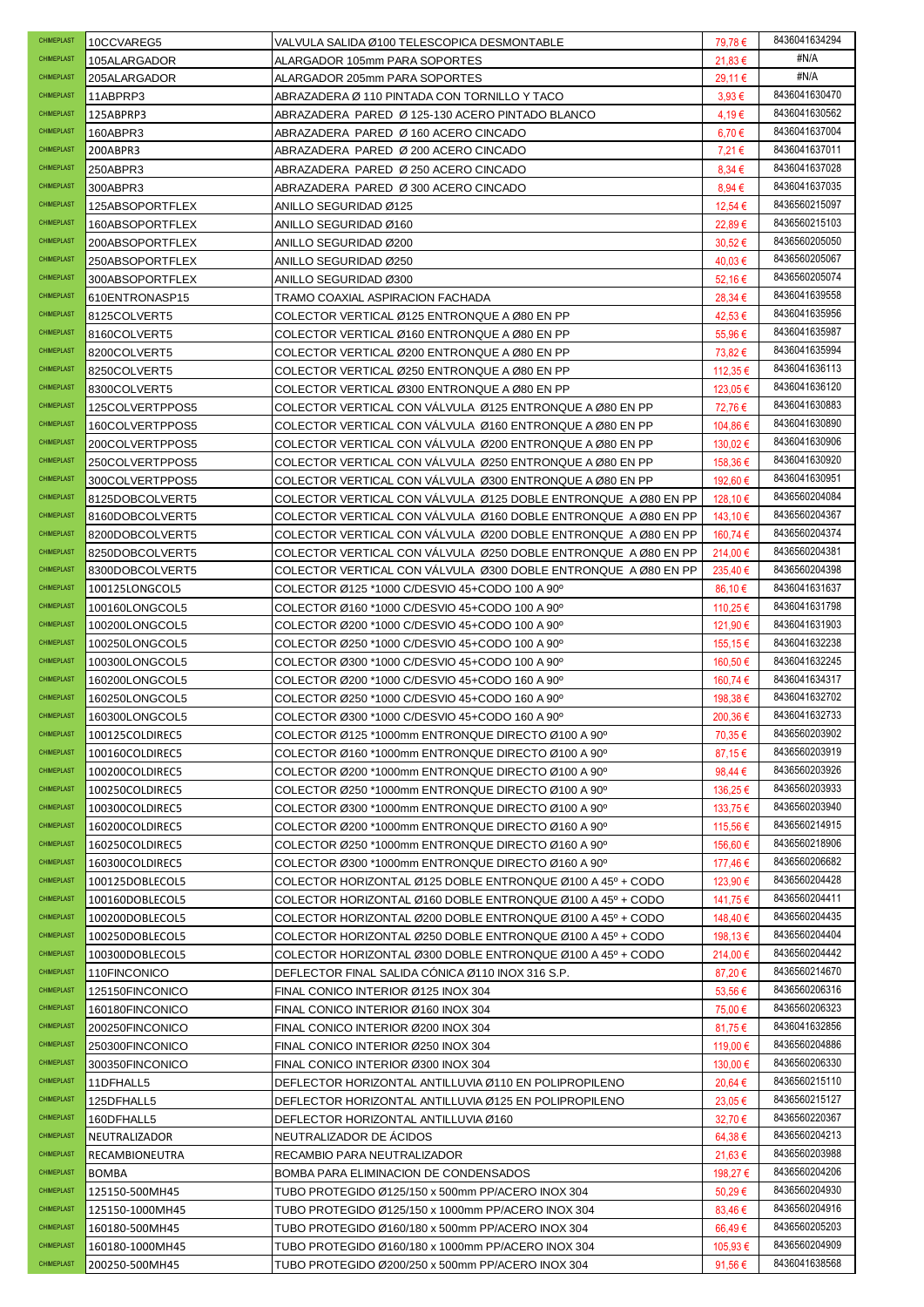| CHIMEPLAST             | 200250-1000MH45                  | TUBO PROTEGIDO Ø200/250 x 1000mm PP/ACERO INOX 304                     | 130,80 €             | 8436041637882                  |
|------------------------|----------------------------------|------------------------------------------------------------------------|----------------------|--------------------------------|
| <b>CHIMEPLAST</b>      | 250300-500MH45                   | TUBO PROTEGIDO Ø250/300 x 500mm PP/ACERO INOX 304                      | 151,51 €             | 8436560205210                  |
| CHIMEPLAST             | 250300-1000MH45                  | TUBO PROTEGIDO Ø250/300 x 1000mm PP/ACERO INOX 304                     | 168,95 €             | 8436041637899                  |
| CHIMEPLAST             | 300350-500MH45                   | TUBO PROTEGIDO Ø300/350 x 500mm PP/ACERO INOX 304                      | 179,85 €             | 8436560205227                  |
| CHIMEPLAST             | 300350-1000MH45                  | TUBO PROTEGIDO Ø300/350 x 1000mm PP/ACERO INOX 304                     | 187,48€              | 8436041637905                  |
| CHIMEPLAST             | 125150TLMH45                     | TUBO TELESCÓPICO Ø125/150 DE 250/500mm PP/ACERO INOX 304               | 90,47€               | 8436560206361                  |
| CHIMEPLAST             | 160180TLMH45                     | TUBO TELESCOPICO Ø160/180 DE 250/500mm PP/ACERO INOX 304               | 112,27 €             | 8436560206378                  |
| CHIMEPLAST             | 200250TLMH45                     | TUBO TELESCÓPICO Ø200/250 DE 250/500mm PP/ACERO INOX 304               | 136,25 €             | 8436041638513                  |
| <b>CHIMEPLAST</b>      | 250300TLMH45                     | TUBO TELESCOPICO Ø250/300 DE 250/500mm PP/ACERO INOX 304               | 179,85 €             | 8436560205128                  |
| CHIMEPLAST             | 300350TLMH45                     | TUBO TELESCÓPICO Ø300/350 DE 250/500mm PP/ACERO INOX 304               | 199.47 €             | 8436041638674                  |
| CHIMEPLAST             | 125150TE45                       | TE 90° Ø125/150 PP/ACERO INOX 304                                      | 155,25 €             | 8436560204923                  |
| CHIMEPLAST             | 160180TE45                       | TE 90° Ø160/180 PP/ACERO INOX 304                                      | 169.60 €             | 8436041638704                  |
| CHIMEPLAST             | 200250TE45                       | TE 90° Ø200/250 PP/ACERO INOX 304                                      | 221,40 €             | 8436041638711                  |
| CHIMEPLAST             | 250300TE45                       | TE 90° Ø250/300 PP/ACERO INOX 304                                      | 283,05€              | 8436560206385                  |
| <b>CHIMEPLAST</b>      | 300350TE45                       | TE 90° Ø300/350 PP/ACERO INOX 304                                      | 296,64€              | 8436041639480                  |
| CHIMEPLAST             | 125150-45MH45                    | CODO 45° Ø125/150 PP/ACERO INOX 304                                    | 80,25€               | 8436560206354                  |
| CHIMEPLAST             | 160180-45MH45                    | CODO 45° Ø160/180 PP/ACERO INOX 304                                    | 99,51€               | 8436041638612                  |
| CHIMEPLAST             | 200250-45MH45                    | CODO 45° Ø200/250 PP/ACERO INOX 304                                    | 123.17 €             | 8436041639473                  |
| CHIMEPLAST             | 250300-45MH45                    | CODO 45° Ø250/300 PP/ACERO INOX 304                                    | 158,05 €             | 8436560204893                  |
| CHIMEPLAST             | 300350-45MH45                    | CODO 45° Ø300/350 PP/ACERO INOX 304                                    | 178,44 €             | 8436041638636                  |
| CHIMEPLAST             | 125150TAPECOND                   | TAPE COAX.INOX CON RECOGIDA DE CONDENSADOS Ø125/150                    | 49,45€               | 8436560206392                  |
| <b>CHIMEPLAST</b>      | 160180TAPECOND                   | TAPE COAX.INOX CON RECOGIDA DE CONDENSADOS Ø160/180                    | 49,49€               | 8436560206408                  |
| CHIMEPLAST             | 200250TAPECOND                   | TAPE COAX.INOX CON RECOGIDA DE CONDENSADOS Ø200/250                    | 67,58€               | 8436041638841                  |
| CHIMEPLAST             | 250300TAPECOND                   | TAPE COAX.INOX CON RECOGIDA DE CONDENSADOS Ø250/300                    | 74,12€               | 8436560206415                  |
| CHIMEPLAST             | 300350TAPECOND                   | TAPE COAX.INOX CON RECOGIDA DE CONDENSADOS Ø300/350                    | 88,29€               | 8436560206422                  |
| CHIMEPLAST             | 125150COLPOS45                   | COLECTOR VERTICAL CON VALVULA Ø125/150 PP/ACERO INOX 304               | 132,98 €             | 8436560206439                  |
| CHIMEPLAST             | 160180COLPOS45                   | COLECTOR VERTICAL CON VALVULA Ø160/180 PP/ACERO INOX 304               | 163,50 €             | 8436560206446                  |
| <b>CHIMEPLAST</b>      | 200250COLPOS45                   | COLECTOR VERTICAL CON VALVULA Ø200/250 PP/ACERO INOX 304               | 207,10 €             | 8436041631057                  |
| CHIMEPLAST             | 250300COLPOS45                   | COLECTOR VERTICAL CON VALVULA Ø250/300 PP/ACERO INOX 304               | 256,59€              | 8436560205135                  |
| CHIMEPLAST             | 300350COLPOS45                   | COLECTOR VERTICAL CON VALVULA Ø300/350 PP/ACERO INOX 304               | 272,50 €             | 8436041632078                  |
| CHIMEPLAST             | 125150COLVERT45                  | COLECTOR VERTICAL Ø125/150 PP/ACERO INOX 304                           | 103,55 €             | 8436041639497                  |
| CHIMEPLAST             | 160180COLVERT45                  | COLECTOR VERTICAL Ø160/180 PP/ACERO INOX 304                           | 130,80 €             | 8436041638735                  |
| CHIMEPLAST             | 200250COLVERT45                  | COLECTOR VERTICAL Ø200/250 PP/ACERO INOX 304                           | 177,09 €             | 8436041638506                  |
| <b>CHIMEPLAST</b>      | 250300COLVERT45                  | COLECTOR VERTICAL Ø250/300 PP/ACERO INOX 304                           | 221,97 €             | 8436560205265                  |
| CHIMEPLAST             | 300350COLVERT45                  | COLECTOR VERTICAL Ø300/350 PP/ACERO INOX 304                           | 247,26€              | 8436041638759                  |
| CHIMEPLAST             | 610ENTRONASP15                   | TRAMO COAXIAL ASPIRACION FACHADA                                       | 28,34 €              | 8436041639558                  |
| CHIMEPLAST             | 125150ST45                       | SALIDA TECHO Ø125/150 PP/ACERO INOX 304                                | 134,93 €             | 8436560206293                  |
| CHIMEPLAST             | 160180ST45                       | SALIDA TECHO Ø160/180 PP/ACERO INOX 304                                | 164,80 €             | 8436041637929                  |
| CHIMEPLAST             | 200250ST45                       | SALIDA TECHO Ø200/250 PP/ACERO INOX 304                                | 261,60 €             | 8436560204602                  |
| CHIMEPLAST             | 250300ST45                       | SALIDA TECHO Ø250/300 PP/ACERO INOX 304                                | 316.10€              | 8436041637936                  |
| CHIMEPLAST             | 300350ST45                       | SALIDA TECHO Ø300/350 PP/ACERO INOX 304                                | 354,25€              | 8436560206309                  |
| CHIMEPLAST             | 125150DFV4                       | DEFLECTOR Ø125 ANTIRREVOQUE INOX 304                                   | 83,93€               | 8436560205104                  |
| CHIMEPLAST             | 160180DFV4                       | DEFLECTOR Ø160 ANTIRREVOQUE INOX 304                                   | 103.50 €             | 8436560206262                  |
| <b>CHIMEPLAST</b>      | 200250DFV4                       | DEFLECTOR Ø200 ANTIRREVOQUE INOX 304                                   | 150,00 €             | 8436041637769                  |
| CHIMEPLAST             | 250300DFV4                       | DEFLECTOR Ø250 ANTIRREVOQUE INOX 304                                   | 168,00 €             | 8436560206279                  |
| CHIMEPLAST             | 300350DFV4                       | DEFLECTOR Ø300 ANTIRREVOQUE INOX 304                                   | 192,00 €             | 8436560206286                  |
| CHIMEPLAST             | 125150FINCONICO                  | FINAL CONICO INTERIOR Ø125 INOX 304                                    | 53,56€               | 8436560206316                  |
| CHIMEPLAST             | 160180FINCONICO                  | FINAL CONICO INTERIOR Ø160 INOX 304                                    | 75,00 €              | 8436560206323                  |
| CHIMEPLAST             | 200250FINCONICO                  | FINAL CONICO INTERIOR Ø200 INOX 304                                    | 81,75 €              | 8436041632856                  |
| CHIMEPLAST             | 250300FINCONICO                  | FINAL CONICO INTERIOR Ø250 INOX 304                                    | 119,00 €             | 8436560204886                  |
| CHIMEPLAST<br>CHIMENOX | 300350FINCONICO                  | FINAL CONICO INTERIOR Ø300 INOX 304                                    | 130,00 €             | 8436560206330<br>8436560214533 |
| <b>CHIMENOX</b>        | 150TEJA30SP304<br>180TEJA30SP304 | TEJA MOLDEABLE Ø150 S.P. INOX 304                                      | 85,02€               | 8436560214540                  |
| <b>CHIMENOX</b>        |                                  | TEJA MOLDEABLE Ø180 S.P. INOX 304                                      | 86,11 €              | 8436560214564                  |
| CHIMENOX               | 250TEJA30SP304<br>300TEJA30SP304 | TEJA MOLDEABLE Ø250 S.P. INOX 304                                      | 119,90 €<br>155,87 € | 8436560214571                  |
| CHIMENOX               | 350TEJA30SP304                   | TEJA MOLDEABLE Ø300 S.P. INOX 304<br>TEJA MOLDEABLE Ø350 S.P. INOX 304 | 158,05 €             | 8436560214588                  |
| <b>CHIMENOX</b>        | 150TEJASP304                     | TEJA PLANA Ø150 INOX 304 S.P.                                          | 85,02€               | 8436560216193                  |
| CHIMENOX               | 180TEJASP304                     | TEJA PLANA Ø180 INOX 304 S.P.                                          | 86,11 €              | 8436560218616                  |
| CHIMENOX               | 250TEJASP304                     | TEJA PLANA Ø250 INOX 304 S.P.                                          | 119,90 €             | 8436560218623                  |
| CHIMENOX               | 300TEJASP304                     | TEJA PLANA Ø300 INOX 304 S.P.                                          | 158,05 €             | 8436560218630                  |
| CHIMENOX               | 350TEJASP304                     | TEJA PLANA Ø350 INOX 304 S.P.                                          | 163,28 €             | 8436560218647                  |
| CHIMENOX               | 150ABRVIENTSP304                 | ABRAZADERA CON VIENTOS Ø150 S.P. INOX 304                              | 19,62 €              | 8436560208433                  |
| <b>CHIMENOX</b>        | 180ABRVIENTSP304                 | ABRAZADERA CON VIENTOS Ø180 S.P. INOX 304                              | 20,71€               | 8436560208440                  |
| <b>CHIMENOX</b>        | 250ABRVIENTSP304                 | ABRAZADERA CON VIENTOS Ø250 S.P. INOX 304                              | 23,98€               | 8436560208464                  |
| CHIMENOX               | 300ABRVIENTSP304                 | ABRAZADERA CON VIENTOS Ø300 S.P. INOX 304                              | 23,66€               | 8436560208471                  |
| CHIMENOX               | 350ABRVIENTSP304                 | ABRAZADERA CON VIENTOS Ø350 S.P. INOX 304                              | 25,62 €              | 8436560208488                  |
| CHIMENOX               | 150VIERTEAGUASP                  | VIERTEAGUAS Ø150 INOX 304 S.P.                                         | 28,89€               | 8436560206163                  |
| CHIMENOX               | 180VIERTEAGUASP                  | VIERTEAGUAS Ø180 INOX 304 S.P.                                         | 29,43€               | 8436560206453                  |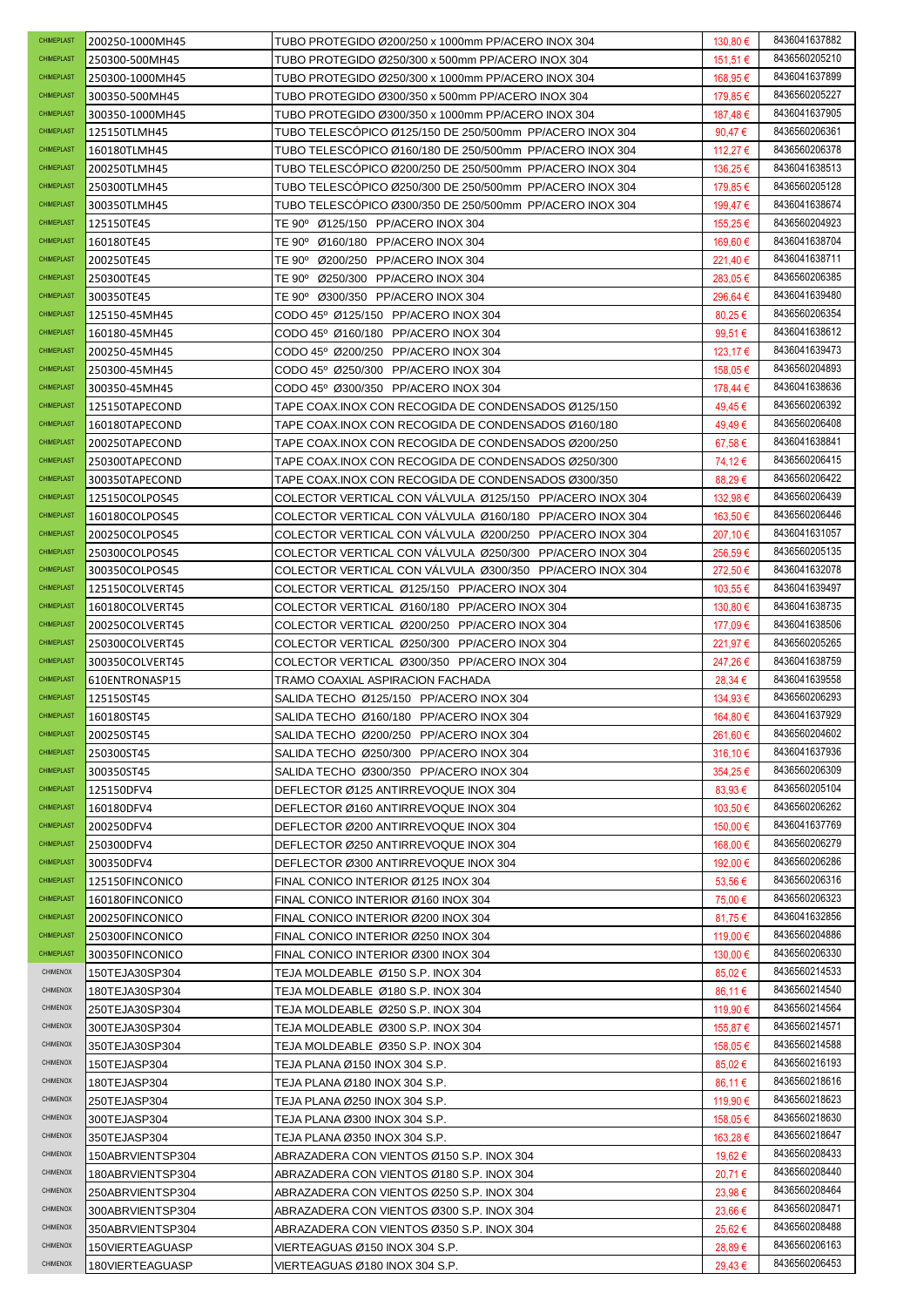| CHIMENOX          | 250VIERTEAGUASP  | VIERTEAGUAS Ø250 INOX 304 S.P.                           | $34,34 \in$  | 8436041633495 |
|-------------------|------------------|----------------------------------------------------------|--------------|---------------|
| CHIMENOX          | 300VIERTEAGUASP  | VIERTEAGUAS Ø300 INOX 304 S.P.                           | 35,97€       | 8436560206101 |
| CHIMENOX          | 350VIERTEAGUASP  | VIERTEAGUAS Ø350 INOX 304 S.P.                           | 38,15€       | 8436560206071 |
| CHIMENOX          | 150SOPMURSP304   | SOPORTE MURAL Ø150 INOX SP                               | 20,81€       | 8436560200611 |
| CHIMENOX          | 180SOPMURSP304   | SOPORTE MURAL Ø180 INOX SP                               | 20,99€       | 8436560200628 |
| CHIMENOX          | 250SOPMURSP304   | SOPORTE MURAL Ø250 INOX SP                               | 23,98€       | 8436560200642 |
| CHIMENOX          | 300SOPMURSP304   | SOPORTE MURAL Ø300 INOX SP                               | 28,34 €      | 8436560200659 |
| CHIMENOX          | 350SOPMURSP304   | SOPORTE MURAL Ø350 INOX PARA SP                          | 32,75€       | 8436560208518 |
| CHIMEPLAST        | 125150SOPCHI45   | SOPORTE CHIMENEA Ø150 INOX 304 S.P.                      | 157,68 €     | #N/A          |
| CHIMEPLAST        | 160180SOPCHI45   | SOPORTE CHIMENEA Ø180 INOX 304 S.P.                      | 188,01 €     | #N/A          |
| CHIMEPLAST        | 200250SOPCHI45   | SOPORTE CHIMENEA Ø250 INOX 304 S.P.                      | 278,98€      | #N/A          |
| CHIMEPLAST        | 250300SOPCHI45   | SOPORTE CHIMENEA Ø300 INOX 304 S.P.                      | 376,02€      | #N/A          |
| CHIMEPLAST        | 300350SOPCHI45   | SOPORTE CHIMENEA Ø350 INOX 304 S.P.                      | 485,18€      | #N/A          |
| CHIMEPLAST        | 150ABPR3         | ABRAZADERA Ø 150 LACADA BLANCA                           | 6,18 €       | 8436041639404 |
| CHIMENOX          | 180ABRSP304      | ABRAZADERA PARED Ø 180 ACERO INOX 304                    | 11,08 €      | 8436560221067 |
| CHIMEPLAST        | 250ABPR3         | ABRAZADERA PARED Ø 250 ACERO CINCADO                     | 8,34€        | 8436041637028 |
| CHIMEPLAST        | 105ALARGADOR     | ALARGADOR 105mm PARA SOPORTES                            | $21,83 \in$  | #N/A          |
| CHIMEPLAST        | 205ALARGADOR     | ALARGADOR 205mm PARA SOPORTES                            | 29,11 €      | #N/A          |
| CHIMEPLAST        | 610ENTRONASP15   | TRAMO COAXIAL ASPIRACION FACHADA                         | 28,34 €      | 8436041639558 |
| CHIMEPLAST        | 125200-500MH45   | TUBO PROTEGIDO Ø125/200 x 500mm PP/ACERO INOX 304        | $63,13 \in$  | 8436560215141 |
| CHIMEPLAST        | 125200-1000MH45  | TUBO PROTEGIDO Ø125/200 x 1000mm PP/ACERO INOX 304       | 105.93 €     | 8436560215134 |
| <b>CHIMEPLAST</b> | 160250-500MH45   | TUBO PROTEGIDO Ø160/250 x 500mm PP/ACERO INOX 304        | 85,60€       | 8436041639640 |
| CHIMEPLAST        | 160250-1000MH45  | TUBO PROTEGIDO Ø160/250 x 1000mm PP/ACERO INOX 304       | 149,80 €     | 8436041638933 |
| CHIMEPLAST        | 200350-500MH45   | TUBO PROTEGIDO Ø200/350 x 500mm PP/ACERO INOX 304        | 117,70 €     | 8436041638940 |
| CHIMEPLAST        | 200350-1000MH45  | TUBO PROTEGIDO Ø200/350 x 1000mm PP/ACERO INOX 304       | 173,25 €     | 8436041638957 |
| CHIMEPLAST        | 250400-500MH45   | TUBO PROTEGIDO Ø250/400 x 500mm PP/ACERO INOX 304        | 179,85 €     | 8436041638964 |
| CHIMEPLAST        | 250400-1000MH45  | TUBO PROTEGIDO Ø250/400 x 1000mm PP/ACERO INOX 304       | 220,76€      | 8436041638971 |
| CHIMEPLAST        | 300450-500MH45   | TUBO PROTEGIDO Ø300/450 x 500mm PP/ACERO INOX 304        | 212,55 €     | 8436041638988 |
| CHIMEPLAST        | 300450-1000MH45  | TUBO PROTEGIDO Ø300/450 x 1000mm PP/ACERO INOX 304       | 242,59€      | 8436041638995 |
| CHIMEPLAST        | 125200TLMH45     | TUBO TELESCOPICO Ø125/200 DE 250/500mm PP/ACERO INOX 304 | 107,91 €     | 8436560215158 |
| CHIMEPLAST        | 160250TLMH45     | TUBO TELESCOPICO Ø160/250 DE 250/500mm PP/ACERO INOX 304 | 147,15 €     | 8436041639053 |
| CHIMEPLAST        | 200350TLMH45     | TUBO TELESCOPICO Ø200/350 DE 250/500mm PP/ACERO INOX 304 | 179,85 €     | 8436560205289 |
| CHIMEPLAST        | 250400TLMH45     | TUBO TELESCOPICO Ø250/400 DE 250/500mm PP/ACERO INOX 304 | 235,31 €     | 8436041639671 |
| CHIMEPLAST        | 300450TLMH45     | TUBO TELESCOPICO Ø300/450 DE 250/500mm PP/ACERO INOX 304 | 261.60€      | 8436041639688 |
|                   |                  |                                                          |              |               |
| CHIMEPLAST        | 125200-45MH45    | CODO 45° Ø125/200 PP/ACERO INOX 304                      | 96,30 €      | 8436560205159 |
| CHIMEPLAST        | 160250-45MH45    | CODO 45° Ø160/250 PP/ACERO INOX 304                      | 128,40 €     | 8436041639008 |
| <b>CHIMEPLAST</b> | 200350-45MH45    | CODO 45° Ø200/350 PP/ACERO INOX 304                      | 159,55 €     | 8436041639015 |
| <b>CHIMEPLAST</b> | 250400-45MH45    | CODO 45º Ø250/400 PP/ACERO INOX 304                      | 194,08€      | 8436041639022 |
| <b>CHIMEPLAST</b> | 300450-45MH45    | CODO 45° Ø300/450 PP/ACERO INOX 304                      | 217,53 €     | 8436041639039 |
| CHIMEPLAST        | 125200TE45       | TE 90° Ø125/200 PP/ACERO INOX 304                        | 177,67 €     | 8436560205296 |
| CHIMEPLAST        | 160250TE45       | TE 90º Ø160/250 PP/ACERO INOX 304                        | 207,10 €     | 8436041639077 |
| CHIMEPLAST        | 200350TE45       | TE 90° Ø200/350 PP/ACERO INOX 304                        | 263,62€      | 8436041639084 |
| CHIMEPLAST        | 250400TE45       | TE 90° Ø250/400 PP/ACERO INOX 304                        | 369,95€      | 8436041639701 |
| CHIMEPLAST        | 300450TE45       | TE 90° Ø300/450 PP/ACERO INOX 304                        | 425,10€      | 8436041639718 |
| CHIMEPLAST        | 125200TAPECOND   | TAPE COAXIAL CON RECOGIDA DE CONDENSADOS Ø125/200        | 61,09 €      | 8436560215165 |
| CHIMEPLAST        | 160250TAPECOND   | TAPE COAXIAL CON RECOGIDA DE CONDENSADOS Ø160/250        | 70,60 €      | 8436560215172 |
| <b>CHIMEPLAST</b> | 200350TAPECOND   | TAPE COAXIAL CON RECOGIDA DE CONDENSADOS Ø200/350        | 82,81 €      | 8436560215189 |
| CHIMEPLAST        | 250400TAPECOND   | TAPE COAXIAL CON RECOGIDA DE CONDENSADOS Ø250/400        | 115,00 €     | 8436560215196 |
| CHIMEPLAST        | 300450TAPECOND   | TAPE COAXIAL CON RECOGIDA DE CONDENSADOS Ø300/450        | 130,80 €     | 8436560215202 |
| CHIMEPLAST        | 125200COLCOAPP45 | COLECTOR VERTICAL CON VALVULA Ø125/200 PP/ACERO INOX 304 | 161,32 €     | 8436560215219 |
| CHIMEPLAST        | 160250COLCOAPP45 | COLECTOR VERTICAL CON VALVULA Ø160/250 PP/ACERO INOX 304 | 190,75 €     | 8436041633129 |
| CHIMEPLAST        | 200350COLCOAPP45 | COLECTOR VERTICAL CON VALVULA Ø200/350 PP/ACERO INOX 304 | 248,66 €     | 8436041633211 |
| CHIMEPLAST        | 250400COLCOAPP45 | COLECTOR VERTICAL CON VALVULA Ø250/400 PP/ACERO INOX 304 | $315,37 \in$ | 8436041633143 |
| CHIMEPLAST        | 300450COLCOAPP45 | COLECTOR VERTICAL CON VALVULA Ø300/450 PP/ACERO INOX 304 | 348,72€      | 8436041633204 |
| CHIMEPLAST        | 125200COLVERT45  | COLECTOR VERTICAL Ø125/200 PP/ACERO INOX 304             | 129,79€      | 8436560205272 |
| CHIMEPLAST        | 160250COLVERT45  | COLECTOR VERTICAL Ø160/250 PP/ACERO INOX 304             | 163,50 €     | 8436041639565 |
| CHIMEPLAST        | 200350COLVERT45  | COLECTOR VERTICAL Ø200/350 PP/ACERO INOX 304             | $218,33 \in$ | 8436041639572 |
| CHIMEPLAST        | 250400COLVERT45  | COLECTOR VERTICAL Ø250/400 PP/ACERO INOX 304             | 288,68€      | 8436041639657 |
| CHIMEPLAST        | 300450COLVERT45  | COLECTOR VERTICAL Ø300/450 PP/ACERO INOX 304             | 326,56€      | 8436041639664 |
| CHIMEPLAST        | 6810125ENTRON15  | ENTRONQUE 60/100 A 80/125 PARA COLECTOR                  | 25,07 €      | 8436041639046 |
| CHIMEPLAST        | 125200COAXCONO45 | SALIDA TECHO Ø125/200                                    | 201,85 €     | 8436560206347 |
| CHIMEPLAST        | 160250COAXCONO45 | SALIDA TECHO Ø160/250                                    | 251,45€      | 8436041639725 |
| CHIMEPLAST        | 200350COAXCONO45 | SALIDA TECHO Ø200/350                                    | 331,70€      | 8436041639107 |
| CHIMEPLAST        | 250400COAXCONO45 | SALIDA TECHO Ø250/400                                    | 403,67 €     | 8436041639114 |
| CHIMEPLAST        | 300450COAXCONO45 | SALIDA TECHO Ø300/450                                    | 479,70€      | 8436041639121 |
| CHIMENOX          | 200SOPMURSP304   | SOPORTE MURAL Ø200 INOX SP                               | 22,89€       | 8436560200635 |
| CHIMENOX          | 250SOPMURSP304   | SOPORTE MURAL Ø250 INOX SP                               | 23,98€       | 8436560200642 |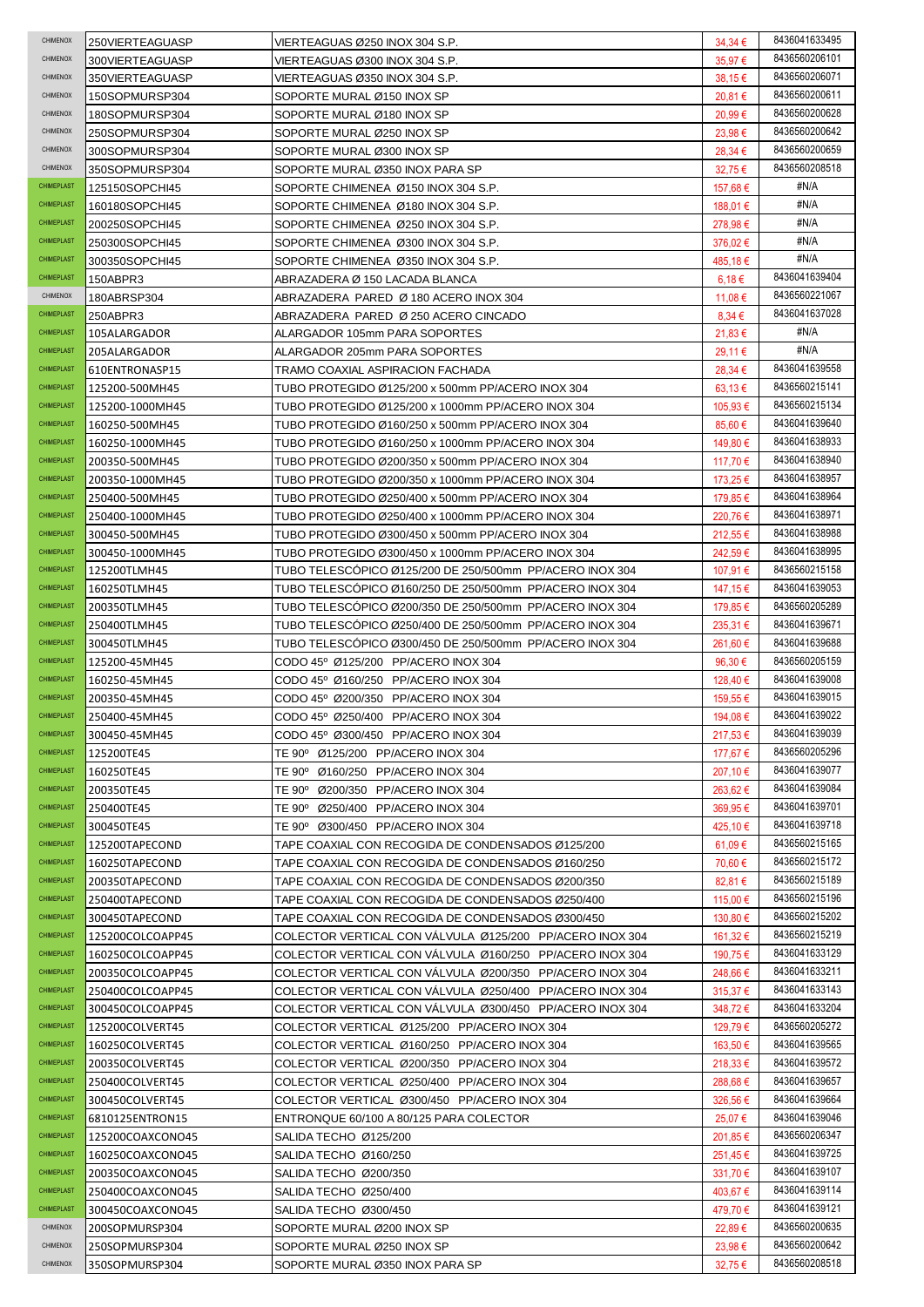| CHIMENOX        | 400SOPMURSP304    | SOPORTE MURAL Ø400 INOX PARA SP                    | $39,24 \in$ | 8436560208525 |
|-----------------|-------------------|----------------------------------------------------|-------------|---------------|
| CHIMENOX        | 450SOPMURSP304    | SOPORTE MURAL Ø450 INOX                            | 46,87 €     | #N/A          |
| CHIMEPLAST      | 105ALARGADOR      | ALARGADOR 105mm PARA SOPORTES                      | $21,83 \in$ | #N/A          |
| CHIMEPLAST      | 205ALARGADOR      | ALARGADOR 205mm PARA SOPORTES                      | 29,11 €     | #N/A          |
| CHIMENOX        | 200TEJA30SP304    | TEJA MOLDEABLE Ø200 S.P. INOX 304                  | 122.08 €    | 8436560214557 |
| CHIMENOX        | 250TEJA30SP304    | TEJA MOLDEABLE Ø250 S.P. INOX 304                  | 119,90 €    | 8436560214564 |
| CHIMENOX        |                   | TEJA MOLDEABLE Ø350 S.P. INOX 304                  | 158,05 €    | 8436560214588 |
|                 | 350TEJA30SP304    |                                                    |             | 8436560214595 |
| CHIMENOX        | 400TEJA30SP304    | TEJA MOLDEABLE Ø400 S.P. INOX 304                  | 185,30 €    |               |
| CHIMENOX        | 450TEJA30SP304    | TEJA 5º-30º Ø450 INOX 304 S.P.                     | 218,00 €    | #N/A          |
| CHIMENOX        | 200TEJASP304      | TEJA PLANA Ø200 INOX 304 S.P.                      | 119,90 €    | 8436560216254 |
| CHIMENOX        | 250TEJASP304      | TEJA PLANA Ø250 INOX 304 S.P.                      | 119,90€     | 8436560218623 |
| <b>CHIMENOX</b> | 350TEJASP304      | TEJA PLANA Ø350 INOX 304 S.P.                      | 163,28€     | 8436560218647 |
| CHIMENOX        | 400TEJASP304      | TEJA PLANA Ø400 INOX 304 S.P.                      | 179,85 €    | 8436560218654 |
| CHIMENOX        | 450TEJASP304      | TEJA PLANA Ø450 INOX 304 S.P.                      | 212,55 €    | #N/A          |
| CHIMENOX        | 200ABRVIENTSP304  | ABRAZADERA CON VIENTOS Ø200 S.P. INOX 304          | 20,71€      | 8436560208457 |
| CHIMENOX        | 250ABRVIENTSP304  | ABRAZADERA CON VIENTOS Ø250 S.P. INOX 304          | 23,98€      | 8436560208464 |
| CHIMENOX        | 350ABRVIENTSP304  | ABRAZADERA CON VIENTOS Ø350 S.P. INOX 304          | 25,62€      | 8436560208488 |
| CHIMENOX        | 400ABRVIENTSP304  | ABRAZADERA CON VIENTOS Ø400 S.P. INOX 304          | 32,70€      | 8436560208495 |
| CHIMENOX        | 450ABRVIENTSP304  | ABRAZADERA VIENTOS Ø450 INOX 304 S.P.              | 35,97€      | #N/A          |
| CHIMENOX        | 200VIERTEAGUASP   |                                                    | 33,79€      | 8436041633488 |
| CHIMENOX        |                   | VIERTEAGUAS Ø200 INOX 304 S.P.                     |             | 8436041633495 |
|                 | 250VIERTEAGUASP   | VIERTEAGUAS Ø250 INOX 304 S.P.                     | 34,34 €     |               |
| CHIMENOX        | 350VIERTEAGUASP   | VIERTEAGUAS Ø350 INOX 304 S.P.                     | 38,15 €     | 8436560206071 |
| CHIMENOX        | 400VIERTEAGUASP   | VIERTEAGUAS Ø400 INOX 304 S.P.                     | 43,60 €     | 8436560206057 |
| CHIMENOX        | 450VIERTEAGUASP   | VIERTEAGUAS Ø450 INOX 304 S.P.                     | 50,14 €     | #N/A          |
| CHIMEPLAST      | 200ABPR3          | ABRAZADERA PARED Ø 200 ACERO CINCADO               | 7,21 €      | 8436041637011 |
| CHIMEPLAST      | 250ABPR3          | ABRAZADERA PARED Ø 250 ACERO CINCADO               | 8,34€       | 8436041637028 |
| <b>ALUONE</b>   | 8-250MHP1         | TUBO Ø 80 * 250 mm M/H ALUMINIO PINTADO BLANCO     | $6,60 \in$  | 8436041632313 |
| <b>ALUONE</b>   | 8-500MHP1         | TUBO Ø 80*500 mm. M/H ALUMINIO PINTADO BLANCO      | 12,38€      | 8436041632399 |
| <b>ALUONE</b>   | 8-1000MHP1        | TUBO Ø 80*1000 mm. M/H ALUMINIO PINTADO BLANCO     | 16,00 €     | 8436041631880 |
| <b>ALUONE</b>   | 8-1500MHP1        | TUBO Ø 80*1500 mm M/H ALUMINIO PINTADO BLANCO      | 22,20€      | 8436041632252 |
| <b>ALUONE</b>   | 8-2000MHP1        | TUBO Ø 80*2000 mm M/H ALUMINIO PINTADO BLANCO      | 28,44 €     | 8436041632283 |
| <b>ALUONE</b>   | 8-250MMP1         | TUBO Ø 80 * 250 mm M/M ALUMINIO PINTADO BLANCO     | $5,89 \in$  | 8436041632320 |
| <b>ALUONE</b>   | 8-500MMP1         | TUBO Ø 80 * 500 mm M/M ALUMINIO PINTADO BLANCO     | 10,24 €     | 8436041632405 |
| ALUONE          |                   |                                                    |             | 8436041631897 |
|                 | 8-1000MMP1        | TUBO Ø 80 * 1000 mm M/M ALUMINIO PINTADO BLANCO    | 19,29 €     |               |
| ALUONE          | 8-1500MMP1        | TUBO Ø 80 * 1500 mm M/M ALUMINIO PINTADO BLANCO    | 29,26€      | 8436041632269 |
| <b>ALUONE</b>   | 8-2000MMP1        | TUBO Ø 80 * 2000 mm M/M ALUMINIO PINTADO BLANCO    | 29,97€      | 8436041632290 |
| <b>ALUONE</b>   | 8-90MHP1          | CODO Ø 80*90° M/H ALUMINIO PINTADO EPOXI           | 9,10€       | 8436041632443 |
| <b>ALUONE</b>   | 8-45MHP1          | CODO Ø 80*45° M/H ALUMINIO PINTADO EPOXI POLI      | 9,10€       | 8436041632375 |
| <b>ALUONE</b>   | 8-90HHP1          | CODO Ø 80 * 90° H/H ALUMINIO PINTADO               | 10,51 €     | 8436041632429 |
| <b>ALUONE</b>   | 8-45HHP1          | CODO Ø 80 * 45° H/H ALUMINO PINTADO EPOXI-POLI.    | 10,51 €     | 8436041632351 |
| ALUONE          | 8TEP1             | TE Ø 80 CON CAPTADOR CONDENSADOS EN ALUMINIO       | 38,69€      | 8436041632696 |
| <b>ALUONE</b>   | 8RCMHP1           | MANGUITO Ø 80 CON CAPTADOR DE CONDENSACION ALUMI.  | 25,18€      | 8436041632665 |
| <b>ALUONE</b>   | 8TLMHP1           | TELESCOPICO Ø 80 M/H ALUMINIO PINTADO EPOXI-POLI   | 18,32€      | 8436041632719 |
| <b>ALUONE</b>   | 8MTTP1            | MANGUITO Ø 80 UNION TUBO ALUMINIO PINTADO BLANCO   | $5,43 \in$  | 8436041632634 |
| <b>ALUONE</b>   | 8TMMHP1           | MANGUITO TOMA DE MUESTRAS Ø80                      | 10,36€      | 8436041634959 |
| <b>ALUONE</b>   | <b>TMSILICONA</b> | Tape toma muestras en silicona blanca              | 1,44 €      | 8436041633655 |
| <b>ALUONE</b>   |                   |                                                    |             | 8436041632627 |
|                 | 8DFV4             | DEFLECTOR INOX Ø 80 EVACUACION VERT.               | 17,88€      |               |
| <b>ALUONE</b>   | 8DFH4             | DEFLECTOR EVACUACION Ø80 INOX                      | 8,18€       | 8436041632603 |
| <b>ALUONE</b>   | 8DFHREP14         | DEFLECTOR HORIZONTAL ORIENTABLE Ø80                | 22,89€      | 8436560214748 |
| <b>ALUONE</b>   | 8DFH7             | DEFLECTOR HORIZONTAL Ø 80 ASPIRACION NYLON BLANCO  | 3,64€       | 8436041632610 |
| <b>ALUONE</b>   | 8DFHCA4           | DEFLECTOR HORIZONTAL SALIDA CANON Ø80 INOX         | $6.98 \in$  | 8436041633587 |
| <b>ALUONE</b>   | 8DFHALLP1         | DEFLECTOR ANTILLUVIA HORIZONTAL Ø80 ALU            | 17,03€      | 8436041630272 |
| <b>ALUONE</b>   | TEJA              | TEJA SALIDA TECHO ALUMINIO/PVC                     | 53,01 €     | 8436041633938 |
| <b>ALUONE</b>   | TEJAPLANAP1       | TEJA SALIDA TECHO PLANO ALUMINIO                   | $30,32 \in$ | 8436560221180 |
| <b>ALUONE</b>   | 8ST18             | SALIDA A TECHO Ø 80 NEGRA                          | 96,57€      | 8436041632672 |
| <b>ALUONE</b>   | 8DFV18            | DEFLECTOR VERTICAL Ø 80 EVACUACION PVC             | 27,91 €     | 8436041637967 |
| ALUONE          | 68AMPMHP1         | REDUCCION 80/60 PINTADA ALUMINIO PINTADO EPOXI     | 13,30 €     | 8436041631767 |
| <b>ALUONE</b>   | 810AMPMHP1        | AMPLIACION 80-100 M/H ALUMINIO PINTADO             | 13,30 €     | 8436041632849 |
| <b>ALUONE</b>   | 8127AMPMHP1       | AMPLIACION 80-127 M/H ALUMINIO PINTADO             | 19,64 €     | 8436041633501 |
| ALUONE          | 8ABPRP3           | ABRAZADERA PARED Ø 80 ALUMINIO PINTADO EPOXI-POLI. | 4,25 €      | 8436041632467 |
| ALUONE          | 8PL6              |                                                    |             | 8436041632641 |
|                 |                   | PLAFON Ø 80 EN EPDM                                | $2,72 \in$  |               |
| <b>ALUONE</b>   | 8JTSIL            | JUNTA SIL.2L.Ø 80 IM-SIL 270mm                     | $0.72 \in$  | 8436041633600 |
| ALUONE          | 8PL3              | PLAFON Ø 80 EN ACERO LACADO BLANCO                 | 7,96 €      | 8436560220107 |
| ALUONE          | 8ADBCALGDAP1      | ADAPTADOR BIFLUJO Ø 80 EN ALUMINIO PINTADO         | 46,62€      | 8436041638018 |
| <b>ALUONE</b>   | 8ADBSDP1          | ADAPTADOR BIFLUJO Ø 80 EN ALUMINIO PINTADO         | $63,27 \in$ | 8436041632542 |
| <b>ALUONE</b>   | 8ADBFAP1          | ADAPTADOR BIFLUJO Ø 80 EN ALUMINIO PINTADO         | 43,67 €     | 8436041632498 |
| <b>ALUONE</b>   | 8ADBBEP1          | ADAPTADOR BITUBULAR Ø80 COMPATIBLE BERET ALUMINIO  | 44,88€      | 8436041633570 |
| ALUONE          | 8ADBJKP1          | ADAPTADOR BIFLUJO Ø 80 EN ALUMINIO PINTADO         | 56,87€      | 8436041632535 |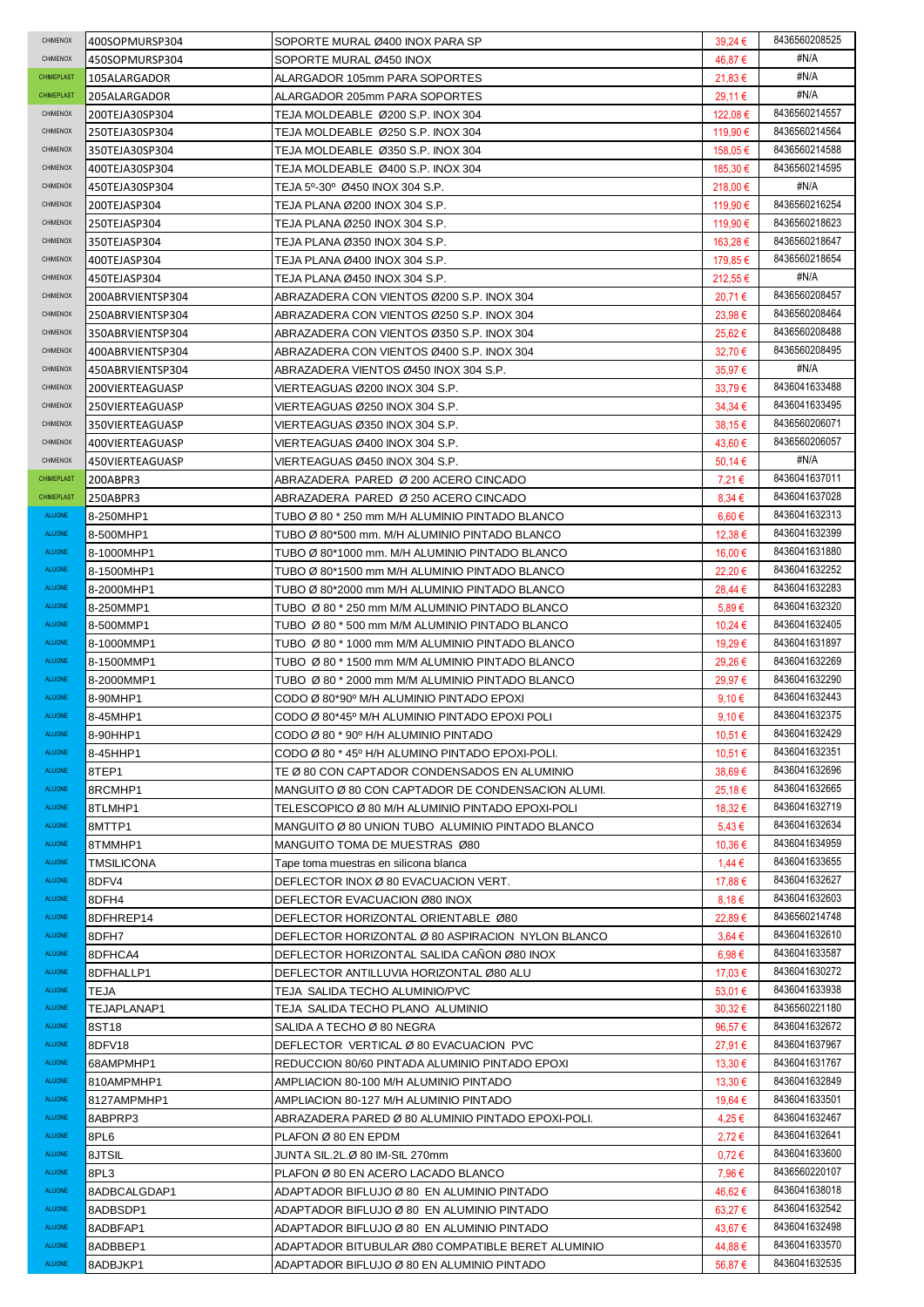| ALUONE                         | 8ADBUP1             | ADAPTADOR BIFLUJO Ø 80 EN ALUMINIO PINTADO                            | 35,67 €           | 8436041632573                  |
|--------------------------------|---------------------|-----------------------------------------------------------------------|-------------------|--------------------------------|
| <b>ALUONE</b>                  | 610-250MHP1         | TUBO Ø 60/100*250 mm. M/H ALUMINIO PINTADO BLANCO                     | 15.06 €           | 8436041631217                  |
| <b>ALUONE</b>                  | 610-500MHP1         | TUBO Ø 60/100*500 mm. M/H ALUMINIO PINTADO BLANCO                     | 18,53 €           | 8436041631279                  |
| <b>ALUONE</b>                  | 610-1000MHP1        | TUBO Ø 60/100*1000 mm M/H ALUMINIO PINTADO BLANCO                     | $27,12 \in$       | 8436041631118                  |
| <b>ALUONE</b>                  | 610-1500MHP1        | TUBO Ø 60/100*1500 mm M/H ALUMINIO PINTADO BLANCO                     | 49,72€            | 8436041631156                  |
| <b>ALUONE</b>                  | 610-2000MHP1        | TUBO Ø 60/100*2000 mm M/H ALUMINIO PINTADO BLANCO                     | $63,25 \in$       | 8436041631187                  |
| <b>ALUONE</b>                  | 8125-250MHP1        | TUBO Ø 80/125 *250 mm M/H ALUMINIO PINTADO BLANCO                     | 18,81 €           | 8436041632061                  |
| <b>ALUONE</b>                  | 8125-500MHP1        | TUBO Ø 80/125 *500mm M/H ALUMINIO PINTADO BLANCO                      | 24,57 €           | 8436041632115                  |
| <b>ALUONE</b>                  | 8125-1000MHP1       | TUBO Ø 80/125 *1000mm M/H ALUMINIO PINTADO BLANCO                     | 38,81 €           | 8436041632016                  |
| <b>ALUONE</b>                  | 8125-1500MHP1       | TUBO Ø 80/125 *1500mm M/H ALUMINIO PINTADO BLANCO                     | 78,09€            | 8436041632047                  |
| <b>ALUONE</b>                  | 8125-2000MHP1       | TUBO Ø 80/125 *2000mm M/H ALUMINIO PINTADO BLANCO                     | 100,64 €          | 8436041632054                  |
| <b>ALUONE</b>                  | 610-90MHP1          | CODO Ø 60/100 A 90° M/H ALUMINIO PINTADO EPOXI                        | 22,89€            | 8436041631323                  |
| <b>ALUONE</b>                  | 8125-90MHP1         | CODO Ø 80/125 A 90° M/H ALU-ALU                                       | $36,39 \in$       | 8436041632146                  |
| <b>ALUONE</b>                  | 610-90HHP1          | CODO Ø 60/100 A 90° H/H ALUMINIO PINTADO EPOXI                        | 25,22€            | 8436041633044                  |
| <b>ALUONE</b>                  | 8125-90HHP1         | CODO Ø80/125 A 90° H/H ALU-ALU                                        | 34,39€            | 8436041633082                  |
| <b>ALUONE</b>                  | 610-45MHP1          | CODO Ø 60/100 A 45° M/H ALUMINIO PINTADO EPOXI                        | 29,15€            | 8436041631248                  |
| <b>ALUONE</b>                  | 8125-45MHP1         | CODO Ø 80/125 A 45 M/H ALU-ALU                                        | 33,96€            | 8436041632085                  |
| <b>ALUONE</b>                  | 610-45HHP1          | CODO Ø 60/100 A 45° H/H ALUMINIO PINTADO EPOXI                        | 27,55€            | 8436041633037                  |
| <b>ALUONE</b>                  | 8125-45HHP1         | CODO Ø 80/125 A 45° H/H ALU-ALU                                       | 32,09€            | 8436041633075                  |
| <b>ALUONE</b>                  | 610RCMHP1           | RECOGIDA DE CONDENSADOS Ø60/100                                       | 38,30 €           | 8436041631675                  |
| <b>ALUONE</b>                  | 8125RCMHP1          | RECOGIDA DE CONDENSADOS Ø80/125                                       | $53,41 \in$       | 8436560221098                  |
| <b>ALUONE</b>                  | 6810125AMPRCMHP1    |                                                                       |                   | 8436041631309                  |
| <b>ALUONE</b>                  |                     | AMPLIACION RECOGIDA CONDENSADOS Ø60-80 /100-125                       | 52,17€            | 8436041631668                  |
| <b>ALUONE</b>                  | 610MTTP1            | MANGUITOS UNION TUBOS Ø 60/100 ALUMINIO BLANCO                        | 11,88€            | 8436041632177                  |
| <b>ALUONE</b>                  | 8125MTTP1           | MANGUITO UNION TUBOS Ø 80/125 ALUMINIO BLANCO                         | 14,00 €           | 8436041633730                  |
|                                | 610TMMHP1           | TOMA DE MUESTRAS Ø 60/100                                             | 23,98€            |                                |
| <b>ALUONE</b>                  | 8125TMMHP1          | TE COAXIAL Ø80/125 ACERO LACADO                                       | 72,78€            | 8436041638452                  |
| <b>ALUONE</b>                  | 610-90TMMHP1        | CODO Ø60/100 CON T/M ALUMINIO                                         | 39,11 €           | 8436041636779                  |
| <b>ALUONE</b>                  | 610KITTMP1          | KIT TOMA MUESTRAS Ø60/100 CALDERAS ESTANCAS                           | 15,77 €           | 8436560203520                  |
| ALUONE                         | 6810125AMPMHP1      | AMPLIACION Ø 60-100 A Ø 80-125 ALUMINIO BLANCO                        | 28,34 €           | 8436041631750                  |
| ALUONE<br><b>ALUONE</b>        | 610DFH7             | DEFLECTOR NYLON Ø 60-100 BLANCO                                       | 4,67 €            | 8436041630234<br>8436041633358 |
| <b>ALUONE</b>                  | 610TDFHREP14        | DEFLECTOR HORIZONTAL REGULABLE Ø60/100                                | 39,32€            | 8436560221180                  |
| <b>ALUONE</b>                  | TEJAPLANAP1         | TEJA SALIDA TECHO PLANO ALUMINIO                                      | $30,32 \in$       | 8436041633938                  |
| <b>ALUONE</b>                  | TEJA                | TEJA SALIDA TECHO ALUMINIO/PVC<br>SALIDA TECHO Ø 60/100 ALU PVC NEGRO | 53,01 €           | 8436041631682                  |
| <b>ALUONE</b>                  | 610ST18<br>8125ST18 | SALIDA TECHO COAXIAL Ø 80-125 NEGRA                                   | 99,14 €<br>72,78€ | 8436041632191                  |
| <b>ALUONE</b>                  | 610DFV18            | TERMINAL COAXIAL VERTICAL Ø60/100 CORTO ALU                           | 25,23€            | 8436041636786                  |
| <b>ALUONE</b>                  | 8125DFV18           | TERMINAL COAXIAL VERTICAL Ø80/125 CORTO ALU                           | 57,72€            | 8436041636816                  |
| <b>ALUONE</b>                  | 610TDFHP17          | TRAMO TERMINAL COAXIAL HORIZONTAL Ø 60/100                            | 34,41€            | 8436041631705                  |
| ALUONE                         | 8125TDFHP17         | TRAMO TERMINAL COAXIAL HORIZONTAL Ø 80-125                            | 59,94€            | 8436041632214                  |
| <b>ALUONE</b>                  | 10ABPRP3            | ABRAZADERA PARED Ø 100 ACERO PINTADO BLANCO                           | 4,08€             | 8436041630197                  |
| <b>ALUONE</b>                  | 125ABPRP3           | ABRAZADERA PARED Ø 125-130 ACERO PINTADO BLANCO                       | 4,19€             | 8436041630562                  |
| <b>ALUONE</b>                  | 10PL6               | PLAFON Ø 100 EN EPDM                                                  | $3.23 \in$        | 8436041630265                  |
| <b>ALUONE</b>                  | 125PL6              | PLAFON Ø 125 EPDM                                                     | $7,74 \in$        | 8436041633167                  |
| <b>ALUONE</b>                  | 6JTSIL              | JUNTA 2.L.Ø60                                                         | $0.58 \in$        | 8436041639343                  |
| <b>ALUONE</b>                  | 8JTSIL              | JUNTA SIL.2L.Ø 80 IM-SIL 270mm                                        | $0.72 \in$        | 8436041633600                  |
| <b>ALUONE</b>                  | 10JTSIL             | JUNTA Ø 100 2 L. IM-SIL 340 MM                                        | 1,05 €            | 8436041639350                  |
| <b>ALUONE</b>                  | 127JTSIL            | JUNTA SIL 2L. Ø 125IM-SIL 425 mm                                      | 1,60 €            | 8436041639367                  |
| <b>ALUONE</b>                  | 811-250MHP1         | TUBO Ø80/110 x 250 mm EN ALUMINIO BLANCO                              | 17,13 €           | 8436041631941                  |
| <b>ALUONE</b>                  | 811-500MHP1         | TUBO Ø80/110 x 500 mm EN ALUMINIO BLANCO                              | 23,05€            | 8436041631965                  |
| ALUONE                         | 811-1000MHP1        | TUBO Ø80/110 x 1000 mm EN ALUMINIO BLANCO                             | $35,02 \in$       | 8436041631910                  |
| <b>ALUONE</b>                  | 811-1500MHP1        | TUBO Ø80/110 x 1500 mm EN ALUMINIO BLANCO                             | 72,61 €           | 8436041631927                  |
| <b>ALUONE</b>                  | 811-2000MHP1        | TUBO Ø80/110 x 2000 mm EN ALUMINIO BLANCO                             | 93,10 $\epsilon$  | 8436041631934                  |
| ALUONE                         | 811TDFHP1           | TRAMO TERMINAL COAXIAL HORIZONTAL Ø80/110                             | $60.06 \in$       | 8436041632009                  |
| <b>ALUONE</b>                  | 811-90MHP1          | CODO Ø80/110 * 90º M/H EN ALUMINIO PINTADO EPOXI                      | 28,89€            | 8436041631972                  |
| ALUONE                         | 811-90HHP1          | CODO Ø80/110 * 90º H/H EN ALUMINIO PINTADO EPOXI                      | 28,28€            | 8436041633068                  |
| <b>ALUONE</b>                  | 811-45MHP1          | CODO Ø80/110 * 45º M/H EN ALUMINIO PINTADO EPOXI                      | 29,96€            | 8436041631958                  |
| <b>ALUONE</b>                  | 811-45HHP1          | CODO Ø80/110 * 45º H/H EN ALUMINIO PINTADO EPOXI                      | 27,63€            | 8436041633051                  |
| <b>ALUONE</b>                  | 811MTTP1            | MANGUITO Ø80/110 EN ALUMINIO                                          | 13,05 €           | 8436041631989                  |
| <b>ALUONE</b>                  | 811TMMHP1           | TRAMO TOMA DE MUESTRAS Ø80/110 EN ALUMINIO                            | 24,15 €           | 8436560215257                  |
| <b>ALUONE</b>                  | 681011AMPMHP1       | AMPLIACION Ø60/100 A 80/110 EN ALUMINIO                               | 38,69€            | 8436041633372                  |
| <b>ALUONE</b>                  | 811ST18             | SALIDA TECHO Ø 80-110 NEGRA                                           | 109,97€           | 8436041631996                  |
| <b>ALUONE</b>                  | 811DFV18            | DEFLECTOR VERTICAL Ø80/110                                            | 90,09 $\epsilon$  | 8436041637325                  |
| <b>ALUONE</b>                  | 811KCCJKP1          | KIT EVACUACION Ø 80/110 HORIZ. EN ALUMINIO PINTAD                     | 87,20€            | 8436041633457                  |
|                                |                     |                                                                       |                   |                                |
| <b>ALUONE</b>                  | 11ABPRP3            | ABRAZADERA Ø 110 PINTADA CON TORNILLO Y TACO                          | $3.93 \in$        | 8436041630470                  |
| <b>ALUONE</b>                  | 11PL6               | PLAFON Ø 110 EN EPDM                                                  | 7,75€             | 8436041630524                  |
| <b>ALUONE</b>                  | 11JTSIL             | JUNTA SIL. 2L. Ø 110 IM-SIL 365 mm                                    | 1,45 €            | 8436041639695                  |
| <b>ALUONE</b><br><b>ALUONE</b> | 610KCCMULTIP1       | KIT MULTICOMPATIBLE CALENTADORES ESTANCOS Ø 60/100                    | 60,65 €           | 8436560205647<br>8436560205661 |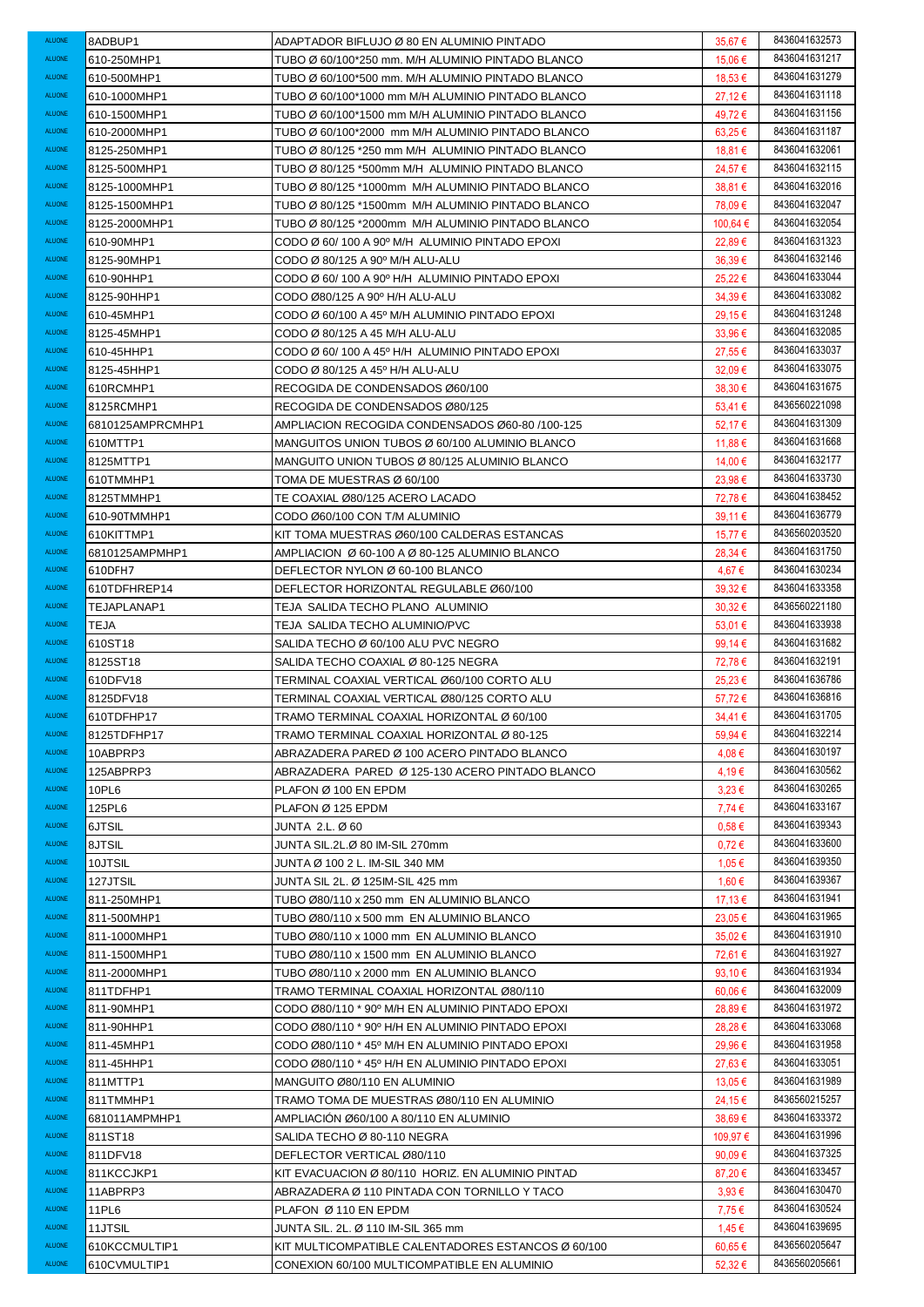| ALUONE                         | 6108CONVEXTMUP1          | SALIDA MULTICOMPABLE EXTERIOR 60/100 A 80 ALUMINIO         | 60,65 €         | 8436560214649 |
|--------------------------------|--------------------------|------------------------------------------------------------|-----------------|---------------|
| <b>ALUONE</b>                  | 610KCCBEP1               | KIT HORIZONTAL Ø 60/100 ALUMINIO BLANCO COMPATIBLE BERETTA | 54,61 €         | 8436041631545 |
| <b>ALUONE</b>                  | 610KCCUP1                | KIT HORIZONTAL Ø 60/100 ALUMINIO PINTADO BLANCO            | 54,61 €         | 8436041631644 |
| <b>ALUONE</b>                  | 610KCCCORBP1             | KIT COAXIAL Ø60/100 CALENTADOR CORBERO                     | 51,60€          | 8436560205685 |
| <b>ALUONE</b>                  | 610KCCCALGDAP1           | KIT COAXIAL Ø60/100 CALENTADOR GDA                         | 53.61 €         | 8436041638001 |
| <b>ALUONE</b>                  | 610KCCSDP1               | KIT HORIZONTAL Ø60/100 COMPATIBLE SAUNIER DUVAL            | 54,61 €         | 8436041631590 |
| <b>ALUONE</b>                  | 610KCCVAP1               | KIT HORIZONTAL Ø 60/100 ALUMINIO COMPATIBLE VAILLANT       | $53,25 \in$     | 8436041631651 |
| <b>ALUONE</b>                  | 610KCCFAP1               | KIT HORIZONTAL Ø60/100 COMPATIBLE FAGOR ARISTON            | 54,82€          | 8436041631569 |
| <b>ALUONE</b>                  | 610KCCSICLP1             | KIT HORZ.COMP. CALENTADOR SIME                             | 52,51€          | 8436560206699 |
| <b>ALUONE</b>                  | 610KCCFONDP1             | KIT HORZ.COMP. CALENTADOR FONDITAL                         | 54,61€          | 8436560205173 |
| <b>ALUONE</b>                  | 610CVCLARP1              | CONEXION VERTICAL Ø60/100 CALENTADOR ARISTON EN ALUMINIO   | 29,16€          | 8436560214236 |
| <b>ALUONE</b>                  | 610CVUP1                 | CONEXION VERTICAL Ø60/100 EN ALUMINIO PINTADO              | 27,20€          | 8436041631521 |
| <b>ALUONE</b>                  | 610CVBEP1                | CONEXION VERTICAL Ø60/100 CALENTADOR BERETTA EN ALUMINIO   | 36,94 €         | 8436041633303 |
| <b>ALUONE</b>                  | 610CVCALGDAP1            | CONEXION VERTICAL 60/100 CALENTADOR GDA EN ALUMINIO        | 38,01 €         | 8436560215233 |
| <b>ALUONE</b>                  | 610CVCORBP1              | CONEXIÓN VERTICAL CORBERÓ CALENTADOR ESTANCO Ø60/100       | $33.26 \in$     | 8436560205692 |
| <b>ALUONE</b>                  | 610CVSICLP1              | CONEXION VERTICAL Ø60/100 CALENTADOR SIME EN ALUMINIO      | $30.88 \in$     | 8436560215240 |
| <b>ALUONE</b>                  | 610CVSDP1                | CONEXION VERTICAL Ø60/100 COMPATIBLE SAUNIER DUVAL         | $35.32 \in$     | 8436041631507 |
| <b>ALUONE</b>                  | 610CVFAP1                |                                                            |                 | 8436041631460 |
| <b>ALUONE</b>                  |                          | CONEXION VERTICAL Ø60/100 COMPATIBLE FAGOR                 | 36,16€          | 8436560205180 |
| <b>ALUONE</b>                  | 610CVFONDP1<br>610CVVAP1 | CONEXION VERTICAL Ø60/100 FONDITAL                         | $30.88 \in$     | 8436041631538 |
|                                |                          | CONEXION VERTICAL Ø60/100 VAILLANT                         | 14,58 €         | 8436041637585 |
| <b>ALUONE</b><br><b>ALUONE</b> | 11-500-06mmp1            | TUBO Ø 110*500*0,6 mm M/M ALU. PINTADO BLANCO              | 12,75 €         | 8436041637592 |
|                                | 11-1000-06mmp1           | TUBO Ø 110*1000*0,6 mm M/M ALU. PINTADO BLANCO             | 23,98€          |               |
| <b>ALUONE</b>                  | 127-500-06mmp1           | TUBO Ø 127*500*0,6 mm M/M ALU. PINTADO BLANCO              | 13,35 €         | 8436041637578 |
| <b>ALUONE</b>                  | 127-1000-06mmp1          | TUBO Ø 127*1000*0,6 mm M/M ALU. PINTADO BLANCO             | 24,15 €         | 8436041637561 |
| <b>ALUONE</b>                  | 8-250MMP1                | TUBO Ø80 * 250 mm M/M ALUMINIO PINTADO BLANCO              | 5,89€           | 8436041632320 |
| ALUONE                         | 8-500MMP1                | TUBO Ø80 * 500 mm M/M ALUMINIO PINTADO BLANCO              | 10,24 €         | 8436041632405 |
| ALUONE                         | 8-1000MMP1               | TUBO Ø80 * 1000 mm M/M ALUMINIO PINTADO BLANCO             | 19,29€          | 8436041631897 |
| <b>ALUONE</b>                  | 8-1500MMP1               | TUBO Ø80 * 1500 mm M/M ALUMINIO PINTADO BLANCO             | 29,26€          | 8436041632269 |
| <b>ALUONE</b>                  | 8-2000MMP1               | TUBO Ø 80 * 2000 mm M/M ALUMINIO PINTADO BLANCO            | 29,97€          | 8436041632290 |
| <b>ALUONE</b>                  | 10-500MMP1               | TUBO Ø 100 * 500 mm M/M ALUMINIO PINTADO BLANCO            | 14,49 €         | 8436041630159 |
| <b>ALUONE</b>                  | 10-1000MMP1              | TUBO Ø 100 * 1000 mm M/M ALUMINIO PINTADO BLANCO           | $27,23 \in$     | 8436041630029 |
| <b>ALUONE</b>                  | 10-1500MMP1              | TUBO Ø 100 * 1500 mm M/M ALUMINIO PINTADO BLANCO           | 40,31 €         | 8436041630074 |
| <b>ALUONE</b>                  | 10-2000MMP1              | TUBO Ø 100 * 2000 mm M/M ALUMINIO PINTADO BLANCO           | 51,85 €         | 8436041630098 |
| <b>ALUONE</b>                  | 11-500MMP1               | TUBO Ø 110 * 500 mm M/M ALUMINIO PINTADO BLANCO            | 16,68€          | 8436041630425 |
| <b>ALUONE</b>                  | 11-1000MMP1              | TUBO Ø 110 * 1000 mm M/M ALUMINIO PINTADO BLANCO           | $31,72 \in$     | 8436041630319 |
|                                |                          |                                                            |                 |               |
| <b>ALUONE</b>                  | 11-1500MMP1              | TUBO Ø 110 * 1500 mm M/M ALUMINIO PINTADO BLANCO           | 46,60 €         | 8436041630340 |
| <b>ALUONE</b>                  | 11-2000MMP1              | TUBO Ø 110 * 2000 mm M/M ALUMINIO PINTADO BLANCO           | 60,39€          | 8436041630364 |
| <b>ALUONE</b>                  | 127-500MMP1              | TUBO Ø 127 * 500 mm M/M ALUMINIO PINTADO BLANCO            | 19,12€          | 8436041630708 |
| <b>ALUONE</b>                  | 127-1000MMP1             | TUBO Ø 127 * 1000 mm M/M ALUMINIO PINTADO BLANCO           | 36,60 €         | 8436041630593 |
| <b>ALUONE</b>                  | 127-1500MMP1             | TUBO Ø 127 * 1500 mm M/M ALUMINIO PINTADO BLANCO           | 53,68 €         | 8436041630623 |
| <b>ALUONE</b>                  | 127-2000MMP1             | TUBO Ø 127 * 2000 mm M/M ALUMINIO PINTADO BLANCO           | 70,15 €         | 8436041630647 |
| <b>ALUONE</b>                  | 13-500MMP1               | TUBO Ø 130 * 500 mm M/M ALUMINIO PINTADO BLANCO            | 19,60 €         | 8436041630944 |
| <b>ALUONE</b>                  | 13-1000MMP1              | TUBO Ø 130 * 1000 mm M/M ALUMINIO PINTADO BLANCO           | 37,58€          | 8436041630821 |
| ALUONE                         | 13-1500MMP1              | TUBO Ø 130 * 1500 mm M/M ALUMINIO PINTADO BLANCO           | 54,90€          | 8436041630845 |
| ALUONE                         | 13-2000MMP1              | TUBO Ø 130 * 2000 mm M/M ALUMINIO PINTADO BLANCO           | 71,98€          | 8436041630869 |
| <b>ALUONE</b>                  | 8-90HHP1                 | CODO Ø 80 * 90º H/H ALUMINIO PINTADO                       | 10,51 €         | 8436041632429 |
| ALUONE                         | 10-90HHP1                | CODO Ø 100 * 90° H/H ALUMINIO PINTADO                      | 12,32 €         | 8436041632955 |
| <b>ALUONE</b>                  | 11-90HHP1                | CODO Ø 110 * 90º H/H ALUMINIO PINTADO                      | 16,16 €         | 8436041632764 |
| <b>ALUONE</b>                  | 127-90HHP1               | CODO Ø 127 * 90° H/H ALUMINIO PINTADO                      | 17,17 €         | 8436041632993 |
| <b>ALUONE</b>                  | 13-90HHP1                | CODO Ø 130 * 90º H/H ALUMINIO PINTADO                      | 16,67 €         | 8436041633259 |
| <b>ALUONE</b>                  | 8-45HHP1                 | CODO Ø 80 * 45º H/H ALUMINO PINTADO EPOXI-POLI.            | 10,51 €         | 8436041632351 |
| <b>ALUONE</b>                  | 10-45HHP1                | CODO Ø 100 * 45º H/H ALUMINO PINTADO EPOXI-POLI.           | 10,71 €         | 8436041632931 |
| <b>ALUONE</b>                  | 11-45HHP1                | CODO Ø 110 * 45º H/H ALUMINO PINTADO EPOXI-POLI.           | 13,43 €         | 8436041632771 |
| <b>ALUONE</b>                  | 127-45HHP1               | CODO Ø 127 * 45º H/H ALUMINO PINTADO EPOXI-POLI.           | 14,65 €         | 8436041632979 |
| <b>ALUONE</b>                  | 13-45HHP1                | CODO Ø 130 * 45° H/H ALUMINO PINTADO EPOXI-POLI.           | 13,84 €         | 8436041633013 |
| <b>ALUONE</b>                  | TMSILICONA               | Tape toma muestras en silicona blanca                      | 1,44 €          | 8436041633655 |
| <b>ALUONE</b>                  | 810AMPMHP1               | AMPLIACION Ø 80-100 M/H ALUMINIO PINTADO                   | 13,30 €         | 8436041632849 |
| <b>ALUONE</b>                  | 8127AMPMHP1              | AMPLIACION Ø80-127 M/H ALUMINIO PINTADO                    | 19,64 €         | 8436041633501 |
| <b>ALUONE</b>                  | 1011AMPMHP1              | AMPLIACION Ø100/110 M/H ALUMINIO PINTADO                   | 23,00€          | 8436041630036 |
| <b>ALUONE</b>                  | 10127AMPMHP1             | AMPLIACION Ø100/127 M/H ALUMINIO PINTADO                   | 23,58€          | 8436041630050 |
| <b>ALUONE</b>                  | 11127AMPMHP1             | AMPLIACION Ø110/127 M/H ALUMINIO PINTADO                   | 23,58€          | 8436041630326 |
| <b>ALUONE</b>                  | 12713AMPMHP1             | AMPLIACION Ø127/130 M/H ALUMINIO PINTADO                   | 24,86 €         | 8436041630609 |
| <b>ALUONE</b>                  | 8MTTP1                   | MANGUITO Ø 80 UNION TUBO ALUMINIO PINTADO BLANCO           | 5,43 €          | 8436041632634 |
| <b>ALUONE</b>                  | 10MTTP1                  | MANGUITO Ø 100 UNION TUBO ALUMINIO PINTADO BLANCO          | 8,21 €          | 8436041630241 |
| <b>ALUONE</b>                  | 11MTTP1                  | MANGUITO Ø 110 UNION TUBO ALUMINIO PINTADO BLANCO          | 9,07 $\epsilon$ | 8436041630500 |
| <b>ALUONE</b>                  | 127MTTP1                 | MANGUITO Ø 127 UNION TUBO ALUMINIO PINTADO BLANCO          | 10,08€          | 8436041630760 |
| <b>ALUONE</b>                  | 13MTTP1                  | MANGUITO Ø 130 UNION TUBO ALUMINIO PINTADO BLANCO          | 10,53 €         | 8436041631026 |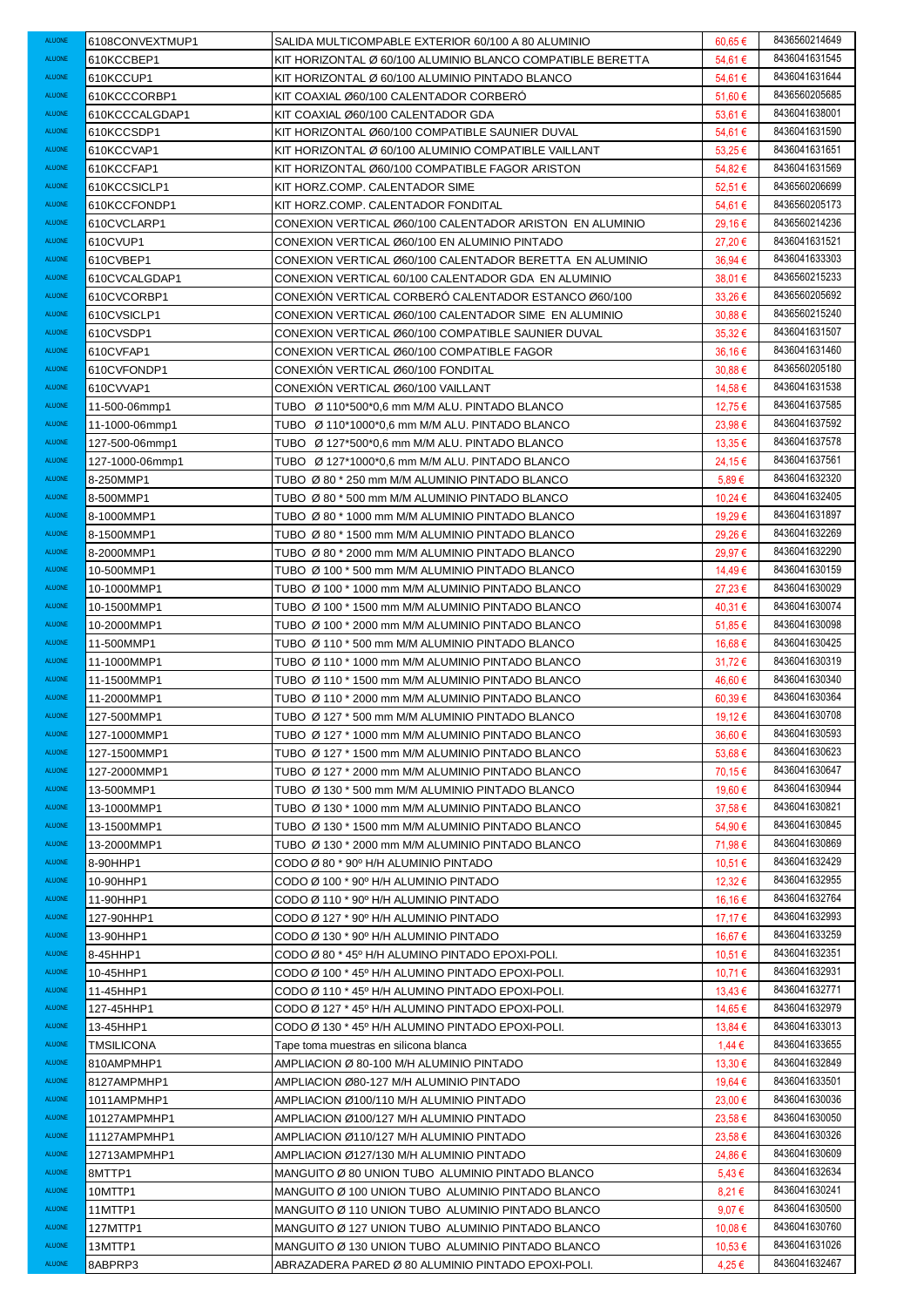| <b>ALUONE</b>  | 10ABPRP3                 | ABRAZADERA PARED Ø 100 ACERO PINTADO BLANCO                                                             | 4,08€             | 8436041630197 |
|----------------|--------------------------|---------------------------------------------------------------------------------------------------------|-------------------|---------------|
| <b>ALUONE</b>  | 11ABPRP3                 | ABRAZADERA Ø 110 PINTADA CON TORNILLO Y TACO                                                            | $3.93 \in$        | 8436041630470 |
| <b>ALUONE</b>  | 125ABPRP3                | ABRAZADERA PARED Ø 125-130 ACERO PINTADO BLANCO                                                         | 4,19€             | 8436041630562 |
| <b>ALUONE</b>  | 8PL3                     | PLAFON Ø 80 EN ACERO LACADO BLANCO                                                                      | 7,96 €            | 8436560220107 |
| <b>ALUONE</b>  | 10PL3                    | PLAFON Ø 100 ACERO PINTADO BLANCO                                                                       | 5,94€             | 8436041630258 |
| <b>ALUONE</b>  | 11PL3                    | PLAFON Ø 110 .ACERO PINTADO BLANCO                                                                      | $6,00 \in$        | 8436041630517 |
| <b>ALUONE</b>  | 127PL3                   | PLAFON Ø 125 ACERO PINTADO BLANCO                                                                       | $6,76 \in$        | 8436041630579 |
| <b>ALUONE</b>  | 13PL3                    | PLAFON Ø 130 ACERO PINTADO BLANCO                                                                       | $6,76 \in$        | 8436041631033 |
| <b>ALUONE</b>  | 8DFV4                    | DEFLECTOR INOX Ø 80 EVACUACION VERT.                                                                    | 17,88€            | 8436041632627 |
| <b>ALUONE</b>  | 10DFV4                   | DEFLECTOR VERTICAL Ø 100 EVACUACION INOX                                                                | $23,44 \in$       | 8436041636953 |
| <b>ALUONE</b>  | 8DFH4                    | DEFLECTOR EVACUACION Ø80 INOX                                                                           | $8.18 \in$        | 8436041632603 |
| <b>ALUONE</b>  | 10DFH4                   | DEFLECTOR HORIZONTAL Ø 100 EVACUACION INOX                                                              | 14,17 €           | 8436041630227 |
| <b>ALUONE</b>  | 10DFHEP1                 | DEFLECTOR VERTICAL Ø100 EN ALUMINIO PINTADO                                                             | 11,02 €           | 8436041633785 |
| <b>ALUONE</b>  | 11DFHEP1                 | DEFLECTOR VERTICAL Ø110 EN ALUMINIO PINTADO                                                             | 11,02€            | 8436041633792 |
| <b>ALUONE</b>  | 127DFHEP1                | DEFLECTOR VERTICAL Ø127 EN ALUMINIO PINTADO                                                             | 12,36€            | 8436041633808 |
| <b>ALUONE</b>  | 13DFHEP1                 | DEFLECTOR VERTICAL Ø130 EN ALUMINIO PINTADO                                                             | 13,39€            | 8436041633815 |
| <b>ALUONE</b>  | 10DFHEP3                 | DEFLECTOR VERTICAL Ø100 EN ACERO PINTADO                                                                | $8.08 \in$        | 8436041630210 |
| <b>ALUONE</b>  | 11DFHEP3                 | DEFLECTOR VERTICAL Ø110 EN ACERO PINTADO                                                                | 8,08€             | 8436041630494 |
| <b>ALUONE</b>  | 127DFHEP3                | DEFLECTOR VERTICAL Ø127 EN ACERO PINTADO                                                                | $8.08 \in$        | 8436041630753 |
| <b>ALUONE</b>  | 13DFHEP3                 | DEFLECTOR VERTICAL Ø130 EN ACERO PINTADO                                                                | $8.08 \in$        | 8436041631019 |
| <b>ALUONE</b>  | 8DFHALLP1                | DEFLECTOR ANTILLUVIA HORIZONTAL Ø80 ALU                                                                 | 17,03 €           | 8436041630272 |
| <b>ALUONE</b>  | 10DFHALLP1               | DEFLECTOR ANTILLUVIA HORIZONTAL Ø100 ALU                                                                | 19,62 €           | 8436041630289 |
| <b>ALUONE</b>  | 118110-200MMTMP1         | BOQUILLA CALDERA ATMOSFÉRICA Ø118 A TUBO Ø110 CON TM                                                    | 28,28€            | 8436041632801 |
| <b>ALUONE</b>  | 130127-200MMTMP1         | BOQUILLA CALDERA ATMOSFERICA Ø130 A TUBO Ø127 CON TM                                                    | 28.28€            | 8436041632818 |
| <b>ALUONE</b>  | 133127-200MMTMP1         | BOQUILLA CALDERA ATMOSFERICA Ø133 A TUBO Ø127 CON TM                                                    | 28,28€            | 8436041636526 |
| <b>ALUONE</b>  | 135127-200MMTMP1         | BOQUILLA CALDERA ATMOSFERICA Ø135 A TUBO Ø127 CON TM                                                    | 28,79€            | 8436041632825 |
| <b>KERAMIK</b> | 8-250MHKER3              | TUBO Ø 80 X 250 mm M/H ACERO VITRIFICADO NEGRO                                                          | 15,77€            | 8436041634430 |
| <b>KERAMIK</b> | 8-500MHKER3              | TUBO Ø 80 X 500 mm M/H ACERO VITRIFICADO NEGRO                                                          | 20,18€            | 8436041633846 |
| <b>KERAMIK</b> | 8-1000MHKER3             | TUBO Ø 80 X 1000 mm M/H ACERO VITRIFICADO NEGRO                                                         | 21,34 €           | 8436041633860 |
| <b>KERAMIK</b> | 10-250MHKER3             |                                                                                                         | 21,58€            | 8436041634768 |
| <b>KERAMIK</b> |                          | TUBO Ø 100 X 250 mm M/H ACERO VITRIFICADO NEGRO                                                         |                   | 8436041633839 |
| <b>KERAMIK</b> | 10-500MHKER3             | TUBO Ø 100 X 500 mm M/H ACERO VITRIFICADO NEGRO                                                         | $23.33 \in$       | 8436041635703 |
| <b>KERAMIK</b> | 10-1000MHKER3<br>8TLKER3 | TUBO Ø 100 X 1000 mm M/H ACERO VITRIFICADO NEGRO                                                        | 24,94 €<br>35,97€ | 8436560214397 |
| <b>KERAMIK</b> | 10TLKER3                 | Tubo telescópico Ø80 acero vitrificado negro mate<br>Tubo telescópico Ø100 acero vitrificado negro mate | 41,59€            | 8436560214403 |
| <b>KERAMIK</b> | 8-90MHKER3               | CODO Ø80 A 90º ACERO VITRIFICADO NEGRO                                                                  | 21,46€            | 8436041635802 |
| <b>KERAMIK</b> | 10-90MHKER3              | CODO Ø100 A 90º ACERO VITRIFICADO NEGRO                                                                 | 22,98€            | 8436041633907 |
| <b>KERAMIK</b> | 8-45MHKER3               | CODO Ø80 A 45º ACERO VITRIFICADO NEGRO                                                                  | 20,64 €           | 8436041635758 |
| <b>KERAMIK</b> | 10-45MHKER3              | CODO Ø100 A 45º ACERO VITRIFICADO NEGRO                                                                 | 23,05€            | 8436041633433 |
| <b>KERAMIK</b> | 8TEKER3                  | TE Ø80 ACERO VITRIFICADO+R/HOLLIN                                                                       | 45,67 €           | 8436041633921 |
| <b>KERAMIK</b> | 10TEKER3                 | TE Ø100 ACERO VITRIFICADO+R/HOLLIN                                                                      | 61,81 €           | 8436041634300 |
| <b>KERAMIK</b> | 810AMPMHPEL4             | AMPLIACION Ø80-100 INOX PINTADO NEGRO PELLET                                                            | 23,91 €           | 8436041630982 |
| <b>KERAMIK</b> | 8DFVPELP4                | TERMINAL VERTICAL CORTO PARA PELLET Ø 80 NEGRO                                                          | $33,66 \in$       | 8436041630876 |
| <b>KERAMIK</b> | 10DFVPELP4               | DEFLECTOR VERTICAL INOX 316 Ø100                                                                        | 32,75€            | 8436041630807 |
| <b>KERAMIK</b> | 8DFHALLP4                | DEFLECTOR ANTILLUVIA HORIZONTAL Ø80 NEGRO                                                               | 19,24 €           | 8436041630777 |
| <b>KERAMIK</b> | 10DFHALLP4               | DEFLECTOR ANTILLUVIA HORIZONTAL Ø100 NEGRO                                                              | $23.33 \in$       | 8436041630715 |
| <b>KERAMIK</b> | 8DFARKER3                | DEFLECTOR ANTIRREVOQUE VITRIFICADO Ø80                                                                  | 49,19€            | 8436560205036 |
| <b>KERAMIK</b> | 10DFARKER3               | DEFLECTOR ANTIRREVOQUE VITRIFICADO Ø100                                                                 | 57,87€            | 8436560205043 |
| <b>KERAMIK</b> | 8DFHPELP4                | DEFLECTOR HORIZONTAL PELLET ACERO PINTADO NEGRO Ø80                                                     | 22.62 €           | 8436041635901 |
| <b>KERAMIK</b> | 8DFHPROTSP316            | DEFLECTOR HORIZONTAL ANTIMANCHAS Ø80 316 S.P.                                                           | 92,64 $\in$       | 8436560220992 |
| <b>KERAMIK</b> | 10DFHPROTSP316           | DEFLECTOR HORIZONTAL ANTIMANCHAS Ø100 316 S.P.                                                          | 99,46 €           | 8436560220985 |
| <b>KERAMIK</b> | 8-100MMPELP4             | MANGUITO M/M INOX 316 PINTADO ANTICALORICO Ø80                                                          | 22,08€            | 8436041634676 |
| <b>KERAMIK</b> | 10-100MMPELP4            | MANGUITO M/M INOX 316 PINTADO ANTICALORICO Ø100                                                         | 22,97 €           | 8436041634720 |
| <b>KERAMIK</b> | 8MTTPELP4                | MANGUITO Ø 80 KER. PINTADO NEGRO PELLET                                                                 | 13,49 €           | 8436560203032 |
| <b>KERAMIK</b> | 10MTTPELP4               | MANGUITO Ø 100 INOX PINTADO NEGRO PELLET                                                                | 16,36 €           | 8436560204985 |
| <b>KERAMIK</b> | 8ABPRPEL                 | ABRAZADERA DE PARED NEGRA Ø 80                                                                          | $3,86 \in$        | 8436041636823 |
| <b>KERAMIK</b> | 10ABPRPEL                | ABRAZADERAS DE PARED NEGRA Ø100                                                                         | 4,02€             | 8436041636830 |
| <b>KERAMIK</b> | 120ABPRPEL               | ABRAZADERA PARED Ø120 INOX PARA LINEA SLIM KERAMIK                                                      | $9,70 \in$        | 8436560221340 |
| <b>KERAMIK</b> | 8PL6-NERO                | PLAFON Ø 80 EN EPDM NEGRO                                                                               | 4,58 €            | 8436560214373 |
| <b>KERAMIK</b> | 10PL6-NERO               | PLAFON Ø 100 EN EPDM NEGRO                                                                              | $5.06 \in$        | 8436560214380 |
| <b>KERAMIK</b> | 120PL6-NERO              | PLAFON NEGRO SILICONA Ø120                                                                              | 14,47 €           | 8436560221333 |
| <b>KERAMIK</b> | 8JTSIL                   | JUNTA SIL.2L.Ø 80 IM-SIL 270mm                                                                          | $0.72 \in$        | 8436041633600 |
| <b>KERAMIK</b> | 8CORTATIROP4             | CORTATIRO Ø80 316 S.P. ANTICALORICO NEGRO                                                               | 111,59€           | 8436560221746 |
| <b>KERAMIK</b> | 10CORTATIROP4            | CORTATIRO Ø100 316 S.P. ANTICALORICO NEGRO                                                              | 120,08 €          | 8436560221753 |
| <b>KERAMIK</b> | 80-250DP316NG            | TUBO AISLADO Ø80/100 x 250mm EN INOX 316 NEGRO                                                          | 77,63 €           | 8436560221630 |
| <b>KERAMIK</b> | 80-500DP316NG            | TUBO AISLADO Ø80/100 x 500mm EN INOX 316 NEGRO                                                          | 97,84 €           | 8436560221609 |
| <b>KERAMIK</b> | 80-1000DP316NG           | TUBO AISLADO Ø80/100 x 1000mm EN INOX 316 NEGRO                                                         | 138,46 €          | 8436560221616 |
| <b>KERAMIK</b> | 100-250DP316NG           | TUBO AISLADO Ø100/120 x 250mm EN INOX 316 NEGRO                                                         | 84.61€            | 8436560221647 |
| <b>KERAMIK</b> | 100-500DP316NG           | TUBO AISLADO Ø100/120 x 500mm EN INOX 316 NEGRO                                                         | 109,19€           | 8436560221296 |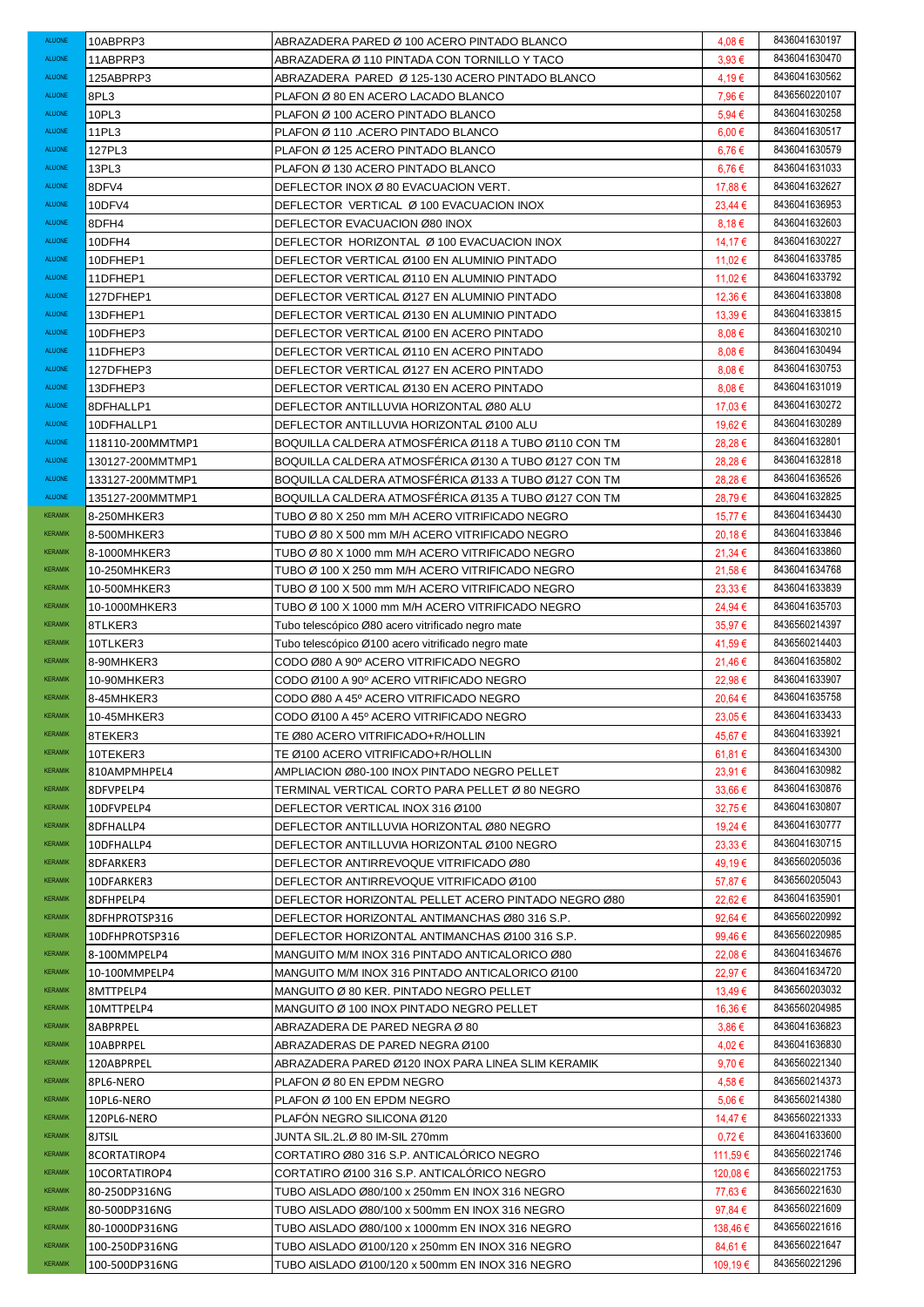| KERAMIK                          | 100-1000DP316NG            | TUBO AISLADO Ø100/120 x 1000mm EN INOX 316 NEGRO                 | 152,32 €           | 8436560221289                  |
|----------------------------------|----------------------------|------------------------------------------------------------------|--------------------|--------------------------------|
| <b>KERAMIK</b>                   | 80DFVDP316NG               | DEFLECTOR Ø80/100 EN INOX 316 NEGRO                              | 88,45€             | 8436560221654                  |
| <b>KERAMIK</b>                   | 100DFVDP316NG              | DEFLECTOR Ø100/120 EN INOX 316 NEGRO                             | 107,64 €           | 8436560221326                  |
| <b>KERAMIK</b>                   | 80-90DP316NG               | CODO AISLADO Ø80/100 a 90° EN INOX 316 NEGRO                     | 151,82 €           | 8436560221623                  |
| <b>KERAMIK</b>                   | 100-90DP316NG              | CODO AISLADO Ø100/120 a 90° EN INOX 316 NEGRO                    | 168,65 €           | 8436560221661                  |
| <b>KERAMIK</b>                   | 80-45DP316NG               | CODO AISLADO Ø80/100 a 45° EN INOX 316 NEGRO                     | 107,12 €           | 8436560221678                  |
| <b>KERAMIK</b>                   | 100-45DP316NG              | CODO AISLADO Ø100/120 a 45º EN INOX 316 NEGRO                    | 115,37 €           | 8436560221449                  |
| <b>KERAMIK</b>                   | 80-TAPEDP316NG             | TAPE AISLADO Ø80/100 EN INOX 316 NEGRO                           | $55,33 \in$        | 8436560221685                  |
| <b>KERAMIK</b>                   | 100-TAPEDP316NG            | TAPE AISLADO Ø100/120 EN INOX 316 NEGRO                          | $63,25 \in$        | 8436560221463                  |
| <b>KERAMIK</b>                   | 80-TEDP316NG               | TE AISLADA Ø80/100 a 90° EN INOX 316 NEGRO                       | 187,45 €           | 8436560221692                  |
| <b>KERAMIK</b>                   | 100-TEDP316NG              | TE AISLADA Ø100/120 a 90° EN INOX 316 NEGRO                      | 202,80 €           | 8436560221456                  |
| <b>KERAMIK</b>                   | 80SPDP316NG                | SIMPLE A DOBLE Ø80 A Ø80/100 EN INOX 316 NEGRO                   | 96,29€             | 8436560221708                  |
| <b>KERAMIK</b>                   | 100SPDP316NG               | SIMPLE A DOBLE Ø100 A Ø100/120 EN INOX 316 NEGRO                 | 99,91€             | 8436560221302                  |
| <b>KERAMIK</b>                   | 80DPSP316NG                | DOBLE A SIMPLE Ø80/100 A Ø80 EN INOX 316 NEGRO                   | 96,29€             | 8436560221715                  |
| <b>KERAMIK</b>                   | 100DPSP316NG               | DOBLE A SIMPLE Ø100/120 A Ø100 EN INOX 316 NEGRO                 | 99,91€             | 8436560221319                  |
| <b>KERAMIK</b>                   | 8-500MH5-NERO              | TUBO POLIPROPILENO Ø80 x 500mm NEGRO                             | 8,75€              | 8436560204831                  |
| <b>KERAMIK</b>                   | 8-1000MH5-NERO             | TUBO POLIPROPILENO Ø80x1000mm NEGRO                              | $13,34 \in$        | 8436560204848                  |
| <b>KERAMIK</b>                   | 10-500MH5-NERO             | TUBO Ø100*500 MH POLIPROPILENO NEGRO                             | 18,19€             | 8436560215738                  |
| <b>KERAMIK</b>                   | 10-1000MH5-NERO            | TUBO Ø100*1000 MH POLIPROPILENO NEGRO                            | 24,26€             | 8436560215745                  |
| <b>KERAMIK</b>                   | 8-90MH5-NERO               | CODO POLIPROPILENO Ø80 a 90º POLIPROPILENO NEGRO                 | $8,83 \in$         | 8436560204824                  |
| <b>KERAMIK</b>                   | 8-45MH5-NERO               | CODO POLIPROPILENO Ø80 A 45° COLOR NEGRO                         | $8,83 \in$         | 8436560204817                  |
| <b>KERAMIK</b>                   | 10-90MH5-NERO              | CODO Ø 100 A 90 <sup>°</sup> M/H POLIPROPILENO NEGRO             | 13,34 €            | 8436560215707                  |
| <b>KERAMIK</b>                   | 10-45MH5-NERO              | CODO Ø 100 A 45° M/H POLIPROPILENO NEGRO                         | 13,34 €            | 8436560215714                  |
| <b>KERAMIK</b>                   | 8TAPESIL                   | TAPON CIEGO Ø80 NEGRO EN SILICONA                                | $6,48 \in$         | 8436560215448                  |
| <b>KERAMIK</b>                   | 120-500MHKCLMA3            | TUBO VITRIF. NEGRO MATE ø 120 mm de 500 mm                       | 30,55 €            | 8436560213161                  |
| <b>KERAMIK</b>                   |                            | TUBO VITRIF. NEGRO MATE ø 125 mm de 500 mm                       |                    | 8436560213178                  |
| <b>KERAMIK</b>                   | 125-500MHKCLMA3            |                                                                  | $33,42 \in$        | 8436560213185                  |
| <b>KERAMIK</b>                   | 150-500MHKCLMA3            | TUBO VITRIF. NEGRO MATE ø 150 mm de 500 mm                       | 34,07 €            | 8436560220138                  |
| <b>KERAMIK</b>                   | 180-500MHKCLMA3            | TUBO VITRIF. NEGRO MATE ø 180 mm de 500 mm                       | 40,78€             | 8436560213208                  |
|                                  | 200-500MHKCLMA3            | TUBO VITRIF. NEGRO MATE ø 200 mm de 500 mm                       | 45,29€             |                                |
| <b>KERAMIK</b>                   | 120-1000MHKCLMA3           | TUBO VITRIF. NEGRO MATE ø 120 mm de 1000 mm                      | 37,83€             | 8436560213215                  |
| <b>KERAMIK</b><br><b>KERAMIK</b> | 125-1000MHKCLMA3           | TUBO VITRIF. NEGRO MATE ø 125 mm de 1000 mm                      | 40,11 €            | 8436560213222                  |
|                                  | 150-1000MHKCLMA3           | TUBO VITRIF. NEGRO MATE ø 150 mm de 1000 mm                      | 44,79€             | 8436560213239                  |
| <b>KERAMIK</b>                   | 180-1000MHKCLMA3           | TUBO VITRIF. NEGRO MATE ø 180 mm de 1000 mm                      | 50,80€             | 8436560220121                  |
| <b>KERAMIK</b>                   | 200-1000MHKCLMA3           | TUBO VITRIF. NEGRO MATE ø 200 mm de 1000 mm                      | 60,16 €            | 8436560213253                  |
|                                  |                            |                                                                  |                    |                                |
| <b>KERAMIK</b>                   | 120TLKCLMA3                | DESLIZANTE VITRIF, MATE ø 120 mm                                 | 41,41€             | 8436560220701                  |
| <b>KERAMIK</b>                   | 125TLKCLMA3                | DESLIZANTE VITRIF. MATE ø 125 mm                                 | 42,71€             | 8436560220718                  |
| <b>KERAMIK</b>                   | 150TLKCLMA3                | DESLIZANTE VITRIF. MATE ø 150 mm                                 | 50,47€             | 8436560220725                  |
| <b>KERAMIK</b>                   | 180TLKCLMA3                | DESLIZANTE VITRIF, MATE ø 180 mm                                 | 59,53€             | 8436560220732                  |
| <b>KERAMIK</b>                   | 200TLKCLMA3                | DESLIZANTE VITRIF. MATE ø 200 mm                                 | 59,53€             | 8436560220749                  |
| <b>KERAMIK</b>                   | 120-90MHKCLMA3             | CODO VITRIF, SECT, MATE ø 120 mm a 90°                           | 39,36€             | 8436560213314                  |
| <b>KERAMIK</b>                   | 125-90MHKCLMA3             | CODO VITRIF. SECT. MATE ø 125 mm a 90°                           | 42,71€             | 8436560213338                  |
| <b>KERAMIK</b>                   | 150-90MHKCLMA3             | CODO VITRIF, SECT, MATE ø 150 mm a 90°                           | 43,05€             | 8436560213321                  |
| <b>KERAMIK</b>                   | 180-90MHKCLMA3             | CODO VITRIF. SECT. MATE ø 180 mm a 90°                           | 55,65 €            | 8436560220206                  |
| <b>KERAMIK</b>                   | 200-90MHKCLMA3             | CODO VITRIF. SECT. MATE ø 200 mm a 90°                           | 58,24 €            | 8436560213352                  |
| <b>KERAMIK</b>                   | 120-45MHKCLMA3             | CODO VITRIF. SECT. MATE ø 120 mm a 45 <sup>o</sup>               | $33,11 \in$        | 8436560213260                  |
| <b>KERAMIK</b>                   | 125-45MHKCLMA3             | CODO VITRIF, SECT, MATE ø 125 mm a 45 <sup>o</sup>               | $35,03 \in$        | 8436560213277                  |
| <b>KERAMIK</b>                   | 150-45MHKCLMA3             | CODO VITRIF, SECT, MATE ø 150 mm a 45 <sup>o</sup>               | 38,77 €            | 8436560213284                  |
| <b>KERAMIK</b>                   | 180-45MHKCLMA3             | CODO VITRIF. SECT. MATE ø 180 mm a 45 <sup>o</sup>               | 46,59€             | 8436560220190                  |
| <b>KERAMIK</b>                   | 200-45MHKCLMA3             | CODO VITRIF. SECT. MATE ø 200 mm a 45°                           | 45,51 €            | 8436560213307                  |
| <b>KERAMIK</b>                   | 120DFVKCLMA3               | SOMBRERO VITRIF. MATE CHINO ø 120 mm                             | 46,79€             | 8436560220503                  |
| <b>KERAMIK</b>                   | 125DFVKCLMA3               | SOMBRERO VITRIF. MATE CHINO ø 125 mm                             | 48,13 €            | 8436560220510                  |
| <b>KERAMIK</b>                   | 150DFVKCLMA3               | SOMBRERO VITRIF. MATE CHINO ø 150 mm                             | 52,14 €            | 8436560220527                  |
| <b>KERAMIK</b>                   | 180DFVKCLMA3               | SOMBRERO VITRIF. MATE CHINO ø 180 mm                             | $68,18 \in$        | 8436560220534                  |
| <b>KERAMIK</b>                   | 200DFVKCLMA3               | SOMBRERO VITRIF. MATE CHINO ø 200 mm                             | 70,86 €            | 8436560220541                  |
| <b>KERAMIK</b>                   | 120DFVARKCLMA3             | ANTIRREVOCANTE. VITRIF. MATE ø 120 mm                            | 63,47€             | 8436560220558                  |
| <b>KERAMIK</b>                   | 125DFVARKCLMA3             | ANTIRREVOCANTE. VITRIF. MATE ø 125 mm                            | 66,22 €            | 8436560220565                  |
| <b>KERAMIK</b>                   | 150DFVARKCLMA3             | ANTIRREVOCANTE. VITRIF. MATE ø 150 mm                            | 73,12 €            | 8436560220572                  |
| <b>KERAMIK</b>                   | 180DFVARKCLMA3             | ANTIRREVOCANTE. VITRIF. MATE ø 180 mm                            | 82,78€             | 8436560220589                  |
| <b>KERAMIK</b>                   | 200DFVARKCLMA3             | ANTIRREVOCANTE. VITRIF. MATE ø 200 mm                            | 89,68€             | 8436560220596                  |
| <b>KERAMIK</b>                   | 120CTKCLMA3                | TUBO VITRIF. NEGRO MATE ø 120 mm C/ LLAVE de 33 cm               | 57,27€             | 8436560220145                  |
| <b>KERAMIK</b>                   | 125CTKCLMA3                | TUBO VITRIF. NEGRO MATE ø 125 mm C/ LLAVE de 33 cm               | 59,51€             | 8436560220152                  |
| <b>KERAMIK</b>                   | 150CTKCLMA3                | TUBO VITRIF. NEGRO MATE ø 150 mm C/ LLAVE de 33 cm               | 64,09€             | 8436560220169                  |
| <b>KERAMIK</b>                   | 180CTKCLMA3                | TUBO VITRIF. NEGRO MATE ø 180 mm C/ LLAVE de 33 cm               | 73,24 €            | 8436560220176                  |
| <b>KERAMIK</b>                   | 200CTKCLMA3                | TUBO VITRIF. NEGRO MATE ø 200 mm C/ LLAVE de 33 cm               | 77,82€             | 8436560220183                  |
| <b>KERAMIK</b>                   | 120TEKCLMA3                | TE VITRIF. MATE ø 120 mm a 90°                                   | 57,49€             | 8436560213369                  |
| <b>KERAMIK</b>                   | 125TEKCLMA3                | TE VITRIF. MATE ø 125 mm a 90°                                   | $60,16 \in$        | 8436560213376                  |
| <b>KERAMIK</b><br><b>KERAMIK</b> | 150TEKCLMA3<br>180TEKCLMA3 | TE VITRIF, MATE ø 150 mm a 90°<br>TE VITRIF. MATE ø 180 mm a 90° | 64,17 €<br>77,54 € | 8436560213383<br>8436560220213 |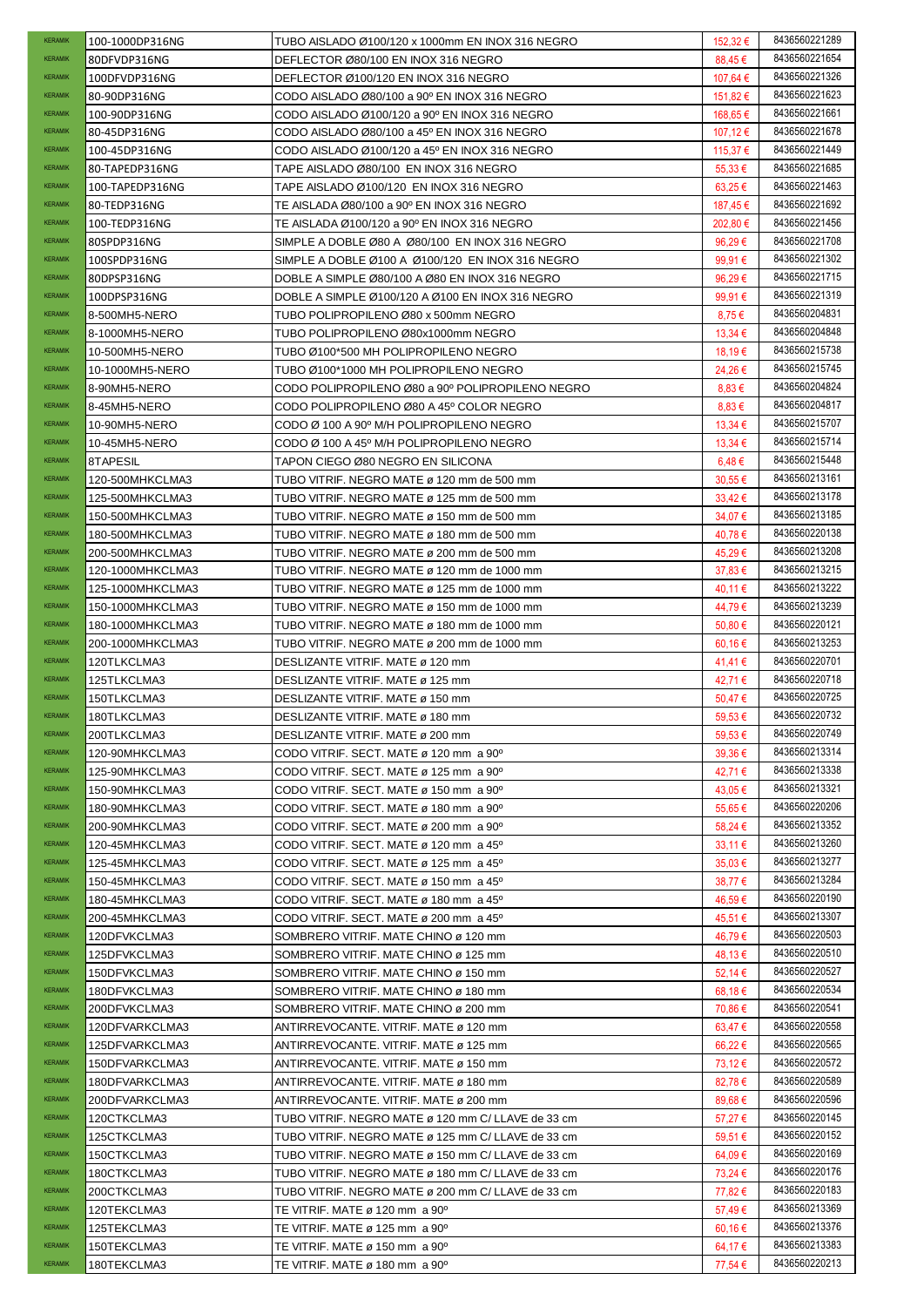| <b>KERAMIK</b>  | 200TEKCLMA3                  | TE VITRIF. MATE ø 200 mm a 90°                                             | 84,22€                 | 8436560213406 |
|-----------------|------------------------------|----------------------------------------------------------------------------|------------------------|---------------|
| <b>KERAMIK</b>  | 120APRKCLMA3                 | ABRAZ. VITRIF. MURAL ATORNILLAR ø 120 mm                                   | 24.73 €                | 8436560220602 |
| <b>KERAMIK</b>  | 125APRKCLMA3                 | ABRAZ. VITRIF. MURAL ATORNILLAR ø 125 mm                                   | 25,40 €                | 8436560220619 |
| <b>KERAMIK</b>  | 150APRKCLMA3                 | ABRAZ. VITRIF. MURAL ATORNILLAR ø 150 mm                                   | 25,40 €                | 8436560220626 |
| <b>KERAMIK</b>  | 180APRKCLMA3                 | ABRAZ. VITRIF. MURAL ATORNILLAR ø 180 mm                                   | 27,41€                 | 8436560220633 |
| <b>KERAMIK</b>  | 200APRKCLMA3                 | ABRAZ. VITRIF. MURAL ATORNILLAR ø 200 mm                                   | 28,07€                 | 8436560220640 |
| <b>KERAMIK</b>  | 120TAPEKCLMA3                | TAPA VITRIF. MATE ø 120 mm                                                 | $33,42 \in$            | #N/A          |
| <b>KERAMIK</b>  | 125TAPEKCLMA3                | TAPA VITRIF. MATE ø 125 mm                                                 | 35,87€                 | 8436560220220 |
| <b>KERAMIK</b>  | 150TAPEKCLMA3                | TAPA VITRIF. MATE ø 150 mm                                                 | $38,63 \in$            | #N/A          |
| <b>KERAMIK</b>  | 180TAPEKCLMA3                | TAPA VITRIF. MATE ø 180 mm                                                 | 48,29€                 | 8436560220237 |
| <b>KERAMIK</b>  | 200TAPEKCLMA3                | TAPA VITRIF. MATE ø 200 mm                                                 | 49,67€                 | 8436560220244 |
| <b>KERAMIK</b>  | 120MMKCLMA3                  |                                                                            |                        | 8436560220251 |
|                 |                              | MANGUITO UNION VITRIF. M-M ø 120 mm                                        | 28,97€                 | 8436560220268 |
| <b>KERAMIK</b>  | 125MMKCLMA3                  | MANGUITO UNION VITRIF. M-M ø 125 mm                                        | 28,00 €                |               |
| <b>KERAMIK</b>  | 150MMKCLMA3                  | MANGUITO UNION VITRIF. M-M ø 150 mm                                        | 30,55€                 | 8436560220275 |
| <b>KERAMIK</b>  | 180MMKCLMA3                  | MANGUITO UNION VITRIF. M-M ø 180 mm                                        | $33,09 \in$            | 8436560220282 |
| <b>KERAMIK</b>  | 200MMKCLMA3                  | MANGUITO UNION VITRIF. M-M ø 200 mm                                        | 36,91 €                | 8436560220299 |
| <b>KERAMIK</b>  | 120HHKCLMA3                  | MANGUITO UNION VITRIF. H-H ø 120 mm                                        | 26,73€                 | 8436560220305 |
| <b>KERAMIK</b>  | 125HHKCLMA3                  | MANGUITO UNION VITRIF. H-H ø 125 mm                                        | 28,00 €                | 8436560220312 |
| <b>KERAMIK</b>  | 150HHKCLMA3                  | MANGUITO UNION VITRIF. H-H ø 150 mm                                        | 30,55€                 | 8436560220329 |
| <b>KERAMIK</b>  | 180HHKCLMA3                  | MANGUITO UNION VITRIF. H-H ø 180 mm                                        | $33,09 \in$            | 8436560220336 |
| <b>KERAMIK</b>  | 200HHKCLMA3                  | MANGUITO UNION VITRIF. H-H ø 200 mm                                        | 40,01€                 | 8436560220343 |
| <b>KERAMIK</b>  | 120150AMPKCLMA3              | AMPLIACION VITRIF. MATE ø 120-150 mm                                       | 44,28€                 | 8436560220657 |
| <b>KERAMIK</b>  | 125150AMPKCLMA3              | AMPLIACION VITRIF. MATE ø 125-150 mm                                       | 46,74 €                | 8436560220664 |
| <b>KERAMIK</b>  | 150180AMPKCLMA3              | AMPLIACION VITRIF. MATE ø 150-180 mm                                       | 59,04 €                | 8436560220688 |
| <b>KERAMIK</b>  | 150200AMPKCLMA3              | AMPLIACION VITRIF. MATE ø 150-200 mm                                       | 61,50€                 | 8436560220695 |
| <b>KERAMIK</b>  | 180200AMPKCLMA3              | AMPLIACION VITRIF. MATE ø 180-200 mm                                       | 55,35€                 | 8436560220671 |
| <b>KERAMIK</b>  | 120PLKCLMA3                  | PLAFON VITRIF. MATE ø 120 mm                                               | 19,06 €                | 8436560213413 |
| <b>KERAMIK</b>  | 125PLKCLMA3                  | PLAFON VITRIF. MATE ø 125 mm                                               | 19,06 €                | 8436560213420 |
| <b>KERAMIK</b>  |                              |                                                                            |                        | 8436560213437 |
| <b>KERAMIK</b>  | 150PLKCLMA3                  | PLAFON VITRIF. MATE ø 150 mm                                               | $23,37 \in$            | 8436560220756 |
|                 | 180PLKCLMA3                  | PLAFON VITRIF. MATE ø 180 mm                                               | 26,44 €                |               |
| <b>KERAMIK</b>  | 200PLKCLMA3                  | PLAFON VITRIF. MATE ø 200 mm                                               | 26,44 €                | 8436560213451 |
| <b>KERAMIK</b>  | 8130-250MHKER                | TUBO COAXIAL PARA ESTUFAS PELLET Ø80/130 x 250mm NEGRO MATE                | 90,00 $\epsilon$       | #N/A          |
| <b>KERAMIK</b>  | 8130-500MHKER                | TUBO COAXIAL PARA ESTUFAS PELLET Ø80/130 x 500mm NEGRO MATE                | 122,00 €               | #N/A          |
| <b>KERAMIK</b>  | 8130-1000MHKER               | TUBO COAXIAL PARA ESTUFAS PELLET Ø80/130 x 1000mm NEGRO MATE               | 160,00 €               | #N/A          |
| <b>KERAMIK</b>  | 8130TLKER                    | TUBO COAXIAL TELES. ESTUFAS PELLET Ø80/130 DE 340 A 550mm NEGRO MAT        | 169,00 €               | #N/A          |
| <b>KERAMIK</b>  | 8130TEKER                    | TE COAXIAL PARA ESTUFAS PELLET Ø80/130 a 90º NEGRO MATE                    | 235,00 €               | #N/A          |
| <b>KERAMIK</b>  | 8130TAPEKER                  | TAPE COAXIAL PARA ESTUFAS PELLET Ø80/130 NEGRO MATE                        | 171,00 €               | #N/A          |
| <b>KERAMIK</b>  | 8130INSPKER                  | MODULO DE INSPECCION COAXIAL PARA ESTUFAS PELLET Ø80/130 NEGRO M           | 280,00 €               | #N/A          |
| <b>KERAMIK</b>  | 8130-90MHKER                 | CODO COAXIAL PARA ESTUFAS PELLET Ø80/130 a 90º NEGRO MATE                  | 185,00 €               | #N/A          |
| <b>KERAMIK</b>  | 8130-45MHKER                 | CODO COAXIAL PARA ESTUFAS PELLET Ø80/130 a 45º NEGRO MATE                  | 130,00 €               | #N/A          |
| <b>KERAMIK</b>  | 8130COLEVACKER               | COLECTOR DE EVACUACION COAXIAL PARA PELLET Ø80/130 NEGRO MATE              | 217,00 €               | #N/A          |
| <b>KERAMIK</b>  | 8130COLASPKER                | COLECTOR DE ASPIRACIÓN COAXIAL PARA PELLET Ø80/130 NEGRO MATE              | 220,00 €               | #N/A          |
| <b>KERAMIK</b>  | 8130DFARHKER                 | DEFLECTOR COAXIAL ANTIRREVOQUE PARA PELLET Ø80/130 NEGRO MATE              | 255,00 €               | #N/A          |
| <b>KERAMIK</b>  | 8130DFHKER                   | DEFLECTOR COAXIAL HORIZONTAL PARA PELLET Ø80/130 NEGRO MATE                | 203,00 €               | #N/A          |
| <b>KERAMIK</b>  | 130ABPRPEL                   | ABRAZADERA ESTUFAS PELLET Ø130 NEGRO MATE                                  | 19,50 €                | #N/A          |
| <b>KERAMIK</b>  | 8FLEXKERASP                  | FLEXIBLE PARA ASPIRACIÓN Ø80 NEGRO (1 METRO)                               | 49,00 €                | #N/A          |
| <b>CHIMENOX</b> | 8-250SP316                   | TUBO Ø80 x 250mm M/H INOX 316 S.P.                                         | 16,95 €                | 8436041636694 |
| <b>CHIMENOX</b> | 10-250SP316                  | TUBO Ø100 x 250mm M/H INOX 316 S.P.                                        | 19,04 €                | 8436560204619 |
| CHIMENOX        | 120-250SP316                 | TUBO Ø120 x 250mm M/H INOX 316 S.P.                                        | 19,83 €                | 8436560215875 |
| CHIMENOX        |                              |                                                                            |                        | 8436560206767 |
| CHIMENOX        | 130-250SP316                 | TUBO Ø130 x 250mm M/H INOX 316 S.P.                                        | 29,32€                 | 8436560206774 |
|                 | 150-250SP316                 | TUBO Ø150 x 250mm M/H INOX 316 S.P.                                        | 29,58€                 |               |
| CHIMENOX        | 180-250SP316                 | TUBO Ø180 x 250mm M/H INOX 316 S.P.                                        | 35,71€                 | 8436560206781 |
| CHIMENOX        | 200-250SP316                 | TUBO Ø200 x 250mm M/H INOX 316 S.P.                                        | $39,02 \in$            | 8436560206798 |
| CHIMENOX        | 250-250SP316                 | TUBO Ø250 x 250mm M/H INOX 316 S.P.                                        | 48,73€                 | 8436560206804 |
| <b>CHIMENOX</b> | 300-250SP316                 | TUBO Ø300 x 250mm M/H INOX 316 S.P.                                        | $61,10 \in$            | 8436560206811 |
| CHIMENOX        |                              |                                                                            |                        |               |
| CHIMENOX        | 350-250SP316                 | TUBO Ø350 x 250mm M/H INOX 316 S.P.                                        | 72,14 €                | 8436560206828 |
|                 | 400-250SP316                 | TUBO Ø400 x 250mm M/H INOX 316 S.P.                                        | 77,48€                 | 8436560206835 |
| CHIMENOX        | 450-250SP316                 | TUBO Ø450 x 250mm M/H INOX 316 S.P.                                        | 86,14 €                | #N/A          |
| CHIMENOX        | 500-250SP316                 | TUBO Ø550 x 250mm M/H INOX 316 S.P.                                        | 93,30 $\epsilon$       | #N/A          |
| CHIMENOX        | 550-250SP316                 | TUBO Ø500 x 250mm M/H INOX 316 S.P.                                        | CONSULTAF              | #N/A          |
| CHIMENOX        | 600-250SP316                 | TUBO Ø600 x 250mm M/H INOX 316 S.P.                                        | CONSULTAF              | #N/A          |
| CHIMENOX        | 8-500SP316                   | TUBO Ø80 x 500mm M/H INOX 316 S.P.                                         | 20.03 €                | 8436041636618 |
| CHIMENOX        | 10-500SP316                  | TUBO Ø100 x 500mm M/H INOX 316 S.P.                                        | 23,64 €                | 8436041636625 |
| CHIMENOX        | 120-500SP316                 | TUBO Ø120 x 500mm M/H INOX 316 S.P.                                        | 27,99€                 | 8436560215905 |
| CHIMENOX        |                              |                                                                            |                        | 8436041636632 |
| CHIMENOX        | 130-500SP316                 | TUBO Ø130 x 500mm M/H INOX 316 S.P.                                        | $33,14 \in$            | 8436041636649 |
| CHIMENOX        | 150-500SP316<br>180-500SP316 | TUBO Ø150 x 500mm M/H INOX 316 S.P.<br>TUBO Ø180 x 500mm M/H INOX 316 S.P. | $36,38 \in$<br>43,83 € | 8436041636656 |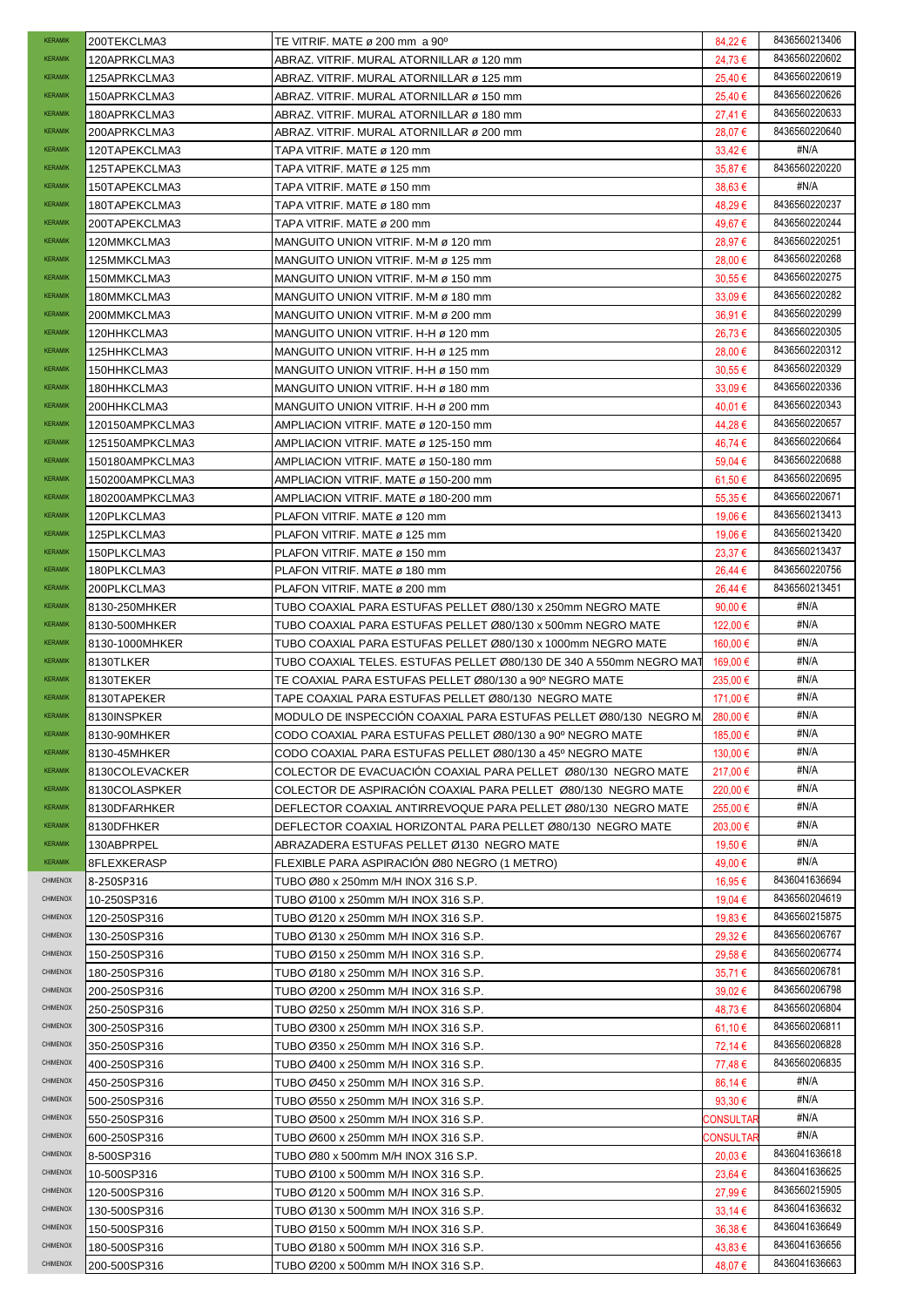| CHIMENOX                    | 250-500SP316               | TUBO Ø250 x 500mm M/H INOX 316 S.P.                                          | $60,43 \in$         | 8436041636670                  |
|-----------------------------|----------------------------|------------------------------------------------------------------------------|---------------------|--------------------------------|
| <b>CHIMENOX</b>             | 300-500SP316               | TUBO Ø300 x 500mm M/H INOX 316 S.P.                                          | 71,73 €             | 8436041636687                  |
| CHIMENOX                    | 350-500SP316               | TUBO Ø350 x 500mm M/H INOX 316 S.P.                                          | 84,59€              | 8436560206859                  |
| CHIMENOX                    | 400-500SP316               | TUBO Ø400 x 500mm M/H INOX 316 S.P.                                          | 95,57€              | 8436560206866                  |
| CHIMENOX                    | 450-500SP316               | TUBO Ø450 x 500mm M/H INOX 316 S.P.                                          | 104,97 €            | #N/A                           |
| CHIMENOX                    | 500-500SP316               | TUBO Ø550 x 500mm M/H INOX 316 S.P.                                          | 128,29€             | 8436560221951                  |
| <b>CHIMENOX</b>             | 550-500SP316               | TUBO Ø500 x 500mm M/H INOX 316 S.P.                                          | 207,83 €            | #N/A                           |
| <b>CHIMENOX</b>             | 600-500SP316               | TUBO Ø600 x 500mm M/H INOX 316 S.P.                                          | 221,07 €            | #N/A                           |
| <b>CHIMENOX</b>             | 8-1000SP316                | TUBO Ø80 x 1000mm M/H INOX 316 S.P.                                          | $31,18 \in$         | 8436560203117                  |
| CHIMENOX                    | 10-1000SP316               | TUBO Ø100 x 1000mm M/H INOX 316 S.P.                                         | 35,39€              | 8436041635543                  |
| CHIMENOX                    | 120-1000SP316              | TUBO Ø120 x 1000mm M/H INOX 316 S.P.                                         | 42,13 €             | 8436560215851                  |
| CHIMENOX                    | 130-1000SP316              | TUBO Ø130 x 1000mm M/H INOX 316 S.P.                                         | 48,70€              | 8436041635574                  |
| CHIMENOX                    | 150-1000SP316              | TUBO Ø150 x 1000mm M/H INOX 316 S.P.                                         | 54,29€              | 8436041636298                  |
| CHIMENOX                    | 180-1000SP316              | TUBO Ø180 x 1000mm M/H INOX 316 S.P.                                         | 65,23€              | 8436041636410                  |
| CHIMENOX                    | 200-1000SP316              | TUBO Ø200 x 1000mm M/H INOX 316 S.P.                                         | 71,80 €             | 8436041636564                  |
| CHIMENOX                    | 250-1000SP316              | TUBO Ø250 x 1000mm M/H INOX 316 S.P.                                         | $91,16 \in$         | 8436041636595                  |
| CHIMENOX                    | 300-1000SP316              | TUBO Ø300 x 1000mm M/H INOX 316 S.P.                                         | 109,88€             | 8436041636601                  |
| CHIMENOX                    | 350-1000SP316              | TUBO Ø350 x 1000mm M/H INOX 316 S.P.                                         | 129,27 €            | 8436560206873                  |
| CHIMENOX                    | 400-1000SP316              | TUBO Ø400 x 1000mm M/H INOX 316 S.P.                                         | 146,64 €            | 8436560206880                  |
| CHIMENOX                    | 450-1000SP316              | TUBO Ø450 x 1000mm M/H INOX 316 S.P.                                         | 164,92 €            | #N/A                           |
| CHIMENOX                    | 500-1000SP316              | TUBO Ø550 x 1000mm M/H INOX 316 S.P.                                         | 192,44 €            | 8436560221968                  |
| CHIMENOX                    | 550-1000SP316              | TUBO Ø500 x 1000mm M/H INOX 316 S.P.                                         | 299,39€             | #N/A                           |
| CHIMENOX                    | 600-1000SP316              | TUBO Ø600 x 1000mm M/H INOX 316 S.P.                                         | 318,24 €            | #N/A                           |
| <b>CHIMENOX</b>             | 8TLSP316                   | TUBO Ø80 TELESCOPICO DE 250 a 450 mm M/H INOX 316 S.P.                       | 32,62€              | #N/A                           |
| CHIMENOX                    | 10TLSP316                  | TUBO Ø100 TELESCOPICO DE 250 a 450 mm M/H INOX 316 S.P.                      | 38,15€              | #N/A                           |
| CHIMENOX                    | 120TLSP316                 | TUBO Ø120 TELESCOPICO DE 250 a 450 mm M/H INOX 316 S.P.                      | 45,91 €             | 8436560216100                  |
| CHIMENOX                    |                            | TUBO Ø130 TELESCOPICO DE 250 a 450 mm M/H INOX 316 S.P.                      | 47,21€              | 8436041637608                  |
| <b>CHIMENOX</b>             | 130TLSP316                 |                                                                              |                     | 8436041637660                  |
| CHIMENOX                    | 150TLSP316                 | TUBO Ø150  TELESCOPICO DE 250 a 450 mm M/H INOX 316 S.P.                     | 50,45€              | 8436041637745                  |
| CHIMENOX                    | 180TLSP316                 | TUBO Ø180 TELESCOPICO DE 250 a 450 mm M/H INOX 316 S.P.                      | 60,75€              | 8436041637912                  |
| CHIMENOX                    | 200TLSP316                 | TUBO Ø200 TELESCOPICO DE 250 a 450 mm M/H INOX 316 S.P.                      | 65,98€              | 8436041637943                  |
| CHIMENOX                    | 250TLSP316                 | TUBO Ø250  TELESCOPICO DE 250 a 450 mm M/H INOX 316 S.P.                     | $81,18 \in$         | 8436041637950                  |
| CHIMENOX                    | 300TLSP316                 | TUBO Ø300  TELESCOPICO DE 250 a 450 mm M/H INOX 316 S.P.                     | 93,49 $\epsilon$    | 8436560206903                  |
| <b>CHIMENOX</b>             | 350TLSP316                 | TUBO Ø350 TELESCÓPICO DE 250 a 450 mm M/H INOX 316 S.P.                      | 111,97 €            | 8436560206910                  |
|                             | 400TLSP316                 | TUBO Ø400 TELESCOPICO DE 250 a 450 mm M/H INOX 316 S.P.                      | 125,54 €            |                                |
|                             |                            |                                                                              |                     |                                |
| CHIMENOX                    | 450TLSP316                 | TUBO Ø450 TELESCOPICO DE 250 a 450 mm M/H INOX 316 S.P.                      | 164,92 €            | #N/A                           |
| CHIMENOX                    | 500TLSP316                 | TUBO Ø500 TELESCÓPICO DE 250 a 450 mm M/H INOX 316 S.P.                      | 186,68€             | 8436560221982                  |
| CHIMENOX                    | 550TLSP316                 | TUBO Ø550 TELESCOPICO DE 250 a 450 mm M/H INOX 316 S.P.                      | 262,48€             | #N/A                           |
| CHIMENOX<br><b>CHIMENOX</b> | 600TLSP316                 | TUBO Ø600 TELESCOPICO DE 250 a 450 mm M/H INOX 316 S.P.                      | 294,12€             | #N/A                           |
| CHIMENOX                    | 8-90SP316                  | CODO 90° SIMPLE PARED INOX 316 80-90                                         | 29,74 €             | 8436041636717<br>8436041636724 |
| CHIMENOX                    | 10-90SP316                 | CODO 90° SIMPLE PARED INOX 316 100-90                                        | $33,24 \in$         | 8436560215912                  |
| CHIMENOX                    | 120-90SP316                | CODO Ø120 a 90° M/H INOX 316 S.P.                                            | $37,32 \in$         | 8436041636731                  |
| CHIMENOX                    | 130-90SP316                | CODO Ø130 90° INOX 316 SIMPLE PARED                                          | 43,18€              | 8436041636946                  |
| CHIMENOX                    | 150-90SP316                | CODO 90° SIMPLE PARED INOX 316 150-90                                        | 47,06€              | 8436041636960                  |
| CHIMENOX                    | 180-90SP316                | CODO 90° SIMPLE PARED INOX 316 180-90                                        | 59,38€              | 8436041636984                  |
| CHIMENOX                    | 200-90SP316                | CODO 90° SIMPLE PARED INOX 316 200-90                                        | 65,15€              | 8436041636991                  |
| CHIMENOX                    | 250-90SP316                | CODO 90° SIMPLE PARED INOX 316 250-90                                        | 80,69€              | 8436041637080                  |
| CHIMENOX                    | 300-90SP316                | CODO 90° SIMPLE PARED INOX 316 300-90<br>CODO Ø350 90° INOX 316 SIMPLE PARED | 98,46€              | 8436560207191                  |
| CHIMENOX                    | 350-90SP316                |                                                                              | 132,31 €            | 8436560207207                  |
| <b>CHIMENOX</b>             | 400-90SP316                | CODO Ø400 90° INOX 316 SIMPLE PARED                                          | 150,05 €            | #N/A                           |
| <b>CHIMENOX</b>             | 450-90SP316                | CODO Ø450 a 90° M/H INOX 316 S.P.                                            | 174,95 €            | #N/A                           |
| <b>CHIMENOX</b>             | 500-90SP316                | CODO Ø500 a 90° M/H INOX 316 S.P.                                            | 198,27 €            | #N/A                           |
| <b>CHIMENOX</b>             | 550-90SP316                | CODO Ø550 a 90° M/H INOX 316 S.P.                                            | 327,68 €            | #N/A                           |
| <b>CHIMENOX</b>             | 600-90SP316                | CODO Ø600 a 90° M/H INOX 316 S.P.                                            | 378,82 €            | 8436041637097                  |
| CHIMENOX                    | 8-45SP316                  | CODO 45° SIMPLE PARED INOX 316 80-45                                         | 22,11 €             | 8436041637417                  |
| CHIMENOX                    | 10-45SP316                 | CODO 45° SIMPLE PARED INOX 316 100-45                                        | 25,05 €             | 8436560215899                  |
| CHIMENOX                    | 120-45SP316                | CODO Ø120 a 45° M/H INOX 316 S.P.                                            | $32,48 \in$         | 8436041637424                  |
| CHIMENOX                    | 130-45SP316                | CODO 45° SIMPLE PARED INOX 316 130-45                                        | 32,73€              | 8436041637431                  |
| CHIMENOX                    | 150-45SP316                | CODO 45° SIMPLE PARED INOX 316 150-45                                        | 35,27€              | 8436041637448                  |
| CHIMENOX                    | 180-45SP316                | CODO 45° SIMPLE PARED INOX 316 180-45                                        | 43,74 €             | 8436041637462                  |
| CHIMENOX                    | 200-45SP316                | CODO 45° SIMPLE PARED INOX 316 200-45                                        | 48,71€              | 8436041637493                  |
| CHIMENOX                    | 250-45SP316                | CODO 45° SIMPLE PARED INOX 316 250-45                                        | $60.03 \in$         | 8436560203834                  |
| CHIMENOX                    | 300-45SP316                | CODO 45° SIMPLE PARED INOX 316 300-45                                        | 91,05 $\epsilon$    | 8436560207160                  |
| CHIMENOX                    | 350-45SP316                | CODO Ø350 45° INOX 316 SIMPLE PARED                                          | 105,40 €            | 8436560207177                  |
| CHIMENOX                    | 400-45SP316                | CODO Ø400 45° INOX 316 SIMPLE PARED                                          | 119,33 €            | #N/A                           |
| CHIMENOX                    | 450-45SP316                | CODO Ø450 a 45° M/H INOX 316 S.P.                                            | 128,29€             | 8436560221975                  |
| CHIMENOX                    | 500-45SP316<br>550-45SP316 | CODO Ø500 a 45° M/H INOX 316 S.P.<br>CODO Ø550 a 45° M/H INOX 316 S.P.       | 139,96 €<br>265,89€ | #N/A                           |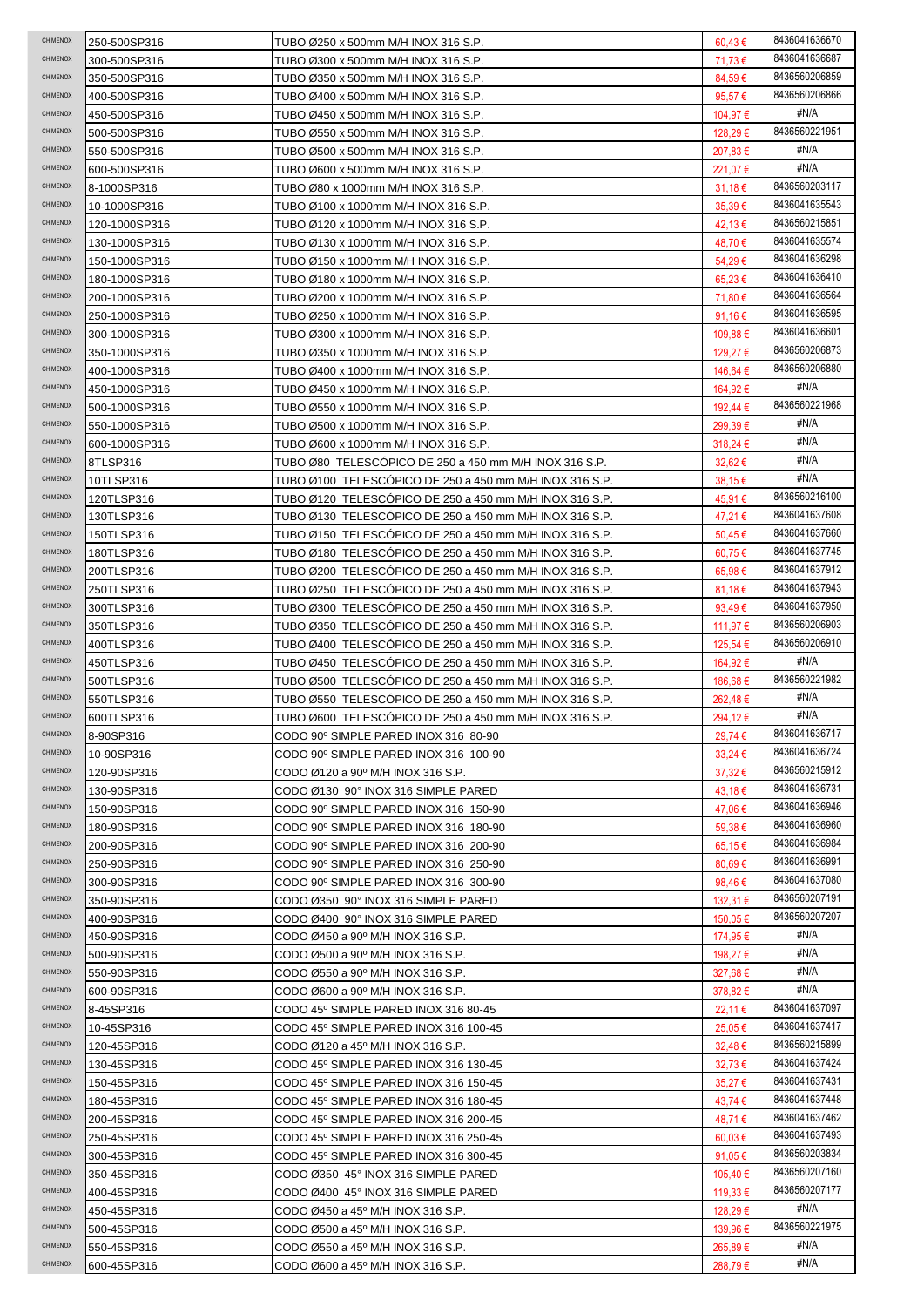| CHIMENOX        | 8-30SP316        | CODO Ø80 30° INOX 316 SIMPLE PARED                | 22,16€           | 8436560207030 |
|-----------------|------------------|---------------------------------------------------|------------------|---------------|
| CHIMENOX        | 10-30SP316       | CODO Ø100 30° INOX 316 SIMPLE PARED               | 24,96€           | 8436560207047 |
| CHIMENOX        | 120-30SP316      | CODO Ø120 a 30º M/H INOX 316 S.P.                 | 30,17€           | 8436560215882 |
| CHIMENOX        | 130-30SP316      | CODO Ø130 30° INOX 316 SIMPLE PARED               | 31,55 €          | 8436560207085 |
| CHIMENOX        | 150-30SP316      | CODO Ø150 30° INOX 316 SIMPLE PARED               | 34,36€           | 8436560207092 |
| CHIMENOX        | 180-30SP316      | CODO Ø180 30° INOX 316 SIMPLE PARED               | 40,82€           | 8436560207108 |
| CHIMENOX        | 200-30SP316      | CODO Ø200 30° INOX 316 SIMPLE PARED               | 44,32€           | 8436560207115 |
| CHIMENOX        | 250-30SP316      | CODO Ø250 30° INOX 316 SIMPLE PARED               | 52,48€           | 8436560207122 |
| CHIMENOX        | 300-30SP316      | CODO Ø300 30° INOX 316 SIMPLE PARED               | 64,15€           | 8436560207139 |
| CHIMENOX        | 350-30SP316      | CODO Ø350 30° INOX 316 SIMPLE PARED               | $81,64 \in$      | 8436560207146 |
| CHIMENOX        | 400-30SP316      | CODO Ø400 30° INOX 316 SIMPLE PARED               | 93,30 $\epsilon$ | 8436560207153 |
| CHIMENOX        | 450-30SP316      | CODO Ø450 a 30° M/H INOX 316 S.P.                 | 139,96 €         | #N/A          |
| CHIMENOX        | 500-30SP316      | CODO Ø500 a 30° M/H INOX 316 S.P.                 | 157,45 €         | #N/A          |
| CHIMENOX        | 550-30SP316      | CODO Ø550 a 30° M/H INOX 316 S.P.                 | 210,19€          | #N/A          |
| CHIMENOX        | 600-30SP316      | CODO Ø600 a 30° M/H INOX 316 S.P.                 | 228,36 €         | #N/A          |
| CHIMENOX        | 8-15SP316        | CODO Ø80 a 15º M/H INOX 316 S.P.                  | 26,33€           | 8436560216261 |
| CHIMENOX        | 10-15SP316       | CODO Ø100 a 15º M/H INOX 316 S.P.                 | 29,79€           | 8436560215790 |
| CHIMENOX        | 120-15SP316      | CODO Ø120 a 15º M/H INOX 316 S.P.                 | 31,65€           | 8436560215868 |
| CHIMENOX        | 130-15SP316      | CODO Ø130 a 15º M/H INOX 316 S.P.                 | 32,92€           | 8436560218463 |
| CHIMENOX        | 150-15SP316      | CODO Ø150 a 15º M/H INOX 316 S.P.                 | 38,42€           | 8436560216148 |
| CHIMENOX        | 180-15SP316      | CODO Ø180 a 15º M/H INOX 316 S.P.                 | 46,94 €          | 8436560218470 |
| CHIMENOX        | 200-15SP316      | CODO Ø200 a 15º M/H INOX 316 S.P.                 | 50.50 €          | 8436560216209 |
| CHIMENOX        | 250-15SP316      | CODO Ø250 a 15º M/H INOX 316 S.P.                 | 62,06€           | 8436560218487 |
| CHIMENOX        | 300-15SP316      | CODO Ø300 a 15º M/H INOX 316 S.P.                 | 80,68€           | 8436560218494 |
| CHIMENOX        | 350-15SP316      | CODO Ø350 a 15º M/H INOX 316 S.P.                 | 102.11 €         | 8436560218500 |
| CHIMENOX        | 400-15SP316      | CODO Ø400 a 15º M/H INOX 316 S.P.                 | 115,94 €         | 8436560218517 |
| CHIMENOX        | 450-15SP316      | CODO Ø450 a 15º M/H INOX 316 S.P.                 | 134,12 €         | #N/A          |
| CHIMENOX        | 500-15SP316      | CODO Ø500 a 15º M/H INOX 316 S.P.                 | 145,79 €         | #N/A          |
| CHIMENOX        | 550-15SP316      | CODO Ø550 a 15º M/H INOX 316 S.P.                 | 183,91 €         | #N/A          |
| CHIMENOX        | 600-15SP316      | CODO Ø600 a 15º M/H INOX 316 S.P.                 | 199,81 €         | #N/A          |
| CHIMENOX        | 8-CORIENTSP316   | CODO Ø80 ORIENTABLE DE 0 a 90º M/H INOX 316 S.P.  | 59,58€           | 8436560216292 |
| CHIMENOX        | 10-CORIENTSP316  | CODO Ø100 ORIENTABLE DE 0 a 90º M/H INOX 316 S.P. | 66,12€           | 8436560215820 |
| CHIMENOX        | 120-CORIENTSP316 | CODO Ø120 ORIENTABLE DE 0 a 90º M/H INOX 316 S.P. | 70,75€           | 8436560215974 |
| CHIMENOX        | 130-CORIENTSP316 | CODO Ø130 ORIENTABLE DE 0 a 90° M/H INOX 316 S.P. | 75,40 €          | 8436560218418 |
|                 |                  |                                                   |                  |               |
| CHIMENOX        | 150-CORIENTSP316 | CODO Ø150 ORIENTABLE DE 0 a 90° M/H INOX 316 S.P. | 89,37€           | 8436560216179 |
| CHIMENOX        | 180-CORIENTSP316 | CODO Ø180 ORIENTABLE DE 0 a 90º M/H INOX 316 S.P. | 110,20€          | 8436560218425 |
| CHIMENOX        | 200-CORIENTSP316 | CODO Ø200 ORIENTABLE DE 0 a 90º M/H INOX 316 S.P. | 126,60 €         | 8436560216230 |
| CHIMENOX        | 250-CORIENTSP316 | CODO Ø250 ORIENTABLE DE 0 a 90° M/H INOX 316 S.P. | 143,98 €         | 8436560218432 |
| <b>CHIMENOX</b> | 300-CORIENTSP316 | CODO Ø300 ORIENTABLE DE 0 a 90° M/H INOX 316 S.P. | 175,01 €         | 8436560218449 |
| CHIMENOX        | 350-CORIENTSP316 | CODO Ø350 ORIENTABLE DE 0 a 90º M/H INOX 316 S.P. | 183,70 €         | 8436560218456 |
| CHIMENOX        | 8CORTATSP316     | CORTATIROS Ø80 M/H INOX 316 S.P.                  | consultar        | #N/A          |
| CHIMENOX        | 10CORTATSP316    | CORTATIROS Ø80 M/H INOX 316 S.P.                  | consultar        | #N/A          |
| CHIMENOX        | 120CORTATSP316   | CORTATIROS Ø80 M/H INOX 316 S.P.                  | consultar        | #N/A          |
| <b>CHIMENOX</b> | 130CORTATSP316   | CORTATIROS Ø80 M/H INOX 316 S.P.                  | consultar        | #N/A          |
| <b>CHIMENOX</b> | 150CORTATSP316   | CORTATIROS Ø80 M/H INOX 316 S.P.                  | consultar        | #N/A          |
| <b>CHIMENOX</b> | 180CORTATSP316   | CORTATIROS Ø80 M/H INOX 316 S.P.                  | consultar        | #N/A          |
| CHIMENOX        | 200CORTATSP316   | CORTATIROS Ø80 M/H INOX 316 S.P.                  | consultar        | #N/A          |
| CHIMENOX        | 250CORTATSP316   | CORTATIROS Ø80 M/H INOX 316 S.P.                  | consultar        | #N/A          |
| CHIMENOX        | 300CORTATSP316   | CORTATIROS Ø80 M/H INOX 316 S.P.                  | consultar        | #N/A          |
| CHIMENOX        | 8TE90SP316       | TE 90º SIN TAPON SIMPLE PARED INOX 316 80-90      | 38,02€           | 8436041637981 |
| CHIMENOX        | 10TE90SP316      | TE 90° SIN TAPON SIMPLE PARED INOX 316 100-90     | 43,05 €          | 8436041638025 |
| CHIMENOX        | 120TE90SP316     | TE Ø120 a 90º M/H INOX 316 S.P.                   | 50,89 €          | 8436560216070 |
| CHIMENOX        | 130TE90SP316     | TE 90º SIN TAPON SIMPLE PARED INOX 316 130-90     | 63,07 €          | 8436041638032 |
| CHIMENOX        | 150TE90SP316     | TE 90º SIN TAPON SIMPLE PARED INOX 316 150-90     | 70,32 €          | 8436041638292 |
| CHIMENOX        | 180TE90SP316     | TE 90° SIN TAPON SIMPLE PARED INOX 316 180-90     | 81,95 €          | 8436041638308 |
| CHIMENOX        | 200TE90SP316     | TE 90º SIN TAPON SIMPLE PARED INOX 316 200-90     | $96,53 \in$      | 8436041638728 |
| <b>CHIMENOX</b> | 250TE90SP316     | TE 90º SIN TAPON SIMPLE PARED INOX 316 250-90     | 117,26 €         | 8436041639213 |
| CHIMENOX        | 300TE90SP316     | TE 90º SIN TAPON SIMPLE PARED INOX 316 300-90     | 136,38 €         | 8436041639220 |
| CHIMENOX        | 350TE90SP316     | TE Ø350 a 90° INOX 316 SIMPLE PARED               | 178,34 €         | 8436560207214 |
| CHIMENOX        | 400TE90SP316     | TE Ø400 a 90° INOX 316 SIMPLE PARED               | 190,48€          | 8436560207221 |
| CHIMENOX        | 450TE90SP316     | TE Ø450 a 90º M/H INOX 316 S.P.                   | 201,25 €         | #N/A          |
| CHIMENOX        | 500TE90SP316     | TE Ø500 a 90° M/H INOX 316 S.P.                   | 231,39€          | 8436560221999 |
| <b>CHIMENOX</b> | 550TE90SP316     | TE Ø550 a 90º M/H INOX 316 S.P.                   | 495,73€          | #N/A          |
| <b>CHIMENOX</b> | 600TE90SP316     | TE Ø600 a 90º M/H INOX 316 S.P.                   | 548,24 €         | #N/A          |
| CHIMENOX        | 8TE45SP316       | TE 45° SIN TAPON SIMPLE PARED INOX 316 80-45      | 76,95 €          | 8436041639237 |
| CHIMENOX        | 10TE45SP316      | TE 45° SIN TAPON SIMPLE PARED INOX 316 100-45     | 78,86 €          | 8436041639244 |
| CHIMENOX        | 120TE45SP316     | TE Ø120 a 45º M/H INOX 316 S.P.                   | 85,50€           | 8436560216063 |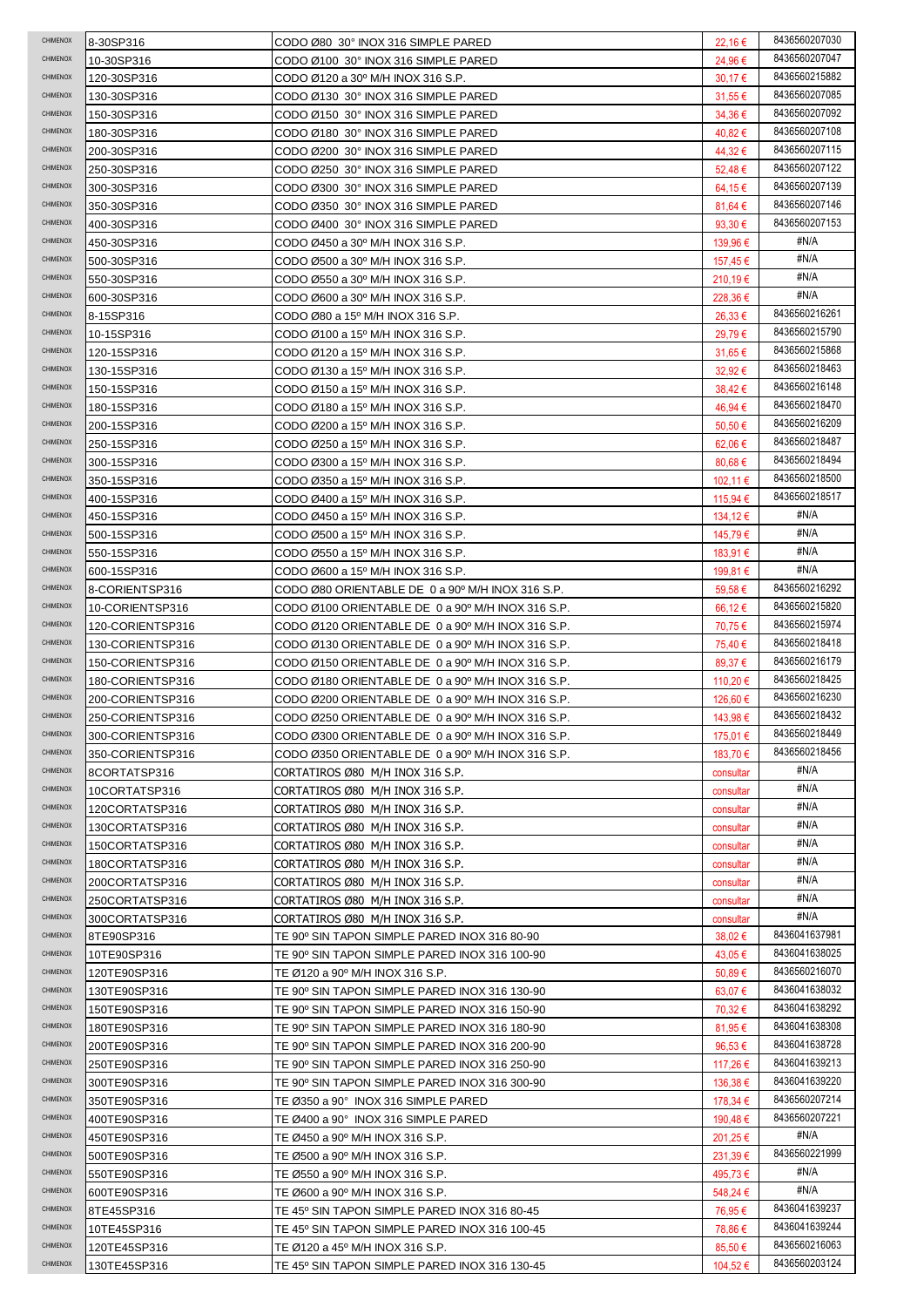|                             | 150TE45SP316                   | TE 45º SIN TAPON SIMPLE PARED INOX 316 150-45                                                          | 127,22 €         | 8436041639312                  |
|-----------------------------|--------------------------------|--------------------------------------------------------------------------------------------------------|------------------|--------------------------------|
| CHIMENOX                    | 180TE45SP316                   | TE 45º SIN TAPON SIMPLE PARED INOX 316 180-45                                                          | 147,99 €         | 8436041639336                  |
| CHIMENOX                    | 200TE45SP316                   | TE 45º SIN TAPON SIMPLE PARED INOX 316 200-45                                                          | 161,34 €         | 8436041639909                  |
| CHIMENOX                    | 250TE45SP316                   | TE 45º SIN TAPON SIMPLE PARED INOX 316 250-45                                                          | 182,52 €         | 8436041639916                  |
| CHIMENOX                    | 300TE45SP316                   | TE 45º SIN TAPON SIMPLE PARED INOX 316 300-45                                                          | 238.93€          | 8436041639923                  |
| CHIMENOX                    | 350TE45SP316                   | TE Ø350 a 45° INOX 316 SIMPLE PARED                                                                    | 282,91 €         | 8436560207245                  |
| CHIMENOX                    | 400TE45SP316                   | TE Ø400 a 45° INOX 316 SIMPLE PARED                                                                    | 322,26€          | 8436560207252                  |
| CHIMENOX                    | 450TE45SP316                   | TE Ø450 a 45º M/H INOX 316 S.P.                                                                        | 350,00 €         | #N/A                           |
| CHIMENOX                    | 500TE45SP316                   | TE Ø500 a 45° M/H INOX 316 S.P.                                                                        | 380,00 €         | #N/A                           |
| CHIMENOX                    | 550TE45SP316                   | TE Ø550 a 45° M/H INOX 316 S.P.                                                                        | 446,90 €         | #N/A                           |
| CHIMENOX                    | 600TE45SP316                   | TE Ø600 a 45° M/H INOX 316 S.P.                                                                        | 634,24 €         | #N/A                           |
| CHIMENOX                    | 8TAPECONDSP316                 | TAPE CONDENSADOS Ø80 INOX 316 SIMPLE PARED                                                             | 25,91 €          | 8436041639930                  |
| CHIMENOX                    | 10TAPECONDSP316                | TAPE CONDENSADOS Ø100 INOX 316 SIMPLE PARED                                                            | 27,93€           | 8436041639985                  |
| CHIMENOX                    | 120TAPECONDSP316               | TAPE CONDENSADOS Ø120 INOX 316 S.P.                                                                    | $37,24 \in$      | 8436560216056                  |
| CHIMENOX                    | 130TAPECONDSP316               | TAPE CONDENSADOS Ø130 INOX 316 SIMPLE PARED                                                            | $35,43 \in$      | 8436560203841                  |
| CHIMENOX                    | 150TAPECONDSP316               | TAPE CONDENSADOS Ø150 INOX 316 SIMPLE PARED                                                            | 36,75€           | 8436560200017                  |
| CHIMENOX                    | 180TAPECONDSP316               | TAPE CONDENSADOS Ø180 INOX 316 SIMPLE PARED                                                            | 43,47€           | 8436560203865                  |
| CHIMENOX                    | 200TAPECONDSP316               | TAPE CONDENSADOS Ø200 INOX 316 SIMPLE PARED                                                            | 46,24 €          | 8436560203858                  |
| CHIMENOX                    | 250TAPECONDSP316               | TAPE CONDENSADOS Ø250 INOX 316 SIMPLE PARED                                                            | 54,01€           | 8436560200024                  |
| CHIMENOX                    | 300TAPECONDSP316               | TAPE CONDENSADOS Ø300 INOX 316 SIMPLE PARED                                                            | $63,33 \in$      | 8436560200031                  |
| CHIMENOX                    | 350TAPECONDSP316               | TAPE CONDENSADOS Ø350 INOX 316 SIMPLE PARED                                                            | 72,74€           | 8436560207269                  |
| CHIMENOX                    |                                |                                                                                                        |                  | 8436560207276                  |
| CHIMENOX                    | 400TAPECONDSP316               | TAPE CONDENSADOS Ø400 INOX 316 SIMPLE PARED                                                            | 82,90€           | #N/A                           |
| CHIMENOX                    | 450TAPECONDSP316               | TAPE CONDENSADOS Ø450 INOX 316 S.P.                                                                    | 109,72€          | 8436560222002                  |
|                             | 500TAPECONDSP316               | TAPE CONDENSADOS Ø500 INOX 316 S.P.                                                                    | 123.63 €         |                                |
| CHIMENOX                    | 550TAPECONDSP316               | TAPE CONDENSADOS Ø550 INOX 316 S.P.                                                                    | 159,41 €         | #N/A                           |
| CHIMENOX                    | 600TAPECONDSP316               | TAPE CONDENSADOS Ø600 INOX 316 S.P.                                                                    | 184,80 €         | #N/A                           |
| CHIMENOX                    | 8100COLVERSP316                | COLECTOR Ø100 entronque Ø80 a 90 <sup>o</sup> M/H INOX 316 S.P.                                        | $51,32 \in$      | #N/A                           |
| CHIMENOX                    | 8120COLVERSP316                | COLECTOR $\varnothing$ 120 entronque $\varnothing$ 80 a $\varnothing$ 0 <sup>o</sup> M/H INOX 316 S.P. | 55,98€           | #N/A                           |
| CHIMENOX                    | 8130COLVERSP316                | COLECTOR VERTICAL Ø130 ENTRONQUE Ø80 INOX 316 S.P.                                                     | 61,81 €          | #N/A                           |
| CHIMENOX                    | 8150COLVERSP316                | COLECTOR VERTICAL Ø150 ENTRONQUE Ø80 INOX 316 S.P.                                                     | 65,31 €          | #N/A                           |
| CHIMENOX                    | 8180COLVERSP316                | COLECTOR VERTICAL Ø180 ENTRONQUE Ø80 INOX 316 S.P.                                                     | 78,14 €          | #N/A                           |
| CHIMENOX                    | 8200COLVERSP316                | COLECTOR VERTICAL Ø200 ENTRONQUE Ø80 INOX 316 S.P.                                                     | 81,64 €          | #N/A                           |
| CHIMENOX                    | 8250COLVERSP316                | COLECTOR VERTICAL Ø250 ENTRONQUE Ø80 INOX 316 S.P.                                                     | 104,97 €         | #N/A                           |
| CHIMENOX                    | 8300COLVERSP316                | COLECTOR VERTICAL Ø300 ENTRONQUE Ø80 INOX 316 S.P.                                                     | 115,46 €         | #N/A                           |
| CHIMENOX                    | 8350COLVERSP316                | COLECTOR Ø350 entronque Ø80 a 90° M/H INOX 316 S.P.                                                    | 145,79€          | #N/A                           |
| CHIMENOX                    | 8400COLVERSP316                | COLECTOR Ø400 entronque Ø80 a 90° M/H INOX 316 S.P.                                                    | 163,28 €         | #N/A                           |
| CHIMENOX                    | 10JTSPDPSIL                    | JUNTA SILICONA SIMPLE PARED INOX 316 100                                                               | 1,93 €           | 8436560200901                  |
| CHIMENOX                    | 130JTSPDPSIL                   | JUNTA SILICONA SIMPLE PARED INOX 316 130                                                               | 2,70€            | 8436560200918                  |
| <b>CHIMENOX</b>             | 150JTSPDPSIL                   | JUNTA SILICONA SIMPLE PARED INOX 316 150                                                               |                  | 8436560200925                  |
|                             |                                |                                                                                                        | 3,71€            |                                |
| CHIMENOX                    | 180JTSPDPSIL                   | JUNTA SILICONA SIMPLE PARED INOX 316 180                                                               | $5,29 \in$       | 8436560200932                  |
| CHIMENOX                    | 200JTSPDPSIL                   | JUNTA SILICONA SIMPLE PARED INOX 316 200                                                               | 6,05 €           | 8436560200949                  |
| CHIMENOX                    | 250JTSPDPSIL                   | JUNTA SILICONA SIMPLE PARED INOX 316 250                                                               | $9.35 \in$       | 8436560200956                  |
| CHIMENOX                    | 300JTSPDPSIL                   | JUNTA SILICONA SIMPLE PARED INOX 316 300                                                               | 11,14 €          | 8436560200963                  |
| <b>CHIMENOX</b>             | 350JTSPDPSIL                   | JUNTA SILICONA Ø350 PARA TUBO INOX 316                                                                 | 18,57€           | 8436560208266                  |
| <b>CHIMENOX</b>             | 400JTSPDPSIL                   | JUNTA SILICONA Ø400 PARA TUBO INOX 316                                                                 | 21,23€           | 8436560208273                  |
| <b>CHIMENOX</b>             | 450JTSPDPSIL                   | JUNTA Ø450 EN SILICONA                                                                                 | 23,52€           | #N/A                           |
| CHIMENOX                    | 500JTSPDPSIL                   | JUNTA Ø500 EN SILICONA                                                                                 | 25,95€           | #N/A                           |
| CHIMENOX                    | 8ADPMMSP316                    | ADAPTADOR MACHO MACHO SIMPLE PARED INOX 316 80                                                         | 9,74€            | 8436560200123                  |
| CHIMENOX                    | 10ADPMMSP316                   | ADAPTADOR MACHO MACHO SIMPLE PARED INOX 316 100                                                        | 10,39€           | 8436560200130                  |
| <b>CHIMENOX</b>             | 120ADPMMSP316                  | ADAPTADOR M/M Ø120 INOX 316 S.P.                                                                       | 11,90 €          | 8436560215950                  |
| CHIMENOX                    | 130ADPMMSP316                  | ADAPTADOR MACHO MACHO SIMPLE PARED INOX 316 130                                                        | 12,24 €          | 8436560200147                  |
| CHIMENOX                    | 150ADPMMSP316                  | ADAPTADOR MACHO MACHO SIMPLE PARED INOX 316 150                                                        | 13,36 €          | 8436560200154                  |
| CHIMENOX                    | 180ADPMMSP316                  | ADAPTADOR MACHO MACHO SIMPLE PARED INOX 316 180                                                        | 15,42 €          | 8436560200161                  |
| CHIMENOX                    | 200ADPMMSP316                  | ADAPTADOR MACHO MACHO SIMPLE PARED INOX 316 200                                                        | 16,02€           | 8436560200178                  |
| CHIMENOX                    | 250ADPMMSP316                  | ADAPTADOR MACHO MACHO SIMPLE PARED INOX 316 250                                                        | 18,72€           | 8436560200185                  |
| CHIMENOX                    | 300ADPMMSP316                  | ADAPTADOR MACHO MACHO SIMPLE PARED INOX 316 300                                                        | 20,68€           | 8436560200192                  |
| <b>CHIMENOX</b>             | 350ADPMMSP316                  | ADAPTADOR MACHO-MACHO Ø350 INOX 316 SIMPLE PARED                                                       | 45,28€           | 8436560207290                  |
| CHIMENOX                    |                                |                                                                                                        |                  | 8436560207306                  |
| CHIMENOX                    | 400ADPMMSP316                  | ADAPTADOR MACHO-MACHO Ø400 INOX 316 SIMPLE PARED                                                       | 49,26€           | #N/A                           |
| CHIMENOX                    | 450ADPMMSP316                  | ADAPTADOR M/M Ø450 INOX 316 S.P.                                                                       | 54,19€           | #N/A                           |
| CHIMENOX                    | 500ADPMMSP316                  | ADAPTADOR M/M Ø500 INOX 316 S.P.                                                                       | 62,69€           | #N/A                           |
| CHIMENOX                    | 550ADPMMSP316                  | ADAPTADOR M/M Ø550 INOX 316 S.P.                                                                       | $83,15 \in$      |                                |
|                             | 600ADPMMSP316                  | ADAPTADOR M/M Ø600 INOX 316 S.P.                                                                       | 96,52€           | #N/A                           |
| <b>CHIMENOX</b>             | 8ADPHHSP316                    | ADAPTADOR HEMBRA HEMBRA SIMPLE PARED INOX 316 80                                                       | $9.93 \in$       | 8436560200048                  |
| <b>CHIMENOX</b>             | 10ADPHHSP316                   | ADAPTADOR HEMBRA HEMBRA SIMPLE PARED INOX 316 100                                                      | $23,68 \in$      | 8436560200055                  |
| CHIMENOX                    | 120ADPHHSP316                  | ADAPTADOR H/H Ø120 INOX 316 S.P.                                                                       | 26,07€           | 8436560215943                  |
| CHIMENOX<br><b>CHIMENOX</b> | 130ADPHHSP316                  | ADAPTADOR HEMBRA HEMBRA SIMPLE PARED INOX 316 130                                                      | 27,31 €          | 8436560200062                  |
| CHIMENOX                    | 150ADPHHSP316<br>180ADPHHSP316 | ADAPTADOR HEMBRA HEMBRA SIMPLE PARED INOX 316 150<br>ADAPTADOR HEMBRA HEMBRA SIMPLE PARED INOX 316 180 | 29,79€<br>34,75€ | 8436560200079<br>8436560200086 |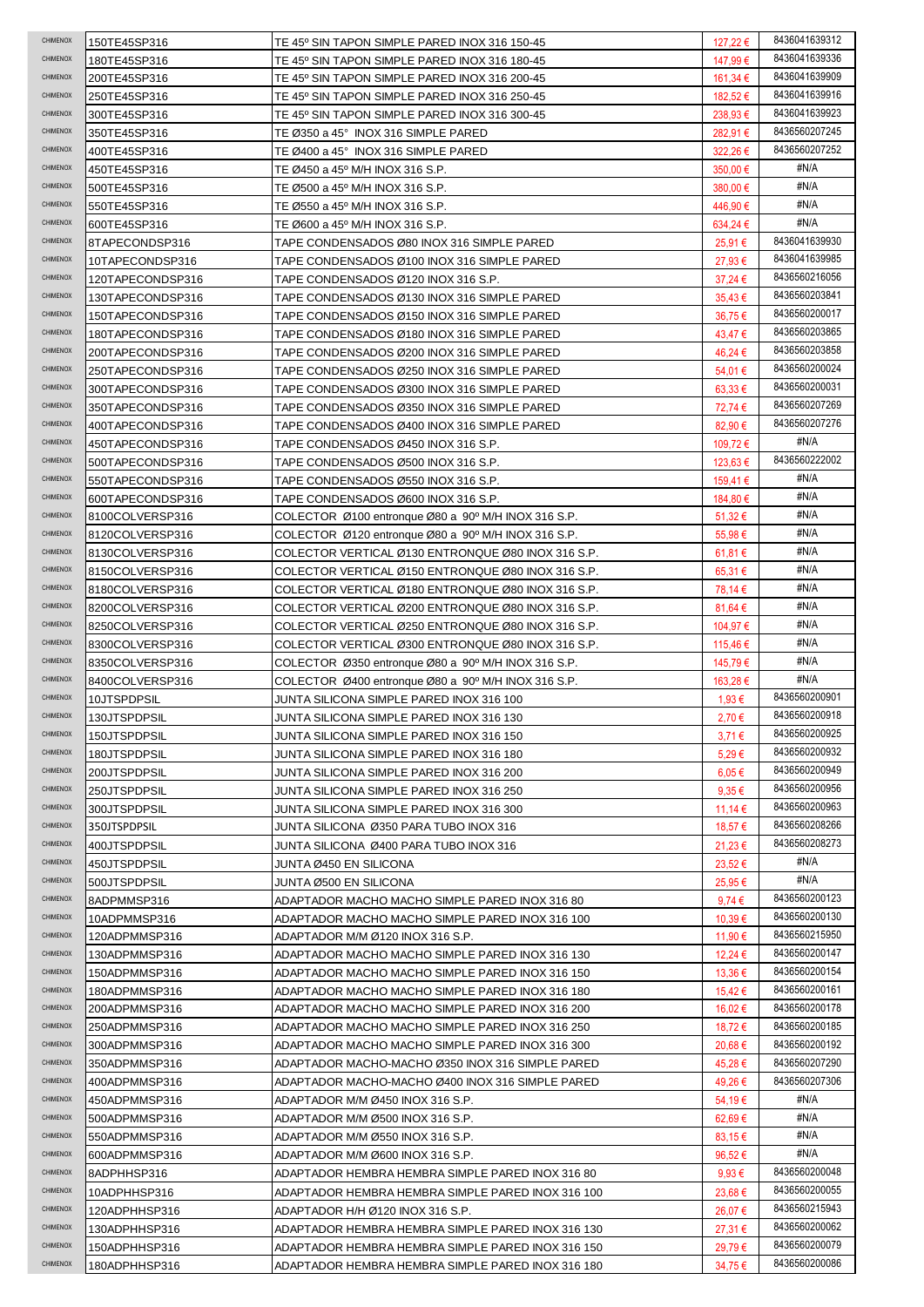| CHIMENOX        | 200ADPHHSP316   | ADAPTADOR HEMBRA HEMBRA SIMPLE PARED INOX 316 200  | $37,24 \in$      | 8436560200093 |
|-----------------|-----------------|----------------------------------------------------|------------------|---------------|
| CHIMENOX        | 250ADPHHSP316   | ADAPTADOR HEMBRA HEMBRA SIMPLE PARED INOX 316 250  | 48,41 €          | 8436560200109 |
| <b>CHIMENOX</b> | 300ADPHHSP316   | ADAPTADOR HEMBRA HEMBRA SIMPLE PARED INOX 316 300  | 53,37 €          | 8436560200116 |
| <b>CHIMENOX</b> | 350ADPHHSP316   | ADAPTADOR HEMBRA-HEMBRA Ø350 INOX 316 SIMPLE PARED | 81,05 €          | 8436560207320 |
| CHIMENOX        | 400ADPHHSP316   | ADAPTADOR HEMBRA-HEMBRA Ø400 INOX 316 SIMPLE PARED | 88,70€           | 8436560207337 |
| CHIMENOX        |                 |                                                    |                  | 8436560220350 |
|                 | 450ADPHHSP316   | ADAPTADOR H/H Ø450 INOX 316 S.P.                   | 99,68 $\epsilon$ |               |
| CHIMENOX        | 500ADPHHSP316   | ADAPTADOR H/H Ø500 INOX 316 S.P.                   | 117,91 €         | #N/A          |
| CHIMENOX        | 550ADPHHSP316   | ADAPTADOR H/H Ø550 INOX 316 S.P.                   | 154,68 €         | #N/A          |
| CHIMENOX        | 600ADPHHSP316   | ADAPTADOR H/H Ø600 INOX 316 S.P.                   | 215,63 €         | #N/A          |
| <b>CHIMENOX</b> | 8TMSP316        | MODULO TOMA MUESTRA SIMPLE PARDE INOX 316 80       | 40,51 €          | 8436560200345 |
| CHIMENOX        | 10TMSP316       | MODULO TOMA MUESTRA SIMPLE PARDE INOX 316 100      | 43,60€           | 8436560200352 |
| CHIMENOX        | 120TMSP316      | MODULO TOMA MUESTRAS Ø120 INOX 316 S.P.            | 49,07€           | 8436560216117 |
| CHIMENOX        | 130TMSP316      | MODULO TOMA MUESTRA SIMPLE PARDE INOX 316 130      | 51,59€           | 8436560200369 |
| CHIMENOX        |                 |                                                    |                  | 8436560200376 |
|                 | 150TMSP316      | MODULO TOMA MUESTRA SIMPLE PARDE INOX 316 150      | 56,52€           |               |
| CHIMENOX        | 180TMSP316      | MODULO TOMA MUESTRA SIMPLE PARDE INOX 316 180      | 62,30€           | 8436560200383 |
| CHIMENOX        | 200TMSP316      | MODULO TOMA MUESTRA SIMPLE PARDE INOX 316 200      | $65,11 \in$      | 8436560200390 |
| CHIMENOX        | 250TMSP316      | MÓDULO TOMA MUESTRA SIMPLE PARDE INOX 316 250      | 71,35 €          | 8436560200406 |
| CHIMENOX        | 300TMSP316      | MODULO TOMA MUESTRA SIMPLE PARDE INOX 316 300      | 77,20€           | 8436560200413 |
| CHIMENOX        | 350TMSP316      | MODULO TOMA MUESTRAS Ø350 INOX 316 SIMPLE PARED    | 85,51€           | 8436560207474 |
| CHIMENOX        | 400TMSP316      | MODULO TOMA MUESTRAS Ø400 INOX 316 SIMPLE PARED    | 93,83 $\epsilon$ | 8436560207481 |
| CHIMENOX        | 450TMSP316      | MODULO TOMA MUESTRAS Ø450 INOX 316 S.P.            | 105.71 €         | #N/A          |
| CHIMENOX        |                 |                                                    |                  | #N/A          |
|                 | 500TMSP316      | MODULO TOMA MUESTRAS Ø500 INOX 316 S.P.            | 117,28 €         |               |
| CHIMENOX        | 550TMSP316      | MODULO TOMA MUESTRAS Ø550 INOX 316 S.P.            | 146,43 €         | #N/A          |
| CHIMENOX        | 600TMSP316      | MODULO TOMA MUESTRAS Ø600 INOX 316 S.P.            | 177,19€          | #N/A          |
| CHIMENOX        | 8INSPSP316      | TRAMO DE INSPECCIÓN Ø80 INOX 316 SIMPLE PARED      | 71,97 €          | 8436560208051 |
| CHIMENOX        | 10INSPSP316     | TRAMO DE INSPECCION Ø100 INOX 316 SIMPLE PARED     | 79,52 €          | 8436560208068 |
| CHIMENOX        | 120INSPSP316    | MODULO INSPECCION Ø120 INOX 316 S.P. CON TAPE      | 82,22€           | 8436560216025 |
| CHIMENOX        | 130INSPSP316    | TRAMO DE INSPECCION Ø130 INOX 316 SIMPLE PARED     | 83,14€           | 8436560208082 |
| <b>CHIMENOX</b> |                 |                                                    |                  | 8436560208099 |
|                 | 150INSPSP316    | TRAMO DE INSPECCION Ø150 INOX 316 SIMPLE PARED     | 88,26€           | 8436560208105 |
| <b>CHIMENOX</b> | 180INSPSP316    | TRAMO DE INSPECCION Ø180 INOX 316 SIMPLE PARED     | 114,86 €         |               |
| CHIMENOX        | 200INSPSP316    | TRAMO DE INSPECCION Ø200 INOX 316 SIMPLE PARED     | 118,49€          | 8436560215424 |
| CHIMENOX        | 250INSPSP316    | TRAMO DE INSPECCION Ø250 INOX 316 SIMPLE PARED     | 141,51 €         | 8436560215431 |
| CHIMENOX        | 300INSPSP316    | TRAMO DE INSPECCION ∅300 INOX 316 SIMPLE PARED     | 160,81 €         | 8436560208112 |
| CHIMENOX        | 350INSPSP316    | TRAMO DE INSPECCION ∅350 INOX 316 SIMPLE PARED     | 204,80 €         | 8436560208129 |
| CHIMENOX        | 400INSPSP316    | TRAMO DE INSPECCION Ø400 INOX 316 SIMPLE PARED     | 234,59€          | 8436560208136 |
| CHIMENOX        | 450INSPSP316    | MODULO INSPECCION Ø450 INOX 316 S.P. CON TAPE      | 251,96 €         | #N/A          |
| CHIMENOX        | 500INSPSP316    | MODULO INSPECCION Ø500 INOX 316 S.P. CON TAPE      | 270,58€          | #N/A          |
| CHIMENOX        |                 |                                                    |                  | #N/A          |
|                 | 550INSPSP316    | MODULO INSPECCIÓN Ø550 INOX 316 S.P. CON TAPE      | 602,13€          |               |
| CHIMENOX        | 600INSPSP316    | MODULO INSPECCIÓN Ø600 INOX 316 S.P. CON TAPE      | 696,21 €         | #N/A          |
| CHIMENOX        | 8FCONICOSP316   | DEFLECTOR FINAL SALIDA CÓNICA Ø80 INOX 316 S.P.    | 30,97€           | 8436560207511 |
| CHIMENOX        | 10FCONICOSP316  | DEFLECTOR FINAL SALIDA CONICA Ø100 INOX 316 S.P.   | $33,03 \in$      | 8436560207528 |
| CHIMENOX        | 120FCONICOSP316 | DEFLECTOR Ø120 SALIDA CÓNICA INOX 316 S.P.         | 36,23€           | 8436560216018 |
| CHIMENOX        | 130FCONICOSP316 | DEFLECTOR FINAL SALIDA CÓNICA Ø130 INOX 316 S.P.   | $35.31 \in$      | 8436560207542 |
| CHIMENOX        | 150FCONICOSP316 | DEFLECTOR FINAL SALIDA CÓNICA Ø150 INOX 316 S.P.   | 38,15€           | 8436560207559 |
| CHIMENOX        | 180FCONICOSP316 | DEFLECTOR FINAL SALIDA CÓNICA Ø180 INOX 316 S.P.   | 41,42€           | 8436560207566 |
| CHIMENOX        |                 |                                                    |                  | 8436560207573 |
|                 | 200FCONICOSP316 | DEFLECTOR FINAL SALIDA CÓNICA Ø200 INOX 316 S.P.   | 52,24 €          |               |
| CHIMENOX        | 250FCONICOSP316 | DEFLECTOR FINAL SALIDA CÓNICA Ø250 INOX 316 S.P.   | 62,45€           | 8436560207580 |
| CHIMENOX        | 300FCONICOSP316 | DEFLECTOR FINAL SALIDA CÓNICA Ø300 INOX 316 S.P.   | 75,38€           | 8436560207597 |
| CHIMENOX        | 350FCONICOSP316 | DEFLECTOR FINAL SALIDA CÓNICA Ø350 INOX 316 S.P.   | 84,34 €          | 8436560207603 |
| CHIMENOX        | 400FCONICOSP316 | DEFLECTOR FINAL SALIDA CÓNICA Ø400 INOX 316 S.P.   | 95,68 $\epsilon$ | 8436560207610 |
| CHIMENOX        | 450FCONICOSP316 | DEFLECTOR Ø450 SALIDA CÓNICA INOX 316 S.P.         |                  | #N/A          |
| CHIMENOX        |                 |                                                    | 100,30 €         |               |
|                 | 500FCONICOSP316 | DEFLECTOR Ø500 SALIDA CONICA INOX 316 S.P.         | 117,49€          | 8436560222019 |
| CHIMENOX        |                 |                                                    |                  | #N/A          |
|                 | 550FCONICOSP316 | DEFLECTOR Ø550 SALIDA CONICA INOX 316 S.P.         | 148,01 €         |               |
| CHIMENOX        | 600FCONICOSP316 | DEFLECTOR Ø600 SALIDA CONICA INOX 316 S.P.         | 186,40 €         | #N/A          |
| CHIMENOX        | 8DFVSP316       | DEFLECTOR SIMPLE SIMPLE PARED INOX 316 80          | 41,91 €          | 8436560200420 |
| CHIMENOX        | 10DFVSP316      | DEFLECTOR SIMPLE SIMPLE PARED INOX 316 100         | 45,05€           | 8436560200437 |
| CHIMENOX        | 120DFVSP316     | DEFLECTOR Ø120 SIMPLE INOX 316 S.P.                | 42,60 €          | 8436560216001 |
| CHIMENOX        | 130DFVSP316     | DEFLECTOR SIMPLE SIMPLE PARED INOX 316 130         | 56,86€           | 8436560200444 |
| CHIMENOX        | 150DFVSP316     | DEFLECTOR SIMPLE SIMPLE PARED INOX 316 150         | $61,92 \in$      | 8436560200451 |
| CHIMENOX        | 180DFVSP316     | DEFLECTOR SIMPLE SIMPLE PARED INOX 316 180         | 69,47€           | 8436560200468 |
| CHIMENOX        |                 |                                                    |                  | 8436560200475 |
| CHIMENOX        | 200DFVSP316     | DEFLECTOR SIMPLE SIMPLE PARED INOX 316 200         | 81,05€           |               |
|                 | 250DFVSP316     | DEFLECTOR SIMPLE SIMPLE PARED INOX 316 250         | 102,38 €         | 8436560200482 |
| CHIMENOX        | 300DFVSP316     | DEFLECTOR SIMPLE SIMPLE PARED INOX 316 300         | 134,42 €         | 8436560200499 |
| CHIMENOX        | 350DFVSP316     | DEFLECTOR SIMPLE Ø350 INOX 316 SIMPLE PARED        | 139,80 €         | 8436560207627 |
| CHIMENOX        | 400DFVSP316     | DEFLECTOR SIMPLE Ø400 INOX 316 SIMPLE PARED        | 155,62 €         | 8436560207634 |
| CHIMENOX        | 450DFVSP316     | DEFLECTOR Ø450 SIMPLE INOX 316 S.P.                | 155,04 €         | #N/A          |
| CHIMENOX        | 500DFVSP316     | DEFLECTOR Ø500 SIMPLE INOX 316 S.P.                | 160,36 €         | #N/A          |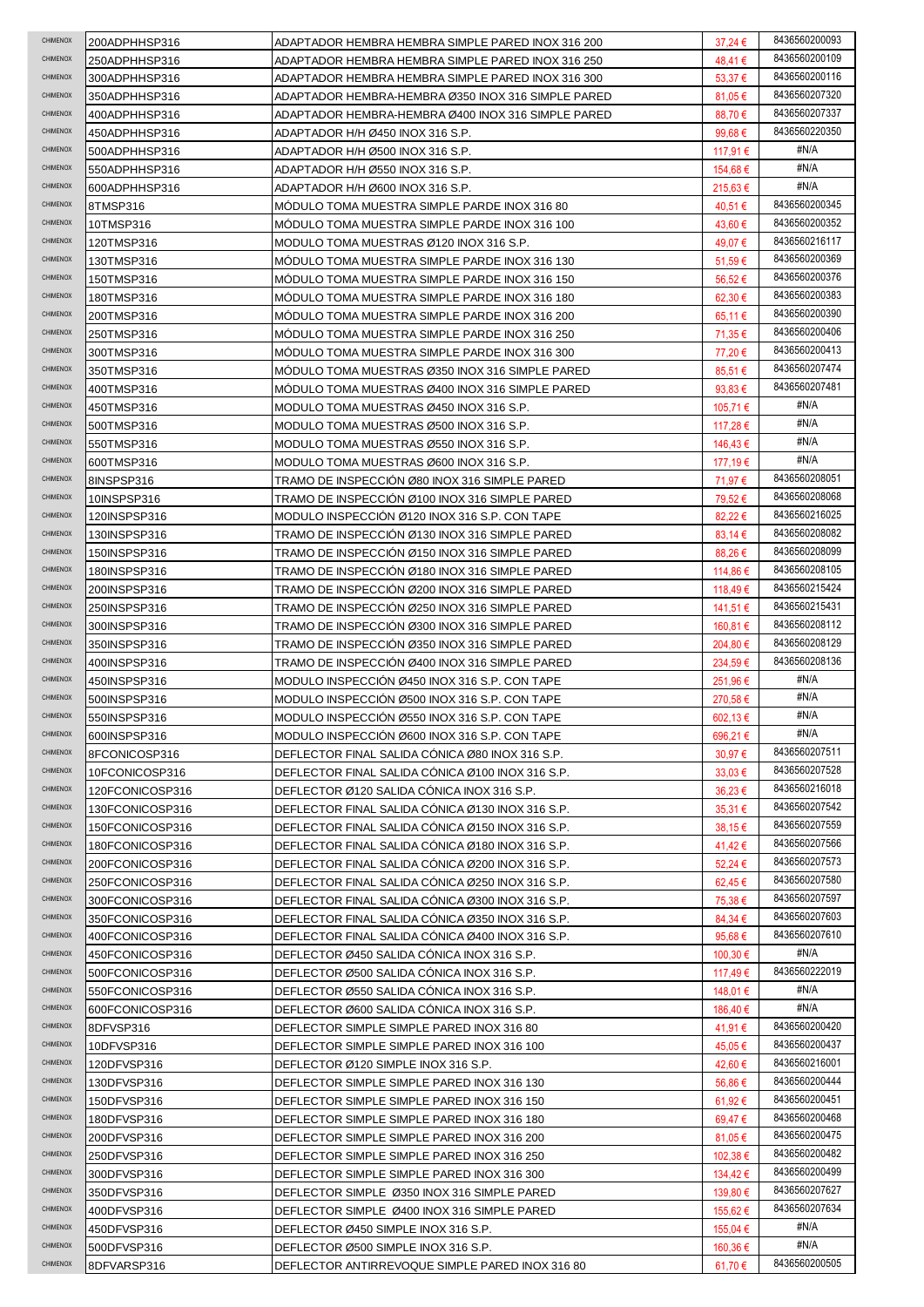| CHIMENOX        | 10DFVARSP316    | DEFLECTOR ANTIRREVOQUE SIMPLE PARED INOX 316 100  | 66,29€       | 8436560200512 |
|-----------------|-----------------|---------------------------------------------------|--------------|---------------|
| CHIMENOX        | 120DFVARSP316   | DEFLECTOR Ø120 ANTIRREVOQUE INOX 316 S.P.         | 83,13€       | 8436560215998 |
| <b>CHIMENOX</b> | 130DFVARSP316   | DEFLECTOR ANTIRREVOQUE SIMPLE PARED INOX 316 130  | 78,19€       | 8436560200529 |
| <b>CHIMENOX</b> | 150DFVARSP316   | DEFLECTOR ANTIRREVOQUE SIMPLE PARED INOX 316 150  | 87,98€       | 8436560200536 |
| <b>CHIMENOX</b> | 180DFVARSP316   | DEFLECTOR ANTIRREVOQUE SIMPLE PARED INOX 316 180  | 88,67 €      | 8436560200543 |
| <b>CHIMENOX</b> | 200DFVARSP316   | DEFLECTOR ANTIRREVOQUE SIMPLE PARED INOX 316 200  | 107,20 €     | 8436560200550 |
| CHIMENOX        | 250DFVARSP316   | DEFLECTOR ANTIRREVOQUE SIMPLE PARED INOX 316 250  | 145,11 €     | 8436560200567 |
| CHIMENOX        | 300DFVARSP316   | DEFLECTOR ANTIRREVOQUE Ø300 INOX 316 SIMPLE PARED | 189,90 €     | 8436560200574 |
| CHIMENOX        | 350DFVARSP316   | DEFLECTOR ANTIRREVOQUE Ø350 INOX 316 SIMPLE PARED | 282.04 €     | 8436560207658 |
| CHIMENOX        | 400DFVARSP316   | DEFLECTOR ANTIRREVOQUE Ø400 INOX 316 SIMPLE PARED | 379,11 €     | 8436560207665 |
| <b>CHIMENOX</b> | 450DFVARSP316   | DEFLECTOR Ø450 ANTIRREVOQUE INOX 316 S.P.         | 345,65€      | #N/A          |
| <b>CHIMENOX</b> | 500DFVARSP316   | DEFLECTOR Ø500 ANTIRREVOQUE INOX 316 S.P.         | 351,88€      | #N/A          |
| CHIMENOX        | 550DFVARSP316   | DEFLECTOR Ø550 ANTIRREVOQUE INOX 316 S.P.         | 429,50€      | #N/A          |
| CHIMENOX        | 600DFVARSP316   | DEFLECTOR Ø600 ANTIRREVOQUE INOX 316 S.P.         | 481,79€      | #N/A          |
| CHIMENOX        | 80DFHALLSP316   | DEFLECTOR HORIZONTAL Ø80 SIMPLE INOX 316 S.P.     | 41,84 €      | #N/A          |
| CHIMENOX        | 10DFHALLSP316   | DEFLECTOR HORIZONTAL ANTILLUVIA Ø100              | 43,02€       | 8436560204251 |
| CHIMENOX        | 120DFHALLSP316  | DEFLECTOR HORIZONTAL Ø120 SIMPLE INOX 316 S.P.    | 45,09€       | 8436560215981 |
| CHIMENOX        | 130DFHALLSP316  | DEFLECTOR HORIZONTAL ANTILLUVIA Ø130              | 45,55€       | 8436560204268 |
| CHIMENOX        | 150DFHALLSP316  | DEFLECTOR HORIZONTAL ANTILLUVIA Ø150              | 46,43€       | 8436560204275 |
| CHIMENOX        | 180DFHALLSP316  | DEFLECTOR HORIZONTAL ANTILLUVIA Ø180              | 56.40 €      | 8436560204282 |
| CHIMENOX        | 200DFHALLSP316  | DEFLECTOR HORIZONTAL ANTILLUVIA Ø200              | $60,00 \in$  | 8436560204299 |
| CHIMENOX        | 250DFHALLSP316  | DEFLECTOR HORIZONTAL ANTILLUVIA Ø250              | $63,66 \in$  | 8436560207689 |
| CHIMENOX        | 300DFHALLSP316  | DEFLECTOR HORIZONTAL ANTILLUVIA Ø300              | 82,46€       | 8436560207696 |
| CHIMENOX        | 8SOPCHISP316    | SOPORTE CHIMENEA ALTA CARGA Ø80 INOX 316 S.P.     | 49,21€       | 8436560207726 |
| CHIMENOX        | 10SOPCHISP316   | SOPORTE CHIMENEA ALTA CARGA Ø100 INOX 316 S.P.    | 52,19€       | 8436560207733 |
| CHIMENOX        | 120SOPCHISP316  | SOPORTE INTERMEDIO Ø120 INOX 316 S.P.             | 55,83€       | 8436560216049 |
| CHIMENOX        | 130SOPCHISP316  | SOPORTE CHIMENEA ALTA CARGA Ø130 INOX 316 S.P.    | 58,31 €      | 8436560207757 |
| CHIMENOX        | 150SOPCHISP316  | SOPORTE CHIMENEA ALTA CARGA Ø150 INOX 316 S.P.    | 68,88€       | 8436560207764 |
| CHIMENOX        | 180SOPCHISP316  | SOPORTE CHIMENEA ALTA CARGA Ø180 INOX 316 S.P.    | 74,76€       | 8436560207771 |
| CHIMENOX        | 200SOPCHISP316  | SOPORTE CHIMENEA ALTA CARGA Ø200 INOX 316 S.P.    | 85,50€       | 8436560207788 |
| CHIMENOX        | 250SOPCHISP316  | SOPORTE CHIMENEA ALTA CARGA Ø250 INOX 316 S.P.    | 113,65 €     | 8436560207795 |
| CHIMENOX        | 300SOPCHISP316  | SOPORTE CHIMENEA ALTA CARGA Ø300 INOX 316 S.P.    | 130,13 €     | 8436560207801 |
| CHIMENOX        | 350SOPCHISP316  | SOPORTE CHIMENEA ALTA CARGA Ø350 INOX 316 S.P.    | 157,28 €     | 8436560207818 |
| CHIMENOX        | 400SOPCHISP316  | SOPORTE CHIMENEA ALTA CARGA Ø400 INOX 316 S.P.    | 219,22 €     | 8436560207825 |
|                 |                 |                                                   |              |               |
| CHIMENOX        | 450SOPCHISP316  | SOPORTE INTERMEDIO Ø450 INOX 316 S.P.             | 259,60 €     | #N/A          |
| CHIMENOX        | 500SOPCHISP316  | SOPORTE INTERMEDIO Ø500 INOX 316 S.P.             | $315,18 \in$ | #N/A          |
| <b>CHIMENOX</b> | 550SOPCHISP316  | SOPORTE INTERMEDIO Ø550 INOX 316 S.P.             | 355,78€      | #N/A          |
| CHIMENOX        | 600SOPCHISP316  | SOPORTE INTERMEDIO Ø600 INOX 316 S.P.             | 353,00 €     | #N/A          |
| CHIMENOX        | 8BASEACSP316    | SOPORTE BASE Ø80 INOX 316 S.P.                    | 55,85€       | 8436560216285 |
| CHIMENOX        | 10BASEACSP316   | SOPORTE BASE Ø100 INOX 316 S.P.                   | 59,58€       | 8436560215813 |
| CHIMENOX        | 120BASEACSP316  | SOPORTE BASE Ø120 INOX 316 S.P.                   | 64,54 €      | 8436560215967 |
| CHIMENOX        | 130BASEACSP316  | SOPORTE BASE Ø130 INOX 316 S.P.                   | 69,51 €      | 8436560218531 |
| CHIMENOX        | 150BASEACSP316  | SOPORTE BASE Ø150 INOX 316 S.P.                   | 74,47 €      | 8436560216162 |
| CHIMENOX        | 180BASEACSP316  | SOPORTE BASE Ø180 INOX 316 S.P.                   | 81,92€       | 8436560218548 |
| <b>CHIMENOX</b> | 200BASEACSP316  | SOPORTE BASE Ø200 INOX 316 S.P.                   | 88,13€       | 8436560216223 |
| <b>CHIMENOX</b> | 250BASEACSP316  | SOPORTE BASE Ø250 INOX 316 S.P.                   | 115,43 €     | 8436560218555 |
| CHIMENOX        | 300BASEACSP316  | SOPORTE BASE Ø300 INOX 316 S.P.                   | 132,81 €     | 8436560218562 |
| CHIMENOX        | 350BASEACSP316  | SOPORTE BASE Ø350 INOX 316 S.P.                   | 186,18 €     | 8436560218579 |
| CHIMENOX        | 400BASEACSP316  | SOPORTE BASE Ø400 INOX 316 S.P.                   | 243,87€      | 8436560218586 |
| CHIMENOX        | 450BASEACSP316  | SOPORTE BASE Ø450 INOX 316 S.P.                   | 291,33 €     | #N/A          |
| <b>CHIMENOX</b> | 500BASEACSP316  | SOPORTE BASE Ø500 INOX 316 S.P.                   | 322,16 €     | #N/A          |
| CHIMENOX        | 550BASEACSP316  | SOPORTE BASE Ø550 INOX 316 S.P.                   | 334,17 €     | #N/A          |
| <b>CHIMENOX</b> | 600BASEACSP316  | SOPORTE BASE Ø600 INOX 316 S.P.                   | 345,07 €     | #N/A          |
| CHIMENOX        | 8KITESCUADRAS   | KIT ESCUADRAS PARA SOPORTE ALTA CARGA Ø80         | 34,22 €      | 8436560207832 |
| CHIMENOX        | 10KITESCUADRAS  | KIT ESCUADRAS PARA SOPORTE ALTA CARGA Ø100        | 34,70€       | 8436560207849 |
| CHIMENOX        | 120KITESCUADRAS | ESCUADRAS SOPORTE Ø120 INOX 316 S.P.              | $38,09 \in$  | 8436560216032 |
| CHIMENOX        | 130KITESCUADRAS | KIT ESCUADRAS PARA SOPORTE ALTA CARGA Ø130        | 40,70 €      | 8436560207863 |
| <b>CHIMENOX</b> | 150KITESCUADRAS | KIT ESCUADRAS PARA SOPORTE ALTA CARGA Ø150        | 43,32€       | 8436560207870 |
| <b>CHIMENOX</b> | 180KITESCUADRAS | KIT ESCUADRAS SOPORTE ALTA CARGA Ø180 INOX D.P.   | 47,76 €      | 8436560207887 |
| CHIMENOX        | 200KITESCUADRAS | KIT ESCUADRAS PARA SOPORTE ALTA CARGA Ø200        | 56,32€       | 8436560207894 |
| CHIMENOX        | 250KITESCUADRAS | KIT ESCUADRAS PARA SOPORTE ALTA CARGA Ø250        | 83,55€       | 8436560207900 |
| CHIMENOX        | 300KITESCUADRAS | KIT ESCUADRAS PARA SOPORTE ALTA CARGA Ø300        | 99,39€       | 8436560207917 |
| CHIMENOX        | 350KITESCUADRAS | KIT ESCUADRAS PARA SOPORTE ALTA CARGA Ø350        | 151,85 €     | 8436560207924 |
| CHIMENOX        | 400KITESCUADRAS | KIT ESCUADRAS PARA SOPORTE ALTA CARGA Ø400        | 183,65 €     | 8436560207931 |
| <b>CHIMENOX</b> | 450KITESCUADRAS | ESCUADRAS SOPORTE Ø450 INOX 316 S.P.              | 206,68€      | #N/A          |
| CHIMENOX        | 500KITESCUADRAS | ESCUADRAS SOPORTE Ø500 INOX 316 S.P.              | 245,56€      | 8436560221401 |
| CHIMENOX        | 550KITESCUADRAS | ESCUADRAS SOPORTE Ø550 INOX 316 S.P.              | 255,94 €     | #N/A          |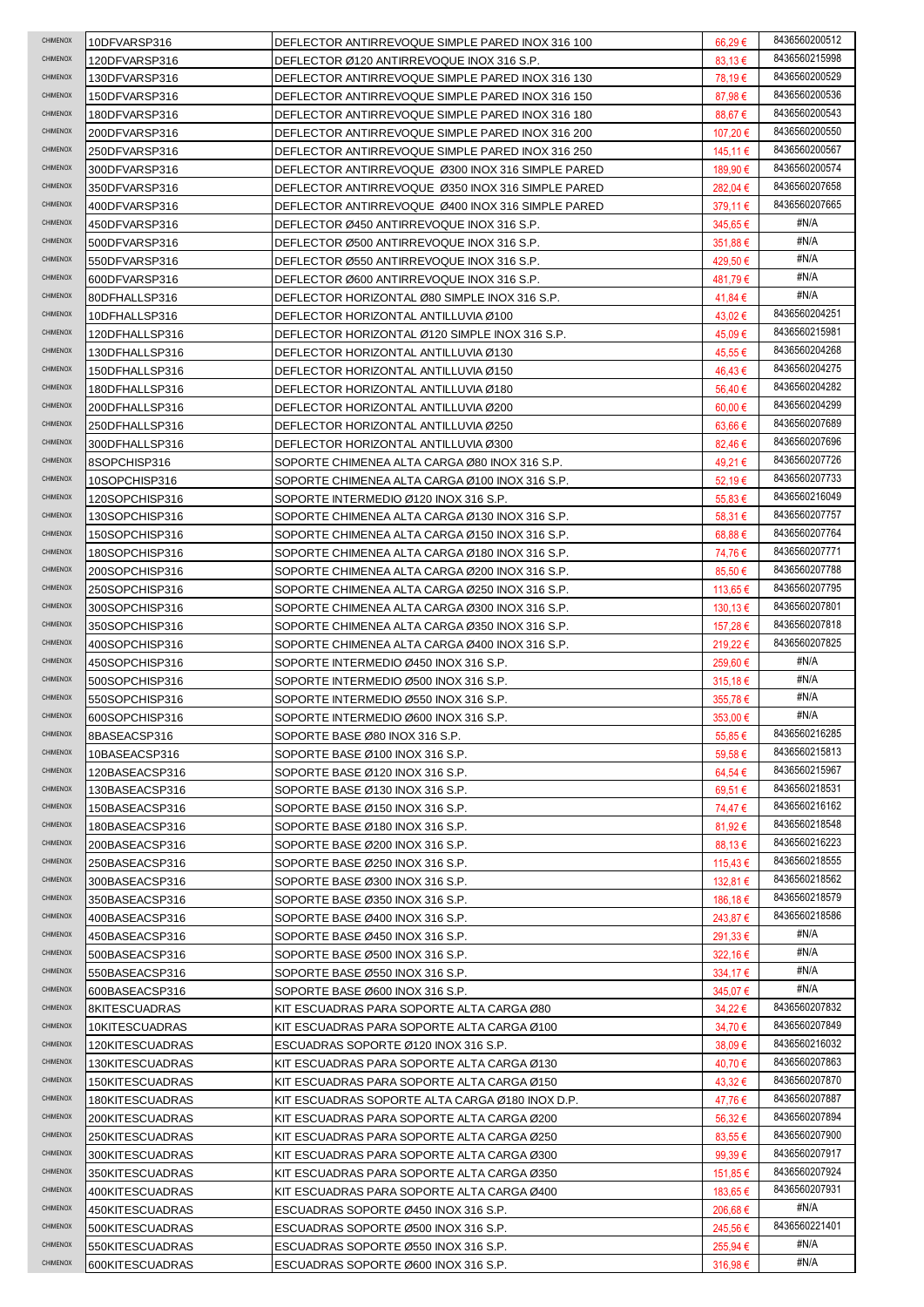| <b>CHIMENOX</b> | 8VIERTEAGUASP    | VIERTEAGUAS Ø80 INOX 304 S.P.             | 28,36 €      | 8436560216346 |
|-----------------|------------------|-------------------------------------------|--------------|---------------|
| CHIMENOX        | 10VIERTEAGUASP   | VIERTEAGUAS Ø100 INOX 304 S.P.            | 28,49€       | 8436560216353 |
| CHIMENOX        | 120VIERTEAGUASP  | VIERTEAGUAS Ø120 INOX 304 S.P.            | 29,47€       | 8436560216360 |
| CHIMENOX        | 130VIERTEAGUASP  | VIERTEAGUAS Ø130 INOX 304 S.P.            | 29,79€       | 8436560216377 |
| <b>CHIMENOX</b> | 150VIERTEAGUASP  | VIERTEAGUAS Ø150 INOX 304 S.P.            | 28,89€       | 8436560206163 |
| <b>CHIMENOX</b> | 180VIERTEAGUASP  | VIERTEAGUAS Ø180 INOX 304 S.P.            | 29,43€       | 8436560206453 |
| <b>CHIMENOX</b> | 200VIERTEAGUASP  | VIERTEAGUAS Ø200 INOX 304 S.P.            | 33,79€       | 8436041633488 |
| CHIMENOX        | 250VIERTEAGUASP  | VIERTEAGUAS Ø250 INOX 304 S.P.            | $34,34 \in$  | 8436041633495 |
| CHIMENOX        | 300VIERTEAGUASP  | VIERTEAGUAS Ø300 INOX 304 S.P.            | 35,97€       | 8436560206101 |
| CHIMENOX        | 350VIERTEAGUASP  | VIERTEAGUAS Ø350 INOX 304 S.P.            | 38,15€       | 8436560206071 |
| CHIMENOX        | 400VIERTEAGUASP  | VIERTEAGUAS Ø400 INOX 304 S.P.            | 43,60 €      | 8436560206057 |
| CHIMENOX        | 450VIERTEAGUASP  | VIERTEAGUAS Ø450 INOX 304 S.P.            | 50,14 €      | #N/A          |
| <b>CHIMENOX</b> | 500VIERTEAGUASP  | VIERTEAGUAS Ø500 INOX 304 S.P.            | 54,61 €      | 8436560222033 |
| <b>CHIMENOX</b> | 550VIERTEAGUASP  | VIERTEAGUAS Ø550 INOX 304 S.P.            | 119,28 €     | #N/A          |
| CHIMENOX        | 600VIERTEAGUASP  | VIERTEAGUAS Ø600 INOX 304 S.P.            | 131,94 €     | #N/A          |
| CHIMENOX        | 8TEJA30SP304     | TEJA MOLDEABLE Ø80 S.P. INOX 304          | $80,68 \in$  | 8436560214496 |
| CHIMENOX        | 10TEJA30SP304    | TEJA MOLDEABLE Ø100 S.P. INOX 304         | 81,92€       | 8436560214502 |
| CHIMENOX        | 120TEJA30SP304   | TEJA 5º-30º Ø120 INOX 304 S.P.            | 82,54 €      | 8436560216087 |
| CHIMENOX        | 130TEJA30SP304   | TEJA MOLDEABLE Ø130 S.P. INOX 304         | 79,58€       | 8436560214526 |
| <b>CHIMENOX</b> | 150TEJA30SP304   | TEJA MOLDEABLE Ø150 S.P. INOX 304         | 85,02€       | 8436560214533 |
| CHIMENOX        | 180TEJA30SP304   | TEJA MOLDEABLE Ø180 S.P. INOX 304         | 86,11 €      | 8436560214540 |
| CHIMENOX        | 200TEJA30SP304   | TEJA MOLDEABLE Ø200 S.P. INOX 304         | 122,08€      | 8436560214557 |
| <b>CHIMENOX</b> | 250TEJA30SP304   | TEJA MOLDEABLE Ø250 S.P. INOX 304         | 119,90 €     | 8436560214564 |
| CHIMENOX        | 300TEJA30SP304   | TEJA MOLDEABLE Ø300 S.P. INOX 304         | 155,87 €     | 8436560214571 |
| <b>CHIMENOX</b> | 350TEJA30SP304   | TEJA MOLDEABLE Ø350 S.P. INOX 304         | 158,05€      | 8436560214588 |
| <b>CHIMENOX</b> | 400TEJA30SP304   | TEJA MOLDEABLE Ø400 S.P. INOX 304         | 185,30 €     | 8436560214595 |
| <b>CHIMENOX</b> | 450TEJA30SP304   | TEJA 5º-30º Ø450 INOX 304 S.P.            | 218,00 €     | #N/A          |
| CHIMENOX        | 500TEJA30SP304   | TEJA 5º-30º Ø500 INOX 304 S.P.            | 268,10 €     | 8436560222040 |
| CHIMENOX        | 550TEJA30SP304   | TEJA 5º-30º Ø550 INOX 304 S.P.            | 630,74 €     | #N/A          |
| CHIMENOX        | 600TEJA30SP304   | TEJA 5º-30º Ø600 INOX 304 S.P.            | 652,35€      | #N/A          |
| <b>CHIMENOX</b> | 8TEJASP304       | TEJA PLANA Ø80 INOX 304 S.P.              | 78,39€       | 8436560216315 |
| <b>CHIMENOX</b> | 10TEJASP304      | TEJA PLANA Ø100 INOX 304 S.P.             | 79,58€       | 8436560215844 |
| <b>CHIMENOX</b> | 120TEJASP304     | TEJA PLANA Ø120 INOX 304 S.P.             | 80,47€       | 8436560216094 |
| CHIMENOX        | 130TEJASP304     | TEJA PLANA Ø130 INOX 304 S.P.             | $81,64 \in$  | 8436560218609 |
|                 |                  |                                           |              |               |
| CHIMENOX        | 150TEJASP304     | TEJA PLANA Ø150 INOX 304 S.P.             | 85,02€       | 8436560216193 |
| CHIMENOX        | 180TEJASP304     | TEJA PLANA Ø180 INOX 304 S.P.             | 86,11 €      | 8436560218616 |
| <b>CHIMENOX</b> | 200TEJASP304     | TEJA PLANA Ø200 INOX 304 S.P.             | 119,90 €     | 8436560216254 |
| <b>CHIMENOX</b> | 250TEJASP304     | TEJA PLANA Ø250 INOX 304 S.P.             | 119,90 €     | 8436560218623 |
| <b>CHIMENOX</b> | 300TEJASP304     | TEJA PLANA Ø300 INOX 304 S.P.             | 158,05 €     | 8436560218630 |
| <b>CHIMENOX</b> | 350TEJASP304     | TEJA PLANA Ø350 INOX 304 S.P.             | 163,28 €     | 8436560218647 |
| CHIMENOX        | 400TEJASP304     | TEJA PLANA Ø400 INOX 304 S.P.             | 179,85 €     | 8436560218654 |
| <b>CHIMENOX</b> | 450TEJASP304     | TEJA PLANA Ø450 INOX 304 S.P.             | 212,55 €     | #N/A          |
| <b>CHIMENOX</b> | 500TEJASP304     | TEJA PLANA Ø500 INOX 304 S.P.             | 266,86€      | #N/A          |
| <b>CHIMENOX</b> | 550TEJASP304     | TEJA PLANA Ø550 INOX 304 S.P.             | 548,35 €     | #N/A          |
| CHIMENOX        | 600TEJASP304     | TEJA PLANA Ø600 INOX 304 S.P.             | $553,85 \in$ | #N/A          |
| CHIMENOX        | 8ABRADESC304     | ABRAZADERA DE DESCENSO Ø80 S.P. INOX 304  | 17.66 €      | 8436560208280 |
| <b>CHIMENOX</b> | 10ABRADESC304    | ABRAZADERA DE DESCENSO Ø100 S.P. INOX 304 | 18,16 €      | 8436560208297 |
| <b>CHIMENOX</b> | 120ABRADESC304   | ABRAZADERA DESCENSO Ø120 INOX 304 S.P.    | 19,04 €      | 8436560215929 |
| CHIMENOX        | 130ABRADESC304   | ABRAZADERA DE DESCENSO Ø130 S.P. INOX 304 | 19,36 €      | 8436560208310 |
| <b>CHIMENOX</b> | 150ABRADESC304   | ABRAZADERA DE DESCENSO Ø150 S.P. INOX 304 | 21,15 €      | 8436560208327 |
| <b>CHIMENOX</b> | 180ABRADESC304   | ABRAZADERA DE DESCENSO Ø180 S.P. INOX 304 | 21,84 €      | 8436560208334 |
| <b>CHIMENOX</b> | 200ABRADESC304   | ABRAZADERA DE DESCENSO Ø200 S.P. INOX 304 | 22,63€       | 8436560208341 |
| CHIMENOX        | 250ABRADESC304   | ABRAZADERA DE DESCENSO Ø250 S.P. INOX 304 | 24,23 €      | 8436560208358 |
| CHIMENOX        | 300ABRADESC304   | ABRAZADERA DE DESCENSO Ø300 S.P. INOX 304 | 25,10 €      | 8436560208365 |
| CHIMENOX        | 350ABRADESC304   | ABRAZADERA DE DESCENSO Ø350 S.P. INOX 304 | 26,01 €      | 8436560208372 |
| CHIMENOX        | 400ABRADESC304   | ABRAZADERA DE DESCENSO Ø400 S.P. INOX 304 | 27,19€       | 8436560208389 |
| CHIMENOX        | 450ABRADESC304   | ABRAZADERA DESCENSO Ø450 INOX 304 S.P.    | 29,18€       | #N/A          |
| CHIMENOX        | 500ABRADESC304   | ABRAZADERA DESCENSO Ø500 INOX 304 S.P.    | $30,32 \in$  | #N/A          |
| CHIMENOX        | 550ABRADESC304   | ABRAZADERA DESCENSO Ø550 INOX 304 S.P.    | 41,49€       | #N/A          |
| CHIMENOX        | 600ABRADESC304   | ABRAZADERA DESCENSO Ø600 INOX 304 S.P.    | 54,56€       | #N/A          |
| CHIMENOX        | 8ABRVIENTSP304   | ABRAZADERA CON VIENTOS Ø80 S.P. INOX 304  | 17,42€       | 8436560208396 |
| CHIMENOX        | 10ABRVIENTSP304  | ABRAZADERA CON VIENTOS Ø100 S.P. INOX 304 | 17,42€       | 8436560208402 |
| CHIMENOX        | 120ABRVIENTSP304 | ABRAZADERA VIENTOS Ø120 INOX 304 S.P.     | 17,72 €      | 8436560215936 |
| CHIMENOX        | 130ABRVIENTSP304 | ABRAZADERA CON VIENTOS Ø130 S.P. INOX 304 | 18,25 €      | 8436560208426 |
| CHIMENOX        | 150ABRVIENTSP304 | ABRAZADERA CON VIENTOS Ø150 S.P. INOX 304 | 19,62 €      | 8436560208433 |
| CHIMENOX        | 180ABRVIENTSP304 | ABRAZADERA CON VIENTOS Ø180 S.P. INOX 304 | 20,71€       | 8436560208440 |
| CHIMENOX        | 200ABRVIENTSP304 | ABRAZADERA CON VIENTOS Ø200 S.P. INOX 304 | 20,71 €      | 8436560208457 |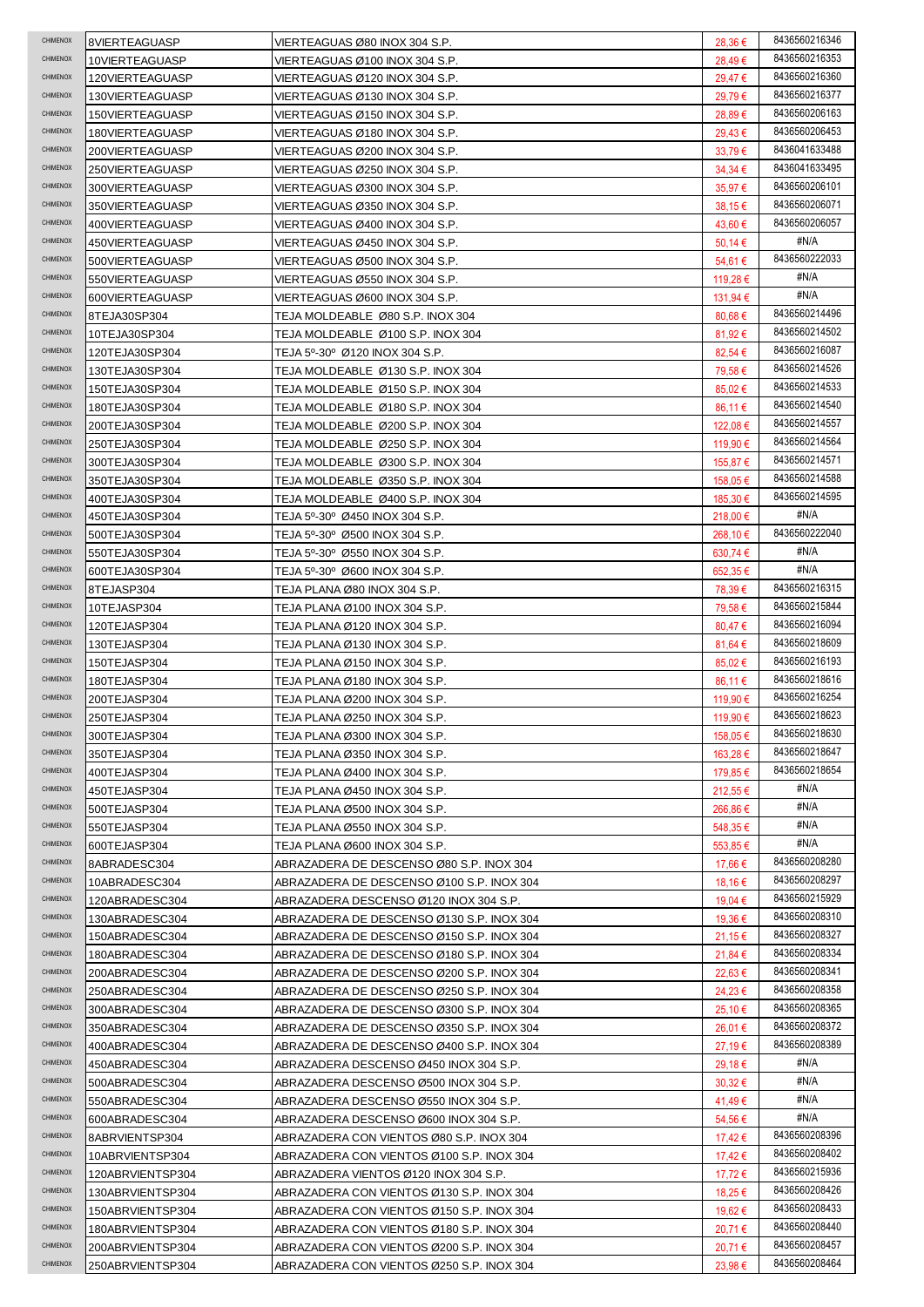| CHIMENOX        | 300ABRVIENTSP304 | ABRAZADERA CON VIENTOS Ø300 S.P. INOX 304          | 23,66€           | 8436560208471 |
|-----------------|------------------|----------------------------------------------------|------------------|---------------|
| CHIMENOX        | 350ABRVIENTSP304 | ABRAZADERA CON VIENTOS Ø350 S.P. INOX 304          | 25,62€           | 8436560208488 |
| CHIMENOX        | 400ABRVIENTSP304 | ABRAZADERA CON VIENTOS Ø400 S.P. INOX 304          | 32,70€           | 8436560208495 |
| CHIMENOX        | 450ABRVIENTSP304 | ABRAZADERA VIENTOS Ø450 INOX 304 S.P.              | 35,97€           | #N/A          |
| CHIMENOX        | 500ABRVIENTSP304 | ABRAZADERA VIENTOS Ø500 INOX 304 S.P.              | 38,07€           | #N/A          |
| CHIMENOX        | 550ABRVIENTSP304 | ABRAZADERA VIENTOS Ø550 INOX 304 S.P.              | 47,73€           | #N/A          |
| CHIMENOX        | 600ABRVIENTSP304 | ABRAZADERA VIENTOS Ø600 INOX 304 S.P.              | 49,05 €          | #N/A          |
| <b>CHIMENOX</b> | 8ABRSP304        | ABRAZADERA A PARED SIMPLE Ø80                      | 7,58€            | 8436560221012 |
| <b>CHIMENOX</b> | 10ABRSP304       | ABRAZADERA A PARED SIMPLE Ø100                     | 8,16€            | 8436560221029 |
| CHIMENOX        | 120ABRSP304      | ABRAZADERA A PARED SIMPLE Ø120                     | 8,75€            | 8436560221036 |
| CHIMENOX        | 130ABRSP304      | ABRAZADERA A PARED SIMPLE Ø130                     | $9.33 \in$       | 8436560221043 |
| CHIMENOX        | 150ABRSP304      | ABRAZADERA A PARED SIMPLE Ø150                     | 9,91€            | 8436560221050 |
| CHIMENOX        | 180ABRSP304      | ABRAZADERA A PARED SIMPLE Ø180                     | 11,08 €          | 8436560221067 |
| CHIMENOX        | 200ABRSP304      | ABRAZADERA A PARED SIMPLE Ø200                     | 11,66 €          | 8436560221074 |
| <b>CHIMENOX</b> | 8SOPMURSP304     | SOPORTE MURAL Ø80 INOX                             | 15,75€           | 8436560200581 |
| CHIMENOX        | 10SOPMURSP304    | SOPORTE MURAL Ø100 INOX SP                         | 16,91 €          | 8436560200598 |
| CHIMENOX        | 120SOPMURSP304   | SOPORTE MURAL Ø120 INOX SP                         | 18.08 €          | 8436560218593 |
| CHIMENOX        | 130SOPMURSP304   | SOPORTE MURAL Ø130 INOX SP                         | 18,66 €          | 8436560200604 |
| CHIMENOX        | 150SOPMURSP304   | SOPORTE MURAL Ø150 INOX SP                         | 20,81€           | 8436560200611 |
| CHIMENOX        |                  |                                                    |                  | 8436560200628 |
| CHIMENOX        | 180SOPMURSP304   | SOPORTE MURAL Ø180 INOX SP                         | 20,99€           | 8436560200635 |
| CHIMENOX        | 200SOPMURSP304   | SOPORTE MURAL Ø200 INOX SP                         | 22,89€           | 8436560200642 |
| CHIMENOX        | 250SOPMURSP304   | SOPORTE MURAL Ø250 INOX SP                         | 23,98€           | 8436560200659 |
| CHIMENOX        | 300SOPMURSP304   | SOPORTE MURAL Ø300 INOX SP                         | 28,34 €          | 8436560208518 |
|                 | 350SOPMURSP304   | SOPORTE MURAL Ø350 INOX PARA SP                    | 32,75€           |               |
| CHIMENOX        | 400SOPMURSP304   | SOPORTE MURAL Ø400 INOX PARA SP                    | $39,24 \in$      | 8436560208525 |
| CHIMENOX        | 450SOPMURSP304   | SOPORTE MURAL Ø450 INOX                            | 46,87€           | #N/A          |
| CHIMENOX        | 500SOPMURSP304   | SOPORTE MURAL Ø500 INOX 304 S.P.                   | 86,88€           | 8436560222026 |
| CHIMENOX        | 550SOPMURSP304   | SOPORTE MURAL Ø550 INOX 304 S.P.                   | 110,21 €         | #N/A          |
| CHIMENOX        | 600SOPMURSP304   | SOPORTE MURAL Ø600 INOX 304 S.P.                   | 137,76 €         | #N/A          |
| CHIMENOX        | 105ALARGADOR     | ALARGADOR 105mm PARA SOPORTES                      | 21,83 €          | #N/A          |
| CHIMENOX        | 205ALARGADOR     | ALARGADOR 205mm PARA SOPORTES                      | 29,11 €          | #N/A          |
| CHIMENOX        | 100120AMPSP316   | AMPLIACION Ø100 A Ø120 INOX 316 S.P.               | 38,49€           | 8436560216384 |
| CHIMENOX        | 100130AMPSP316   | AMPLIACION Ø100 A Ø130 INOX 316 S.P.               | 40,82€           | 8436560216391 |
| CHIMENOX        | 100150AMPSP316   | AMPLIACION Ø100 A Ø150 INOX 316 S.P.               | 43,15€           | 8436560216407 |
| CHIMENOX        | 100180AMPSP316   | AMPLIACIÓN Ø100 A Ø180 INOX 316 S.P.               | 47,82€           | 8436560216414 |
| CHIMENOX        | 100200AMPSP316   | AMPLIACION Ø100 A Ø200 INOX 316 S.P.               | 53,65 €          | 8436560216421 |
| CHIMENOX        | 100250AMPSP316   | AMPLIACION Ø100 A Ø250 INOX 316 S.P.               | 62,98€           | 8436560216438 |
| CHIMENOX        | 100300AMPSP316   | AMPLIACION Ø100 A Ø300 INOX 316 S.P.               | 69,98€           | 8436560216445 |
| CHIMENOX        | 100350AMPSP316   | AMPLIACION Ø100 A Ø350 INOX 316 S.P.               | 81,64 €          | 8436560216452 |
| CHIMENOX        | 100400AMPSP316   | AMPLIACION Ø100 A Ø400 INOX 316 S.P.               | 93,30 $\epsilon$ | 8436560216469 |
| CHIMENOX        | 100450AMPSP316   | AMPLIACIÓN Ø100 A Ø450 INOX 316 S.P.               | 104,97 €         | 8436560216476 |
| CHIMENOX        | 100500AMPSP316   | AMPLIACIÓN Ø100 A Ø500 INOX 316 S.P.               | 116,63 €         | 8436560216483 |
| CHIMENOX        | 10080REDSP316    | REDUCCION Ø100 A Ø80 INOX 316 S.P.                 | 34,99€           | 8436560216490 |
| <b>CHIMENOX</b> | 110100REDSP316   | REDUCCIÓN Ø110 A Ø100 INOX 316 S.P.                | 38,49€           | 8436560218135 |
| CHIMENOX        | 110120AMPSP316   | AMPLIACIÓN Ø110 A Ø120 INOX 316 S.P.               | 39,65€           | 8436560218142 |
| CHIMENOX        | 110130AMPSP316   | AMPLIACIÓN Ø110 A Ø130 INOX 316 S.P.               | 41,99€           | 8436560218159 |
| CHIMENOX        | 110150AMPSP316   | AMPLIACIÓN Ø110 A Ø150 INOX 316 S.P.               | 44,32€           | 8436560218166 |
| CHIMENOX        | 110180AMPSP316   | AMPLIACION Ø110 A Ø180 INOX 316 S.P.               | 48,98€           | 8436560218173 |
| CHIMENOX        | 110200AMPSP316   | AMPLIACION Ø110 A Ø200 INOX 316 S.P.               | 54,82€           | 8436560218180 |
| <b>CHIMENOX</b> | 110250AMPSP316   | AMPLIACION Ø110 A Ø250 INOX 316 S.P.               | 64,15 €          | 8436560218197 |
| <b>CHIMENOX</b> | 110300AMPSP316   | AMPLIACION Ø110 A Ø300 INOX 316 S.P.               | 69,98€           | 8436560218203 |
| CHIMENOX        | 110350AMPSP316   | AMPLIACION Ø110 A Ø350 INOX 316 S.P.               | 81,64 €          | 8436560218210 |
| CHIMENOX        | 110400AMPSP316   | AMPLIACION Ø110 A Ø400 INOX 316 S.P.               | 93,30 €          | 8436560218227 |
| CHIMENOX        | 110450AMPSP316   | AMPLIACION Ø110 A Ø450 INOX 316 S.P.               | 104,97 €         | 8436560218234 |
| CHIMENOX        | 110500AMPSP316   | AMPLIACION Ø110 A Ø500 INOX 316 S.P.               | 116,63 €         | 8436560218241 |
| CHIMENOX        | 11080REDSP316    | REDUCCION Ø110 A Ø80 INOX 316 S.P.                 | $37,32 \in$      | 8436560218258 |
| <b>CHIMENOX</b> | 120130AMPSP316   | AMPL. ADAPT CALDERAS SIMPLE PARED INOX 316 120-130 | 41,99€           | 8436560200215 |
| CHIMENOX        | 120150AMPSP316   | AMPLIACION Ø120 A Ø150 INOX 316 S.P.               | 44,32€           | 8436560216506 |
| CHIMENOX        | 120180AMPSP316   | AMPLIACION Ø120 A Ø180 INOX 316 S.P.               | 48,98€           | 8436560216513 |
| CHIMENOX        | 120200AMPSP316   | AMPLIACION Ø120 A Ø200 INOX 316 S.P.               | 53,65 €          | 8436560216520 |
| CHIMENOX        | 120250AMPSP316   | AMPLIACION Ø120 A Ø250 INOX 316 S.P.               | 64,15€           | 8436560216537 |
| CHIMENOX        | 120300AMPSP316   | AMPLIACION Ø120 A Ø300 INOX 316 S.P.               | 69,98€           | 8436560216544 |
| CHIMENOX        | 120350AMPSP316   | AMPLIACION Ø120 A Ø350 INOX 316 S.P.               | 81,64 €          | 8436560216551 |
| CHIMENOX        | 120400AMPSP316   | AMPLIACIÓN Ø120 A Ø400 INOX 316 S.P.               | 93,30 $\epsilon$ | 8436560216568 |
| CHIMENOX        | 120450AMPSP316   | AMPLIACION Ø120 A Ø450 INOX 316 S.P.               | 104,97 €         | 8436560216575 |
| CHIMENOX        | 120500AMPSP316   | AMPLIACION Ø120 A Ø500 INOX 316 S.P.               | 116,63 €         | 8436560216582 |
| CHIMENOX        | 12080REDSP316    | REDUCCION Ø120 A Ø80 INOX 316 S.P.                 | 38,49€           | 8436560216599 |
| CHIMENOX        | 130100REDSP316   | REDUCCION Ø130 A Ø100 INOX 316 S.P.                | 40,82 €          | 8436560216612 |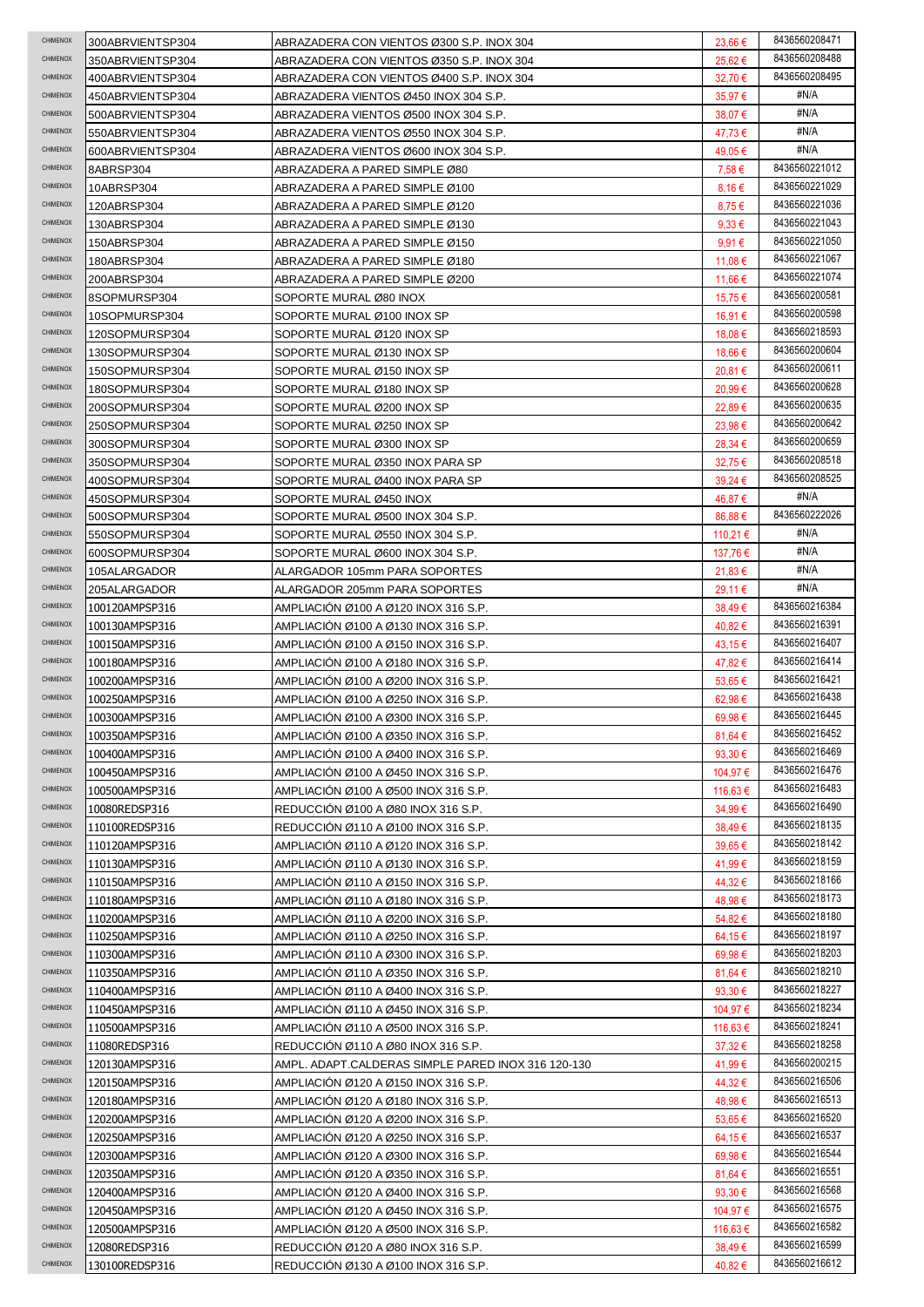| <b>CHIMENOX</b> | 130120REDSP316                   | REDUCCIÓN Ø130 A Ø120 INOX 316 S.P.                                                       | 41,99 €            | 8436560216629 |
|-----------------|----------------------------------|-------------------------------------------------------------------------------------------|--------------------|---------------|
| CHIMENOX        | 130150AMPSP316                   | AMPLIACIÓN Ø130 a Ø150 M/H INOX 316 SIMPLE PARED                                          | 44,32€             | 8436560215264 |
| CHIMENOX        | 130180AMPSP316                   | AMPLIACION Ø130 A Ø180 INOX 316 S.P.                                                      | 48,98€             | 8436560216636 |
| CHIMENOX        | 130200AMPSP316                   | AMPLIACION Ø130 A Ø200 INOX 316 S.P.                                                      | $53,65 \in$        | 8436560216643 |
| CHIMENOX        | 130250AMPSP316                   | AMPLIACIÓN Ø130 A Ø250 INOX 316 S.P.                                                      | 64,15€             | 8436560216650 |
| CHIMENOX        | 130300AMPSP316                   | AMPLIACIÓN Ø130 A Ø300 INOX 316 S.P.                                                      | 69,98€             | 8436560216667 |
| CHIMENOX        | 130350AMPSP316                   | AMPLIACION Ø130 A Ø350 INOX 316 S.P.                                                      | 81,64 €            | 8436560216674 |
| CHIMENOX        | 130400AMPSP316                   | AMPLIACION Ø130 A Ø400 INOX 316 S.P.                                                      | 93,30€             | 8436560216681 |
| CHIMENOX        | 130450AMPSP316                   | AMPLIACIÓN Ø130 A Ø450 INOX 316 S.P.                                                      | 104,97 €           | 8436560216698 |
| CHIMENOX        | 130500AMPSP316                   | AMPLIACIÓN Ø130 A Ø500 INOX 316 S.P.                                                      | 116,63 €           | 8436560216704 |
| CHIMENOX        | 13080REDSP316                    | REDUCCIÓN Ø130 A Ø80 INOX 316 S.P.                                                        | 40,82€             | 8436560216711 |
| CHIMENOX        | 140120REDSP316                   | REDUCCION Ø140 A Ø120 INOX 316 S.P.                                                       | 43,15€             | 8436560216728 |
| CHIMENOX        | 140130REDSP316                   | REDUCCION Ø140 A Ø130 INOX 316 S.P.                                                       | 43,74 €            | 8436560216735 |
| CHIMENOX        | 140150AMPSP316                   | AMPL. ADAPT.CALDERAS SIMPLE PARED INOX 316 140-150                                        | 44,32€             | 8436560200222 |
| CHIMENOX        | 140180AMPSP316                   | AMPLIACIÓN Ø140 A Ø180 INOX 316 S.P.                                                      | 50,15 €            | 8436560218098 |
| CHIMENOX        | 140200AMPSP316                   | AMPLIACIÓN Ø140 A Ø200 INOX 316 S.P.                                                      | 54,82€             | 8436560218104 |
| CHIMENOX        | 140250AMPSP316                   | AMPLIACIÓN Ø140 A Ø250 INOX 316 S.P.                                                      |                    | #N/A          |
| CHIMENOX        |                                  |                                                                                           | 64,15€             | #N/A          |
| CHIMENOX        | 140300AMPSP316                   | AMPLIACIÓN Ø140 A Ø300 INOX 316 S.P.                                                      | 69,98€             | #N/A          |
| CHIMENOX        | 140350AMPSP316                   | AMPLIACIÓN Ø140 A Ø350 INOX 316 S.P.                                                      | 81,64 €            | #N/A          |
| CHIMENOX        | 140400AMPSP316                   | AMPLIACIÓN Ø140 A Ø400 INOX 316 S.P.                                                      | 93,30 $\epsilon$   | #N/A          |
| CHIMENOX        | 140450AMPSP316                   | AMPLIACION Ø140 A Ø450 INOX 316 S.P.                                                      | 104,97 €           |               |
|                 | 140500AMPSP316                   | AMPLIACIÓN Ø140 A Ø500 INOX 316 S.P.                                                      | 116,63 €           | #N/A          |
| CHIMENOX        | 14080REDSP316                    | REDUCCIÓN Ø140 A Ø80 INOX 316 S.P.                                                        | 41,99€             | #N/A          |
| CHIMENOX        | 150100REDSP316                   | REDUCCION Ø150 A Ø100 INOX 316 S.P.                                                       | 43,15€             | 8436560216742 |
| CHIMENOX        | 150120REDSP316                   | REDUCCIÓN Ø150 A Ø120 INOX 316 S.P.                                                       | 43,74 €            | 8436560216759 |
| CHIMENOX        | 150130REDSP316                   | REDUCCION Ø150 A Ø130 INOX 316 S.P.                                                       | 44,32€             | 8436560216766 |
| CHIMENOX        | 150180AMPSP316                   | AMPLIACION Ø150 a Ø180 M/H INOX 316 SIMPLE PARED                                          | 48,98€             | 8436560207399 |
| CHIMENOX        | 150200AMPSP316                   | AMPLIACION Ø150 A Ø200 INOX 316 S.P.                                                      | 53,65€             | 8436560216773 |
| CHIMENOX        | 150250AMPSP316                   | AMPLIACION Ø150 A Ø250 INOX 316 S.P.                                                      | 64,15€             | 8436560216780 |
| CHIMENOX        | 150300AMPSP316                   | AMPLIACION Ø150 A Ø300 INOX 316 S.P.                                                      | 69,98€             | 8436560216797 |
| CHIMENOX        | 150350AMPSP316                   | AMPLIACION Ø150 A Ø350 INOX 316 S.P.                                                      | 81,64 €            | 8436560216803 |
| CHIMENOX        | 150400AMPSP316                   | AMPLIACION Ø150 A Ø400 INOX 316 S.P.                                                      | 93,30 $\epsilon$   | 8436560216810 |
| CHIMENOX        | 150450AMPSP316                   | AMPLIACIÓN Ø150 A Ø450 INOX 316 S.P.                                                      | 104,97 €           | 8436560216827 |
| CHIMENOX        | 150500AMPSP316                   | AMPLIACIÓN Ø150 A Ø500 INOX 316 S.P.                                                      | 116,63 €           | 8436560216834 |
|                 |                                  |                                                                                           |                    |               |
| <b>CHIMENOX</b> | 15080REDSP316                    | REDUCCIÓN Ø150 A Ø80 INOX 316 S.P.                                                        | 40,82€             | 8436560216841 |
| CHIMENOX        | 160100REDSP316                   | REDUCCION Ø160 A Ø100 INOX 316 S.P.                                                       | 43,15 €            | #N/A          |
| CHIMENOX        | 160110REDSP316                   | REDUCCIÓN Ø160 A Ø110 INOX 316 S.P.                                                       | 45,49€             | #N/A          |
| CHIMENOX        | 160120REDSP316                   | REDUCCION Ø160 A Ø120 INOX 316 S.P.                                                       | 46.65€             | #N/A          |
| CHIMENOX        | 160130REDSP316                   | REDUCCION Ø160 A Ø130 INOX 316 S.P.                                                       | 47,82€             | 8436560218111 |
| CHIMENOX        | 160140REDSP316                   | REDUCCION Ø160 A Ø140 INOX 316 S.P.                                                       | 48,98€             | 8436560221159 |
| CHIMENOX        | 160150REDSP316                   | REDUCCION Ø160 A Ø150 INOX 316 S.P.                                                       | 50,15 €            | 8436560221166 |
| CHIMENOX        | 160180AMPSP316                   | AMPL. ADAPT.CALDERAS SIMPLE PARED INOX 316 160-180                                        | $51,32 \in$        | 8436560200239 |
| CHIMENOX        | 160200AMPSP316                   | AMPLIACIÓN Ø160 A Ø200 INOX 316 S.P.                                                      | $53,65 \in$        | 8436560218128 |
| <b>CHIMENOX</b> | 160250AMPSP316                   | AMPLIACIÓN Ø160 A Ø250 INOX 316 S.P.                                                      | 64,15€             | 8436560221173 |
| <b>CHIMENOX</b> | 160300AMPSP316                   | AMPLIACION Ø160 A Ø300 INOX 316 S.P.                                                      | 69,98€             | #N/A          |
| <b>CHIMENOX</b> | 160350AMPSP316                   | AMPLIACIÓN Ø160 A Ø350 INOX 316 S.P.                                                      | 81,64 €            | #N/A          |
| CHIMENOX        | 160400AMPSP316                   | AMPLIACION Ø160 A Ø400 INOX 316 S.P.                                                      | 93,30 $\epsilon$   | #N/A          |
| CHIMENOX        | 160450AMPSP316                   | AMPLIACION Ø160 A Ø450 INOX 316 S.P.                                                      | 104,97 €           | #N/A          |
| CHIMENOX        | 160500AMPSP316                   | AMPLIACION Ø160 A Ø500 INOX 316 S.P.                                                      | 116,63 €           | #N/A          |
| CHIMENOX        | 16080REDSP316                    | REDUCCION Ø150 A Ø80 INOX 316 S.P.                                                        | 43,15 €            | #N/A          |
| CHIMENOX        | 180100REDSP316                   | REDUCCION Ø180 A Ø100 INOX 316 S.P.                                                       | 46,65€             | 8436560216858 |
| <b>CHIMENOX</b> | 180110REDSP316                   | REDUCCION Ø180 A Ø110 INOX 316 S.P.                                                       | 47,24 €            | #N/A          |
| CHIMENOX        | 180120REDSP316                   | REDUCCION Ø180 A Ø120 INOX 316 S.P.                                                       | 47,82€             | 8436560216865 |
| CHIMENOX        | 180130REDSP316                   | REDUCCION Ø180 A Ø130 INOX 316 S.P.                                                       | 48,40 €            | 8436560216872 |
| CHIMENOX        | 180140REDSP316                   | REDUCCION Ø180 A Ø140 INOX 316 S.P.                                                       | 48,98 €            | #N/A          |
| CHIMENOX        | 180150REDSP316                   | REDUCCIÓN DE 180 A 150 INOX 316 SIMPLE PARED                                              | 49,57€             | 8436560216889 |
| <b>CHIMENOX</b> |                                  |                                                                                           |                    | 8436560216896 |
| CHIMENOX        | 180160REDSP316<br>180200AMPSP316 | REDUCCION Ø180 A Ø160 INOX 316 S.P.<br>AMPL. ADAPT.CALDERAS SIMPLE PARED INOX 316 180-200 | 50,15 €<br>53,65€  | 8436560200246 |
| CHIMENOX        | 180250AMPSP316                   | AMPLIACION Ø180 A Ø250 INOX 316 S.P.                                                      | 64,15€             | 8436560216902 |
| CHIMENOX        | 180300AMPSP316                   | AMPLIACION Ø180 A Ø300 INOX 316 S.P.                                                      | 69,98€             | 8436560216919 |
| CHIMENOX        |                                  |                                                                                           |                    | 8436560216926 |
| CHIMENOX        | 180350AMPSP316                   | AMPLIACION Ø180 A Ø350 INOX 316 S.P.                                                      | 81,64 €            | 8436560216933 |
| <b>CHIMENOX</b> | 180400AMPSP316                   | AMPLIACIÓN Ø180 A Ø400 INOX 316 S.P.                                                      | 93,30 $\epsilon$   | 8436560216940 |
| <b>CHIMENOX</b> | 180450AMPSP316                   | AMPLIACION Ø180 A Ø450 INOX 316 S.P.                                                      | 104,97 €           | 8436560216957 |
| CHIMENOX        | 180500AMPSP316                   | AMPLIACION Ø180 A Ø500 INOX 316 S.P.                                                      | 116,63 €           | 8436560216964 |
| CHIMENOX        | 18080REDSP316                    | REDUCCION Ø180 A Ø80 INOX 316 S.P.                                                        | 45,49€             | 8436560216971 |
| CHIMENOX        | 200100REDSP316<br>200110REDSP316 | REDUCCION Ø200 A Ø100 INOX 316 S.P.<br>REDUCCION Ø200 A Ø110 INOX 316 S.P.                | 50,15 €<br>51,32 € | #N/A          |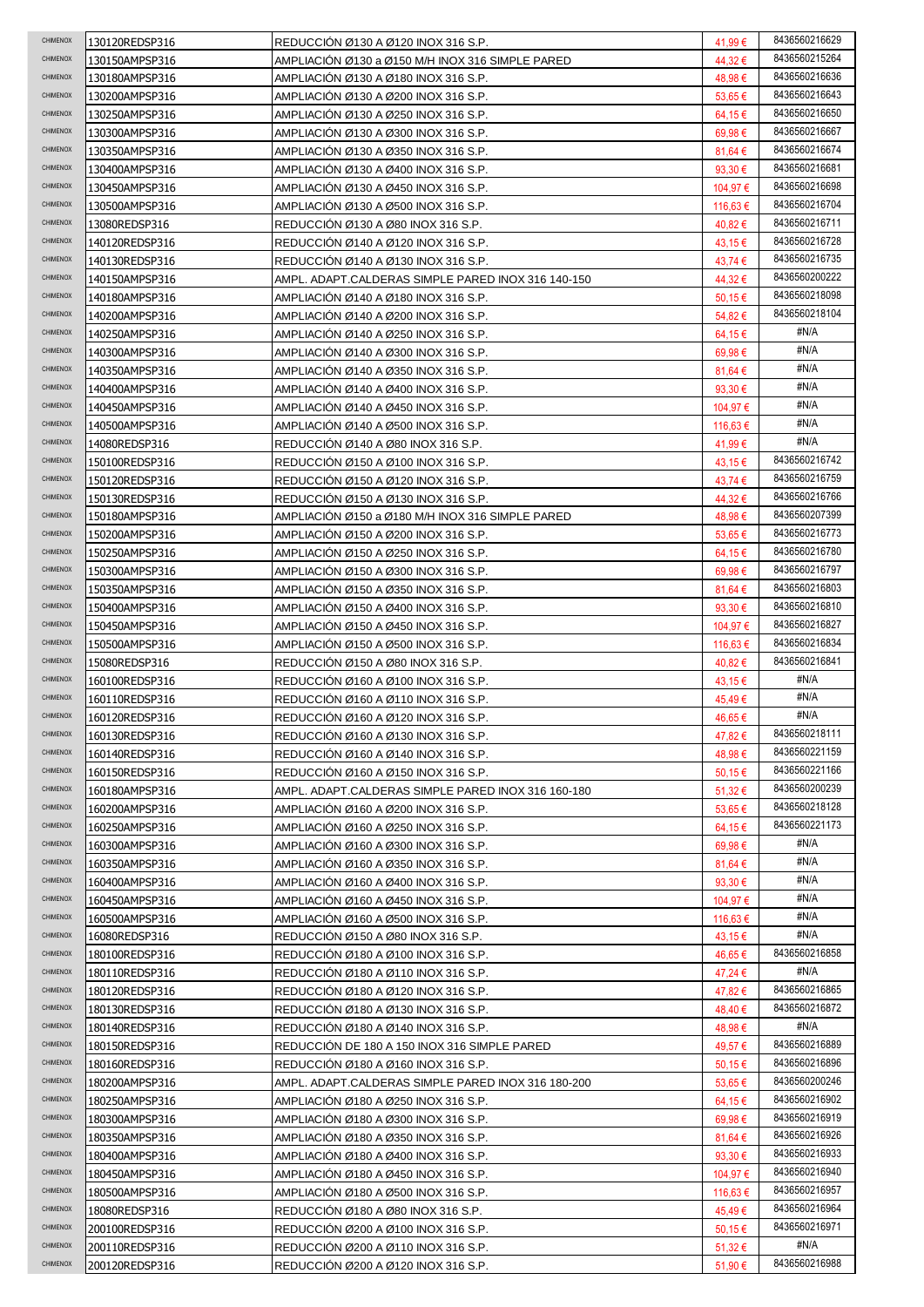| CHIMENOX             | 200130REDSP316                   | REDUCCIÓN Ø200 A Ø130 INOX 316 S.P.                                          | 52,48€               | 8436560216995                  |
|----------------------|----------------------------------|------------------------------------------------------------------------------|----------------------|--------------------------------|
| CHIMENOX             | 200140REDSP316                   | REDUCCION Ø200 A Ø140 INOX 316 S.P.                                          | 53,07 €              | #N/A                           |
| CHIMENOX             | 200150REDSP316                   | REDUCCION Ø200 A Ø150 INOX 316 S.P.                                          | 53,65€               | 8436560217008                  |
| CHIMENOX             | 200160REDSP316                   | REDUCCION Ø200 A Ø160 INOX 316 S.P.                                          | 54,23€               | 8436560217015                  |
| CHIMENOX             | 200180REDSP316                   | REDUCCIÓN Ø200 A Ø180 INOX 316 S.P.                                          | 54,82€               | 8436560217022                  |
| CHIMENOX             | 200250AMPSP316                   | AMPL. ADAPT.CALDERAS SIMPLE PARED INOX 316 200-250                           | 64,15€               | 8436560200253                  |
| CHIMENOX             | 200300AMPSP316                   | AMPLIACION Ø200 A Ø300 INOX 316 S.P.                                         | 69,98€               | 8436560217039                  |
| CHIMENOX             | 200350AMPSP316                   | AMPLIACION Ø200 A Ø350 INOX 316 S.P.                                         | $81,64 \in$          | 8436560217046                  |
| CHIMENOX             | 200400AMPSP316                   | AMPLIACION Ø200 A Ø400 INOX 316 S.P.                                         | 93,30 €              | 8436560217053                  |
| CHIMENOX             | 200450AMPSP316                   | AMPLIACION Ø200 A Ø450 INOX 316 S.P.                                         | 104,97 €             | 8436560217060                  |
| CHIMENOX             | 200500AMPSP316                   | AMPLIACIÓN Ø200 A Ø500 INOX 316 S.P.                                         | 116,63 €             | 8436560217077                  |
| CHIMENOX             | 20080REDSP316                    | REDUCCIÓN Ø200 A Ø80 INOX 316 S.P.                                           | 50,15€               | 8436560217084                  |
| CHIMENOX             | 250100REDSP316                   | REDUCCIÓN Ø250 A Ø100 INOX 316 S.P.                                          | 55,98€               | 8436560217091                  |
| CHIMENOX             | 250110REDSP316                   | REDUCCION Ø250 A Ø110 INOX 316 S.P.                                          | 58,32€               | #N/A                           |
| CHIMENOX             | 250120REDSP316                   | REDUCCIÓN Ø250 A Ø120 INOX 316 S.P.                                          | 59,48€               | 8436560217107                  |
| CHIMENOX             | 250130REDSP316                   | REDUCCION Ø250 A Ø130 INOX 316 S.P.                                          | $60,65 \in$          | 8436560217114                  |
| CHIMENOX             | 250140REDSP316                   | REDUCCIÓN Ø250 A Ø140 INOX 316 S.P.                                          | 61,81 €              | #N/A                           |
| CHIMENOX             | 250150REDSP316                   | REDUCCION Ø250 A Ø150 INOX 316 S.P.                                          | 62,98€               | 8436560217121                  |
| CHIMENOX             | 250160REDSP316                   | REDUCCIÓN Ø250 A Ø160 INOX 316 S.P.                                          | 64,15€               | 8436560217138                  |
| CHIMENOX             | 250180REDSP316                   | REDUCCIÓN Ø250 A Ø180 INOX 316 S.P.                                          | 65,31€               | 8436560217145                  |
| CHIMENOX             | 250200REDSP316                   | REDUCCION Ø250 A Ø200 INOX 316 S.P.                                          | 66,48€               | 8436560217152                  |
| CHIMENOX             | 250300AMPSP316                   | AMPL. ADAPT.CALDERAS SIMPLE PARED INOX 316 250-300                           | 69,98€               | 8436560200260                  |
| CHIMENOX             | 250350AMPSP316                   | AMPLIACION Ø250 A Ø350 INOX 316 S.P.                                         | 81.64 €              | 8436560217169                  |
| CHIMENOX             | 250400AMPSP316                   | AMPLIACION Ø250 A Ø400 INOX 316 S.P.                                         | 93,30 $\epsilon$     | 8436560217176                  |
| CHIMENOX             | 250450AMPSP316                   | AMPLIACIÓN Ø250 A Ø450 INOX 316 S.P.                                         | 104,97 €             | 8436560217183                  |
| CHIMENOX             | 250500AMPSP316                   | AMPLIACION Ø250 A Ø500 INOX 316 S.P.                                         | 116,63 €             | 8436560217190                  |
| CHIMENOX             | 25080REDSP316                    | REDUCCION Ø250 A Ø80 INOX 316 S.P.                                           | 55,98€               | 8436560217206                  |
| CHIMENOX             | 300100REDSP316                   | REDUCCION Ø300 A Ø100 INOX 316 S.P.                                          | $60,65 \in$          | 8436560217213                  |
| CHIMENOX             | 300110REDSP316                   | REDUCCION Ø300 A Ø110 INOX 316 S.P.                                          | 62,98€               | #N/A                           |
| CHIMENOX             | 300120REDSP316                   | REDUCCION Ø300 A Ø120 INOX 316 S.P.                                          | 64,15€               | 8436560217220                  |
| CHIMENOX             | 300130REDSP316                   | REDUCCION Ø300 A Ø130 INOX 316 S.P.                                          | 66,48€               | 8436560217237                  |
| CHIMENOX             | 300140REDSP316                   | REDUCCION Ø300 A Ø140 INOX 316 S.P.                                          | 67,65€               | #N/A                           |
| CHIMENOX             | 300150REDSP316                   | REDUCCIÓN Ø300 A Ø150 INOX 316 S.P.                                          | 68,81€               | 8436560217244                  |
| CHIMENOX             | 300160REDSP316                   | REDUCCION Ø300 A Ø160 INOX 316 S.P.                                          | 69,98€               | 8436560217251                  |
| CHIMENOX             | 300180REDSP316                   |                                                                              |                      | 8436560217268                  |
|                      |                                  | REDUCCION Ø300 A Ø180 INOX 316 S.P.                                          | 71,14 €              |                                |
| CHIMENOX             | 300200REDSP316                   | REDUCCIÓN Ø300 A Ø200 INOX 316 S.P.                                          | 72,31 €              | 8436560217275                  |
| CHIMENOX             | 300250REDSP316                   | REDUCCIÓN Ø300 A Ø250 INOX 316 S.P.                                          | 73,48€               | 8436560217282                  |
| CHIMENOX             | 300350AMPSP316                   | AMPLIACION Ø300 a Ø350 M/H INOX 316 SIMPLE PARED                             | 81,64 €              | 8436560207429                  |
| <b>CHIMENOX</b>      | 300400AMPSP316                   | AMPLIACION Ø300 A Ø400 INOX 316 S.P.                                         | 93,30 €              | 8436560217299                  |
| CHIMENOX             | 300450AMPSP316                   | AMPLIACION Ø300 A Ø450 INOX 316 S.P.                                         | 104,97 €             | 8436560217305                  |
| CHIMENOX             | 300500AMPSP316                   | AMPLIACIÓN Ø300 A Ø500 INOX 316 S.P.                                         | 116,63 €             | 8436560217312                  |
| <b>CHIMENOX</b>      | 30080REDSP316                    | REDUCCION Ø300 A Ø80 INOX 316 S.P.                                           | 61,81 €              | 8436560217947                  |
| <b>CHIMENOX</b>      | 350100REDSP316                   | REDUCCION Ø350 A Ø100 INOX 316 S.P.                                          | 69,98€               | 8436560217336                  |
| CHIMENOX             | 350110REDSP316                   | REDUCCION Ø350 A Ø110 INOX 316 S.P.                                          | 72,31 €              | #N/A                           |
| CHIMENOX             | 350120REDSP316                   | REDUCCIÓN Ø350 A Ø120 INOX 316 S.P.                                          | 73,48€               | 8436560217343                  |
| CHIMENOX             | 350130REDSP316                   | REDUCCION Ø350 A Ø130 INOX 316 S.P.                                          | 74,64 €              | 8436560217350                  |
| CHIMENOX             | 350140REDSP316                   | REDUCCION Ø350 A Ø140 INOX 316 S.P.                                          | 75,81 €              | #N/A                           |
| CHIMENOX             | 350150REDSP316                   | REDUCCION Ø350 A Ø150 INOX 316 S.P.                                          | 76,98 €              | 8436560217367                  |
| CHIMENOX<br>CHIMENOX | 350160REDSP316                   | REDUCCION Ø350 A Ø160 INOX 316 S.P.                                          | 77,56 €              | 8436560217374<br>8436560217381 |
| CHIMENOX             | 350180REDSP316                   | REDUCCION Ø350 A Ø180 INOX 316 S.P.                                          | 78,14 €              | 8436560217398                  |
| CHIMENOX             | 350200REDSP316                   | REDUCCION Ø350 A Ø200 INOX 316 S.P.                                          | 78,73€               |                                |
| <b>CHIMENOX</b>      | 350250REDSP316                   | REDUCCION DE 350 A 250 INOX 316 SIMPLE PARED                                 | 80,47 €              | 8436560217404<br>8436560217411 |
| <b>CHIMENOX</b>      | 350300REDSP316                   | REDUCCION Ø350 A Ø300 INOX 316 S.P.                                          | 81,64 €              | 8436560207436                  |
| CHIMENOX             | 350400AMPSP316                   | AMPLIACION Ø350 a Ø400 M/H INOX 316 SIMPLE PARED                             | 93,30 $\epsilon$     | 8436560217428                  |
| CHIMENOX             | 350450AMPSP316<br>350500AMPSP316 | AMPLIACION Ø350 A Ø450 INOX 316 S.P.<br>AMPLIACION Ø350 A Ø500 INOX 316 S.P. | 104,97 €<br>116,63 € | 8436560217435                  |
| CHIMENOX             |                                  |                                                                              |                      | 8436560217442                  |
| CHIMENOX             | 35080REDSP316<br>400100REDSP316  | REDUCCION Ø350 A Ø80 INOX 316 S.P.<br>REDUCCION Ø400 A Ø100 INOX 316 S.P.    | 71,14 €<br>81,64 €   | 8436560217459                  |
| CHIMENOX             | 400110REDSP316                   | REDUCCION Ø400 A Ø110 INOX 316 S.P.                                          | 82,81 €              | #N/A                           |
| <b>CHIMENOX</b>      | 400120REDSP316                   | REDUCCION Ø400 A Ø120 INOX 316 S.P.                                          | 83,97€               | 8436560217466                  |
| <b>CHIMENOX</b>      | 400130REDSP316                   | REDUCCION Ø400 A Ø130 INOX 316 S.P.                                          | 85,14 €              | 8436560217473                  |
| CHIMENOX             | 400140REDSP316                   | REDUCCION Ø400 A Ø140 INOX 316 S.P.                                          | 86,31 €              | #N/A                           |
| CHIMENOX             | 400150REDSP316                   | REDUCCION Ø400 A Ø150 INOX 316 S.P.                                          | 87,47€               | 8436560217480                  |
| CHIMENOX             | 400160REDSP316                   | REDUCCION Ø400 A Ø160 INOX 316 S.P.                                          | 88,64 €              | 8436560217497                  |
| CHIMENOX             | 400180REDSP316                   | REDUCCION Ø400 A Ø180 INOX 316 S.P.                                          | 89,81€               | 8436560217503                  |
| CHIMENOX             | 400200REDSP316                   | REDUCCIÓN Ø400 A Ø200 INOX 316 S.P.                                          | 90,97€               | 8436560217510                  |
| CHIMENOX             | 400250REDSP316                   | REDUCCION Ø400 A Ø250 INOX 316 S.P.                                          | 92,14 $\epsilon$     | 8436560217527                  |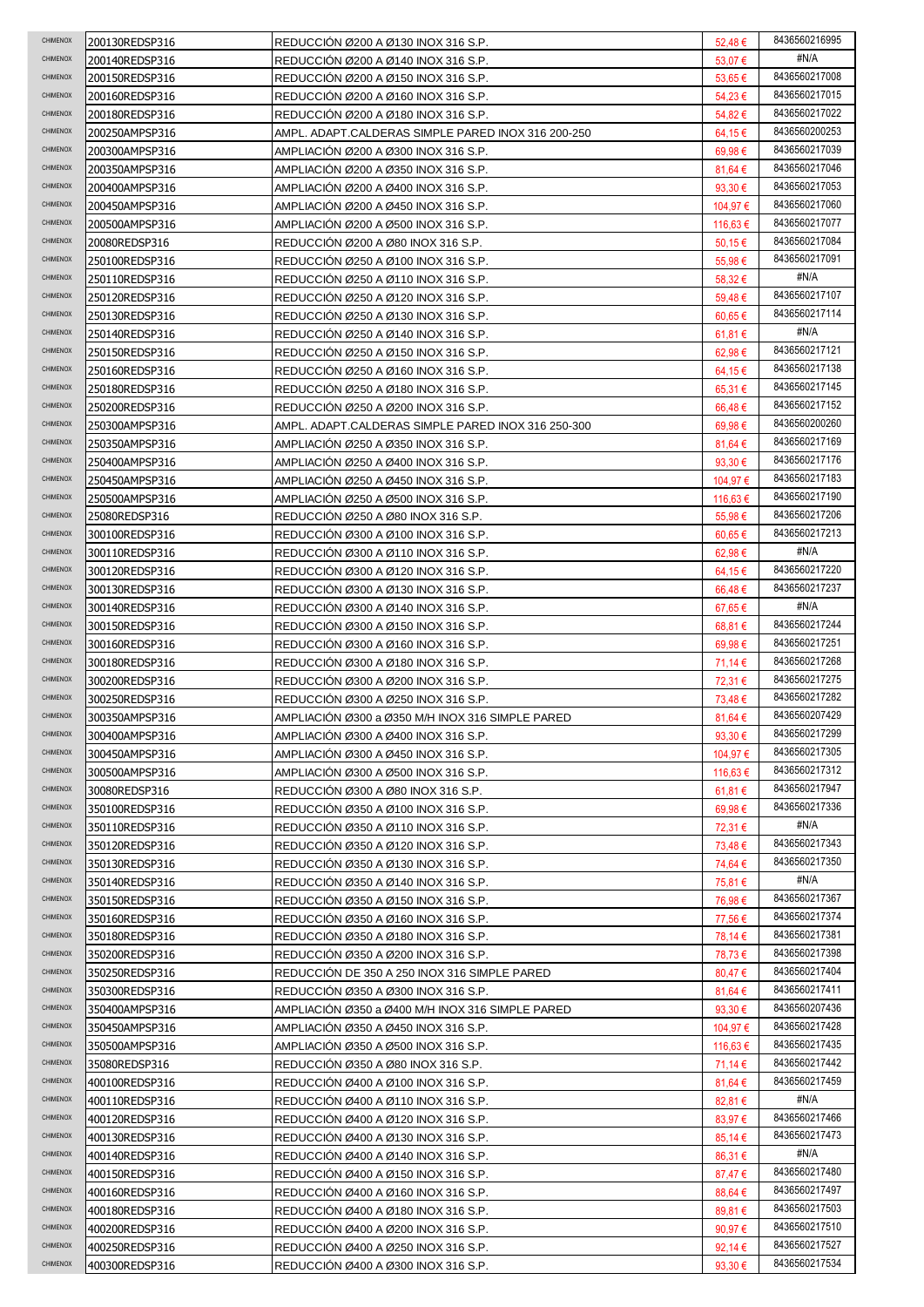| CHIMENOX             | 400350REDSP316 | REDUCCIÓN Ø400 A Ø350 INOX 316 S.P.              | 94,47€           | 8436560217541         |
|----------------------|----------------|--------------------------------------------------|------------------|-----------------------|
| <b>CHIMENOX</b>      | 400450AMPSP316 | AMPLIACION Ø400 A Ø450 INOX 316 S.P.             | 104,97 €         | 8436560217558         |
| CHIMENOX             | 400500AMPSP316 | AMPLIACIÓN Ø400 A Ø500 INOX 316 S.P.             | 116,63 €         | 8436560217565         |
| CHIMENOX             | 40080REDSP316  | REDUCCIÓN Ø400 A Ø80 INOX 316 S.P.               | 79,31 €          | 8436560217572         |
| CHIMENOX             | 450100REDSP316 | REDUCCION Ø450 A Ø100 INOX 316 S.P.              | 87,47€           | 8436560217589         |
| CHIMENOX             | 450110REDSP316 | REDUCCION Ø450 A Ø110 INOX 316 S.P.              | 88,64 €          | #N/A                  |
| CHIMENOX             | 450120REDSP316 | REDUCCION Ø450 A Ø120 INOX 316 S.P.              | 89,81 €          | 8436560217596         |
| <b>CHIMENOX</b>      | 450130REDSP316 | REDUCCION Ø450 A Ø130 INOX 316 S.P.              | 90,97€           | 8436560217602         |
| <b>CHIMENOX</b>      | 450140REDSP316 | REDUCCIÓN Ø450 A Ø140 INOX 316 S.P.              | 92,14 €          | #N/A                  |
| CHIMENOX             | 450150REDSP316 | REDUCCIÓN Ø450 A Ø150 INOX 316 S.P.              | 93,30€           | 8436560217619         |
| CHIMENOX             | 450160REDSP316 | REDUCCIÓN Ø450 A Ø160 INOX 316 S.P.              | 94,47€           | 8436560217626         |
| CHIMENOX             | 450180REDSP316 | REDUCCION Ø450 A Ø180 INOX 316 S.P.              | 95,64 €          | 8436560217633         |
| CHIMENOX             | 450200REDSP316 | REDUCCION Ø450 A Ø200 INOX 316 S.P.              | 96,80€           | 8436560217640         |
| CHIMENOX             | 450250REDSP316 | REDUCCION Ø450 A Ø250 INOX 316 S.P.              | 97,97€           | 8436560217657         |
| CHIMENOX             | 450300REDSP316 | REDUCCIÓN Ø450 A Ø300 INOX 316 S.P.              | 99,14 €          | 8436560217664         |
| CHIMENOX             | 450350REDSP316 | REDUCCIÓN Ø450 A Ø350 INOX 316 S.P.              | 100,30 €         | 8436560217671         |
| CHIMENOX             | 450400REDSP316 | REDUCCIÓN Ø450 A Ø400 INOX 316 S.P.              | 101,47 €         | 8436560217688         |
| CHIMENOX             | 500100REDSP316 | REDUCCIÓN Ø500 A Ø100 INOX 316 S.P.              | 102,63 €         | 8436560217695         |
| CHIMENOX             |                |                                                  |                  | 8436560217718         |
| CHIMENOX             | 500130REDSP316 | REDUCCION Ø500 A Ø130 INOX 316 S.P.              | 104,97 €         | #N/A                  |
| CHIMENOX             | 500140REDSP316 | REDUCCIÓN Ø500 A Ø140 INOX 316 S.P.              | 106,13 €         | 8436560217725         |
|                      | 500150REDSP316 | REDUCCION Ø500 A Ø150 INOX 316 S.P.              | 107,30 €         | 8436560217732         |
| <b>CHIMENOX</b>      | 500160REDSP316 | REDUCCIÓN Ø500 A Ø160 INOX 316 S.P.              | 108,47€          |                       |
| CHIMENOX             | 500180REDSP316 | REDUCCIÓN Ø500 A Ø180 INOX 316 S.P.              | 110,80 €         | 8436560217749         |
| CHIMENOX             | 500200REDSP316 | REDUCCION Ø500 A Ø200 INOX 316 S.P.              | 111,96 €         | 8436560217756         |
| CHIMENOX             | 500250REDSP316 | REDUCCIÓN Ø500 A Ø250 INOX 316 S.P.              | 113,13 €         | 8436560217763         |
| CHIMENOX             | 500300REDSP316 | REDUCCION Ø500 A Ø300 INOX 316 S.P.              | 114,30 €         | 8436560217770         |
| CHIMENOX             | 500350REDSP316 | REDUCCION Ø500 A Ø350 INOX 316 S.P.              | 115,46 €         | 8436560217787         |
| <b>CHIMENOX</b>      | 500400REDSP316 | REDUCCION Ø500 A Ø400 INOX 316 S.P.              | 116,63 €         | 8436560217794         |
| CHIMENOX             | 500450REDSP316 | REDUCCION Ø500 A Ø450 INOX 316 S.P.              | 117,80 €         | 8436560217800         |
| CHIMENOX             | 60100AMPSP316  | AMPLIACION Ø60 A Ø100 INOX 316 S.P.              | $36,16 \in$      | 8436560217824         |
| CHIMENOX             | 80100AMPSP316  | AMPLIACION Ø80 A Ø100 INOX 316 S.P.              | $37,32 \in$      | 8436560207344         |
| CHIMENOX             | 80110AMPSP316  | AMPLIACION Ø80 A Ø110 INOX 316 S.P.              | 38,49€           | 8436560217961         |
| CHIMENOX             | 80120AMPSP316  | AMPLIACIÓN Ø80 A Ø120 INOX 316 S.P.              | 39,65€           | 8436560217831         |
| <b>CHIMENOX</b>      | 80130AMPSP316  | AMPLIACIÓN Ø80 A Ø130 INOX 316 S.P.              | 40,82€           | 8436560214441         |
| CHIMENOX             | 80140AMPSP316  | AMPLIACION Ø80 A Ø140 INOX 316 S.P.              | 41,99€           | 8436560221081         |
| CHIMENOX             | 80150AMPSP316  | AMPLIACIÓN Ø80 A Ø150 INOX 316 S.P.              | 43,15€           | 8436560207504         |
| CHIMENOX             | 80160AMPSP316  | AMPLIACION Ø80 A Ø160 INOX 316 S.P.              | 47,17 €          | 8436560217848         |
| CHIMENOX             | 80180AMPSP316  | AMPLIACION Ø80 A Ø180 INOX 316 S.P.              | 48,98€           | 8436560217855         |
| <b>CHIMENOX</b>      | 80200AMPSP316  | AMPLIACION Ø80 A Ø200 INOX 316 S.P.              | 53,65€           | 8436560217862         |
| CHIMENOX             | 80250AMPSP316  | AMPLIACION Ø80 A Ø250 INOX 316 S.P.              | 64,15€           | 8436560217879         |
| CHIMENOX             | 80300AMPSP316  | AMPLIACION Ø80 A Ø300 INOX 316 S.P.              | 72,31 €          | 8436560217886         |
| CHIMENOX             | 80350AMPSP316  | AMPLIACIÓN Ø80 A Ø350 INOX 316 S.P.              | 81,64 €          | 8436560217893         |
| CHIMENOX             | 80400AMPSP316  | AMPLIACIÓN Ø80 A Ø400 INOX 316 S.P.              | 93,30 $\epsilon$ | 8436560217909         |
| CHIMENOX             | 80450AMPSP316  | AMPLIACIÓN Ø80 A Ø450 INOX 316 S.P.              | 104,97 €         | 8436560217916         |
| CHIMENOX             | 80500AMPSP316  | AMPLIACIÓN Ø80 A Ø500 INOX 316 S.P.              | 122,46 €         | 8436560217923         |
| CHIMENOX             |                |                                                  |                  | 8436560208747         |
| CHIMENOX             | 8-250DP316     | TUBO INOX 316 DOBLE PARED AISLADO Ø80x250mm M/H  | 46,30 €          | 8436560208754         |
| CHIMENOX             | 10-250DP316    | TUBO INOX 316 DOBLE PARED AISLADO Ø100x250mm M/H | $51,23 \in$      | 8436560208778         |
| CHIMENOX             | 130-250DP316   | TUBO INOX 316 DOBLE PARED AISLADO Ø130x250mm M/H | 62,61€           | 8436560208785         |
| <b>CHIMENOX</b>      | 150-250DP316   | TUBO INOX 316 DOBLE PARED AISLADO Ø150x250mm M/H | 68,61 €          | 8436560208792         |
| <b>CHIMENOX</b>      | 180-250DP316   | TUBO INOX 316 DOBLE PARED AISLADO Ø180x250mm M/H | 77,46 €          | 8436560208808         |
| <b>CHIMENOX</b>      | 200-250DP316   | TUBO INOX 316 DOBLE PARED AISLADO Ø200x250mm M/H | 92,23 $\epsilon$ | 8436560208815         |
| CHIMENOX             | 250-250DP316   | TUBO INOX 316 DOBLE PARED AISLADO Ø250x250mm M/H | 111,91 €         | 8436560208822         |
|                      | 300-250DP316   | TUBO INOX 316 DOBLE PARED AISLADO Ø300x250mm M/H | 130,70 €         |                       |
| CHIMENOX<br>CHIMENOX | 350-250DP316   | TUBO INOX 316 DOBLE PARED AISLADO Ø350x250mm M/H | 151,96 €         | 8436560208839<br>#N/A |
|                      | 400-250DP316   | TUBO Ø400 x 250mm M/H INOX 316 D.P.              | 196,54 €         |                       |
| CHIMENOX             | 450-250DP316   | TUBO Ø450 x 250mm M/H INOX 316 D.P.              | 216,58€          | #N/A                  |
| <b>CHIMENOX</b>      | 500-250DP316   | TUBO Ø500 x 250mm M/H INOX 316 D.P.              | 251,35 €         | #N/A                  |
| CHIMENOX             | 550-250DP316   | TUBO Ø550 x 250mm M/H INOX 316 D.P.              | $273,12 \in$     | #N/A                  |
| CHIMENOX             | 600-250DP316   | TUBO Ø600 x 250mm M/H INOX 316 D.P.              | $306,41 \in$     | #N/A                  |
| CHIMENOX             | 8-500DP316     | TUBO MACHO HEMBRA DOBLE PARED INOX 316 80-500    | 53,76€           | 8436560201045         |
| CHIMENOX             | 10-500DP316    | TUBO MACHO HEMBRA DOBLE PARED INOX 316 100-500   | 59,49€           | 8436560201052         |
| CHIMENOX             | 130-500DP316   | TUBO MACHO HEMBRA DOBLE PARED INOX 316 130-500   | 72,41 €          | 8436560201069         |
| CHIMENOX             | 150-500DP316   | TUBO MACHO HEMBRA DOBLE PARED INOX 316 150-500   | 79,82 €          | 8436560201076         |
| CHIMENOX             | 180-500DP316   | TUBO MACHO HEMBRA DOBLE PARED INOX 316 180-500   | 88,94 €          | 8436560201083         |
| CHIMENOX             | 200-500DP316   | TUBO MACHO HEMBRA DOBLE PARED INOX 316 200-500   | 107,62 €         | 8436560203162         |
| CHIMENOX             |                |                                                  | 128,75 €         | 8436560201106         |
|                      | 250-500DP316   | TUBO MACHO HEMBRA DOBLE PARED INOX 316 250-500   |                  |                       |
| CHIMENOX             | 300-500DP316   | TUBO MACHO HEMBRA DOBLE PARED INOX 316 300-500   | 160,13 €         | 8436560201113         |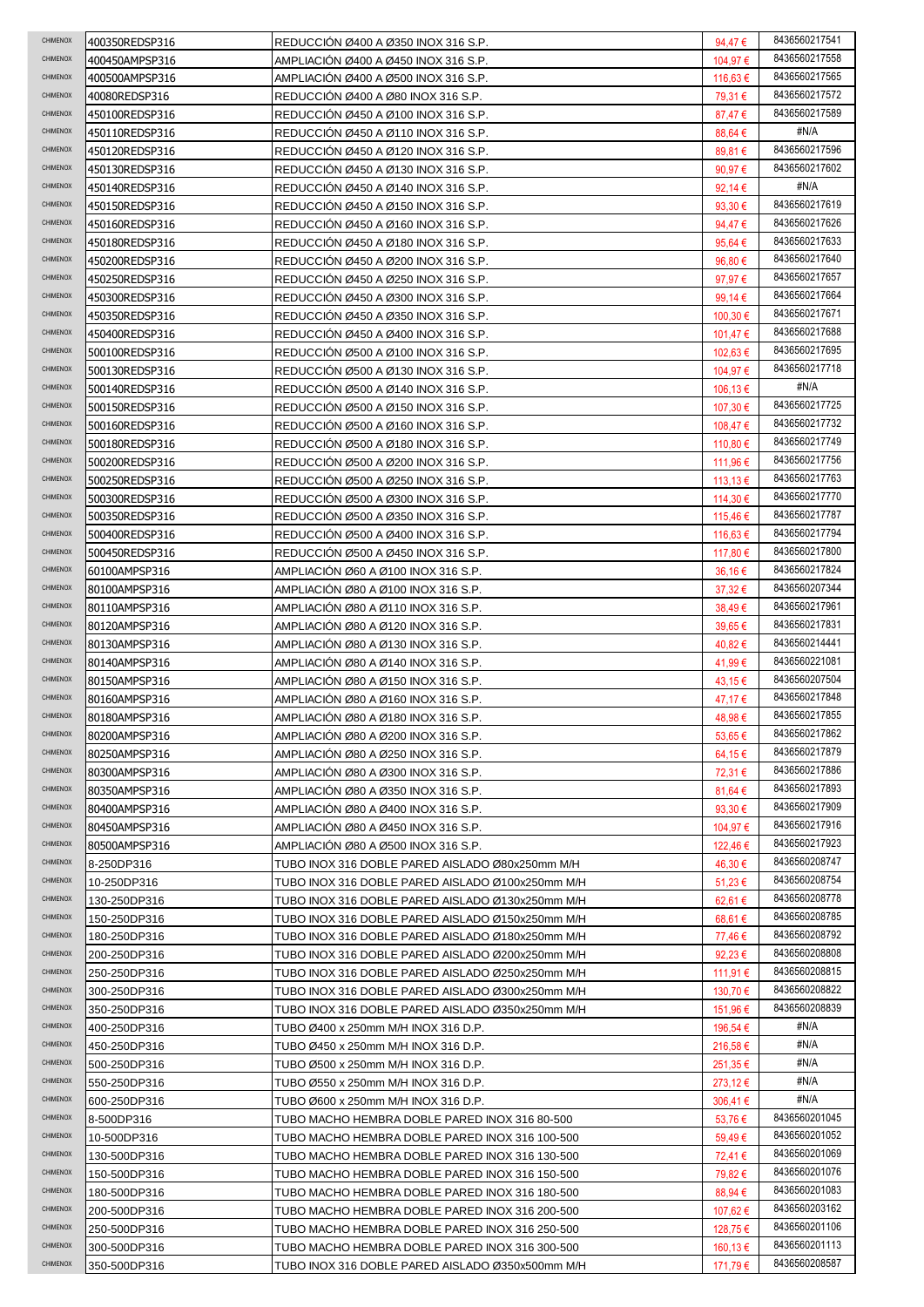| CHIMENOX             | 400-500DP316               | TUBO Ø400 x 500mm M/H INOX 316 D.P.                                                      | 221,93 €             | 8436560221821                  |
|----------------------|----------------------------|------------------------------------------------------------------------------------------|----------------------|--------------------------------|
| CHIMENOX             | 450-500DP316               | TUBO Ø450 x 500mm M/H INOX 316 D.P.                                                      | 243,68 €             | #N/A                           |
| CHIMENOX             | 500-500DP316               | TUBO Ø500 x 500mm M/H INOX 316 D.P.                                                      | 320,67€              | #N/A                           |
| CHIMENOX             | 550-500DP316               | TUBO Ø550 x 500mm M/H INOX 316 D.P.                                                      | 452,99€              | #N/A                           |
| CHIMENOX             | 600-500DP316               | TUBO Ø600 x 500mm M/H INOX 316 D.P.                                                      | 576,72€              | #N/A                           |
| CHIMENOX             | 8-1000DP316                | TUBO MACHO HEMBRA DOBLE PARED INOX 316 80-1000                                           | 84,42€               | 8436560200970                  |
| CHIMENOX             | 10-1000DP316               | TUBO MACHO HEMBRA DOBLE PARED INOX 316 100-1000                                          | 91,60 $\epsilon$     | 8436560200987                  |
| CHIMENOX             | 130-1000DP316              | TUBO MACHO HEMBRA DOBLE PARED INOX 316 130-1000                                          | 109,09€              | 8436560203179                  |
| CHIMENOX             | 150-1000DP316              | TUBO MACHO HEMBRA DOBLE PARED INOX 316 150-1000                                          | 120,73 €             | 8436560200994                  |
| CHIMENOX             | 180-1000DP316              | TUBO MACHO HEMBRA DOBLE PARED INOX 316 180-1000                                          | 133,76 €             | 8436560201007                  |
| CHIMENOX             | 200-1000DP316              | TUBO MACHO HEMBRA DOBLE PARED INOX 316 200-1000                                          | 163,66 €             | 8436560201014                  |
| CHIMENOX             | 250-1000DP316              | TUBO MACHO HEMBRA DOBLE PARED INOX 316 250-1000                                          | 207,20€              | 8436560201021                  |
| CHIMENOX             | 300-1000DP316              | TUBO MACHO HEMBRA DOBLE PARED INOX 316 300-1000                                          | 247,24 €             | 8436560201038                  |
| CHIMENOX             | 350-1000DP316              | TUBO INOX 316 DOBLE PARED AISLADO Ø350x1000mm M/H                                        | 286,77€              | 8436560208570                  |
| CHIMENOX             | 400-1000DP316              | TUBO Ø400 x 1000mm M/H INOX 316 D.P.                                                     | 362,18€              | 8436560221579                  |
| CHIMENOX             | 450-1000DP316              | TUBO INOX 316 DOBLE PARED AISLADO Ø450x1000mm M/H                                        | 396,95€              | #N/A                           |
| CHIMENOX             | 500-1000DP316              | TUBO Ø500 x 1000mm M/H INOX 316 D.P.                                                     | 436.80 €             | 8436560220862                  |
| CHIMENOX             | 550-1000DP316              | TUBO Ø550 x 1000mm M/H INOX 316 D.P.                                                     | 765.22€              | #N/A                           |
| CHIMENOX             | 600-1000DP316              | TUBO Ø600 x 1000mm M/H INOX 316 D.P.                                                     | 930,29€              | #N/A                           |
| CHIMENOX             |                            |                                                                                          |                      | 8436560209133                  |
| CHIMENOX             | 8100COLVERDP316            | COLECTOR VERTICAL Ø100 ENTRONQUE Ø80 INOX 316 D.P. AISLADO                               | 152.55 €             | 8436560203278                  |
| CHIMENOX             | 8130COLVERDP316            | COLECTOR ENTRONQUE Ø80 MACHO 130                                                         | 176,07 €             |                                |
|                      | 8150COLVERDP316            | COLECTOR ENTRONQUE Ø80 MACHO 150                                                         | 196,53 €             | 8436560203285                  |
| CHIMENOX             | 8180COLVERDP316            | COLECTOR ENTRONQUE Ø80 MACHO 180                                                         | 210,84 €             | 8436560203292                  |
| CHIMENOX             | 8200COLVERDP316            | COLECTOR ENTRONQUE Ø80 MACHO 200                                                         | 224,66€              | 8436560203308                  |
| CHIMENOX             | 8250COLVERDP316            | COLECTOR ENTRONQUE Ø80 MACHO 250                                                         | 278,60 €             | 8436560203315                  |
| CHIMENOX             | 8300COLVERDP316            | COLECTOR ENTRONQUE Ø80 MACHO 300                                                         | 323,04 €             | 8436560203322                  |
| CHIMENOX             | 8350COLVERDP316            | COLECTOR VERTICAL Ø350 ENTRONQUE Ø80 MACHO                                               | 373,21 €             | 8436560218760                  |
| CHIMENOX             | 8400COLVERDP316            | COLECTOR VERTICAL Ø400 ENTRONQUE Ø80 MACHO                                               | 407,95 €             | #N/A                           |
| CHIMENOX             | 8450COLVERDP316            | COLECTOR VERTICAL Ø450 ENTRONQUE Ø80 MACHO                                               | 504,63 €             | #N/A                           |
| CHIMENOX             | 8500COLVERDP316            | COLECTOR VERTICAL Ø500 ENTRONQUE Ø80 MACHO                                               | 627,27 €             | #N/A                           |
| CHIMENOX             | 8550COLVERDP316            | COLECTOR VERTICAL Ø550 ENTRONQUE Ø80 MACHO                                               | $1.817,03 \in$       | #N/A                           |
| CHIMENOX             | 8600COLVERDP316            | COLECTOR VERTICAL Ø600 ENTRONQUE Ø80 MACHO                                               | 1.992,76 €           | #N/A                           |
| CHIMENOX             | 8-90DP316                  | CODO 90° DOBLE PARED INOX 316 80-90                                                      | 128,89€              | 8436560201205                  |
| CHIMENOX             | 10-90DP316                 | CODO 90° DOBLE PARED INOX 316 100-90                                                     | 137,90 €             | 8436560201212                  |
|                      |                            |                                                                                          |                      |                                |
| CHIMENOX             | 130-90DP316                | CODO 90° DOBLE PARED INOX 316 130-90                                                     | 147,06 €             | 8436560201229                  |
| CHIMENOX             | 150-90DP316                | CODO 90° DOBLE PARED INOX 316 150-90                                                     | 162,47 €             | 8436560201236                  |
| CHIMENOX             | 180-90DP316                | CODO 90° DOBLE PARED INOX 316 180-90                                                     | 183,24 €             | 8436560201243                  |
| CHIMENOX             | 200-90DP316                | CODO 90° DOBLE PARED INOX 316 200-90                                                     | 212,62€              | 8436560201250                  |
| CHIMENOX             | 250-90DP316                | CODO 90° DOBLE PARED INOX 316 250-90                                                     | 256,16 €             | 8436560201267                  |
| CHIMENOX             | 300-90DP316                | CODO 90° DOBLE PARED INOX 316 300-90                                                     | $303,01 \in$         | 8436560201274                  |
| CHIMENOX             | 350-90DP316                | CODO Ø350 90° INOX 316 DOBLE PARED AISLADO                                               | 443,45 €             | 8436560208624                  |
| CHIMENOX             | 400-90DP316                | CODO Ø400 a 90° M/H INOX 316 D.P.                                                        | 438,56€              | 8436560221838                  |
| CHIMENOX             | 450-90DP316                | CODO Ø450 90° INOX 316 DOBLE PARED AISLADO                                               | 568,36€              | #N/A                           |
| <b>CHIMENOX</b>      | 500-90DP316                |                                                                                          |                      | #N/A                           |
| <b>CHIMENOX</b>      |                            | CODO Ø500 a 90° M/H INOX 316 D.P.                                                        | 729,65€              | #N/A                           |
| <b>CHIMENOX</b>      | 550-90DP316                | CODO Ø550 a 90° M/H INOX 316 D.P.                                                        | 1.058,92 €           | #N/A                           |
| CHIMENOX             | 600-90DP316                | CODO Ø600 a 90° M/H INOX 316 D.P.                                                        | 1.151,98 €           | 8436560201281                  |
| CHIMENOX             | 8-45DP316<br>10-45DP316    | CODO 45° DOBLE PARED INOX 316 80-45<br>CODO 45° DOBLE PARED INOX 316 100-45              | 66,77€               | 8436560201298                  |
| CHIMENOX             |                            |                                                                                          | 71,63 €              | 8436560201304                  |
| CHIMENOX             | 130-45DP316                | CODO 45° DOBLE PARED INOX 316 130-45                                                     | 78,04 €              | 8436560201311                  |
| CHIMENOX             | 150-45DP316                | CODO 45° DOBLE PARED INOX 316 150-45                                                     | 85,68 €              | 8436560201328                  |
| CHIMENOX             | 180-45DP316                | CODO 45° DOBLE PARED INOX 316 180-45                                                     | 95,95€               |                                |
| CHIMENOX             | 200-45DP316                | CODO 45° DOBLE PARED INOX 316 200-45                                                     | 111,83 €             | 8436560201335<br>8436560201342 |
| CHIMENOX             | 250-45DP316                | CODO 45° DOBLE PARED INOX 316 250-45                                                     | 134,35 €             |                                |
|                      | 300-45DP316                | CODO 45° DOBLE PARED INOX 316 300-45                                                     | 158,69 €             | 8436560201359                  |
| CHIMENOX             | 350-45DP316                | CODO Ø350 45° INOX 316 DOBLE PARED AISLADO                                               | 231,65 €             | 8436560208600                  |
| CHIMENOX             | 400-45DP316                | CODO Ø400 a 45° M/H INOX 316 D.P.                                                        | 267,66€              | 8436560221586                  |
| <b>CHIMENOX</b>      | 450-45DP316                | CODO Ø450 45° INOX 316 DOBLE PARED AISLADO                                               | $335,27 \in$         | #N/A                           |
| CHIMENOX             | 500-45DP316                | CODO Ø500 a 45º M/H INOX 316 D.P.                                                        | 442,86 €             | #N/A                           |
| CHIMENOX             | 550-45DP316                | CODO Ø550 a 45° M/H INOX 316 D.P.                                                        | 631,60 €             | #N/A                           |
| CHIMENOX             | 600-45DP316                | CODO Ø600 a 45° M/H INOX 316 D.P.                                                        | 735,34 €             | #N/A                           |
| CHIMENOX             | 8-30DP316                  | CODO Ø80 30° INOX 316 DOBLE PARED AISLADO                                                | 61,95€               | 8436560208945                  |
| CHIMENOX             | 10-30DP316                 | CODO Ø100 30° INOX 316 DOBLE PARED AISLADO                                               | 67,69€               | 8436560208952                  |
| <b>CHIMENOX</b>      | 130-30DP316                | CODO Ø130 30° INOX 316 DOBLE PARED AISLADO                                               | 85,76€               | 8436560208976                  |
| <b>CHIMENOX</b>      | 150-30DP316                | CODO Ø150 30° INOX 316 DOBLE PARED AISLADO                                               | 91,34 $\epsilon$     | 8436560208983                  |
| CHIMENOX             | 180-30DP316                | CODO Ø180 30° INOX 316 DOBLE PARED AISLADO                                               | 97,10 €              | 8436560208990                  |
| CHIMENOX             | 200-30DP316                | CODO Ø200 30° INOX 316 DOBLE PARED AISLADO                                               | $105, 13 \in$        | 8436560209003                  |
| CHIMENOX<br>CHIMENOX | 250-30DP316<br>300-30DP316 | CODO Ø250 30° INOX 316 DOBLE PARED AISLADO<br>CODO Ø300 30° INOX 316 DOBLE PARED AISLADO | 127,40 €<br>151.14 € | 8436560209010<br>8436560209027 |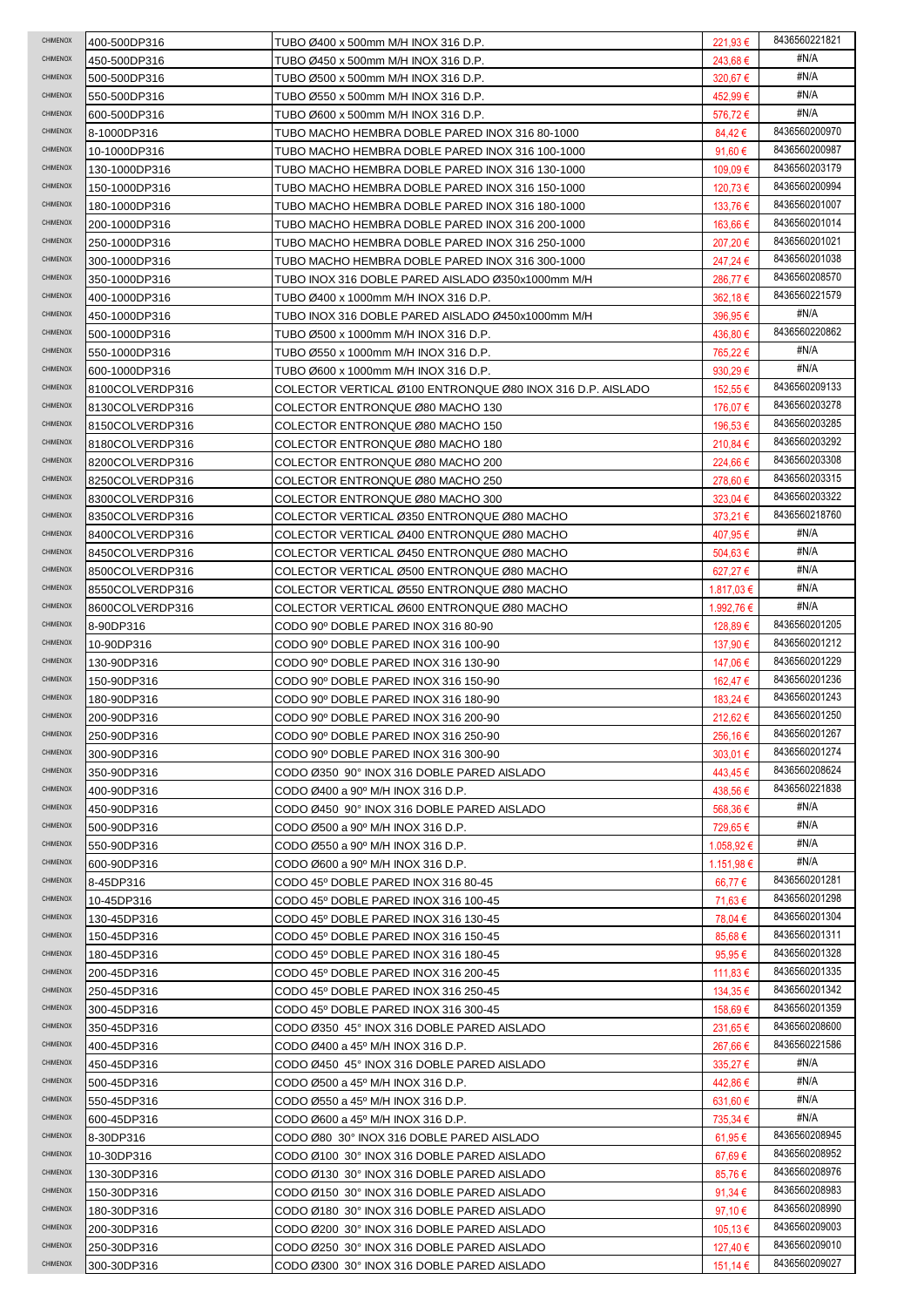| CHIMENOX        | 350-30DP316      | CODO Ø350 30° INOX 316 DOBLE PARED AISLADO           | 178,68 €       | 8436560209034 |
|-----------------|------------------|------------------------------------------------------|----------------|---------------|
| <b>CHIMENOX</b> | 400-30DP316      | CODO Ø400 a 30º M/H INOX 316 D.P.                    | 228,19€        | #N/A          |
| CHIMENOX        | 450-30DP316      | CODO Ø450 a 30° M/H INOX 316 D.P.                    | 279,93€        | #N/A          |
| CHIMENOX        | 500-30DP316      | CODO Ø500 a 30° M/H INOX 316 D.P.                    | 346,39€        | #N/A          |
| CHIMENOX        | 550-30DP316      | CODO Ø550 a 30º M/H INOX 316 D.P.                    | 613,20 €       | #N/A          |
| CHIMENOX        | 600-30DP316      | CODO Ø600 a 30° M/H INOX 316 D.P.                    | 713,92 €       | #N/A          |
| <b>CHIMENOX</b> | 8CORTATDP316     | CORTATIROS Ø80 M/H INOX 316 D.P.                     | $0,00 \in$     | #N/A          |
| <b>CHIMENOX</b> | 10CORTATDP316    | CORTATIROS Ø100 M/H INOX 316 D.P.                    | $0,00 \in$     | #N/A          |
| <b>CHIMENOX</b> | 130CORTATDP316   | CORTATIROS Ø130 M/H INOX 316 D.P.                    | $0,00 \in$     | #N/A          |
| CHIMENOX        | 150CORTATDP316   | CORTATIROS Ø150 M/H INOX 316 D.P.                    | $0,00 \in$     | #N/A          |
| CHIMENOX        | 180CORTATDP316   | CORTATIROS Ø180 M/H INOX 316 D.P.                    | $0.00 \in$     | #N/A          |
| CHIMENOX        | 200CORTATDP316   | CORTATIROS Ø200 M/H INOX 316 D.P.                    | $0.00 \in$     | #N/A          |
| CHIMENOX        | 250CORTATDP316   | CORTATIROS Ø250 M/H INOX 316 D.P.                    | $0,00 \in$     | #N/A          |
| CHIMENOX        | 300CORTATDP316   | CORTATIROS Ø300 M/H INOX 316 D.P.                    | $0,00 \in$     | #N/A          |
| <b>CHIMENOX</b> | 8TE90DP316       | TE 90° SIN TAPON DOBLE PARED INOX 316 80             | 109,86€        | 8436560201441 |
| CHIMENOX        | 10TE90DP316      | TE Ø100 a 90° INOX 316 DOBLE PARED AISLADO           | 117,57 €       | 8436560201458 |
| CHIMENOX        | 130TE90DP316     | TE 90° SIN TAPON DOBLE PARED INOX 316 130            | 125,93 €       | 8436560201465 |
| CHIMENOX        | 150TE90DP316     | TE 90° SIN TAPON DOBLE PARED INOX 316 150            | 145.01 €       | 8436560201472 |
| CHIMENOX        | 180TE90DP316     | TE 90º SIN TAPON DOBLE PARED INOX 316 180            | 194.47 €       | 8436560201489 |
| CHIMENOX        | 200TE90DP316     | TE 90° SIN TAPON DOBLE PARED INOX 316 200            | 220,82€        | 8436560201496 |
| CHIMENOX        | 250TE90DP316     | TE 90º SIN TAPON DOBLE PARED INOX 316 250            | 267,02€        | 8436560201502 |
| <b>CHIMENOX</b> | 300TE90DP316     | TE 90° SIN TAPON DOBLE PARED INOX 316 300            | 311,65 €       | 8436560201519 |
| CHIMENOX        | 350TE90DP316     | TE Ø350 a 90° INOX 316 DOBLE PARED AISLADO           | 516,17€        | 8436560208648 |
| CHIMENOX        | 400TE90DP316     | TE Ø400 a 90° M/H INOX 316 D.P.                      | 566,03€        | #N/A          |
| <b>CHIMENOX</b> | 450TE90DP316     | TE Ø450 a 90° M/H INOX 316 D.P.                      | 699,01 €       | #N/A          |
| CHIMENOX        | 500TE90DP316     | TE Ø500 a 90° M/H INOX 316 D.P.                      | 890,32 €       | 8436560220916 |
| CHIMENOX        | 550TE90DP316     | TE Ø550 a 90º M/H INOX 316 D.P.                      | 1.860,55 €     | #N/A          |
| <b>CHIMENOX</b> | 600TE90DP316     | TE Ø600 a 90º M/H INOX 316 D.P.                      | $2.006,16 \in$ | #N/A          |
| CHIMENOX        | 8TE45DP316       | TE 45º SIN TAPON DOBLE PARED INOX 316 80             | 231,57€        | 8436560201366 |
| CHIMENOX        | 10TE45DP316      | TE 45º SIN TAPON DOBLE PARED INOX 316 100            | $300,53 \in$   | 8436560201373 |
| CHIMENOX        | 130TE45DP316     | TE 45° SIN TAPON DOBLE PARED INOX 316 130            | 334,21 €       | 8436560201380 |
| CHIMENOX        | 150TE45DP316     | TE 45° SIN TAPON DOBLE PARED INOX 316 150            | 385,67 €       | 8436560201397 |
| CHIMENOX        | 180TE45DP316     | TE 45° SIN TAPON DOBLE PARED INOX 316 180            | 421,38 €       | 8436560201403 |
| <b>CHIMENOX</b> | 200TE45DP316     | TE 45° SIN TAPON DOBLE PARED INOX 316 200            | 479,44 €       | 8436560201410 |
|                 |                  |                                                      |                |               |
| <b>CHIMENOX</b> | 250TE45DP316     | TE 45º SIN TAPON DOBLE PARED INOX 316 250            | 730,37€        | 8436560201427 |
| CHIMENOX        | 300TE45DP316     | TE 45° SIN TAPON DOBLE PARED INOX 316 300            | 914,51 €       | 8436560201434 |
| CHIMENOX        | 350TE45DP316     | TE Ø350 a 45° INOX 316 DOBLE PARED AISLADO           | 962,39€        | 8436560209584 |
| CHIMENOX        | 400TE45DP316     | TE Ø400 a 45° M/H INOX 316 D.P.                      | 1.014.86 €     | #N/A          |
| CHIMENOX        | 450TE45DP316     | TE Ø450 a 45° M/H INOX 316 D.P.                      | 1.184,70 €     | #N/A          |
| CHIMENOX        | 500TE45DP316     | TE Ø500 a 45° M/H INOX 316 D.P.                      | 1.496,94 €     | #N/A          |
| CHIMENOX        | 550TE45DP316     | TE Ø550 a 45° M/H INOX 316 D.P.                      | $1.638,31 \in$ | #N/A          |
| CHIMENOX        | 600TE45DP316     | TE Ø600 a 45º M/H INOX 316 D.P.                      | $2.393,33 \in$ | #N/A          |
| CHIMENOX        | 8TAPECONDDP316   | TAPE CONDENSADOS Ø80 INOX 316 DOBLE PARED AISLADO    | 51,37 €        | 8436560201526 |
| CHIMENOX        | 10TAPECONDDP316  | TAPE CONDENSADOS Ø100 INOX 316 DOBLE PARED AISLADO   | 55,19€         | 8436560201533 |
| CHIMENOX        | 130TAPECONDDP316 | TAPE CONDENSADOS Ø130 INOX 316 DOBLE PARED AISLADO   | 61,09€         | 8436560201540 |
| CHIMENOX        | 150TAPECONDDP316 | TAPE CONDENSADOS Ø150 INOX 316 DOBLE PARED AISLADO   | $61,38 \in$    | 8436560201557 |
| CHIMENOX        | 180TAPECONDDP316 | TAPE CONDENSADOS Ø180 INOX 316 DOBLE PARED AISLADO   | $63.51 \in$    | 8436560201564 |
| CHIMENOX        | 200TAPECONDDP316 | TAPE CONDENSADOS Ø200 INOX 316 DOBLE PARED AISLADO   | 70,83 €        | 8436560201571 |
| CHIMENOX        | 250TAPECONDDP316 | TAPE CONDENSADOS Ø250 INOX 316 DOBLE PARED AISLADO   | 83,71€         | 8436560201588 |
| <b>CHIMENOX</b> | 300TAPECONDDP316 | TAPE CONDENSADOS Ø300 INOX 316 DOBLE PARED AISLADO   | 96,56€         | 8436560201595 |
| <b>CHIMENOX</b> | 350TAPECONDDP316 | TAPE CONDENSADOS Ø350 INOX 316 DOBLE PARED AISLADO   | 146,86 €       | 8436560208679 |
| <b>CHIMENOX</b> | 400TAPECONDDP316 | TAPE CONDENSADOS Ø400 INOX 316 D.P.                  | 159,52 €       | #N/A          |
| CHIMENOX        | 450TAPECONDDP316 | TAPE CONDENSADOS Ø450 INOX 316 D.P.                  | 225,08 €       | #N/A          |
| CHIMENOX        | 500TAPECONDDP316 | TAPE CONDENSADOS Ø500 INOX 316 D.P.                  | 245,39€        | 8436560220923 |
| CHIMENOX        | 550TAPECONDDP316 | TAPE CONDENSADOS Ø550 INOX 316 D.P.                  | $363,05 \in$   | #N/A          |
| CHIMENOX        | 600TAPECONDDP316 | TAPE CONDENSADOS Ø600 INOX 316 D.P.                  | 432,16 €       | #N/A          |
| <b>CHIMENOX</b> | 8ADAPSPDP316     | ADAPTADOR SIMPLE A DOBLE PARED AISLADO Ø80 INOX 316  | $33,61 \in$    | 8436560203193 |
| CHIMENOX        | 10ADAPSPDP316    | ADAPTADOR SIMPLE A DOBLE PARED AISLADO Ø100 INOX 316 | 38,19€         | 8436560203209 |
| CHIMENOX        | 130ADAPSPDP316   | ADAPTADOR SIMPLE A DOBLE PARED AISLADO Ø130 INOX 316 | 50,45 €        | 8436560203216 |
| CHIMENOX        | 150ADAPSPDP316   | ADAPTADOR SIMPLE A DOBLE PARED AISLADO Ø150 INOX 316 | 54,61 €        | 8436560203223 |
| CHIMENOX        | 180ADAPSPDP316   | ADAPTADOR SIMPLE A DOBLE PARED AISLADO Ø180 INOX 316 | 57,90€         | 8436560203230 |
| CHIMENOX        | 200ADAPSPDP316   | ADAPTADOR SIMPLE A DOBLE PARED AISLADO Ø200 INOX 316 | $63,42 \in$    | 8436560203247 |
| CHIMENOX        | 250ADAPSPDP316   | ADAPTADOR SIMPLE A DOBLE PARED AISLADO Ø250 INOX 316 | 82,62€         | 8436560203254 |
| CHIMENOX        | 300ADAPSPDP316   | ADAPTADOR SIMPLE A DOBLE PARED AISLADO Ø300 INOX 316 | 109,56 €       | 8436560203261 |
| CHIMENOX        | 350ADAPSPDP316   | ADAPTADOR SIMPLE A DOBLE PARED AISLADO Ø350 INOX 316 | 166,22 €       | 8436560208693 |
| CHIMENOX        | 400ADAPSPDP316   | ADAPTADOR Ø400 S.P. a D.P. INOX 316                  | 210,51 €       | 8436560221845 |
| CHIMENOX        | 450ADAPSPDP316   | ADAPTADOR Ø450 S.P. a D.P. INOX 316                  | 220,90 €       | 8436560219989 |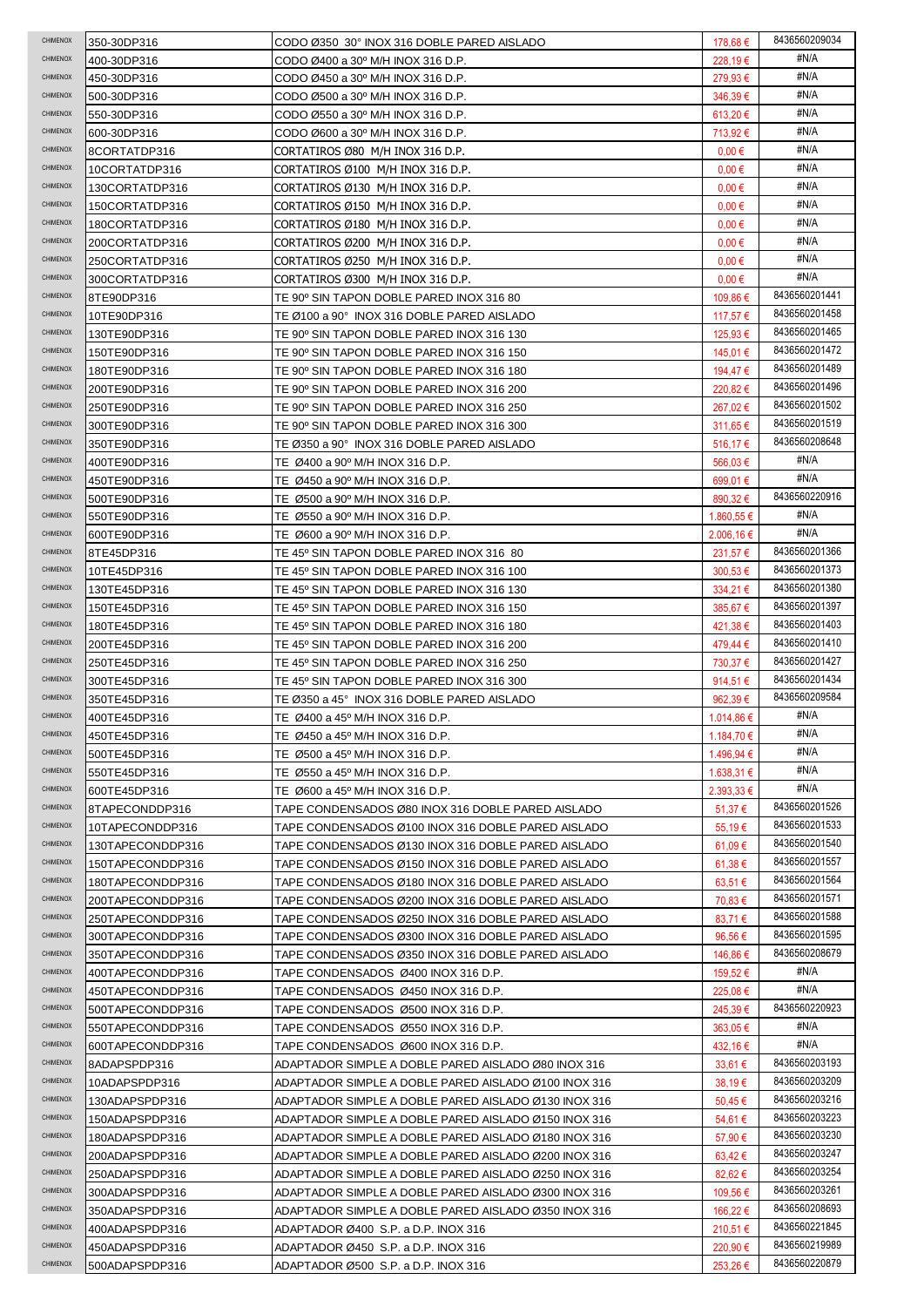| <b>CHIMENOX</b> | 550ADAPSPDP316                     | ADAPTADOR Ø550 S.P. a D.P. INOX 316                                                               | 288,00 €                    | #N/A          |
|-----------------|------------------------------------|---------------------------------------------------------------------------------------------------|-----------------------------|---------------|
| <b>CHIMENOX</b> | 600ADAPSPDP316                     | ADAPTADOR Ø600 S.P. a D.P. INOX 316                                                               | 342,32 €                    | #N/A          |
| CHIMENOX        | 8TLDP316                           | TUBO Ø80 TELESCÓPICO DE 500 a 884 mm M/H INOX 316 D.P.                                            | 114,64 €                    | 8436560201120 |
| CHIMENOX        | 10TLDP316                          | TUBO Ø100 TELESCÓPICO DE 500 a 884 mm M/H INOX 316 D.P.                                           | 127,16 €                    | 8436560203186 |
| CHIMENOX        | 130TLDP316                         | TUBOTELESCÓPICO DOBLE PARED INOX 316 130-1000                                                     | 140,39€                     | 8436560201144 |
| CHIMENOX        | 150TLDP316                         | TUBOTELESCOPICO DOBLE PARED INOX 316 150-1000                                                     | 154,81 €                    | 8436560201151 |
| CHIMENOX        | 180TLDP316                         | TUBOTELESCÓPICO DOBLE PARED INOX 316 180-1000                                                     | 169,27€                     | 8436560201168 |
| <b>CHIMENOX</b> | 200TLDP316                         | TUBOTELESCÓPICO DOBLE PARED INOX 316 200-1000                                                     | 204,03 €                    | 8436560201175 |
| <b>CHIMENOX</b> | 250TLDP316                         | TUBOTELESCÓPICO DOBLE PARED INOX 316 250-1000                                                     | 253,00€                     | 8436560201182 |
| CHIMENOX        | 300TLDP316                         | TUBOTELESCÓPICO DOBLE PARED INOX 316 300-1000                                                     | 291,99€                     | 8436560201199 |
| CHIMENOX        | 350TLDP316                         | TELESCOPICO Ø350 550-950mm INOX 316 D.P. AISLADO M/H                                              | 357,46 €                    | 8436560208563 |
| CHIMENOX        | 400TLDP316                         | TUBO Ø400 TELESCÓPICO DE 500 a 884 mm M/H INOX 316 D.P.                                           | 448,92€                     | #N/A          |
| CHIMENOX        | 450TLDP316                         | TUBO Ø450 TELESCOPICO DE 500 a 884 mm M/H INOX 316 D.P.                                           | 485,72€                     | #N/A          |
| CHIMENOX        | 500TLDP316                         | TUBO Ø500 TELESCOPICO DE 500 a 884 mm M/H INOX 316 D.P.                                           | 522,33€                     | 8436560221371 |
| <b>CHIMENOX</b> | 550TLDP316                         | TUBO Ø550 TELESCÓPICO DE 500 a 884 mm M/H INOX 316 D.P.                                           | 862,66€                     | #N/A          |
| CHIMENOX        | 600TLDP316                         | TUBO Ø600 TELESCÓPICO DE 500 a 884 mm M/H INOX 316 D.P.                                           | 1.034,41€                   | #N/A          |
| CHIMENOX        | 8TLCORTODP316                      | TUBO Ø80 TELESCÓPICO DE 250 a 384 mm M/H INOX 316 D.P.                                            | 90,79€                      | 8436560208846 |
| CHIMENOX        | 10TLCORTODP316                     | TUBO Ø100 TELESCÓPICO DE 250 a 384 mm M/H INOX 316 D.P.                                           | 100.84 €                    | 8436560208853 |
| CHIMENOX        | 130TLCORTODP316                    | TELESCÓPICO Ø130 250-500mm INOX 316 D.P. AISLADO M/H                                              | 112,40 €                    | 8436560208877 |
| CHIMENOX        | 150TLCORTODP316                    | TELESCÓPICO Ø150 250-500mm INOX 316 D.P. AISLADO M/H                                              | 122,60 €                    | 8436560208884 |
| CHIMENOX        | 180TLCORTODP316                    | TELESCÓPICO Ø180 250-500mm INOX 316 D.P. AISLADO M/H                                              | 135,64 €                    | 8436560208891 |
| CHIMENOX        | 200TLCORTODP316                    | TELESCÓPICO Ø200 250-500mm INOX 316 D.P. AISLADO M/H                                              | 162,00 €                    | 8436560208907 |
| CHIMENOX        |                                    |                                                                                                   |                             | 8436560208914 |
| CHIMENOX        | 250TLCORTODP316                    | TELESCÓPICO Ø250 250-500mm INOX 316 D.P. AISLADO M/H                                              | 195,27€                     | 8436560208921 |
|                 | 300TLCORTODP316                    | TELESCOPICO Ø300 250-500mm INOX 316 D.P. AISLADO M/H                                              | 230,10 €                    | 8436560208938 |
| CHIMENOX        | 350TLCORTODP316                    | TELESCÓPICO Ø350 250-500mm INOX 316 D.P. AISLADO M/H                                              | 271,54 €                    | #N/A          |
| CHIMENOX        | 400TLCORTODP316                    | TUBO Ø400 TELESCOPICO DE 250 a 384 mm M/H INOX 316 D.P.                                           | 275,53 €                    | #N/A          |
| CHIMENOX        | 450TLCORTODP316                    | TUBO Ø450 TELESCOPICO DE 250 a 384 mm M/H INOX 316 D.P.                                           | 308,87€                     |               |
| <b>CHIMENOX</b> | 500TLCORTODP316                    | TUBO Ø500 TELESCOPICO DE 250 a 384 mm M/H INOX 316 D.P.                                           | 332,86 €                    | #N/A          |
| CHIMENOX        | 550TLCORTODP316                    | TUBO Ø550 TELESCÓPICO DE 250 a 384 mm M/H INOX 316 D.P.                                           | 407,51 €                    | #N/A          |
| CHIMENOX        | 600TLCORTODP316                    | TUBO Ø600 TELESCÓPICO DE 250 a 384 mm M/H INOX 316 D.P.                                           | 438,12 €                    | #N/A          |
| CHIMENOX        | 8INSPDP316                         | TRAMO DE INSPECCION Ø80 INOX 316 D.P. AISLADO                                                     | 177,77 €                    | 8436560209379 |
| CHIMENOX        | 10INSPDP316                        | TRAMO DE INSPECCION Ø100 INOX 316 D.P. AISLADO                                                    | 190,56 €                    | 8436560209386 |
| CHIMENOX        | 130INSPDP316                       | TRAMO DE INSPECCIÓN Ø130 INOX 316 D.P. AISLADO                                                    | 212,66 €                    | 8436560209409 |
| <b>CHIMENOX</b> |                                    | TRAMO DE INSPECCIÓN Ø150 INOX 316 D.P. AISLADO                                                    |                             | 8436560209416 |
|                 | 150INSPDP316                       |                                                                                                   | 247,10 €                    |               |
| <b>CHIMENOX</b> | 180INSPDP316                       | TRAMO DE INSPECCION Ø180 INOX 316 D.P. AISLADO                                                    | 264,14 €                    | 8436560209423 |
| CHIMENOX        | 200INSPDP316                       | TRAMO DE INSPECCIÓN Ø200 INOX 316 D.P. AISLADO                                                    | 278,50 €                    | 8436560209430 |
| CHIMENOX        | 250INSPDP316                       | TRAMO DE INSPECCIÓN Ø250 INOX 316 D.P. AISLADO                                                    | 361,66€                     | 8436560209447 |
| CHIMENOX        | 300INSPDP316                       | TRAMO DE INSPECCIÓN Ø300 INOX 316 D.P. AISLADO                                                    | 389,75€                     | 8436560209454 |
| CHIMENOX        | 350INSPDP316                       | TRAMO DE INSPECCION Ø350 INOX 316 D.P. AISLADO                                                    | 471,86 €                    | 8436560209461 |
| CHIMENOX        | 400INSPDP316                       | MODULO INSPECCIÓN Ø400 INOX 316 D.P. CON TAPE                                                     | 542,38 €                    | #N/A          |
| CHIMENOX        | 450INSPDP316                       | MODULO INSPECCIÓN Ø450 INOX 316 D.P. CON TAPE                                                     | 599,99€                     | #N/A          |
| CHIMENOX        | 500INSPDP316                       | MODULO INSPECCIÓN Ø500 INOX 316 D.P. CON TAPE                                                     | 741,42 €                    | #N/A          |
| CHIMENOX        | 550INSPDP316                       | MODULO INSPECCIÓN Ø550 INOX 316 D.P. CON TAPE                                                     | 1.776,44 €                  | #N/A          |
| CHIMENOX        | 600INSPDP316                       | MODULO INSPECCIÓN Ø600 INOX 316 D.P. CON TAPE                                                     | 1.876.79€                   | #N/A          |
| CHIMENOX        | 8TMDP316                           | MODULO TOMA MUESTRA INOX 316 80                                                                   | 92,61 €                     | 8436560203339 |
| CHIMENOX        | 10TMDP316                          | MODULO TOMA MUESTRA INOX 316 100                                                                  | 99,24 €                     | 8436560203346 |
| CHIMENOX        | 130TMDP316                         | MODULO TOMA MUESTRA INOX 316 130                                                                  | 107,18 €                    | 8436560203353 |
| CHIMENOX        | 150TMDP316                         | MODULO TOMA MUESTRA INOX 316 150                                                                  | 114,80 €                    | 8436560203360 |
| CHIMENOX        | 180TMDP316                         | MODULO TOMA MUESTRA INOX 316 180                                                                  | 122,14 €                    | 8436560203377 |
| <b>CHIMENOX</b> | 200TMDP316                         | MODULO TOMA MUESTRA INOX 316 200                                                                  | 132,71€                     | 8436560203384 |
| <b>CHIMENOX</b> | 250TMDP316                         | MODULO TOMA MUESTRA INOX 316 250                                                                  | 162,32 €                    | 8436560203391 |
| CHIMENOX        | 300TMDP316                         | MODULO TOMA MUESTRA INOX 316 300                                                                  | 176,28 €                    | 8436560203407 |
| CHIMENOX        | 350TMDP316                         | MODULO TOMA DE MUESTRAS Ø350 INOX 316 D.P.                                                        | 200,82€                     | 8436560209836 |
| CHIMENOX        | 400TMDP316                         | MODULO TOMA MUESTRAS Ø400 INOX 304 D.P.                                                           | 224,18€                     | #N/A          |
| CHIMENOX        | 450TMDP316                         | MODULO TOMA MUESTRAS Ø450 INOX 304 D.P.                                                           | 237,89 €                    | #N/A          |
| CHIMENOX        | 500TMDP316                         | MODULO TOMA MUESTRAS Ø500 INOX 304 D.P.                                                           | 271,71 €                    | #N/A          |
| CHIMENOX        | 550TMDP316                         | MODULO TOMA MUESTRAS Ø550 INOX 304 D.P.                                                           | 457,68€                     | #N/A          |
| CHIMENOX        | 600TMDP316                         | MODULO TOMA MUESTRAS Ø600 INOX 304 D.P.                                                           | 522,77 €                    | #N/A          |
| CHIMENOX        | 8FCONICODP316                      | FINAL CONICO DOBLE PARED INOX 316 80                                                              | 45,24 €                     | 8436560203414 |
| CHIMENOX        | 10FCONICODP316                     | FINAL CONICO DOBLE PARED INOX 316 100                                                             | 47,73€                      | 8436560203421 |
| CHIMENOX        | 130FCONICODP316                    | FINAL CONICO DOBLE PARED INOX 316 130                                                             | 49,60 €                     | 8436560203438 |
| CHIMENOX        | 150FCONICODP316                    | FINAL CÓNICO DOBLE PARED INOX 316 150                                                             | 50,99€                      | 8436560203445 |
| CHIMENOX        | 180FCONICODP316                    | FINAL CONICO DOBLE PARED INOX 316 180                                                             | 52,86€                      | 8436560203452 |
| CHIMENOX        |                                    |                                                                                                   |                             | 8436560203469 |
| CHIMENOX        | 200FCONICODP316                    | FINAL CONICO DOBLE PARED INOX 316 200                                                             | 54,35 €                     | 8436560203476 |
| CHIMENOX        | 250FCONICODP316                    | FINAL CÓNICO DOBLE PARED INOX 316 250                                                             | 65,57€                      | 8436560203483 |
| CHIMENOX        | 300FCONICODP316<br>350FCONICODP316 | FINAL CÓNICO DOBLE PARED INOX 316 300<br>DEFLECTOR FINAL SALIDA CÓNICA Ø350 INOX 316 D.P. AISLADO | 74,43 €<br>91,41 $\epsilon$ | 8436560209690 |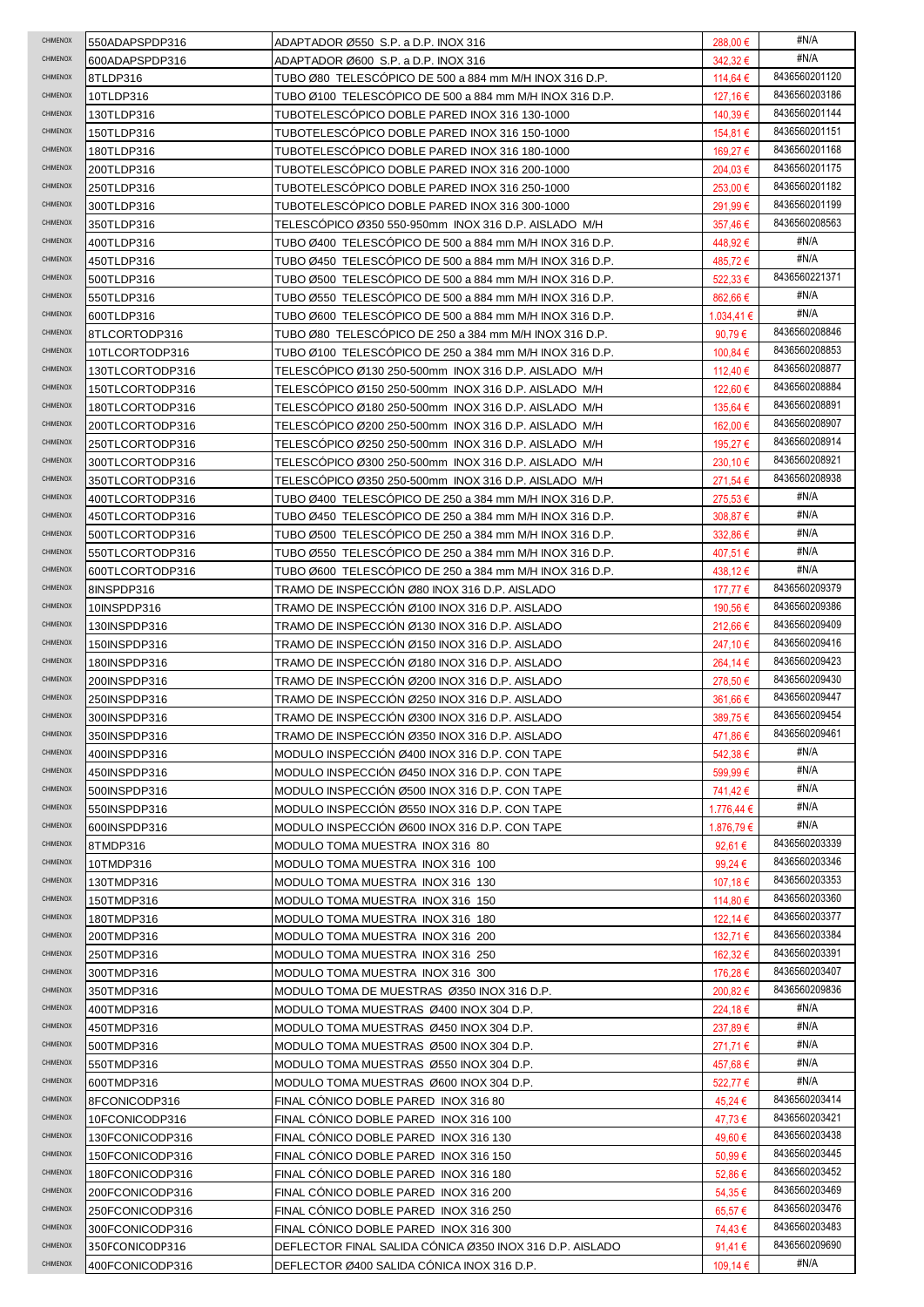| CHIMENOX        | 450FCONICODP316 | DEFLECTOR Ø450 SALIDA CÓNICA INOX 316 D.P.              | 134,82 €         | #N/A          |
|-----------------|-----------------|---------------------------------------------------------|------------------|---------------|
| CHIMENOX        | 500FCONICODP316 | DEFLECTOR Ø500 SALIDA CÓNICA INOX 316 D.P.              | 169,49€          | 8436560220886 |
| CHIMENOX        | 550FCONICODP316 | DEFLECTOR Ø550 SALIDA CONICA INOX 316 D.P.              | 375,62€          | #N/A          |
| CHIMENOX        | 600FCONICODP316 | DEFLECTOR Ø600 SALIDA CONICA INOX 316 D.P.              | 432,90 €         | #N/A          |
| CHIMENOX        | 8DFVARDP316     | DEFLECTOR ANTIRREVOQUE INOX 316 80                      | 67,69€           | 8436560203575 |
| CHIMENOX        | 10DFVARDP316    | DEFLECTOR ANTIRREVOQUE INOX 316 100                     | 71,75€           | 8436560203582 |
| CHIMENOX        | 130DFVARDP316   | DEFLECTOR ANTIRREVOQUE INOX 316 130                     | 75,23€           | 8436560203599 |
| CHIMENOX        | 150DFVARDP316   | DEFLECTOR ANTIRREVOQUE INOX 316 150                     | 93,16 €          | 8436560203605 |
| CHIMENOX        | 180DFVARDP316   | DEFLECTOR ANTIRREVOQUE INOX 316 180                     | 106,35 €         | 8436560203612 |
| CHIMENOX        | 200DFVARDP316   | DEFLECTOR ANTIRREVOQUE INOX 316 200                     | 124,93€          | 8436560203629 |
| CHIMENOX        | 250DFVARDP316   | DEFLECTOR ANTIRREVOQUE INOX 316 250                     | 162,40 €         | 8436560203636 |
| CHIMENOX        | 300DFVARDP316   | DEFLECTOR ANTIRREVOQUE INOX 316 300                     | 197,20 €         | 8436560203643 |
| CHIMENOX        | 350DFVARDP316   | DEFLECTOR FINAL ANTIRREVOQUE Ø350 INOX 316 D.P. AISLADO | 263,24 €         | 8436560208730 |
| CHIMENOX        | 400DFVARDP316   | DEFLECTOR Ø400 ANTIRREVOQUE INOX 316 D.P.               | 280,34 €         | 8436560221814 |
| CHIMENOX        | 450DFVARDP316   | DEFLECTOR Ø450 ANTIRREVOQUE INOX 316 D.P.               | 298,49€          | 8436560220053 |
| CHIMENOX        | 500DFVARDP316   | DEFLECTOR Ø500 ANTIRREVOQUE INOX 316 D.P.               | 353,84 €         | 8436560221388 |
| CHIMENOX        | 550DFVARDP316   | DEFLECTOR Ø550 ANTIRREVOQUE INOX 316 D.P.               | 445,01 €         | #N/A          |
| CHIMENOX        |                 |                                                         |                  | #N/A          |
| CHIMENOX        | 600DFVARDP316   | DEFLECTOR Ø600 ANTIRREVOQUE INOX 316 D.P.               | 485,99€          | 8436560203490 |
| CHIMENOX        | 8DFVDP316       | DEFLECTOR SIMPLE INOX 316 80                            | 61,77 €          | 8436560203506 |
| CHIMENOX        | 10DFVDP316      | DEFLECTOR SIMPLE INOX 316 100                           | 65,90€           | 8436560203513 |
| CHIMENOX        | 130DFVDP316     | DEFLECTOR SIMPLE INOX 316 130                           | $68,62 \in$      |               |
|                 | 150DFVDP316     | DEFLECTOR SIMPLE INOX 316 150                           | 85,52€           | 8436560203650 |
| CHIMENOX        | 180DFVDP316     | DEFLECTOR SIMPLE INOX 316 180                           | 97,42 $\epsilon$ | 8436560203537 |
| CHIMENOX        | 200DFVDP316     | DEFLECTOR SIMPLE INOX 316 200                           | 114,73 €         | 8436560203544 |
| CHIMENOX        | 250DFVDP316     | DEFLECTOR SIMPLE INOX 316 250                           | 148,21 €         | 8436560203551 |
| CHIMENOX        | 300DFVDP316     | DEFLECTOR SIMPLE INOX 316 300                           | 159,44 €         | 8436560203568 |
| CHIMENOX        | 350DFVDP316     | DEFLECTOR FINAL SIMPLE Ø350 INOX 316 D.P. AISLADO       | 178,20 €         | 8436560208716 |
| CHIMENOX        | 400DFVDP316     | DEFLECTOR Ø400 SIMPLE INOX 316 D.P.                     | 192,60 €         | 8436560221593 |
| CHIMENOX        | 450DFVDP316     | DEFLECTOR Ø450 SIMPLE INOX 316 D.P.                     | 235,94 €         | #N/A          |
| CHIMENOX        | 500DFVDP316     | DEFLECTOR Ø500 SIMPLE INOX 316 D.P.                     | 289,86 €         | #N/A          |
| CHIMENOX        | 550DFVDP316     | DEFLECTOR Ø550 SIMPLE INOX 316 D.P.                     | 500,19 €         | #N/A          |
| CHIMENOX        | 600DFVDP316     | DEFLECTOR Ø600 SIMPLE INOX 316 D.P.                     | 612,82 €         | #N/A          |
| CHIMENOX        | 8SOPCHIDP316    | SOPORTE CHIMENEA ALTA CARGA Ø80 INOX 316 D.P. AISLADO   | 92,82 $\epsilon$ | 8436560201601 |
| CHIMENOX        | 10SOPCHIDP316   | SOPORTE CHIMENEA ALTA CARGA Ø100 INOX 316 D.P. AISLADO  | 99,62€           | 8436560201618 |
| CHIMENOX        | 130SOPCHIDP316  | SOPORTE CHIMENEA ALTA CARGA Ø130 INOX 316 D.P. AISLADO  | 114,28 €         | 8436560201625 |
| CHIMENOX        | 150SOPCHIDP316  | SOPORTE CHIMENEA ALTA CARGA Ø150 INOX 316 D.P. AISLADO  | 125,81 €         | 8436560201632 |
| CHIMENOX        | 180SOPCHIDP316  | SOPORTE CHIMENEA ALTA CARGA Ø180 INOX 316 D.P. AISLADO  | 147,77 €         | 8436560201649 |
| CHIMENOX        | 200SOPCHIDP316  | SOPORTE CHIMENEA ALTA CARGA Ø200 INOX 316 D.P. AISLADO  | 182,77€          | 8436560201656 |
| CHIMENOX        | 250SOPCHIDP316  | SOPORTE CHIMENEA ALTA CARGA Ø250 INOX 316 D.P. AISLADO  | 204,22 €         | 8436560201663 |
| CHIMENOX        | 300SOPCHIDP316  | SOPORTE CHIMENEA ALTA CARGA Ø300 INOX 316 D.P. AISLADO  | 227,02€          | 8436560201670 |
| CHIMENOX        | 350SOPCHIDP316  | SOPORTE CHIMENEA ALTA CARGA Ø350 INOX 316 D.P. AISLADO  | 268,19€          | 8436560209263 |
| CHIMENOX        | 400SOPCHIDP316  | SOPORTE INTERMEDIO Ø400 INOX 316 D.P.                   | 331,40€          | #N/A          |
| CHIMENOX        | 450SOPCHIDP316  | SOPORTE INTERMEDIO Ø450 INOX 316 D.P.                   | 396,78€          | 8436560220060 |
| <b>CHIMENOX</b> | 500SOPCHIDP316  | SOPORTE INTERMEDIO Ø500 INOX 316 D.P.                   | 454,97€          | 8436560221395 |
| <b>CHIMENOX</b> | 550SOPCHIDP316  | SOPORTE INTERMEDIO Ø550 INOX 316 D.P.                   | 938,66 €         | #N/A          |
| <b>CHIMENOX</b> | 600SOPCHIDP316  | SOPORTE INTERMEDIO Ø600 INOX 316 D.P.                   | $1.114,39 \in$   | #N/A          |
| CHIMENOX        | 8BASEACDP316    | SOPORTE BASE Ø80 INOX 316 D.P.                          | 92,82 $\epsilon$ | 8436560216278 |
| CHIMENOX        | 10BASEACDP316   | SOPORTE BASE Ø100 INOX 316 D.P.                         | 99,62€           | 8436560215806 |
| CHIMENOX        | 130BASEACDP316  | SOPORTE BASE Ø130 INOX 316 D.P.                         | 114,28 €         | 8436560216124 |
| CHIMENOX        | 150BASEACDP316  | SOPORTE BASE Ø150 INOX 316 D.P.                         | 125,81 €         | 8436560216155 |
| CHIMENOX        | 180BASEACDP316  | SOPORTE BASE Ø180 INOX 316 D.P.                         | 147,77 €         | 8436560218661 |
| CHIMENOX        | 200BASEACDP316  | SOPORTE BASE Ø200 INOX 316 D.P.                         | 179,38 €         | 8436560216216 |
| CHIMENOX        | 250BASEACDP316  | SOPORTE BASE Ø250 INOX 316 D.P.                         | 204,21 €         | 8436560218678 |
| CHIMENOX        | 300BASEACDP316  | SOPORTE BASE Ø300 INOX 316 D.P.                         | 219,67 €         | 8436560218685 |
| CHIMENOX        | 350BASEACDP316  | SOPORTE BASE Ø350 INOX 316 D.P.                         | 259,57€          | 8436560218692 |
| CHIMENOX        | 400BASEACDP316  | SOPORTE BASE Ø400 INOX 316 D.P.                         | 292,14 €         | #N/A          |
| <b>CHIMENOX</b> | 450BASEACDP316  | SOPORTE BASE Ø450 INOX 316 D.P.                         | 314,77€          | #N/A          |
| CHIMENOX        | 500BASEACDP316  | SOPORTE BASE Ø500 INOX 316 D.P.                         | 322,05 €         | #N/A          |
| CHIMENOX        |                 |                                                         |                  | #N/A          |
| CHIMENOX        | 550BASEACDP316  | SOPORTE BASE Ø550 INOX 316 D.P.                         | 1.015,20 €       | #N/A          |
| CHIMENOX        | 600BASEACDP316  | SOPORTE BASE Ø600 INOX 316 D.P.                         | 1.202,39 €       | 8436560207832 |
| CHIMENOX        | 8KITESCUADRAS   | KIT ESCUADRAS PARA SOPORTE ALTA CARGA Ø80               | 34,22€           | 8436560207849 |
|                 | 10KITESCUADRAS  | KIT ESCUADRAS PARA SOPORTE ALTA CARGA Ø100              | 34,70 €          | 8436560207863 |
| <b>CHIMENOX</b> | 130KITESCUADRAS | KIT ESCUADRAS PARA SOPORTE ALTA CARGA Ø130              | 40,70€           |               |
| <b>CHIMENOX</b> | 150KITESCUADRAS | KIT ESCUADRAS PARA SOPORTE ALTA CARGA Ø150              | 43,32 €          | 8436560207870 |
| CHIMENOX        | 180KITESCUADRAS | KIT ESCUADRAS SOPORTE ALTA CARGA Ø180 INOX D.P.         | 47,76 €          | 8436560207887 |
| CHIMENOX        | 200KITESCUADRAS | KIT ESCUADRAS PARA SOPORTE ALTA CARGA Ø200              | 56,32€           | 8436560207894 |
| CHIMENOX        | 250KITESCUADRAS | KIT ESCUADRAS PARA SOPORTE ALTA CARGA Ø250              | 83,55€           | 8436560207900 |
| CHIMENOX        | 300KITESCUADRAS | KIT ESCUADRAS PARA SOPORTE ALTA CARGA Ø300              | 99,39€           | 8436560207917 |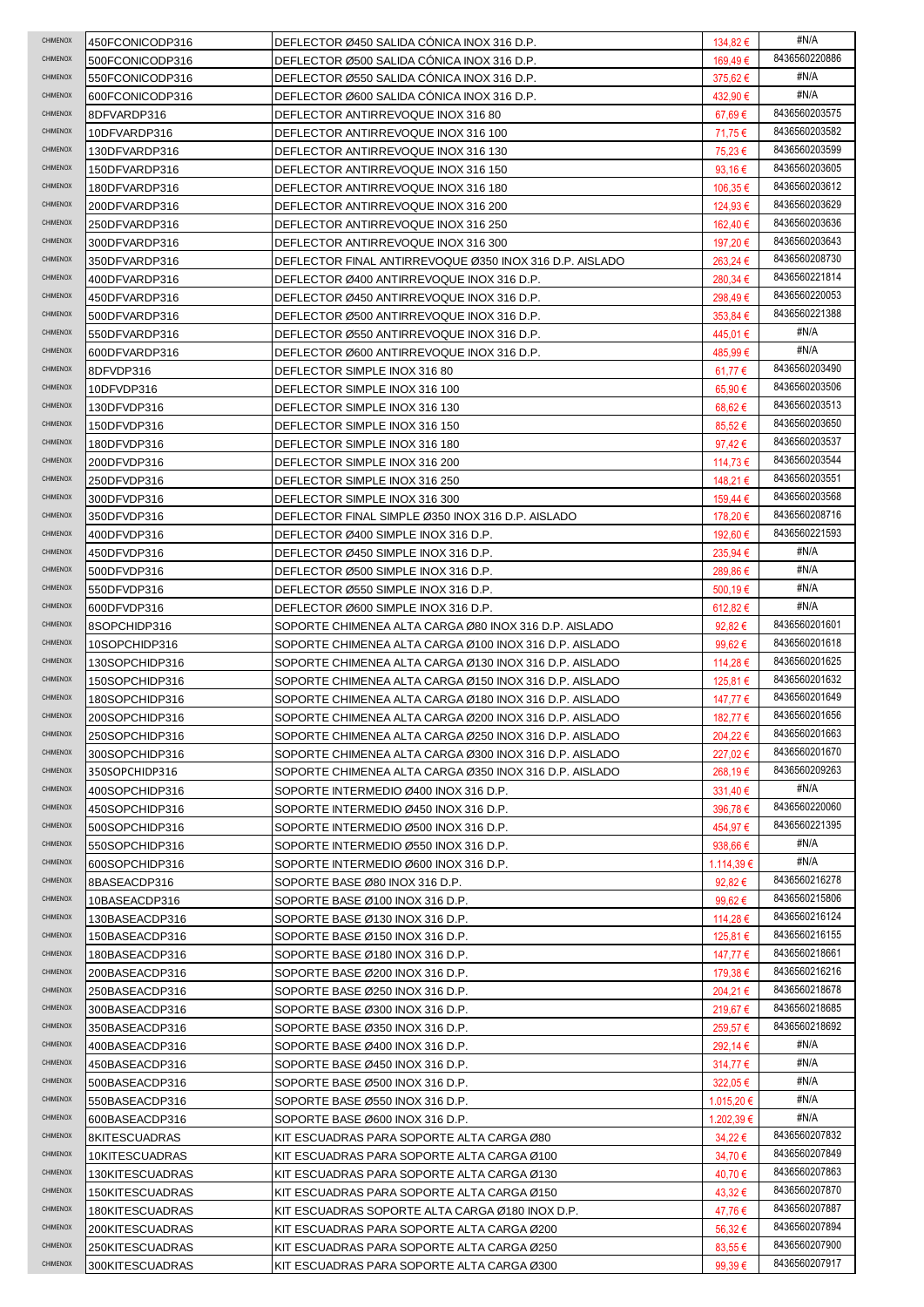| <b>CHIMENOX</b>      | 350KITESCUADRAS              | KIT ESCUADRAS PARA SOPORTE ALTA CARGA Ø350                                             | 151,85 €             | 8436560207924 |
|----------------------|------------------------------|----------------------------------------------------------------------------------------|----------------------|---------------|
| CHIMENOX             | 400KITESCUADRAS              | KIT ESCUADRAS PARA SOPORTE ALTA CARGA Ø400                                             | 183,65 €             | 8436560207931 |
| CHIMENOX             | 450KITESCUADRAS              | ESCUADRAS SOPORTE Ø450 INOX 316 S.P.                                                   | 206,68€              | #N/A          |
| CHIMENOX             | 500KITESCUADRAS              | ESCUADRAS SOPORTE Ø500 INOX 316 S.P.                                                   | 245,56€              | 8436560221401 |
| CHIMENOX             | 550KITESCUADRAS              | ESCUADRAS SOPORTE Ø550 INOX 316 S.P.                                                   | 255,94 €             | #N/A          |
| CHIMENOX             | 600KITESCUADRAS              | ESCUADRAS SOPORTE Ø600 INOX 316 S.P.                                                   | 316,98€              | #N/A          |
| <b>CHIMENOX</b>      | 8VIERTEAGUADP                | VIERTEAGUAS Ø80 INOX 304 D.P.                                                          | 28,68€               | 8436560217978 |
| CHIMENOX             | 10VIERTEAGUADP               | VIERTEAGUAS Ø100 INOX 304 D.P.                                                         | 28,68€               | 8436560217985 |
| CHIMENOX             | 130VIERTEAGUADP              | VIERTEAGUAS Ø130 INOX 304 D.P.                                                         | 28,68€               | 8436560217992 |
| CHIMENOX             | 150VIERTEAGUADP              | VIERTEAGUAS Ø150 INOX 304 D.P.                                                         | 31,39€               | 8436560218005 |
| CHIMENOX             | 180VIERTEAGUADP              | VIERTEAGUAS Ø180 INOX 304 D.P.                                                         | 34,30 €              | 8436560218012 |
| CHIMENOX             | 200VIERTEAGUADP              | VIERTEAGUAS Ø200 INOX 304 D.P.                                                         | 34,30 €              | 8436560218029 |
| CHIMENOX             | 250VIERTEAGUADP              | VIERTEAGUAS Ø250 INOX 304 D.P.                                                         | 35,87€               | 8436560218036 |
| <b>CHIMENOX</b>      | 300VIERTEAGUADP              | VIERTEAGUAS Ø300 INOX 304 D.P.                                                         | $37,44 \in$          | 8436560218043 |
| CHIMENOX             | 350VIERTEAGUADP              | VIERTEAGUAS Ø350 INOX 304 D.P.                                                         | 41,81 €              | 8436560218050 |
| CHIMENOX             | 400VIERTEAGUADP              | VIERTEAGUAS Ø400 INOX 304 D.P.                                                         | 48,98€               | 8436560218067 |
| CHIMENOX             | 450VIERTEAGUADP              | VIERTEAGUAS Ø450 INOX 304 D.P.                                                         | 53,37€               | 8436560218074 |
| CHIMENOX             | 500VIERTEAGUADP              | VIERTEAGUAS Ø500 INOX 304 D.P.                                                         | 63,97€               | 8436560218081 |
| CHIMENOX             | 550VIERTEAGUADP              | VIERTEAGUAS Ø550 INOX 304 D.P.                                                         | 180,24 €             | #N/A          |
| <b>CHIMENOX</b>      | 600VIERTEAGUADP              | VIERTEAGUAS Ø600 INOX 304 D.P.                                                         | 192,50 €             | #N/A          |
| CHIMENOX             | 8130-250MH316                | TUBO COAXIAL Ø80/130 x 250mm EN INOX 316                                               | 20,27 €              | #N/A          |
| CHIMENOX             | 8130-500MH316                | TUBO COAXIAL Ø80/130 x 500mm EN INOX 316                                               | 24,77€               | #N/A          |
| <b>CHIMENOX</b>      | 8130-1000MH316               | TUBO COAXIAL Ø80/130 x 1000mm EN INOX 316                                              | 29,28€               | #N/A          |
| CHIMENOX             | 8130TLMH316                  | TUBO COAXIAL TELESC Ø80/130 mm EN INOX 316                                             | $33,78 \in$          | #N/A          |
| CHIMENOX             | 8130-90MH316                 | CODO COAXIAL Ø80/130 a 90º EN INOX 316                                                 | 38,29€               | #N/A          |
| <b>CHIMENOX</b>      | 8130-45MH316                 | CODO COAXIAL Ø80/130 a 45º EN INOX 316                                                 | 42,79€               | #N/A          |
| <b>CHIMENOX</b>      | 8130TE316                    | TE COAXIAL Ø80/130 EN INOX 316                                                         | 47,30€               | #N/A          |
| CHIMENOX             | 8130TAPE316                  | TAPE COAXIAL Ø80/130 EN INOX 316                                                       | 51,80 €              | #N/A          |
| CHIMENOX             | 8130INSP316                  | MODULO INSPECCION Ø80/130 EN INOX 316                                                  | 56,31 €              | #N/A          |
| CHIMENOX             | 8130DFAR316                  | DEFLECTOR ANTIRREVOQUE Ø80/130 EN INOX 316                                             | 60,81 €              | #N/A          |
| CHIMENOX             | 8130DFH316                   | DEFLECTOR HORIZONTAL Ø80/130 EN INOX 316                                               | $65,32 \in$          | #N/A          |
| <b>CHIMENOX</b>      | 130ABR316                    | ABRAZADERA Ø130 INOX                                                                   | 69,82€               | #N/A          |
| <b>CHIMENOX</b>      | 10150-250MH316               | TUBO COAXIAL Ø100/150 x 250mm EN INOX 316                                              | 74,32 €              | #N/A          |
| CHIMENOX             | 10150-500MH316               | TUBO COAXIAL Ø100/150 x 500mm EN INOX 316                                              | 78,83 €              | #N/A          |
| CHIMENOX             | 10150-1000MH316              | TUBO COAXIAL Ø100/150 x 1000mm EN INOX 316                                             | 117,23 €             | 8436560219910 |
|                      |                              |                                                                                        |                      |               |
| CHIMENOX             | 10150TLMH316                 |                                                                                        | 166,83€              | 8436560220077 |
| CHIMENOX             | 10150-90MH316                | TUBO COAXIAL TELESC Ø100/150 mm EN INOX 316<br>CODO COAXIAL Ø100/150 a 90º EN INOX 316 | 128,68€              | 8436560219927 |
| <b>CHIMENOX</b>      | 10150-45MH316                | CODO COAXIAL Ø100/150 a 45º EN INOX 316                                                | 83,44 €              | 8436560219934 |
| CHIMENOX             | 10150TE316                   | TE COAXIAL Ø100/150 EN INOX 316                                                        | 206,62€              | #N/A          |
| <b>CHIMENOX</b>      | 10150TAPE316                 | TAPE COAXIAL Ø100/150 EN INOX 316                                                      | 114,51 €             | #N/A          |
| CHIMENOX             | 10150INSP316                 | MODULO INSPECCIÓN Ø100/150 EN INOX 316                                                 | 110,36 €             | #N/A          |
| CHIMENOX             | 10150DFAR316                 | DEFLECTOR ANTIRREVOQUE Ø100/150 EN INOX 316                                            | 114,86 €             | #N/A          |
| CHIMENOX             | 10150DFH316                  | DEFLECTOR HORIZONTAL Ø100/150 EN INOX 316                                              | 119,37 €             | #N/A          |
| CHIMENOX             | 150ABR316                    | ABRAZADERA Ø150 INOX                                                                   | 123,87 €             | #N/A          |
| CHIMENOX             | 130200-250MH316              | TUBO COAXIAL Ø130/200 x 250mm EN INOX 316                                              | 128,38€              | #N/A          |
| CHIMENOX             | 130200-500MH316              | TUBO COAXIAL Ø130/200 x 500mm EN INOX 316                                              | 132,88€              | #N/A          |
| CHIMENOX             | 130200-1000MH316             | TUBO COAXIAL Ø130/200 x 1000mm EN INOX 316                                             | 137,39€              | #N/A          |
| CHIMENOX             | 130200TLMH316                | TUBO COAXIAL TELESC Ø130/200 mm EN INOX 316                                            | 141,89€              | #N/A          |
| <b>CHIMENOX</b>      | 130200-90MH316               | CODO COAXIAL Ø130/200 a 90º EN INOX 316                                                | 146,40 €             | #N/A          |
| <b>CHIMENOX</b>      | 130200-45MH316               | CODO COAXIAL Ø130/200 a 45º EN INOX 316                                                | 150,90 €             | #N/A          |
| <b>CHIMENOX</b>      | 130200TE316                  | TE COAXIAL Ø130/200 EN INOX 316                                                        | 155,41 €             | #N/A          |
| <b>CHIMENOX</b>      | 130200TAPE316                | TAPE COAXIAL Ø130/200 EN INOX 316                                                      | 159,91 €             | #N/A          |
| CHIMENOX             | 130200INSP316                | MODULO INSPECCION Ø130/200 EN INOX 316                                                 | 164,41 €             | #N/A          |
| CHIMENOX             | 130200DFAR316                | DEFLECTOR ANTIRREVOQUE Ø130/200 EN INOX 316                                            | 168,92 €             | #N/A          |
| <b>CHIMENOX</b>      | 130200DFH316                 | DEFLECTOR HORIZONTAL Ø130/200 EN INOX 316                                              | 173,42 €             | #N/A          |
| <b>CHIMENOX</b>      | 200ABR316                    | ABRAZADERA Ø200 INOX                                                                   | 177,93 €             | #N/A          |
| CHIMENOX             | 8TEJADP304                   | TEJA PLANA Ø80 INOX 304 D.P.                                                           | 111,31 €             | 8436560216308 |
| CHIMENOX             | 10TEJADP304                  | TEJA PLANA Ø100 INOX 304 D.P.                                                          | 118,79€              | 8436560215837 |
| CHIMENOX             | 130TEJADP304                 | TEJA PLANA Ø130 INOX 304 D.P.                                                          | 118,79€              | 8436560216131 |
| CHIMENOX             | 150TEJADP304                 | TEJA PLANA Ø150 INOX 304 D.P.                                                          | 130,62 €             | 8436560216186 |
| CHIMENOX             | 180TEJADP304                 | TEJA PLANA Ø180 INOX 304 D.P.                                                          | 167,02€              | 8436560218708 |
| CHIMENOX             | 200TEJADP304                 | TEJA PLANA Ø200 INOX 304 D.P.                                                          | 167,02€              | 8436560216247 |
| CHIMENOX             | 250TEJADP304                 | TEJA PLANA Ø250 INOX 304 D.P.                                                          | 179,36 €             | 8436560218715 |
| CHIMENOX             | 300TEJADP304                 | TEJA PLANA Ø300 INOX 304 D.P.                                                          | 218,98€              | 8436560218722 |
| CHIMENOX             | 350TEJADP304                 | TEJA PLANA Ø350 INOX 304 D.P.                                                          | 248,64 €             | 8436560218739 |
| CHIMENOX             | 400TEJADP304                 | TEJA PLANA Ø400 INOX 304 D.P.                                                          | 289,48€              | #N/A          |
| CHIMENOX<br>CHIMENOX | 450TEJADP304<br>500TEJADP304 | TEJA PLANA Ø450 INOX 304 D.P.<br>TEJA PLANA Ø500 INOX 304 D.P.                         | 361,84 €<br>452,30 € | #N/A<br>#N/A  |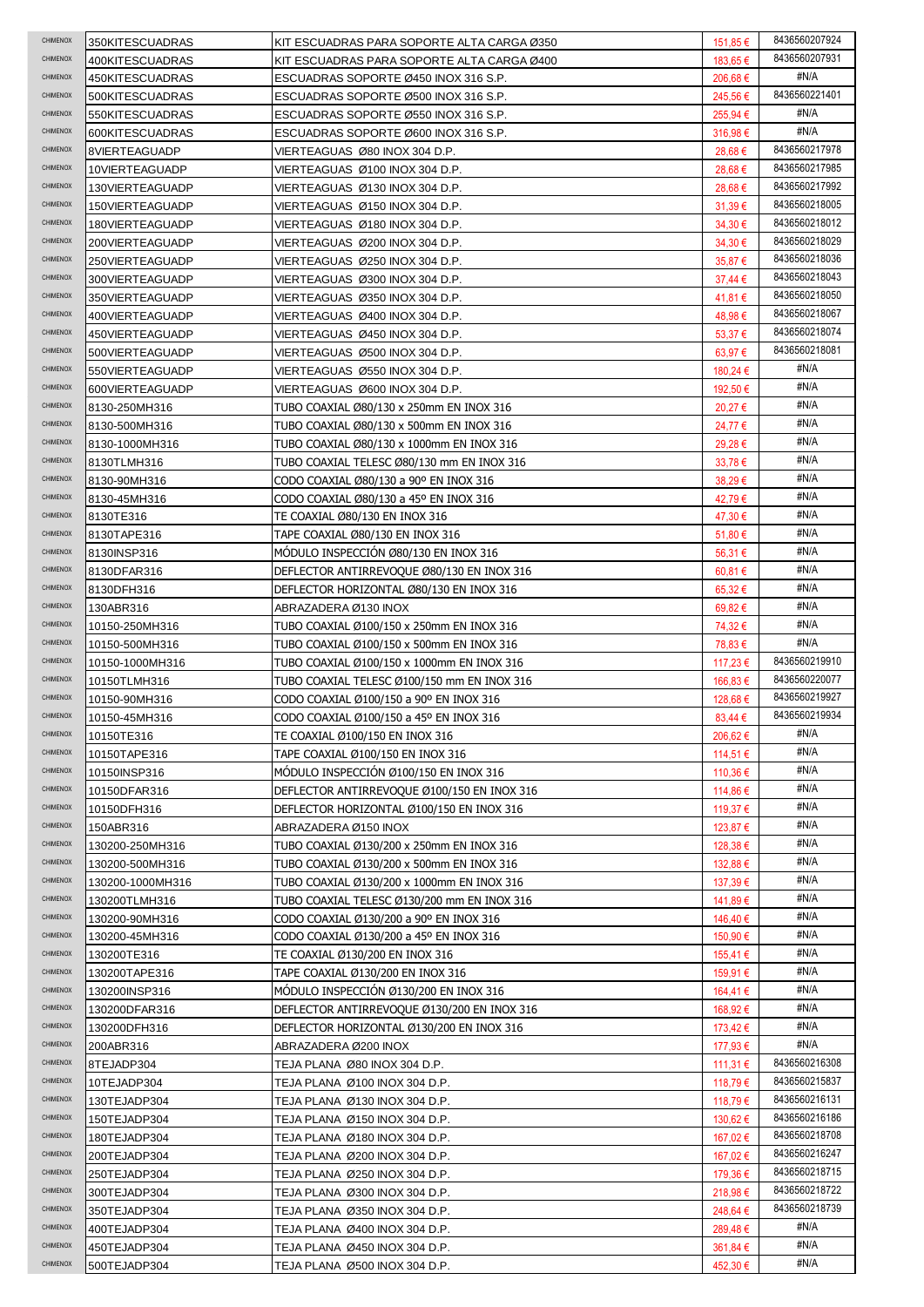| CHIMENOX             | 550TEJADP304     | TEJA PLANA Ø550 INOX 304 D.P.                    | 641,93 €         | #N/A                           |
|----------------------|------------------|--------------------------------------------------|------------------|--------------------------------|
| <b>CHIMENOX</b>      | 600TEJADP304     | TEJA PLANA Ø600 INOX 304 D.P.                    | 738,61 €         | #N/A                           |
| CHIMENOX             | 8TEJA30DP304     | TEJA MOLDEABLE PARA Ø80 INOX D.P.                | 123.68 €         | 8436560209720                  |
| CHIMENOX             | 10TEJA30DP304    | TEJA MOLDEABLE PARA Ø100 INOX D.P.               | 131,99€          | 8436560209737                  |
| CHIMENOX             | 130TEJA30DP304   | TEJA MOLDEABLE PARA Ø130 INOX D.P.               | 131,99 €         | 8436560209812                  |
| CHIMENOX             | 150TEJA30DP304   | TEJA MOLDEABLE PARA Ø150 INOX D.P.               | 163,27 €         | 8436560209751                  |
| CHIMENOX             | 180TEJA30DP304   | TEJA MOLDEABLE PARA Ø180 INOX D.P.               | 185,58€          | 8436560209768                  |
| CHIMENOX             | 200TEJA30DP304   | TEJA MOLDEABLE PARA Ø200 INOX D.P.               | 185,58 €         | 8436560209775                  |
| CHIMENOX             | 250TEJA30DP304   | TEJA MOLDEABLE PARA Ø250 INOX D.P.               | 215,23 €         | 8436560209782                  |
| CHIMENOX             | 300TEJA30DP304   | TEJA MOLDEABLE PARA Ø300 INOX D.P.               | 243,31 €         | 8436560209799                  |
| CHIMENOX             | 350TEJA30DP304   | TEJA MOLDEABLE PARA Ø350 INOX D.P.               | 276,27€          | 8436560209805                  |
| CHIMENOX             | 400TEJA30DP304   | TEJA 5º-30º Ø400 INOX 304 D.P.                   | 321,64 €         | #N/A                           |
| CHIMENOX             | 450TEJA30DP304   | TEJA 5º-30º Ø450 INOX 304 D.P.                   | 402,04 €         | #N/A                           |
| CHIMENOX             | 500TEJA30DP304   | TEJA 5º-30º Ø500 INOX 304 D.P.                   | 502,56€          | #N/A                           |
| CHIMENOX             | 550TEJA30DP304   | TEJA 5º-30º Ø550 INOX 304 D.P.                   | 644,48€          | #N/A                           |
| CHIMENOX             | 600TEJA30DP304   | TEJA 5º-30º Ø600 INOX 304 D.P.                   | 732,29€          | #N/A                           |
| CHIMENOX             | 8SOPMURDP304     | SOPORTE MURAL Ø130 INOX PARA INOX DP Ø80         | 18,96 €          | 8436560201687                  |
| CHIMENOX             | 10SOPMURDP304    | SOPORTE MURAL DOBLE PARED INOX 316 100           | 19,53 €          | 8436560201694                  |
| CHIMENOX             | 130SOPMURDP304   | SOPORTE MURAL Ø180 INOX PARA DP Ø130             | 21,20€           | 8436560201700                  |
| CHIMENOX             | 150SOPMURDP304   | SOPORTE MURAL Ø200 INOX PARA DP Ø150             | 23,07€           | 8436560201717                  |
| CHIMENOX             | 180SOPMURDP304   | SOPORTE MURAL Ø230 INOX PARA DP Ø180             | 24,78€           | 8436560201724                  |
| CHIMENOX             | 200SOPMURDP304   | SOPORTE MURAL Ø250 INOX PARA DP Ø200             | 25,95€           | 8436560201731                  |
| CHIMENOX             | 250SOPMURDP304   | SOPORTE MURAL Ø300 INOX PARA DP Ø250             | 30,81€           | 8436560201748                  |
| CHIMENOX             | 300SOPMURDP304   | SOPORTE MURAL Ø350 INOX PARA DP Ø300             | 36,06€           | 8436560201755                  |
| CHIMENOX             | 350SOPMURDP304   | SOPORTE MURAL Ø400 INOX PARA DP Ø350             | 43,52€           | 8436560209713                  |
| CHIMENOX             | 400SOPMURDP304   | SOPORTE MURAL Ø450 INOX PARA DP Ø400             | 47,71 €          | 8436560218975                  |
| CHIMENOX             | 450SOPMURDP304   | SOPORTE MURAL Ø450 INOX 304 D.P.                 | 91,83 $\epsilon$ | #N/A                           |
| CHIMENOX             | 500SOPMURDP304   | SOPORTE MURAL Ø500 INOX 304 D.P.                 | 99.58 $\epsilon$ | 8436560220893                  |
| CHIMENOX             |                  |                                                  | 272,85 €         | #N/A                           |
| CHIMENOX             | 550SOPMURDP304   | SOPORTE MURAL Ø550 INOX 304 D.P.                 |                  | #N/A                           |
| CHIMENOX             | 600SOPMURDP304   | SOPORTE MURAL Ø600 INOX 304 D.P.                 | 277,77 €         | 8436560209478                  |
| CHIMENOX             | 8ABRVIENTDP304   | ABRAZADERA ANTIVIENTO Ø80 INOX D.P.              | 18,25 €          | 8436560209485                  |
| CHIMENOX             | 10ABRVIENTDP304  | ABRAZADERA ANTIVIENTO Ø100 INOX D.P.             | 19,51 €          | 8436560209508                  |
| CHIMENOX             | 130ABRVIENTDP304 | ABRAZADERA ANTIVIENTO Ø130 INOX D.P.             | 19,93€           | 8436560209515                  |
|                      | 150ABRVIENTDP304 | ABRAZADERA ANTIVIENTO Ø150 INOX D.P.             | 20,40€           |                                |
| CHIMENOX             | 180ABRVIENTDP304 | ABRAZADERA ANTIVIENTO Ø180 INOX D.P.             | 22,37€           | 8436560209522                  |
| CHIMENOX<br>CHIMENOX | 200ABRVIENTDP304 | ABRAZADERA ANTIVIENTO Ø200 INOX D.P.             | $23,41 \in$      | 8436560209539<br>8436560209546 |
|                      | 250ABRVIENTDP304 | ABRAZADERA ANTIVIENTO Ø250 INOX D.P.             | 25,35€           |                                |
| CHIMENOX             | 300ABRVIENTDP304 | ABRAZADERA ANTIVIENTO Ø300 INOX D.P.             | 31,40€           | 8436560209553                  |
| CHIMENOX             | 350ABRVIENTDP304 | ABRAZADERA ANTIVIENTO Ø350 INOX D.P.             | 34,84 €          | 8436560209560                  |
| CHIMENOX             | 400ABRVIENTDP304 | ABRAZADERA VIENTOS Ø400 INOX 304 D.P.            | 38,07€           | #N/A                           |
| CHIMENOX             | 450ABRVIENTDP304 | ABRAZADERA VIENTOS Ø450 INOX 304 D.P.            | 47,57€           | 8436560220039                  |
| <b>CHIMENOX</b>      | 500ABRVIENTDP304 | ABRAZADERA VIENTOS Ø500 INOX 304 D.P.            | 49,67€           | 8436560220909                  |
| <b>CHIMENOX</b>      | 550ABRVIENTDP304 | ABRAZADERA VIENTOS Ø550 INOX 304 D.P.            | 63,47 €          | #N/A                           |
| <b>CHIMENOX</b>      | 600ABRVIENTDP304 | ABRAZADERA VIENTOS Ø600 INOX 304 D.P.            | 70,28€           | #N/A                           |
| CHIMENOX             | 8ABRSP304        | ABRAZADERA A PARED SIMPLE Ø80                    | 7,58€            | 8436560221012                  |
| CHIMENOX             | 10ABRSP304       | ABRAZADERA A PARED SIMPLE Ø100                   | 8,16€            | 8436560221029                  |
| CHIMENOX             | 120ABRSP304      | ABRAZADERA A PARED SIMPLE Ø120                   | 8,75€            | 8436560221036                  |
| CHIMENOX             | 130ABRSP304      | ABRAZADERA A PARED SIMPLE Ø130                   | $9.33 \in$       | 8436560221043                  |
| <b>CHIMENOX</b>      | 150ABRSP304      | ABRAZADERA A PARED SIMPLE Ø150                   | $9.91 \in$       | 8436560221050                  |
| CHIMENOX             | 180ABRSP304      | ABRAZADERA A PARED SIMPLE Ø180                   | 11,08 €          | 8436560221067                  |
| CHIMENOX             | 200ABRSP304      | ABRAZADERA A PARED SIMPLE Ø200                   | 11,66 €          | 8436560221074                  |
| CHIMENOX             | 8JTSPDPSIL       | JUNTA SILICONA SIMPLE PARED INOX 316 80          | 1,91 €           | 8436560200895                  |
| CHIMENOX             | 10JTSPDPSIL      | JUNTA SILICONA SIMPLE PARED INOX 316 100         | 1,93 €           | 8436560200901                  |
| CHIMENOX             | 130JTSPDPSIL     | JUNTA SILICONA SIMPLE PARED INOX 316 130         | 2,70€            | 8436560200918                  |
| <b>CHIMENOX</b>      | 150JTSPDPSIL     | JUNTA SILICONA SIMPLE PARED INOX 316 150         | 3,71€            | 8436560200925                  |
| <b>CHIMENOX</b>      | 180JTSPDPSIL     | JUNTA SILICONA SIMPLE PARED INOX 316 180         | $5.29 \in$       | 8436560200932                  |
| CHIMENOX             | 200JTSPDPSIL     | JUNTA SILICONA SIMPLE PARED INOX 316 200         | $6.05 \in$       | 8436560200949                  |
| CHIMENOX             | 250JTSPDPSIL     | JUNTA SILICONA SIMPLE PARED INOX 316 250         | 9,35€            | 8436560200956                  |
| CHIMENOX             | 300JTSPDPSIL     | JUNTA SILICONA SIMPLE PARED INOX 316 300         | 11,14 €          | 8436560200963                  |
| CHIMENOX             | 350JTSPDPSIL     | JUNTA SILICONA Ø350 PARA TUBO INOX 316           | 18,57 €          | 8436560208266                  |
| CHIMENOX             | 400JTSPDPSIL     | JUNTA SILICONA Ø400 PARA TUBO INOX 316           | 21,23€           | 8436560208273                  |
| <b>CHIMENOX</b>      | 450JTSPDPSIL     | JUNTA Ø450 EN SILICONA                           | 23,52€           | #N/A                           |
| CHIMENOX             |                  |                                                  |                  |                                |
|                      | 500JTSPDPSIL     | JUNTA Ø500 EN SILICONA                           | 25,95€           | #N/A                           |
| CHIMENOX             | 550JTSPDPSIL     | JUNTA Ø550 EN SILICONA                           | #N/A             | #N/A                           |
| CHIMENOX             | 600JTSPDPSIL     | JUNTA Ø600 EN SILICONA                           | #N/A             | #N/A                           |
| CHIMENOX             | 10-500DP304      | TUBO INOX 304 DOBLE PARED AISLADO Ø100x500mm M/H | 56,24 €          | 8436560209850                  |
| CHIMENOX             | 130-500DP304     | TUBO INOX 304 DOBLE PARED AISLADO Ø130x500mm M/H | 62,14€           | 8436560209874                  |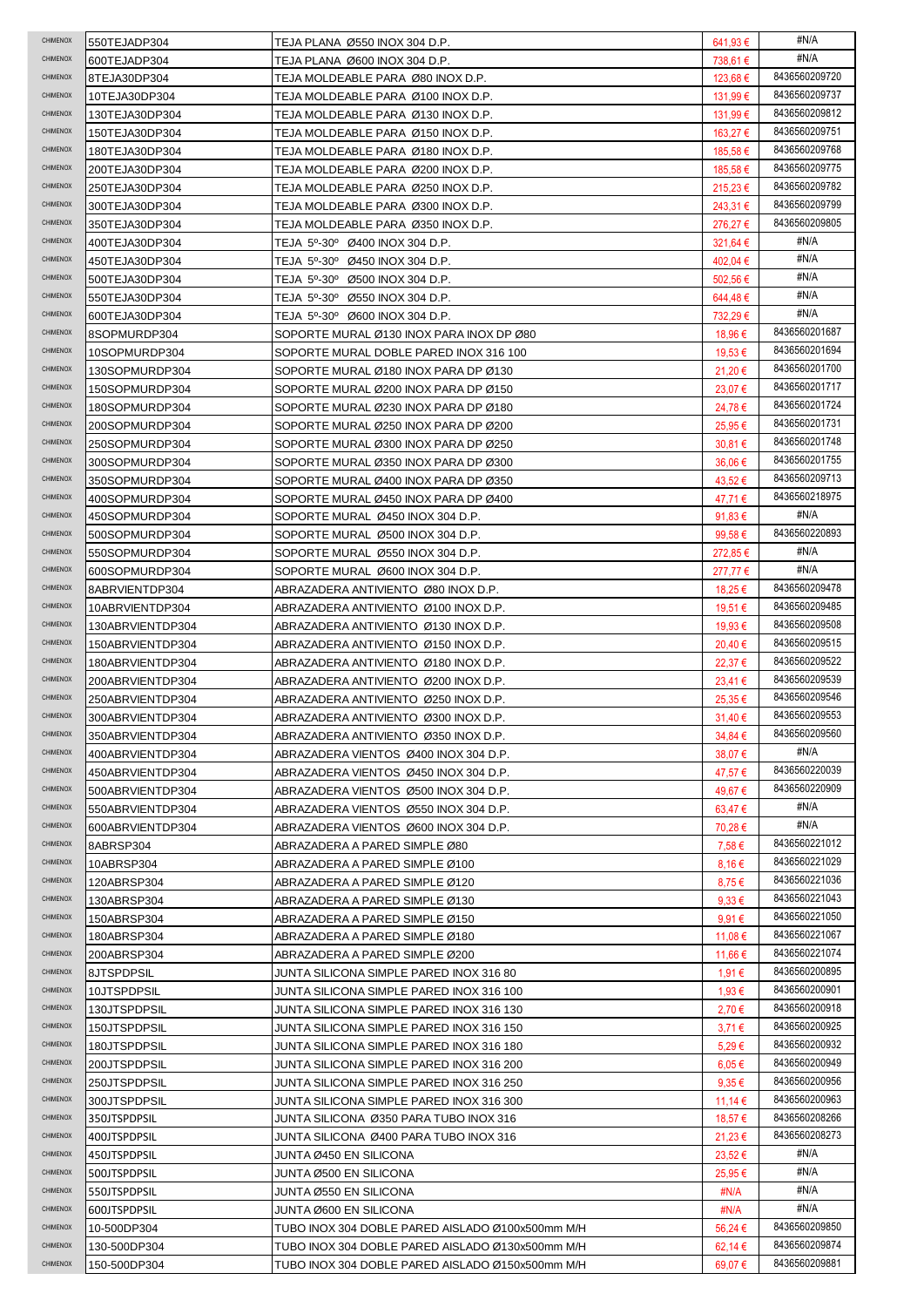| CHIMENOX        | 180-500DP304  | TUBO INOX 304 DOBLE PARED AISLADO Ø180x500mm M/H        | 77,52 €          | 8436560209898 |
|-----------------|---------------|---------------------------------------------------------|------------------|---------------|
| CHIMENOX        | 200-500DP304  | TUBO INOX 304 DOBLE PARED AISLADO Ø200x500mm M/H        | 93,09 $\epsilon$ | 8436560209904 |
| CHIMENOX        | 250-500DP304  | TUBO INOX 304 DOBLE PARED AISLADO Ø250x500mm M/H        | 111,97 €         | 8436560209911 |
| <b>CHIMENOX</b> | 300-500DP304  | TUBO INOX 304 DOBLE PARED AISLADO Ø300x500mm M/H        | 139,24 €         | 8436560209928 |
| <b>CHIMENOX</b> | 350-500DP304  | TUBO INOX 304 DOBLE PARED AISLADO Ø350x500mm M/H        | 149,94 €         | 8436560209935 |
| <b>CHIMENOX</b> | 400-500DP304  | TUBO Ø400 x 500mm M/H INOX 304 D.P.                     | 175,00 €         | #N/A          |
| CHIMENOX        | 450-500DP304  | TUBO Ø450 x 500mm M/H INOX 304 D.P.                     | 193,42 €         | 8436560220008 |
| CHIMENOX        | 500-500DP304  | TUBO Ø500 x 500mm M/H INOX 304 D.P.                     | 257,08€          | #N/A          |
| CHIMENOX        | 10-1000DP304  | TUBO INOX 304 DOBLE PARED AISLADO Ø100x1000mm M/H       | 88,16€           | 8436560209959 |
| CHIMENOX        | 130-1000DP304 | TUBO INOX 304 DOBLE PARED AISLADO Ø130x1000mm M/H       | 96,18€           | 8436560209980 |
| CHIMENOX        | 150-1000DP304 | TUBO INOX 304 DOBLE PARED AISLADO Ø150x1000mm M/H       | 106,97€          | 8436560209973 |
| CHIMENOX        | 180-1000DP304 | TUBO INOX 304 DOBLE PARED AISLADO Ø180x1000mm M/H       | 119.10 €         | 8436560209997 |
| CHIMENOX        | 200-1000DP304 | TUBO INOX 304 DOBLE PARED AISLADO Ø200x1000mm M/H       | 145,07 €         | 8436560215271 |
| CHIMENOX        | 250-1000DP304 | TUBO INOX 304 DOBLE PARED AISLADO Ø250x1000mm M/H       | 184,69 €         | 8436560210016 |
| CHIMENOX        | 300-1000DP304 | TUBO INOX 304 DOBLE PARED AISLADO Ø300x1000mm M/H       | 219,97€          | 8436560210023 |
| CHIMENOX        | 350-1000DP304 | TUBO INOX 304 DOBLE PARED AISLADO Ø350x1000mm M/H       | 256,49€          | 8436560210030 |
| CHIMENOX        |               |                                                         |                  | #N/A          |
| CHIMENOX        | 400-1000DP304 | TUBO Ø400 x 1000mm M/H INOX 304 D.P.                    | 292,06 €         | 8436560220046 |
|                 | 450-1000DP304 | TUBO Ø450 x 1000mm M/H INOX 304 D.P.                    | 321,32€          | #N/A          |
| CHIMENOX        | 500-1000DP304 | TUBO Ø500 x 1000mm M/H INOX 304 D.P.                    | 354,67€          |               |
| CHIMENOX        | 100TLDP304    | TELESCOPICO Ø100 550-950mm INOX 304 D.P. AISLADO M/H    | 109,64 €         | 8436560210054 |
| CHIMENOX        | 130TLDP304    | TELESCÓPICO Ø130 550-950mm INOX 304 D.P. AISLADO M/H    | 119,55 €         | 8436560210078 |
| CHIMENOX        | 150TLDP304    | TELESCÓPICO Ø150 550-950mm INOX 304 D.P. AISLADO M/H    | 132,96 €         | 8436560210085 |
| CHIMENOX        | 180TLDP304    | TELESCÓPICO Ø180 550-950mm INOX 304 D.P. AISLADO M/H    | 146,37 €         | 8436560210092 |
| CHIMENOX        | 200TLDP304    | TELESCOPICO Ø200 550-950mm INOX 304 D.P. AISLADO M/H    | 174,95 €         | 8436560210108 |
| CHIMENOX        | 250TLDP304    | TELESCOPICO Ø250 550-950mm INOX 304 D.P. AISLADO M/H    | 218,66€          | 8436560210115 |
| CHIMENOX        | 300TLDP304    | TELESCÓPICO Ø300 550-950mm INOX 304 D.P. AISLADO M/H    | 251,14 €         | 8436560210122 |
| CHIMENOX        | 350TLDP304    | TELESCOPICO Ø350 550-950mm INOX 304 D.P. AISLADO M/H    | 310,80 €         | 8436560210139 |
| CHIMENOX        | 400TLDP304    | TUBO Ø400 TELESCOPICO DE 500 a 884 mm M/H INOX 304 D.P. | 375,05 €         | #N/A          |
| CHIMENOX        | 450TLDP304    | TUBO Ø450 TELESCOPICO DE 500 a 884 mm M/H INOX 304 D.P. | 403,01 €         | #N/A          |
| CHIMENOX        | 500TLDP304    | TUBO Ø500 TELESCOPICO DE 500 a 884 mm M/H INOX 304 D.P. | 415,56€          | #N/A          |
| CHIMENOX        | 10JTSPDPSIL   | JUNTA SILICONA SIMPLE PARED INOX 316 100                | 1,93 €           | 8436560200901 |
| CHIMENOX        | 130JTSPDPSIL  | JUNTA SILICONA SIMPLE PARED INOX 316 130                | 2,70€            | 8436560200918 |
| CHIMENOX        | 150JTSPDPSIL  | JUNTA SILICONA SIMPLE PARED INOX 316 150                | 3,71€            | 8436560200925 |
| CHIMENOX        | 180JTSPDPSIL  | JUNTA SILICONA SIMPLE PARED INOX 316 180                | $5.29 \in$       | 8436560200932 |
| CHIMENOX        | 200JTSPDPSIL  | JUNTA SILICONA SIMPLE PARED INOX 316 200                | $6.05 \in$       | 8436560200949 |
| CHIMENOX        | 250JTSPDPSIL  | JUNTA SILICONA SIMPLE PARED INOX 316 250                | $9.35 \in$       | 8436560200956 |
| <b>CHIMENOX</b> | 300JTSPDPSIL  | JUNTA SILICONA SIMPLE PARED INOX 316 300                | 11,14 €          | 8436560200963 |
| CHIMENOX        | 350JTSPDPSIL  | JUNTA SILICONA Ø350 PARA TUBO INOX 316                  | 18,57€           | 8436560208266 |
| CHIMENOX        | 400JTSPDPSIL  | JUNTA SILICONA Ø400 PARA TUBO INOX 316                  | 21,23 €          | 8436560208273 |
| CHIMENOX        | 450JTSPDPSIL  | JUNTA Ø450 EN SILICONA                                  | 23,52€           | #N/A          |
| CHIMENOX        | 500JTSPDPSIL  | JUNTA Ø500 EN SILICONA                                  | 25,95€           | #N/A          |
| CHIMENOX        | 10-90DP304    | CODO Ø100 90° INOX 304 DOBLE PARED AISLADO              | 131,08 €         | 8436560210450 |
| CHIMENOX        | 130-90DP304   | CODO Ø130 90° INOX 304 DOBLE PARED AISLADO              | 139,20€          | 8436560210474 |
| CHIMENOX        | 150-90DP304   | CODO Ø150 90° INOX 304 DOBLE PARED AISLADO              | 150,69€          | 8436560210481 |
| CHIMENOX        | 180-90DP304   | CODO Ø180 90° INOX 304 DOBLE PARED AISLADO              | 174,17 €         | 8436560210498 |
| CHIMENOX        | 200-90DP304   | CODO Ø200 90° INOX 304 DOBLE PARED AISLADO              | 190,42 €         | 8436560210504 |
| CHIMENOX        | 250-90DP304   | CODO Ø250 90° INOX 304 DOBLE PARED AISLADO              | 230.04 €         | 8436560210511 |
| CHIMENOX        | 300-90DP304   | CODO Ø300 90° INOX 304 DOBLE PARED AISLADO              | 271,68 €         | 8436560210528 |
| CHIMENOX        | 350-90DP304   | CODO Ø350 90° INOX 304 DOBLE PARED AISLADO              | 401,75 €         | 8436560210535 |
| CHIMENOX        | 400-90DP304   |                                                         |                  | #N/A          |
| CHIMENOX        |               | CODO Ø400 a 90° M/H INOX 304 D.P.                       | 478,85 €         | #N/A          |
| CHIMENOX        | 450-90DP304   | CODO Ø450 a 90° M/H INOX 304 D.P.                       | 694,32€          | #N/A          |
| <b>CHIMENOX</b> | 500-90DP304   | CODO Ø500 a 90° M/H INOX 304 D.P.                       | 784,34 €         | 8436560210351 |
| <b>CHIMENOX</b> | 10-45DP304    | CODO Ø100 45° INOX 304 DOBLE PARED AISLADO              | $65,19 \in$      | 8436560210375 |
| CHIMENOX        | 130-45DP304   | CODO Ø130 45° INOX 304 DOBLE PARED AISLADO              | 74,52 €          |               |
|                 | 150-45DP304   | CODO Ø150 45° INOX 304 DOBLE PARED AISLADO              | 75,77 €          | 8436560210382 |
| CHIMENOX        | 180-45DP304   | CODO Ø180 45° INOX 304 DOBLE PARED AISLADO              | 87,85€           | 8436560210399 |
| CHIMENOX        | 200-45DP304   | CODO Ø200 45° INOX 304 DOBLE PARED AISLADO              | 97,01 €          | 8436560210405 |
| CHIMENOX        | 250-45DP304   | CODO Ø250 45° INOX 304 DOBLE PARED AISLADO              | 117,15 €         | 8436560210412 |
| CHIMENOX        | 300-45DP304   | CODO Ø450 45° INOX 304 DOBLE PARED AISLADO              | 137,94 €         | 8436560210429 |
| CHIMENOX        | 350-45DP304   | CODO Ø350 45° INOX 304 DOBLE PARED AISLADO              | 205,46 €         | 8436560210436 |
| CHIMENOX        | 400-45DP304   | CODO Ø400 a 45° M/H INOX 304 D.P.                       | 243,38 €         | #N/A          |
| CHIMENOX        | 450-45DP304   | CODO Ø450 a 45° M/H INOX 304 D.P.                       | 348,80 €         | #N/A          |
| CHIMENOX        | 500-45DP304   | CODO Ø500 a 45° M/H INOX 304 D.P.                       | 392,93 €         | #N/A          |
| CHIMENOX        | 10TE90DP304   | TE Ø100 a 90° INOX 304 DOBLE PARED AISLADO              | 113,68 €         | 8436560210559 |
| CHIMENOX        | 130TE90DP304  | TE Ø130 a 90° INOX 304 DOBLE PARED AISLADO              | 121,72€          | 8436560210573 |
| CHIMENOX        | 150TE90DP304  | TE Ø150 a 90° INOX 304 DOBLE PARED AISLADO              | 125,93 €         | 8436560210580 |
| CHIMENOX        | 180TE90DP304  | TE Ø180 a 90° INOX 304 DOBLE PARED AISLADO              | 179,66 €         | 8436560210597 |
| CHIMENOX        | 200TE90DP304  | TE Ø200 a 90° INOX 304 DOBLE PARED AISLADO              | 190,50 €         | 8436560210603 |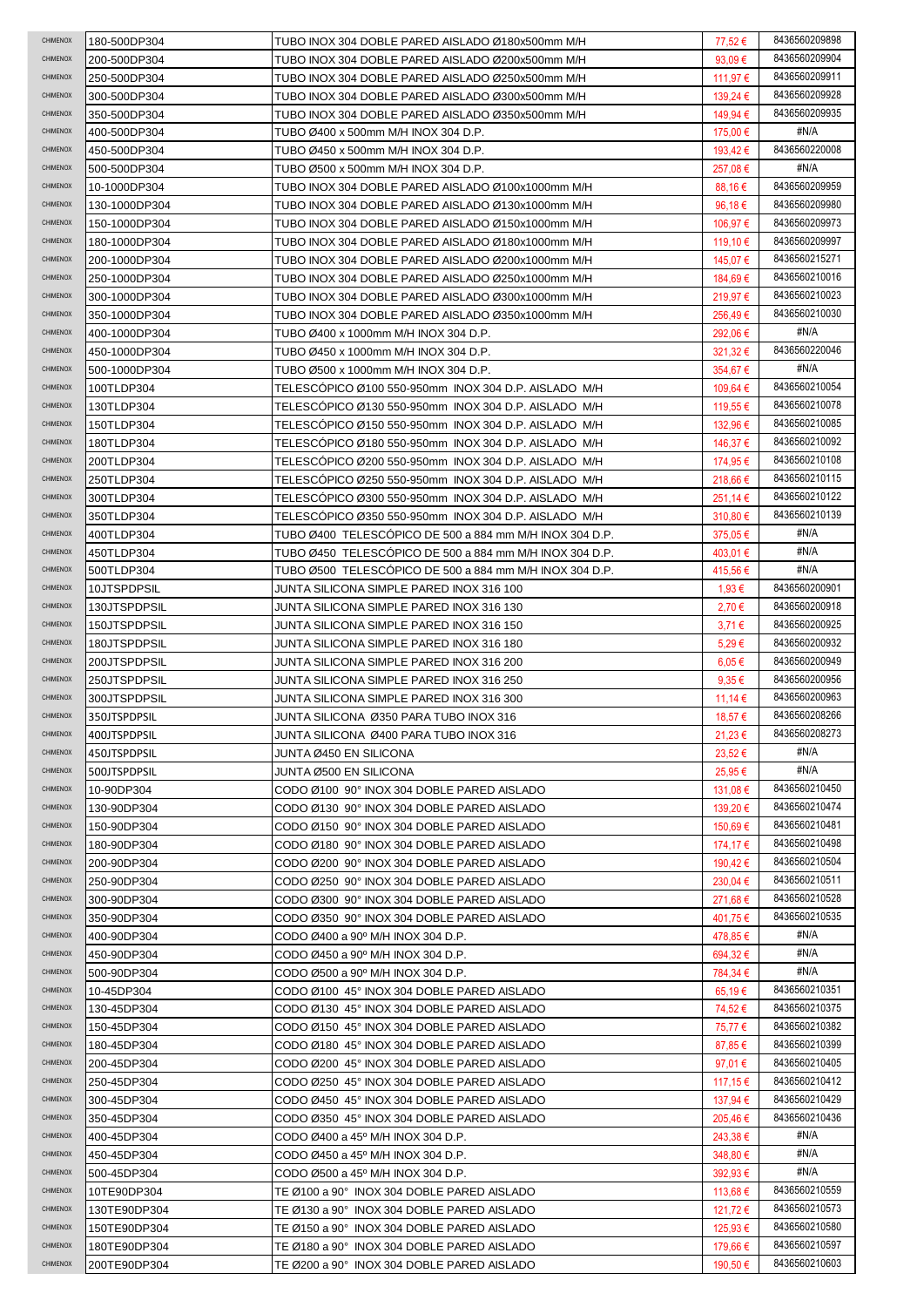| CHIMENOX                           | 250TE90DP304                         | TE Ø250 a 90° INOX 304 DOBLE PARED AISLADO                                                               | 231,68€                | 8436560210610                  |
|------------------------------------|--------------------------------------|----------------------------------------------------------------------------------------------------------|------------------------|--------------------------------|
| CHIMENOX                           | 300TE90DP304                         | TE Ø300 a 90°INOX 304 DOBLE PARED AISLADO                                                                | 269,34 €               | 8436560210627                  |
| CHIMENOX                           | 350TE90DP304                         | TE Ø350 a 90° INOX 304 DOBLE PARED AISLADO                                                               | 457,88€                | 8436560210634                  |
| CHIMENOX                           | 400TE90DP304                         | TE Ø400 a 90º M/H INOX 304 D.P.                                                                          | 539,96€                | #N/A                           |
| CHIMENOX                           | 450TE90DP304                         | TE Ø450 a 90° M/H INOX 304 D.P.                                                                          | 602,25€                | 8436560220015                  |
| CHIMENOX                           | 500TE90DP304                         | TE Ø500 a 90º M/H INOX 304 D.P.                                                                          | 720,70€                | #N/A                           |
| CHIMENOX                           | 10TAPECONDDP304                      | TAPE CONDENSADOS Ø100 INOX 304 DOBLE PARED AISLADO                                                       | 26,18€                 | 8436560210757                  |
| CHIMENOX                           | 130TAPECONDDP304                     | TAPE CONDENSADOS Ø130 INOX 304 DOBLE PARED AISLADO                                                       | $31,44 \in$            | 8436560210771                  |
| CHIMENOX                           | 150TAPECONDDP304                     | TAPE CONDENSADOS Ø150 INOX 304 DOBLE PARED AISLADO                                                       | 31,95 €                | 8436560210788                  |
| CHIMENOX                           | 180TAPECONDDP304                     | TAPE CONDENSADOS Ø180 INOX 304 DOBLE PARED AISLADO                                                       | $33,47 \in$            | 8436560210795                  |
| CHIMENOX<br>CHIMENOX               | 200TAPECONDDP304                     | TAPE CONDENSADOS Ø200 INOX 304 DOBLE PARED AISLADO                                                       | 38,34 €                | 8436560210801<br>8436560210818 |
| CHIMENOX                           | 250TAPECONDDP304                     | TAPE CONDENSADOS Ø250 INOX 304 DOBLE PARED AISLADO<br>TAPE CONDENSADOS Ø300 INOX 304 DOBLE PARED AISLADO | 45,49€<br>51,98€       | 8436560210825                  |
| CHIMENOX                           | 300TAPECONDDP304<br>350TAPECONDDP304 | TAPE CONDENSADOS Ø350 INOX 304 DOBLE PARED AISLADO                                                       | 165,48€                | 8436560210832                  |
| CHIMENOX                           | 400TAPECONDDP304                     | TAPE CONDENSADOS Ø400 INOX 304 D.P.                                                                      | 186,83€                | #N/A                           |
| CHIMENOX                           | 450TAPECONDDP304                     | TAPE CONDENSADOS Ø450 INOX 304 D.P.                                                                      | 206,54 €               | 8436560220022                  |
| CHIMENOX                           | 500TAPECONDDP304                     | TAPE CONDENSADOS Ø500 INOX 304 D.P.                                                                      | 225,15€                | #N/A                           |
| CHIMENOX                           | TUBOFLEXNOX80                        | TUBO FLEXIBLE Ø80 CON DISPENSER 30M                                                                      | 823,90€                | 8436560201816                  |
| CHIMENOX                           | TUBOFLEXNOX100                       | TUBO FLEXIBLE Ø100 CON DISPENSER 30M                                                                     | 951,48€                | 8436560201823                  |
| CHIMENOX                           | TUBOFLEXNOX130                       | TUBO FLEX INT.LISO SP INOX 316 Ø130 30m                                                                  | 1.303.26 €             | 8436560201830                  |
| CHIMENOX                           | TUBOFLEXNOX150                       | TUBO FLEX INT.LISO SP INOX 316 Ø150 30m                                                                  | 1.551,50 €             | 8436560201847                  |
| CHIMENOX                           | TUBOFLEXNOX180                       | TUBO FLEX INT.LISO SP INOX 316 Ø180 25m                                                                  | 1.551,50 €             | 8436560201854                  |
| CHIMENOX                           | TUBOFLEXNOX200                       | TUBO FLEX INT.LISO SP INOX 316 Ø200 25m                                                                  | 1.737,68 €             | 8436560201861                  |
| CHIMENOX                           | TUBOFLEXNOX250                       | TUBO FLEX INT.LISO SP INOX 316 Ø250 20m                                                                  | 1.880.57 €             | 8436560215301                  |
| CHIMENOX                           | ADRMFLEXNOX80                        | UNIÓN RIGIDO MACHO A FLEX SIMPLE PARED INOX 316 80                                                       | 19,10 €                | 8436560201878                  |
| CHIMENOX                           | ADRMFLEXNOX100                       | UNIÓN RIGIDO MACHO FLEX SIMPLE PARED INOX 316 100                                                        | 19,94 €                | 8436560201885                  |
| CHIMENOX                           | ADRMFLEXNOX130                       | UNION RIGIDO MACHO FLEX SIMPLE PARED INOX 316 130                                                        | 23,25€                 | 8436560201892                  |
| CHIMENOX                           | ADRMFLEXNOX150                       | UNION RIGIDO MACHO FLEX SIMPLE PARED INOX 316 150                                                        | 24,90€                 | 8436560201908                  |
| CHIMENOX                           | ADRMFLEXNOX180                       | UNION RIGIDO MACHO FLEX SIMPLE PARED INOX 316 180                                                        | 29,06 €                | 8436560201915                  |
| CHIMENOX                           | ADRMFLEXNOX200                       | UNION RIGIDO MACHO FLEX SIMPLE PARED INOX 316 200                                                        | 30,73 €                | 8436560201922                  |
| CHIMENOX                           | ADRMFLEXNOX250                       | ADAPTADOR FLEXIBLE A MACHO Ø250 INOX 316                                                                 | 40,68€                 | 8436560215332                  |
| CHIMENOX                           | ADFLEXFLEXNOX80                      | UNION FLEX FLEX ANTICONDENSACION SP INOX 316 80                                                          | 19,10 €                | 8436560201939                  |
| CHIMENOX                           | ADFLEXFLEXNOX100                     | UNION FLEX FLEX ANTICONDENSACION SP INOX 316 100                                                         | 19,94 €                | 8436560201946<br>8436560201953 |
| CHIMENOX                           | ADFLEXFLEXNOX130                     | UNIÓN FLEX FLEX ANTICONDENSACIÓN SP INOX 316 130                                                         | 23,25€                 |                                |
|                                    |                                      |                                                                                                          |                        |                                |
| CHIMENOX                           | ADFLEXFLEXNOX150                     | UNIÓN FLEX FLEX ANTICONDENSACIÓN SP INOX 316 150                                                         | 24,90€                 | 8436560201960                  |
| CHIMENOX<br>CHIMENOX               | ADFLEXFLEXNOX180                     | UNIÓN FLEX FLEX ANTICONDENSACIÓN SP INOX 316 180                                                         | 29,06€                 | 8436560201977                  |
| <b>CHIMENOX</b>                    | ADFLEXFLEXNOX200                     | UNIÓN FLEX FLEX ANTICONDENSACIÓN SP INOX 316 200                                                         | 30,73 €                | 8436560201984                  |
| CHIMENOX                           | ADFLEXFLEXNOX250                     | ADAPTADOR FLEXIBLE A FLEXIBLE Ø250 INOX 316                                                              | 40,68€                 | 8436560215363<br>8436560201991 |
| CHIMENOX                           | ADRHFLEXNOX80                        | UNIÓN FLEX RIG. HEMB. ANTICONDEN. SP INOX 316 80<br>UNIÓN FLEX RIG. HEMB. ANTICONDEN. SP INOX 316 100    | 19,10€                 | 8436560202004                  |
| CHIMENOX                           | ADRHFLEXNOX100<br>ADRHFLEXNOX130     | UNION FLEX RIG. HEMB. ANTICONDEN. SP INOX 316 130                                                        | 19,94 €<br>23,25 €     | 8436560202011                  |
| CHIMENOX                           | ADRHFLEXNOX150                       | UNION FLEX RIG. HEMB. ANTICONDEN. SP INOX 316 150                                                        | 24,90 €                | 8436560202028                  |
| CHIMENOX                           | ADRHFLEXNOX180                       | UNIÓN FLEX RIG. HEMB. ANTICONDEN. SP INOX 316 180                                                        | 29,06 €                | 8436560202035                  |
| CHIMENOX                           | ADRHFLEXNOX200                       | UNION FLEX RIG. HEMB. ANTICONDEN. SP INOX 316 200                                                        | 30,73 €                | 8436560202042                  |
| CHIMENOX                           | ADRHFLEXNOX250                       | ADAPTADOR HEMBRA A FLEXIBLE Ø250 INOX 316                                                                | 40,68€                 | 8436560215394                  |
| <b>CHIMENOX</b>                    | 8-250HP                              | Tubo Ø80 x 250mm inox 304 Grupo Elect.                                                                   | consultar              | #N/A                           |
| CHIMENOX                           | 10-250HP                             | Tubo Ø100 x 250mm inox 304 Grupo Elect.                                                                  | consultar              | #N/A                           |
| CHIMENOX                           | 125-250HP                            | Tubo Ø125 x 250mm inox 304 Grupo Elect.                                                                  | consultar              | #N/A                           |
| CHIMENOX                           | 150-250HP                            | Tubo Ø150 x 250mm inox 304 Grupo Elect.                                                                  | consultar              | #N/A                           |
| <b>CHIMENOX</b>                    | 175-250HP                            | Tubo Ø175 x 250mm inox 304 Grupo Elect.                                                                  | consultar              | #N/A                           |
| <b>CHIMENOX</b>                    | 200-250HP                            | Tubo Ø200 x 250mm inox 304 Grupo Elect.                                                                  | consultar              | #N/A                           |
| CHIMENOX                           | 250-250HP                            | Tubo Ø250 x 250mm inox 304 Grupo Elect.                                                                  | consultar              | #N/A                           |
| <b>CHIMENOX</b>                    | 300-250HP                            | Tubo Ø300 x 250mm inox 304 Grupo Elect.                                                                  | consultar              | #N/A                           |
| <b>CHIMENOX</b><br><b>CHIMENOX</b> | 350-250HP                            | Tubo Ø350 x 250mm inox 304 Grupo Elect.                                                                  | consultar              | #N/A                           |
| <b>CHIMENOX</b>                    | 400-250HP                            | Tubo Ø400 x 250mm inox 304 Grupo Elect.                                                                  | consultar              | #N/A<br>#N/A                   |
| <b>CHIMENOX</b>                    | 450-250HP<br>500-250HP               | Tubo Ø450 x 250mm inox 304 Grupo Elect.                                                                  | consultar              | #N/A                           |
| <b>CHIMENOX</b>                    | 550-250HP                            | Tubo Ø500 x 250mm inox 304 Grupo Elect.<br>Tubo Ø550 x 250mm inox 304 Grupo Elect.                       | consultar<br>consultar | #N/A                           |
| <b>CHIMENOX</b>                    | 600-250HP                            |                                                                                                          |                        | #N/A                           |
| CHIMENOX                           | 8-500HP                              | Tubo Ø600 x 250mm inox 304 Grupo Elect.<br>Tubo Ø80 x 500mm inox 304 Grupo Elect.                        | consultar<br>consultar | #N/A                           |
| CHIMENOX                           | 10-500HP                             | Tubo Ø100 x 500mm inox 304 Grupo Elect.                                                                  | consultar              | #N/A                           |
| CHIMENOX                           | 125-500HP                            | Tubo Ø125 x 500mm inox 304 Grupo Elect.                                                                  | consultar              | #N/A                           |
| CHIMENOX                           | 150-500HP                            | Tubo Ø150 x 500mm inox 304 Grupo Elect.                                                                  | consultar              | #N/A                           |
| <b>CHIMENOX</b>                    | 175-500HP                            | Tubo Ø175 x 500mm inox 304 Grupo Elect.                                                                  | consultar              | #N/A                           |
| CHIMENOX                           | 200-500HP                            | Tubo Ø200 x 500mm inox 304 Grupo Elect.                                                                  | consultar              | #N/A                           |
| <b>CHIMENOX</b>                    | 250-500HP                            | Tubo Ø250 x 500mm inox 304 Grupo Elect.                                                                  | consultar              | #N/A                           |
| <b>CHIMENOX</b><br>CHIMENOX        | 300-500HP<br>350-500HP               | Tubo Ø300 x 500mm inox 304 Grupo Elect.<br>Tubo Ø350 x 500mm inox 304 Grupo Elect.                       | consultar              | #N/A<br>#N/A                   |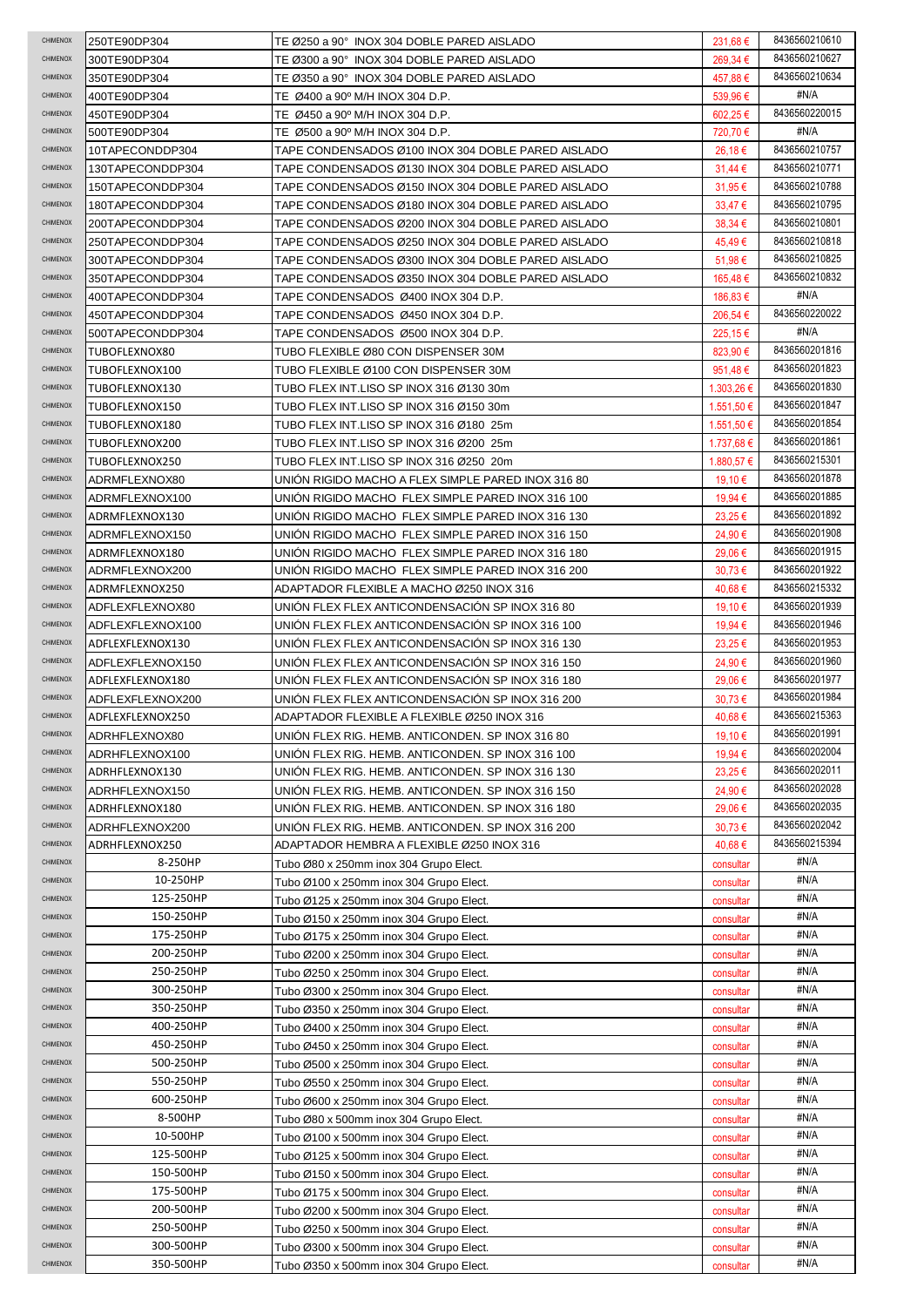| <b>CHIMENOX</b>      | 400-500HP                  | Tubo Ø400 x 500mm inox 304 Grupo Elect.                                                            | consultar              | #N/A         |
|----------------------|----------------------------|----------------------------------------------------------------------------------------------------|------------------------|--------------|
| CHIMENOX             | 450-500HP                  | Tubo Ø450 x 500mm inox 304 Grupo Elect.                                                            | consultar              | #N/A         |
| CHIMENOX             | 500-500HP                  | Tubo Ø500 x 500mm inox 304 Grupo Elect.                                                            | consultar              | #N/A         |
| CHIMENOX             | 550-500HP                  | Tubo Ø550 x 500mm inox 304 Grupo Elect.                                                            | consultar              | #N/A         |
| CHIMENOX             | 600-500HP                  | Tubo Ø600 x 500mm inox 304 Grupo Elect.                                                            | consultar              | #N/A         |
| CHIMENOX             | 8-1000HP                   | Tubo Ø80 x 1000mm inox 304 Grupo Elect.                                                            | consultar              | #N/A         |
| CHIMENOX             | 10-1000HP                  | Tubo Ø100 x 1000mm inox 304 Grupo Elect.                                                           | consultar              | #N/A         |
| CHIMENOX             | 125-1000HP                 | Tubo Ø125 x 1000mm inox 304 Grupo Elect.                                                           | consultar              | #N/A         |
| CHIMENOX             | 150-1000HP                 | Tubo Ø150 x 1000mm inox 304 Grupo Elect.                                                           | consultar              | #N/A         |
| CHIMENOX             | 175-1000HP                 | Tubo Ø175 x 1000mm inox 304 Grupo Elect.                                                           | consultar              | #N/A         |
| CHIMENOX             | 200-1000HP                 | Tubo Ø200 x 1000mm inox 304 Grupo Elect.                                                           | consultar              | #N/A         |
| CHIMENOX             | 250-1000HP                 | Tubo Ø250 x 1000mm inox 304 Grupo Elect.                                                           | consultar              | #N/A         |
| CHIMENOX             | 300-1000HP                 | Tubo Ø300 x 1000mm inox 304 Grupo Elect.                                                           | consultar              | #N/A         |
| CHIMENOX             | 350-1000HP                 | Tubo Ø350 x 1000mm inox 304 Grupo Elect.                                                           | consultar              | #N/A         |
| CHIMENOX             | 400-1000HP                 | Tubo Ø400 x 1000mm inox 304 Grupo Elect.                                                           | consultar              | #N/A         |
| CHIMENOX             | 450-1000HP                 | Tubo Ø450 x 1000mm inox 304 Grupo Elect.                                                           | consultar              | #N/A         |
| <b>CHIMENOX</b>      | 500-1000HP                 | Tubo Ø500 x 1000mm inox 304 Grupo Elect.                                                           | consultar              | #N/A         |
| CHIMENOX             | 550-1000HP                 | Tubo Ø550 x 1000mm inox 304 Grupo Elect.                                                           | consultar              | #N/A         |
| CHIMENOX             | 600-1000HP                 | Tubo Ø600 x 1000mm inox 304 Grupo Elect.                                                           | consultar              | #N/A         |
| CHIMENOX             | 8TL500HP                   | TELESCÓPICO Ø80 x 500mm inox 304 Grupo Elect.                                                      | consultar              | #N/A         |
| CHIMENOX             | 10TL500HP                  | TELESCOPICO Ø100 x 500mm inox 304 Grupo Elect.                                                     | consultar              | #N/A         |
| CHIMENOX             | 125TL500HP                 | TELESCÓPICO Ø125 x 500mm inox 304 Grupo Elect.                                                     | consultar              | #N/A         |
| <b>CHIMENOX</b>      | 150TL500HP                 | TELESCÓPICO Ø150 x 500mm inox 304 Grupo Elect.                                                     | consultar              | #N/A         |
| CHIMENOX             | 175TL500HP                 | TELESCOPICO Ø175 x 500mm inox 304 Grupo Elect.                                                     | consultar              | #N/A         |
| CHIMENOX             | 200TL500HP                 | TELESCOPICO Ø200 x 500mm inox 304 Grupo Elect.                                                     | consultar              | #N/A         |
| <b>CHIMENOX</b>      | 250TL500HP                 | TELESCOPICO Ø250 x 500mm inox 304 Grupo Elect.                                                     | consultar              | #N/A         |
| <b>CHIMENOX</b>      | 300TL500HP                 | TELESCOPICO Ø300 x 500mm inox 304 Grupo Elect.                                                     | consultar              | #N/A         |
| CHIMENOX             | 350TL500HP                 | TELESCOPICO Ø350 x 500mm inox 304 Grupo Elect.                                                     | consultar              | #N/A         |
| CHIMENOX             | 400TL500HP                 | TELESCOPICO Ø400 x 500mm inox 304 Grupo Elect.                                                     | consultar              | #N/A         |
| CHIMENOX             | 450TL500HP                 | TELESCOPICO Ø450 x 500mm inox 304 Grupo Elect.                                                     | consultar              | #N/A         |
| CHIMENOX             | 500TL500HP                 | TELESCOPICO Ø500 x 500mm inox 304 Grupo Elect.                                                     | consultar              | #N/A         |
| CHIMENOX             | 550TL500HP                 | TELESCOPICO Ø550 x 500mm inox 304 Grupo Elect.                                                     | consultar              | #N/A         |
| CHIMENOX             | 600TL500HP                 | TELESCOPICO Ø600 x 500mm inox 304 Grupo Elect.                                                     | consultar              | #N/A<br>#N/A |
| CHIMENOX             | 8TL1000HP                  | TELESCOPICO Ø80 x 1000mm inox 304 Grupo Elect.                                                     | consultar              |              |
| CHIMENOX             | 10TL1000HP                 | TELESCOPICO Ø100 x 1000mm inox 304 Grupo Elect.                                                    | consultar              | #N/A<br>#N/A |
| CHIMENOX             | 125TL1000HP                | TELESCOPICO Ø125 x 1000mm inox 304 Grupo Elect.                                                    | consultar              |              |
|                      |                            |                                                                                                    |                        |              |
| CHIMENOX             | 150TL1000HP                | TELESCOPICO Ø150 x 1000mm inox 304 Grupo Elect.                                                    | consultar              | #N/A         |
| CHIMENOX             | 175TL1000HP                | TELESCOPICO Ø175 x 1000mm inox 304 Grupo Elect.                                                    | consultar              | #N/A         |
| CHIMENOX             | 200TL1000HP                | TELESCÓPICO Ø200 x 1000mm inox 304 Grupo Elect.                                                    | consultar              | #N/A         |
| CHIMENOX             | 250TL1000HP                | TELESCÓPICO Ø250 x 1000mm inox 304 Grupo Elect.                                                    | consultar              | #N/A         |
| CHIMENOX             | 300TL1000HP                | TELESCÓPICO Ø300 x 1000mm inox 304 Grupo Elect.                                                    | consultar              | #N/A         |
| CHIMENOX             | 350TL1000HP                | TELESCÓPICO Ø350 x 1000mm inox 304 Grupo Elect.                                                    | consultar              | #N/A         |
| CHIMENOX<br>CHIMENOX | 400TL1000HP                | TELESCOPICO Ø400 x 1000mm inox 304 Grupo Elect.                                                    | consultar              | #N/A         |
| CHIMENOX             | 450TL1000HP<br>500TL1000HP | TELESCOPICO Ø450 x 1000mm inox 304 Grupo Elect.                                                    | consultar              | #N/A<br>#N/A |
| CHIMENOX             |                            | TELESCÓPICO Ø500 x 1000mm inox 304 Grupo Elect.                                                    | consultar              |              |
| CHIMENOX             | 550TL1000HP<br>600TL1000HP | TELESCÓPICO Ø550 x 1000mm inox 304 Grupo Elect.                                                    | consultar              | #N/A<br>#N/A |
| CHIMENOX             | 8SLHP                      | TELESCÓPICO Ø600 x 1000mm inox 304 Grupo Elect.                                                    | consultar              | #N/A         |
| <b>CHIMENOX</b>      | 10SLHP                     | SILENCIADOR Ø80 x 1000mm inox 304 Grupo Elect.                                                     | consultar              | #N/A         |
| <b>CHIMENOX</b>      | 125SLHP                    | SILENCIADOR Ø100 x 1000mm inox 304 Grupo Elect.<br>SILENCIADOR Ø125 x 1000mm inox 304 Grupo Elect. | consultar<br>consultar | #N/A         |
| <b>CHIMENOX</b>      | 150SLHP                    | SILENCIADOR Ø150 x 1000mm inox 304 Grupo Elect.                                                    | consultar              | #N/A         |
| <b>CHIMENOX</b>      | 175SLHP                    | SILENCIADOR Ø175 x 1000mm inox 304 Grupo Elect.                                                    | consultar              | #N/A         |
| CHIMENOX             | 200SLHP                    | SILENCIADOR Ø200 x 1000mm inox 304 Grupo Elect.                                                    | consultar              | #N/A         |
| CHIMENOX             | 250SLHP                    |                                                                                                    | consultar              | #N/A         |
| CHIMENOX             | 300SLHP                    | SILENCIADOR Ø250 x 1000mm inox 304 Grupo Elect.<br>SILENCIADOR Ø300 x 1000mm inox 304 Grupo Elect. | consultar              | #N/A         |
| CHIMENOX             | 350SLHP                    | SILENCIADOR Ø350 x 1000mm inox 304 Grupo Elect.                                                    | consultar              | #N/A         |
| CHIMENOX             | 400SLHP                    | SILENCIADOR Ø400 x 1000mm inox 304 Grupo Elect.                                                    | consultar              | #N/A         |
| <b>CHIMENOX</b>      | 450SLHP                    | SILENCIADOR Ø450 x 1000mm inox 304 Grupo Elect.                                                    | consultar              | #N/A         |
| <b>CHIMENOX</b>      | 500SLHP                    | SILENCIADOR Ø500 x 1000mm inox 304 Grupo Elect.                                                    | consultar              | #N/A         |
| CHIMENOX             | 550SLHP                    | SILENCIADOR Ø550 x 1000mm inox 304 Grupo Elect.                                                    | consultar              | #N/A         |
| CHIMENOX             | 600SLHP                    | SILENCIADOR Ø600 x 1000mm inox 304 Grupo Elect.                                                    | consultar              | #N/A         |
| <b>CHIMENOX</b>      | 8INSPHP                    | MÓDULO INSPECCIÓN Ø80 x 500mm inox 304 Grupo Elect.                                                | consultar              | #N/A         |
| CHIMENOX             | 10INSPHP                   | MODULO INSPECCION Ø100 x 500mm inox 304 Grupo Elect.                                               | consultar              | #N/A         |
| CHIMENOX             | 125INSPHP                  | MODULO INSPECCIÓN Ø125 x 500mm inox 304 Grupo Elect.                                               | consultar              | #N/A         |
| CHIMENOX             | 150INSPHP                  | MODULO INSPECCIÓN Ø150 x 500mm inox 304 Grupo Elect.                                               | consultar              | #N/A         |
| CHIMENOX             | 175INSPHP                  | MÓDULO INSPECCIÓN Ø175 x 500mm inox 304 Grupo Elect.                                               | consultar              | #N/A         |
| CHIMENOX             | 200INSPHP                  | MÓDULO INSPECCIÓN Ø200 x 500mm inox 304 Grupo Elect.                                               | consultar              | #N/A         |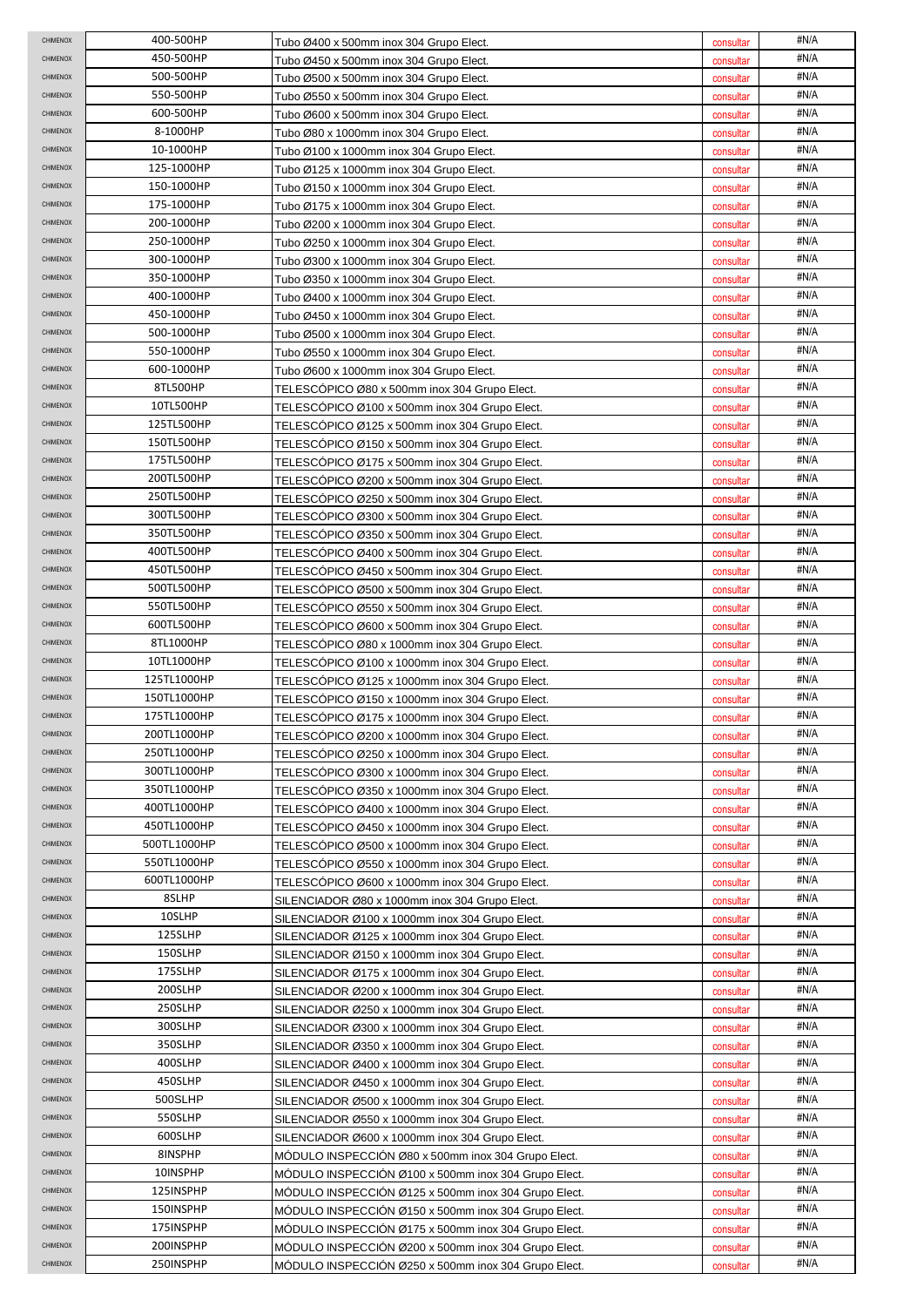| <b>CHIMENOX</b>             | 300INSPHP              | MODULO INSPECCIÓN Ø300 x 500mm inox 304 Grupo Elect.                                       | consultar              | #N/A         |
|-----------------------------|------------------------|--------------------------------------------------------------------------------------------|------------------------|--------------|
| CHIMENOX                    | 350INSPHP              | MÓDULO INSPECCIÓN Ø350 x 500mm inox 304 Grupo Elect.                                       | consultar              | #N/A         |
| CHIMENOX                    | 400INSPHP              | MÓDULO INSPECCIÓN Ø400 x 500mm inox 304 Grupo Elect.                                       | consultar              | #N/A         |
| CHIMENOX                    | 450INSPHP              | MÓDULO INSPECCIÓN Ø450 x 500mm inox 304 Grupo Elect.                                       | consultar              | #N/A         |
| CHIMENOX                    | 500INSPHP              | MODULO INSPECCION Ø500 x 500mm inox 304 Grupo Elect.                                       | consultar              | #N/A         |
| <b>CHIMENOX</b>             | 550INSPHP              | MODULO INSPECCION Ø550 x 500mm inox 304 Grupo Elect.                                       | consultar              | #N/A         |
| CHIMENOX                    | 600INSPHP              | MODULO INSPECCION Ø600 x 500mm inox 304 Grupo Elect.                                       | consultar              | #N/A         |
| CHIMENOX                    | 8TE90HP                | TE 90 SIN TAPA Ø80 inox 304 Grupo Elect.                                                   | consultar              | #N/A         |
| CHIMENOX                    | 10TE90HP               | TE 90 SIN TAPA Ø100 inox 304 Grupo Elect.                                                  | consultar              | #N/A         |
| <b>CHIMENOX</b>             | 125TE90HP              | TE 90 SIN TAPA Ø125 inox 304 Grupo Elect.                                                  | consultar              | #N/A         |
| CHIMENOX                    | 150TE90HP              | TE 90 SIN TAPA Ø150 inox 304 Grupo Elect.                                                  | consultar              | #N/A         |
| CHIMENOX                    | 175TE90HP              | TE 90 SIN TAPA Ø175 inox 304 Grupo Elect.                                                  | consultar              | #N/A         |
| CHIMENOX                    | 200TE90HP              | TE 90 SIN TAPA Ø200 inox 304 Grupo Elect.                                                  | consultar              | #N/A         |
| <b>CHIMENOX</b>             | 250TE90HP              | TE 90 SIN TAPA Ø250 inox 304 Grupo Elect.                                                  | consultar              | #N/A         |
| CHIMENOX                    | 300TE90HP              | TE 90 SIN TAPA Ø300 inox 304 Grupo Elect.                                                  | consultar              | #N/A         |
| <b>CHIMENOX</b>             | 350TE90HP              | TE 90 SIN TAPA Ø350 inox 304 Grupo Elect.                                                  | consultar              | #N/A         |
| <b>CHIMENOX</b>             | 400TE90HP              | TE 90 SIN TAPA Ø400 inox 304 Grupo Elect.                                                  | consultar              | #N/A         |
| CHIMENOX                    | 450TE90HP              | TE 90 SIN TAPA Ø450 inox 304 Grupo Elect.                                                  | consultar              | #N/A         |
| CHIMENOX                    | 500TE90HP              | TE 90 SIN TAPA Ø500 inox 304 Grupo Elect.                                                  | consultar              | #N/A         |
| CHIMENOX                    | 550TE90HP              | TE 90 SIN TAPA Ø550 inox 304 Grupo Elect.                                                  | consultar              | #N/A         |
| CHIMENOX                    | 600TE90HP              | TE 90 SIN TAPA Ø600 inox 304 Grupo Elect.                                                  | consultar              | #N/A         |
| CHIMENOX                    | 8TE45HP                | TE 45 SIN TAPA Ø80 inox 304 Grupo Elect.                                                   | consultar              | #N/A         |
| <b>CHIMENOX</b>             | 10TE45HP               | TE 45 SIN TAPA Ø100 inox 304 Grupo Elect.                                                  | consultar              | #N/A         |
| <b>CHIMENOX</b>             | 125TE45HP              | TE 45 SIN TAPA Ø125 inox 304 Grupo Elect.                                                  | consultar              | #N/A         |
| <b>CHIMENOX</b>             | 150TE45HP              | TE 45 SIN TAPA Ø150 inox 304 Grupo Elect.                                                  | consultar              | #N/A         |
| <b>CHIMENOX</b>             | 175TE45HP              | TE 45 SIN TAPA Ø175  inox 304 Grupo Elect.                                                 | consultar              | #N/A         |
| <b>CHIMENOX</b>             | 200TE45HP              | TE 45 SIN TAPA Ø200 inox 304 Grupo Elect.                                                  | consultar              | #N/A         |
| CHIMENOX                    | 250TE45HP              | TE 45 SIN TAPA Ø250 inox 304 Grupo Elect.                                                  | consultar              | #N/A         |
| CHIMENOX                    | 300TE45HP              | TE 45 SIN TAPA Ø300 inox 304 Grupo Elect.                                                  | consultar              | #N/A         |
| CHIMENOX                    | 350TE45HP              | TE 45 SIN TAPA Ø350 inox 304 Grupo Elect.                                                  | consultar              | #N/A         |
| <b>CHIMENOX</b>             | 400TE45HP              | TE 45 SIN TAPA Ø400 inox 304 Grupo Elect.                                                  | consultar              | #N/A         |
| <b>CHIMENOX</b>             | 450TE45HP              | TE 45 SIN TAPA Ø450 inox 304 Grupo Elect.                                                  | consultar              | #N/A         |
| <b>CHIMENOX</b>             | 500TE45HP              | TE 45 SIN TAPA Ø500 inox 304 Grupo Elect.                                                  | consultar              | #N/A         |
| CHIMENOX                    | 550TE45HP              | TE 45 SIN TAPA Ø550 inox 304 Grupo Elect.                                                  | consultar              | #N/A         |
| CHIMENOX                    | 600TE45HP              | TE 45 SIN TAPA Ø600 inox 304 Grupo Elect.                                                  | consultar              | #N/A         |
| <b>CHIMENOX</b>             | 8TAPAHP                | Tapa con desagüe Ø80 inox 304 Grupo Elect.                                                 | consultar              | #N/A         |
| CHIMENOX                    | 10TAPAHP               | Tapa con desagüe Ø100 inox 304 Grupo Elect.                                                | consultar              | #N/A         |
| <b>CHIMENOX</b>             | 125TAPAHP              | Tapa con desagüe Ø125 inox 304 Grupo Elect.                                                | consultar              | #N/A         |
| CHIMENOX                    |                        | Tapa con desagüe Ø150 inox 304 Grupo Elect.                                                | consultar              | #N/A         |
|                             | 150TAPAHP              |                                                                                            |                        |              |
| CHIMENOX                    | 175TAPAHP              | Tapa con desagüe Ø175 inox 304 Grupo Elect.                                                | consultar              | #N/A         |
| CHIMENOX                    | 200TAPAHP              | Tapa con desagüe Ø200 inox 304 Grupo Elect.                                                | consultar              | #N/A         |
| CHIMENOX                    | 250TAPAHP              | Tapa con desagüe Ø250 inox 304 Grupo Elect.                                                | consultar              | #N/A         |
| CHIMENOX                    | 300TAPAHP              | Tapa con desagüe Ø300 inox 304 Grupo Elect.                                                | consultar              | #N/A         |
| CHIMENOX<br><b>CHIMENOX</b> | 350TAPAHP              | Tapa con desagüe Ø350 inox 304 Grupo Elect.                                                | consultar              | #N/A         |
| CHIMENOX                    | 400TAPAHP              | Tapa con desagüe Ø400 inox 304 Grupo Elect.                                                | consultar              | #N/A         |
| CHIMENOX                    | 450TAPAHP              | Tapa con desagüe Ø450 inox 304 Grupo Elect.                                                | consultar              | #N/A<br>#N/A |
| CHIMENOX                    | 500TAPAHP<br>550TAPAHP | Tapa con desagüe Ø500 inox 304 Grupo Elect.<br>Tapa con desagüe Ø550 inox 304 Grupo Elect. | consultar<br>consultar | #N/A         |
| <b>CHIMENOX</b>             | 600TAPAHP              |                                                                                            |                        | #N/A         |
| CHIMENOX                    | 8-30HP                 | Tapa con desagüe Ø600 inox 304 Grupo Elect.<br>Codo Ø80 a 30° inox 304 Grupo Elect.        | consultar<br>consultar | #N/A         |
| CHIMENOX                    | 10-30HP                |                                                                                            |                        | #N/A         |
| <b>CHIMENOX</b>             | 125-30HP               | Codo Ø100 a 30º inox 304 Grupo Elect.<br>Codo Ø125 a 30º inox 304 Grupo Elect.             | consultar<br>consultar | #N/A         |
| CHIMENOX                    | 150-30HP               | Codo Ø150 a 30º inox 304 Grupo Elect.                                                      | consultar              | #N/A         |
| CHIMENOX                    | 175-30HP               | Codo Ø175 a 30º inox 304 Grupo Elect.                                                      | consultar              | #N/A         |
| CHIMENOX                    | 200-30HP               | Codo Ø200 a 30º inox 304 Grupo Elect.                                                      | consultar              | #N/A         |
| CHIMENOX                    | 250-30HP               | Codo Ø250 a 30° inox 304 Grupo Elect.                                                      | consultar              | #N/A         |
| CHIMENOX                    | 300-30HP               | Codo Ø300 a 30º inox 304 Grupo Elect.                                                      | consultar              | #N/A         |
| <b>CHIMENOX</b>             | 350-30HP               | Codo Ø350 a 30º inox 304 Grupo Elect.                                                      | consultar              | #N/A         |
| <b>CHIMENOX</b>             | 400-30HP               | Codo Ø400 a 30º inox 304 Grupo Elect.                                                      | consultar              | #N/A         |
| CHIMENOX                    | 450-30HP               | Codo Ø450 a 30° inox 304 Grupo Elect.                                                      | consultar              | #N/A         |
| CHIMENOX                    | 500-30HP               | Codo Ø500 a 30° inox 304 Grupo Elect.                                                      | consultar              | #N/A         |
| CHIMENOX                    | 550-30HP               | Codo Ø550 a 30° inox 304 Grupo Elect.                                                      | consultar              | #N/A         |
| CHIMENOX                    | 600-30HP               | Codo $\emptyset$ 600 a 30 $^{\circ}$ inox 304 Grupo Elect.                                 | consultar              | #N/A         |
| CHIMENOX                    | 8-45HP                 | Codo Ø80 a 45° inox 304 Grupo Elect.                                                       | consultar              | #N/A         |
| CHIMENOX                    | 10-45HP                | Codo Ø100 a 45° inox 304 Grupo Elect.                                                      | consultar              | #N/A         |
| CHIMENOX                    | 125-45HP               | Codo Ø125 a 45° inox 304 Grupo Elect.                                                      | consultar              | #N/A         |
| CHIMENOX<br>CHIMENOX        | 150-45HP<br>175-45HP   | Codo Ø150 a 45° inox 304 Grupo Elect.<br>Codo Ø175 a 45° inox 304 Grupo Elect.             | consultar<br>consultar | #N/A<br>#N/A |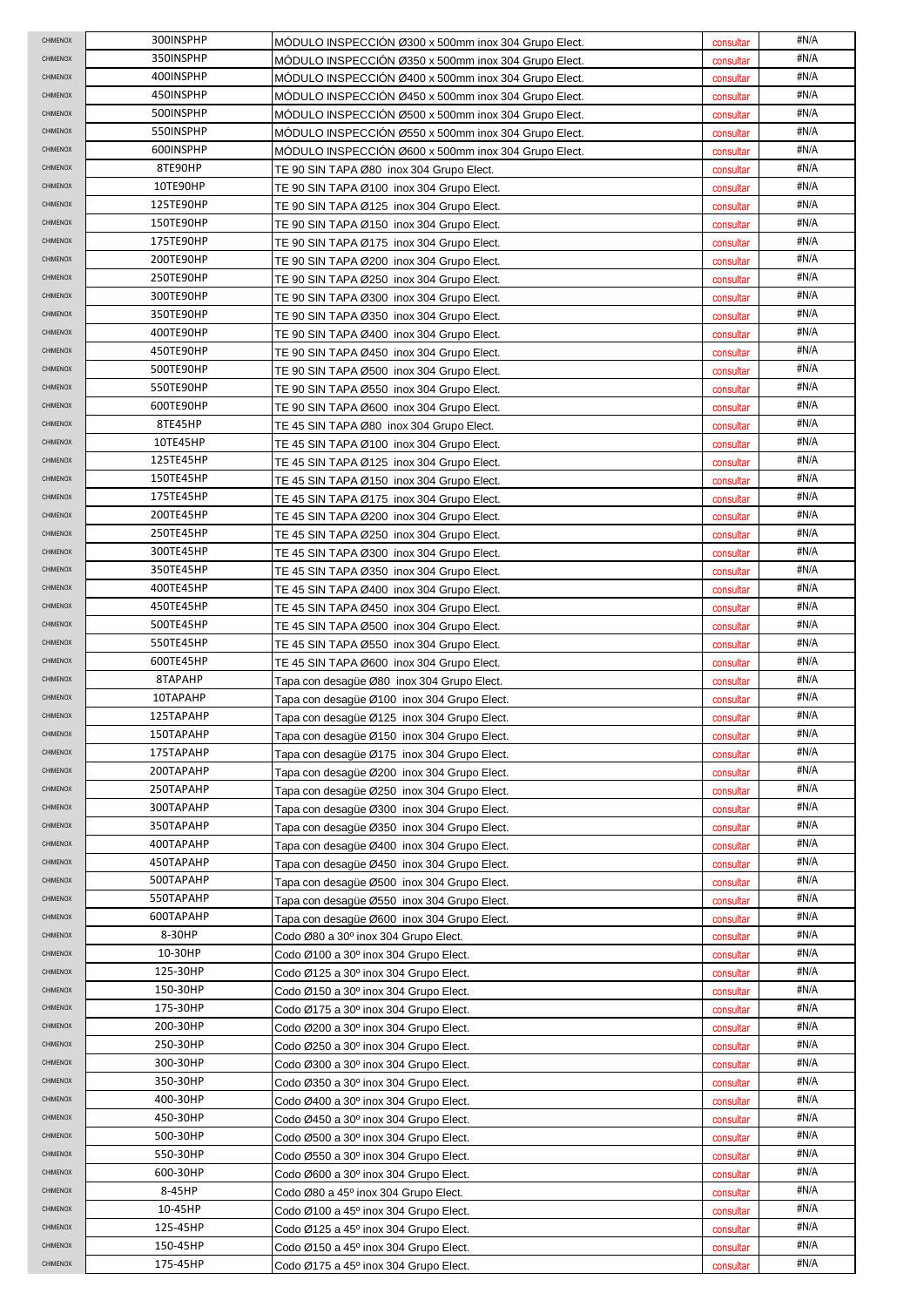| <b>CHIMENOX</b>             | 200-45HP                   | Codo Ø200 a 45° inox 304 Grupo Elect.                                                                            | consultar              | #N/A         |
|-----------------------------|----------------------------|------------------------------------------------------------------------------------------------------------------|------------------------|--------------|
| CHIMENOX                    | 250-45HP                   | Codo Ø250 a 45° inox 304 Grupo Elect.                                                                            | consultar              | #N/A         |
| CHIMENOX                    | 300-45HP                   | Codo Ø300 a 45 $^{\circ}$ inox 304 Grupo Elect.                                                                  | consultar              | #N/A         |
| CHIMENOX                    | 350-45HP                   | Codo Ø350 a 45° inox 304 Grupo Elect.                                                                            | consultar              | #N/A         |
| <b>CHIMENOX</b>             | 400-45HP                   | Codo Ø400 a 45° inox 304 Grupo Elect.                                                                            | consultar              | #N/A         |
| <b>CHIMENOX</b>             | 450-45HP                   | Codo Ø450 a 45° inox 304 Grupo Elect.                                                                            | consultar              | #N/A         |
| <b>CHIMENOX</b>             | 500-45HP                   | Codo Ø500 a 45° inox 304 Grupo Elect.                                                                            | consultar              | #N/A         |
| CHIMENOX                    | 550-45HP                   | Codo Ø550 a 45° inox 304 Grupo Elect.                                                                            | consultar              | #N/A         |
| CHIMENOX                    | 600-45HP                   | Codo Ø600 a 45° inox 304 Grupo Elect.                                                                            | consultar              | #N/A         |
| CHIMENOX                    | 8-90HP                     | Codo Ø80 a 90° inox 304 Grupo Elect.                                                                             | consultar              | #N/A         |
| CHIMENOX                    | 10-90HP                    | Codo Ø100 a 90° inox 304 Grupo Elect.                                                                            | consultar              | #N/A         |
| CHIMENOX                    | 125-90HP                   | Codo Ø125 a 90° inox 304 Grupo Elect.                                                                            | consultar              | #N/A         |
| <b>CHIMENOX</b>             | 150-90HP                   | Codo Ø150 a 90° inox 304 Grupo Elect.                                                                            | consultar              | #N/A         |
| <b>CHIMENOX</b>             | 175-90HP                   | Codo Ø175 a 90° inox 304 Grupo Elect.                                                                            | consultar              | #N/A         |
| CHIMENOX                    | 200-90HP                   | Codo Ø200 a 90° inox 304 Grupo Elect.                                                                            | consultar              | #N/A         |
| CHIMENOX                    | 250-90HP                   | Codo Ø250 a 90° inox 304 Grupo Elect.                                                                            | consultar              | #N/A         |
| <b>CHIMENOX</b>             | 300-90HP                   | Codo Ø300 a 90° inox 304 Grupo Elect.                                                                            | consultar              | #N/A         |
| CHIMENOX                    | 350-90HP                   | Codo Ø350 a 90° inox 304 Grupo Elect.                                                                            | consultar              | #N/A         |
| <b>CHIMENOX</b>             | 400-90HP                   | Codo Ø400 a 90° inox 304 Grupo Elect.                                                                            | consultar              | #N/A         |
| <b>CHIMENOX</b>             | 450-90HP                   | Codo Ø450 a 90° inox 304 Grupo Elect.                                                                            | consultar              | #N/A         |
| CHIMENOX                    | 500-90HP                   | Codo Ø500 a 90° inox 304 Grupo Elect.                                                                            | consultar              | #N/A         |
| CHIMENOX                    | 550-90HP                   | Codo Ø550 a 90° inox 304 Grupo Elect.                                                                            | consultar              | #N/A         |
| <b>CHIMENOX</b>             | 600-90HP                   | Codo Ø600 a 90° inox 304 Grupo Elect.                                                                            | consultar              | #N/A         |
| <b>CHIMENOX</b>             | 8ADAPSPDPHP                | ADAPTADOR SIMPLE A DOBLE Ø80 inox 304 Grupo Elect.                                                               | consultar              | #N/A         |
| <b>CHIMENOX</b>             | 10ADAPSPDPHP               | ADAPTADOR SIMPLE A DOBLE Ø100 inox 304 Grupo Elect.                                                              | consultar              | #N/A         |
| <b>CHIMENOX</b>             | 125ADAPSPDPHP              | ADAPTADOR SIMPLE A DOBLE Ø125  inox 304 Grupo Elect.                                                             | consultar              | #N/A         |
| <b>CHIMENOX</b>             | 150ADAPSPDPHP              | ADAPTADOR SIMPLE A DOBLE Ø150 inox 304 Grupo Elect.                                                              | consultar              | #N/A         |
| CHIMENOX                    | 175ADAPSPDPHP              | ADAPTADOR SIMPLE A DOBLE Ø175 inox 304 Grupo Elect.                                                              | consultar              | #N/A         |
| CHIMENOX                    | 200ADAPSPDPHP              | ADAPTADOR SIMPLE A DOBLE Ø200 inox 304 Grupo Elect.                                                              | consultar              | #N/A         |
| CHIMENOX                    | 250ADAPSPDPHP              | ADAPTADOR SIMPLE A DOBLE Ø250 inox 304 Grupo Elect.                                                              | consultar              | #N/A         |
| <b>CHIMENOX</b>             | 300ADAPSPDPHP              | ADAPTADOR SIMPLE A DOBLE Ø300 inox 304 Grupo Elect.                                                              | consultar              | #N/A         |
| <b>CHIMENOX</b>             | 350ADAPSPDPHP              | ADAPTADOR SIMPLE A DOBLE Ø350 inox 304 Grupo Elect.                                                              | consultar              | #N/A         |
| <b>CHIMENOX</b>             | 400ADAPSPDPHP              | ADAPTADOR SIMPLE A DOBLE Ø400 inox 304 Grupo Elect.                                                              | consultar              | #N/A         |
| CHIMENOX                    | 450ADAPSPDPHP              | ADAPTADOR SIMPLE A DOBLE Ø450 inox 304 Grupo Elect.                                                              | consultar              | #N/A         |
|                             | 500ADAPSPDPHP              | ADAPTADOR SIMPLE A DOBLE Ø500 inox 304 Grupo Elect.                                                              | consultar              | #N/A         |
| CHIMENOX                    |                            |                                                                                                                  |                        |              |
| CHIMENOX                    | 550ADAPSPDPHP              | ADAPTADOR SIMPLE A DOBLE Ø550 inox 304 Grupo Elect.                                                              | consultar              | #N/A         |
| <b>CHIMENOX</b>             | 600ADAPSPDPHP              | ADAPTADOR SIMPLE A DOBLE Ø600 inox 304 Grupo Elect.                                                              | consultar              | #N/A         |
| <b>CHIMENOX</b>             | 8SOPCHIHP                  | Soporte chimenea alta carga Ø80 inox 304 Grupo elect.                                                            | consultar              | #N/A         |
| CHIMENOX                    | 10SOPCHIHP                 | Soporte chimenea alta carga Ø100 inox 304 Grupo elect.                                                           | consultar              | #N/A         |
| CHIMENOX                    | 125SOPCHIHP                | Soporte chimenea alta carga Ø125 inox 304 Grupo elect.                                                           | consultar              | #N/A         |
| CHIMENOX                    | 150SOPCHIHP                | Soporte chimenea alta carga Ø150 inox 304 Grupo elect.                                                           | consultar              | #N/A         |
| CHIMENOX                    | 175SOPCHIHP                | Soporte chimenea alta carga Ø175 inox 304 Grupo elect.                                                           | consultar              | #N/A         |
| CHIMENOX                    | 200SOPCHIHP                | Soporte chimenea alta carga Ø200 inox 304 Grupo elect.                                                           | consultar              | #N/A         |
| CHIMENOX<br><b>CHIMENOX</b> | 250SOPCHIHP<br>300SOPCHIHP | Soporte chimenea alta carga Ø250 inox 304 Grupo elect.                                                           | consultar              | #N/A<br>#N/A |
| <b>CHIMENOX</b>             |                            | Soporte chimenea alta carga Ø300 inox 304 Grupo elect.                                                           | consultar              |              |
| CHIMENOX                    | 350SOPCHIHP<br>400SOPCHIHP | Soporte chimenea alta carga Ø350 inox 304 Grupo elect.                                                           | consultar              | #N/A<br>#N/A |
| CHIMENOX                    | 450SOPCHIHP                | Soporte chimenea alta carga Ø400 inox 304 Grupo elect.<br>Soporte chimenea alta carga Ø450 inox 304 Grupo elect. | consultar<br>consultar | #N/A         |
| <b>CHIMENOX</b>             | 500SOPCHIHP                | Soporte chimenea alta carga Ø500 inox 304 Grupo elect.                                                           | consultar              | #N/A         |
| CHIMENOX                    | 550SOPCHIHP                | Soporte chimenea alta carga Ø550 inox 304 Grupo elect.                                                           | consultar              | #N/A         |
| <b>CHIMENOX</b>             | 600SOPCHIHP                | Soporte chimenea alta carga Ø600 inox 304 Grupo elect.                                                           | consultar              | #N/A         |
| <b>CHIMENOX</b>             | 8SOPMURHP                  | Soporte mural Ø80 inox 304 Grupo elect.                                                                          | consultar              | #N/A         |
| CHIMENOX                    | 10SOPMURHP                 | Soporte mural Ø100 inox 304 Grupo elect.                                                                         | consultar              | #N/A         |
| CHIMENOX                    | 125SOPMURHP                | Soporte mural Ø125 inox 304 Grupo elect.                                                                         | consultar              | #N/A         |
| CHIMENOX                    | 150SOPMURHP                | Soporte mural Ø150 inox 304 Grupo elect.                                                                         | consultar              | #N/A         |
| CHIMENOX                    | 175SOPMURHP                | Soporte mural Ø175 inox 304 Grupo elect.                                                                         | consultar              | #N/A         |
| CHIMENOX                    | 200SOPMURHP                | Soporte mural Ø200 inox 304 Grupo elect.                                                                         | consultar              | #N/A         |
| <b>CHIMENOX</b>             | 250SOPMURHP                | Soporte mural Ø250 inox 304 Grupo elect.                                                                         | consultar              | #N/A         |
| CHIMENOX                    | 300SOPMURHP                | Soporte mural Ø300 inox 304 Grupo elect.                                                                         | consultar              | #N/A         |
| CHIMENOX                    | 350SOPMURHP                | Soporte mural Ø350 inox 304 Grupo elect.                                                                         | consultar              | #N/A         |
| CHIMENOX                    | 400SOPMURHP                | Soporte mural Ø400 inox 304 Grupo elect.                                                                         | consultar              | #N/A         |
| CHIMENOX                    | 450SOPMURHP                | Soporte mural Ø450 inox 304 Grupo elect.                                                                         | consultar              | #N/A         |
| CHIMENOX                    | 8DFVHP                     | Deflector simple Ø80 inox 304 Grupo elect.                                                                       | consultar              | #N/A         |
| CHIMENOX                    | 10DFVHP                    | Deflector simple Ø100 inox 304 Grupo elect.                                                                      | consultar              | #N/A         |
| <b>CHIMENOX</b>             | 125DFVHP                   | Deflector simple Ø125 inox 304 Grupo elect.                                                                      | consultar              | #N/A         |
| CHIMENOX                    | 150DFVHP                   | Deflector simple Ø150 inox 304 Grupo elect.                                                                      | consultar              | #N/A         |
| CHIMENOX<br>CHIMENOX        | 175DFVHP<br>200DFVHP       | Deflector simple Ø175 inox 304 Grupo elect.<br>Deflector simple Ø200 inox 304 Grupo elect.                       | consultar              | #N/A<br>#N/A |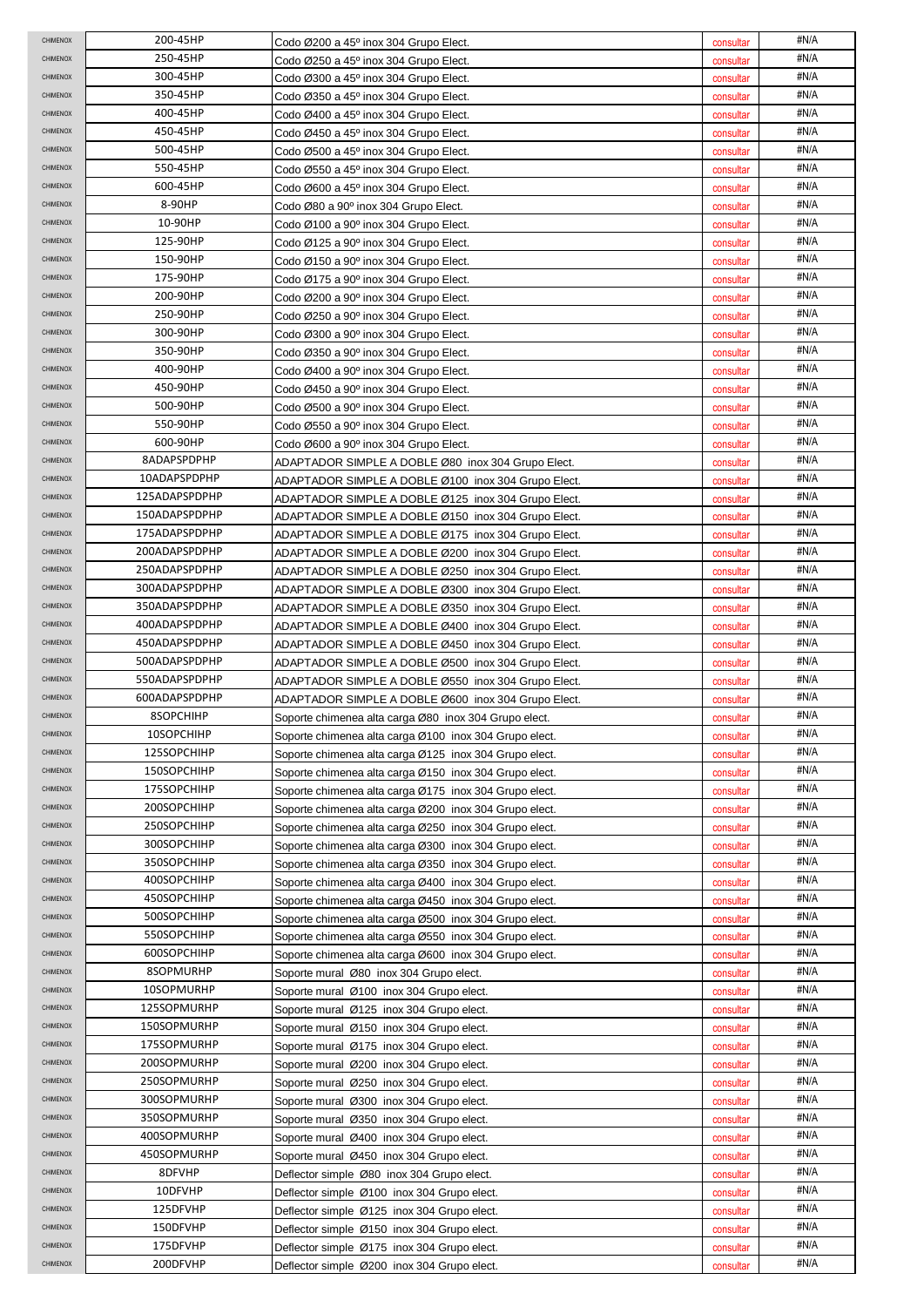| <b>CHIMENOX</b> | 250DFVHP        | Deflector simple Ø250 inox 304 Grupo elect.          | consultar | #N/A          |
|-----------------|-----------------|------------------------------------------------------|-----------|---------------|
| CHIMENOX        | 300DFVHP        | Deflector simple Ø300 inox 304 Grupo elect.          | consultar | #N/A          |
| CHIMENOX        | 350DFVHP        | Deflector simple Ø350 inox 304 Grupo elect.          | consultar | #N/A          |
| CHIMENOX        | 400DFVHP        | Deflector simple Ø400 inox 304 Grupo elect.          | consultar | #N/A          |
| CHIMENOX        | 450DFVHP        | Deflector simple Ø450 inox 304 Grupo elect.          | consultar | #N/A          |
| CHIMENOX        | 500DFVHP        | Deflector simple Ø500 inox 304 Grupo elect.          | consultar | #N/A          |
| CHIMENOX        | 550DFVHP        | Deflector simple Ø550 inox 304 Grupo elect.          | consultar | #N/A          |
| CHIMENOX        | 600DFVHP        | Deflector simple Ø600 inox 304 Grupo elect.          | consultar | #N/A          |
| CHIMENOX        | 8FCONOHP        | Deflector cónico Ø80 inox 304 Grupo elect.           | consultar | #N/A          |
| CHIMENOX        | 10FCONOHP       | Deflector cónico Ø100 inox 304 Grupo elect.          | consultar | #N/A          |
| CHIMENOX        | 125FCONOHP      | Deflector cónico Ø125 inox 304 Grupo elect.          | consultar | #N/A          |
| CHIMENOX        | 150FCONOHP      | Deflector cónico Ø150 inox 304 Grupo elect.          | consultar | #N/A          |
| CHIMENOX        | 175FCONOHP      | Deflector cónico Ø175 inox 304 Grupo elect.          | consultar | #N/A          |
| CHIMENOX        | 200FCONOHP      | Deflector cónico Ø200 inox 304 Grupo elect.          | consultar | #N/A          |
| CHIMENOX        | 250FCONOHP      | Deflector cónico Ø250 inox 304 Grupo elect.          | consultar | #N/A          |
| CHIMENOX        | 300FCONOHP      | Deflector cónico Ø300 inox 304 Grupo elect.          | consultar | #N/A          |
| CHIMENOX        | 350FCONOHP      | Deflector cónico Ø350 inox 304 Grupo elect.          | consultar | #N/A          |
| CHIMENOX        | 400FCONOHP      | Deflector cónico Ø400 inox 304 Grupo elect.          | consultar | #N/A          |
| CHIMENOX        | 450FCONOHP      | Deflector cónico Ø450 inox 304 Grupo elect.          | consultar | #N/A          |
| CHIMENOX        | 500FCONOHP      | Deflector cónico Ø500 inox 304 Grupo elect.          | consultar | #N/A          |
| CHIMENOX        | 550FCONOHP      | Deflector cónico Ø550 inox 304 Grupo elect.          | consultar | #N/A          |
| CHIMENOX        | 600FCONOHP      | Deflector cónico Ø600 inox 304 Grupo elect.          | consultar | #N/A          |
| <b>CHIMENOX</b> | 8PICOFLAU90HP   | Deflector pico flauta 90° Ø80 inox 304 Grupo elect.  | consultar | #N/A          |
| CHIMENOX        | 10PICOFLAU90HP  | Deflector pico flauta 90° Ø100 inox 304 Grupo elect. | consultar | #N/A          |
| CHIMENOX        | 125PICOFLAU90HP | Deflector pico flauta 90° Ø125 inox 304 Grupo elect. | consultar | #N/A          |
| <b>CHIMENOX</b> | 150PICOFLAU90HP | Deflector pico flauta 90° Ø150 inox 304 Grupo elect. | consultar | #N/A          |
| <b>CHIMENOX</b> | 175PICOFLAU90HP | Deflector pico flauta 90° Ø175 inox 304 Grupo elect. | consultar | #N/A          |
| CHIMENOX        | 200PICOFLAU90HP | Deflector pico flauta 90° Ø200 inox 304 Grupo elect. | consultar | #N/A          |
| CHIMENOX        | 250PICOFLAU90HP | Deflector pico flauta 90° Ø250 inox 304 Grupo elect. | consultar | #N/A          |
| CHIMENOX        | 300PICOFLAU90HP | Deflector pico flauta 90° Ø300 inox 304 Grupo elect. | consultar | #N/A          |
| CHIMENOX        | 350PICOFLAU90HP | Deflector pico flauta 90° Ø350 inox 304 Grupo elect. | consultar | #N/A          |
| <b>CHIMENOX</b> | 400PICOFLAU90HP | Deflector pico flauta 90° Ø400 inox 304 Grupo elect. | consultar | #N/A          |
| CHIMENOX        | 450PICOFLAU90HP | Deflector pico flauta 90° Ø450 inox 304 Grupo elect. | consultar | #N/A          |
| CHIMENOX        | 500PICOFLAU90HP | Deflector pico flauta 90° Ø500 inox 304 Grupo elect. | consultar | #N/A          |
| CHIMENOX        | 550PICOFLAU90HP | Deflector pico flauta 90° Ø550 inox 304 Grupo elect. | consultar | #N/A          |
| <b>CHIMENOX</b> | 600PICOFLAU90HP | Deflector pico flauta 90° Ø600 inox 304 Grupo elect. | consultar | #N/A          |
| CHIMENOX        | SILICONA        | Silicona para sellado en alta presión                | consultar | #N/A          |
| CHIMENOX        | 8-250EI30       | Tubo Ø80 x 250mm inox 304 El30                       | consultar | #N/A          |
| CHIMENOX        | 10-250EI30      | Tubo Ø100 x 250mm inox 304 EI30                      | consultar | #N/A          |
| CHIMENOX        | 125-250EI30     | Tubo Ø125 x 250mm inox 304 El30                      | consultar | #N/A          |
| CHIMENOX        | 150-250EI30     | Tubo Ø150 x 250mm inox 304 El30                      | consultar | 8436560211365 |
| <b>CHIMENOX</b> | 175-250EI30     | Tubo Ø175 x 250mm inox 304 El30                      | consultar | #N/A          |
| <b>CHIMENOX</b> | 200-250EI30     | Tubo Ø200 x 250mm inox 304 EI30                      | consultar | 8436560211389 |
| CHIMENOX        | 250-250EI30     | Tubo Ø250 x 250mm inox 304 EI30                      | consultar | 8436560211396 |
| <b>CHIMENOX</b> | 300-250EI30     | Tubo Ø300 x 250mm inox 304 EI30                      | consultar | 8436560211402 |
| <b>CHIMENOX</b> | 350-250EI30     | Tubo Ø350 x 250mm inox 304 EI30                      | consultar | 8436560211419 |
| CHIMENOX        | 400-250EI30     | Tubo Ø400 x 250mm inox 304 EI30                      | consultar | 8436560211426 |
| CHIMENOX        | 450-250EI30     | Tubo Ø450 x 250mm inox 304 El30                      | consultar | 8436560211433 |
| <b>CHIMENOX</b> | 500-250EI30     | Tubo Ø500 x 250mm inox 304 EI30                      | consultar | 8436560211440 |
| <b>CHIMENOX</b> | 550-250EI30     | Tubo Ø550 x 250mm inox 304 El30                      | consultar | 8436560211457 |
| <b>CHIMENOX</b> | 600-250EI30     | Tubo Ø600 x 250mm inox 304 El30                      | consultar | 8436560211464 |
| <b>CHIMENOX</b> | 650-250EI30     | Tubo Ø650 x 250mm inox 304 El30                      | consultar | #N/A          |
| CHIMENOX        | 700-250EI30     | Tubo Ø700 x 250mm inox 304 El30                      | consultar | #N/A          |
| CHIMENOX        | 750-250EI30     | Tubo Ø750 x 250mm inox 304 El30                      | consultar | #N/A          |
| <b>CHIMENOX</b> | 800-250EI30     | Tubo Ø800 x 250mm inox 304 El30                      | consultar | #N/A          |
| <b>CHIMENOX</b> | 8-500EI30       | Tubo Ø80 x 500mm inox 304 EI30                       | consultar | #N/A          |
| CHIMENOX        | 10-500EI30      | Tubo Ø100 x 500mm inox 304 El30                      | consultar | #N/A          |
| <b>CHIMENOX</b> | 125-500EI30     | Tubo Ø125 x 500mm inox 304 El30                      | consultar | #N/A          |
| <b>CHIMENOX</b> | 150-500EI30     | Tubo Ø150 x 500mm inox 304 El30                      | consultar | 8436560211488 |
| CHIMENOX        | 175-500EI30     | Tubo Ø175 x 500mm inox 304 El30                      | consultar | #N/A          |
| CHIMENOX        | 200-500EI30     | Tubo Ø200 x 500mm inox 304 El30                      | consultar | 8436560211501 |
| <b>CHIMENOX</b> | 250-500EI30     | Tubo Ø250 x 500mm inox 304 El30                      | consultar | 8436560211518 |
| CHIMENOX        | 300-500EI30     | Tubo Ø300 x 500mm inox 304 El30                      | consultar | 8436560211525 |
| CHIMENOX        | 350-500EI30     | Tubo Ø350 x 500mm inox 304 El30                      | consultar | 8436560211532 |
| <b>CHIMENOX</b> | 400-500EI30     | Tubo Ø400 x 500mm inox 304 El30                      | consultar | 8436560211549 |
| CHIMENOX        | 450-500EI30     | Tubo Ø450 x 500mm inox 304 EI30                      | consultar | 8436560211556 |
|                 |                 |                                                      |           |               |
| CHIMENOX        | 500-500EI30     | Tubo Ø500 x 500mm inox 304 EI30                      | consultar | 8436560211563 |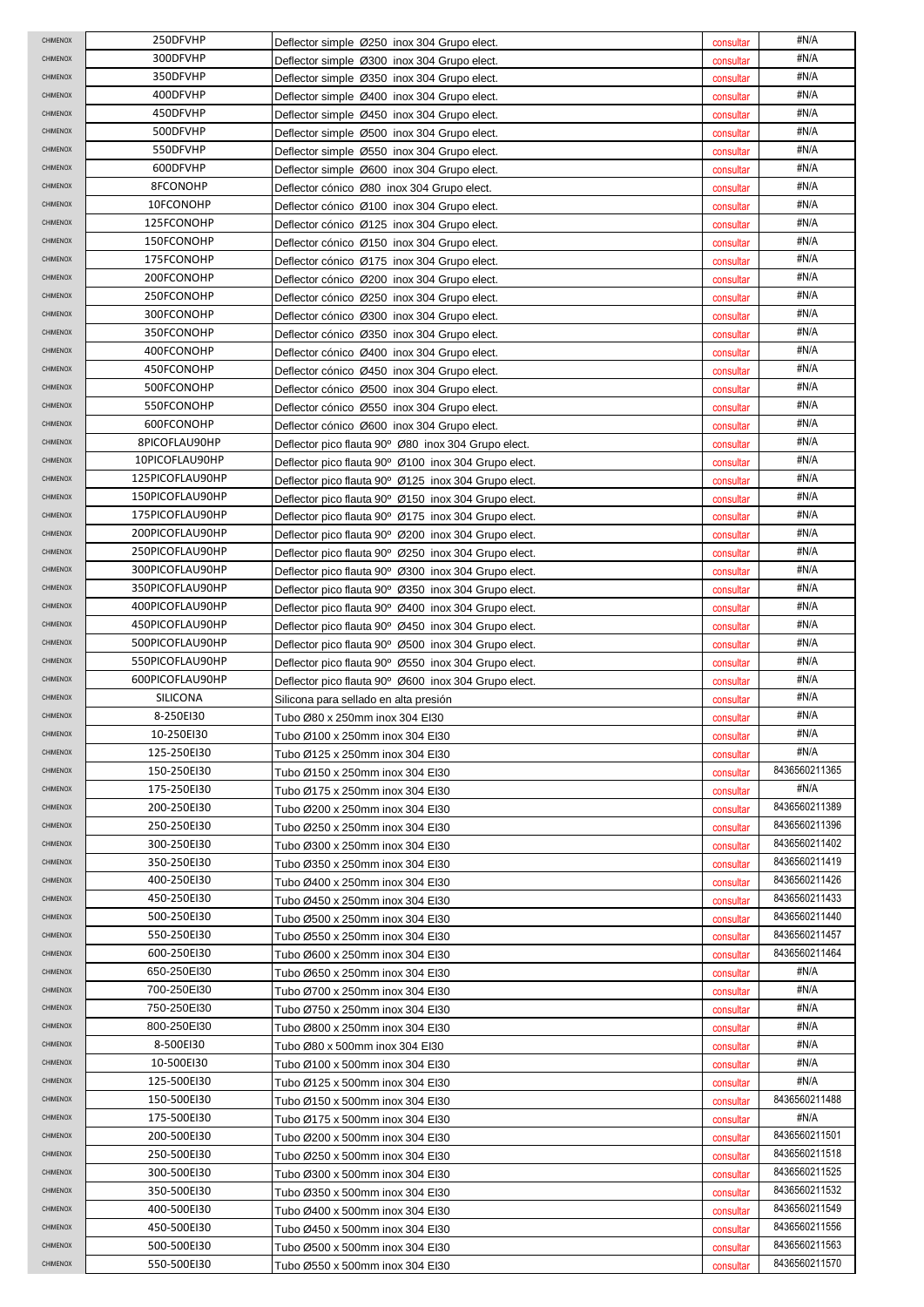| <b>CHIMENOX</b>             | 600-500EI30   | Tubo Ø600 x 500mm inox 304 El30         | consultar | 8436560211587 |
|-----------------------------|---------------|-----------------------------------------|-----------|---------------|
| CHIMENOX                    | 650-500EI30   | Tubo Ø650 x 500mm inox 304 El30         | consultar | #N/A          |
| CHIMENOX                    | 700-500EI30   | Tubo Ø700 x 500mm inox 304 EI30         | consultar | #N/A          |
| CHIMENOX                    | 750-500EI30   | Tubo Ø750 x 500mm inox 304 EI30         | consultar | #N/A          |
| <b>CHIMENOX</b>             | 800-500EI30   | Tubo Ø800 x 500mm inox 304 El30         | consultar | #N/A          |
| <b>CHIMENOX</b>             | 8-1000EI30    | Tubo Ø80 x 1000mm inox 304 El30         | consultar | #N/A          |
| <b>CHIMENOX</b>             | 10-1000EI30   | Tubo Ø100 x 1000mm inox 304 El30        | consultar | #N/A          |
| CHIMENOX                    | 125-1000EI30  | Tubo Ø125 x 1000mm inox 304 El30        | consultar | #N/A          |
| CHIMENOX                    | 150-1000EI30  | Tubo Ø150 x 1000mm inox 304 EI30        | consultar | 8436560211600 |
| CHIMENOX                    | 175-1000EI30  | Tubo Ø175 x 1000mm inox 304 El30        | consultar | #N/A          |
| <b>CHIMENOX</b>             | 200-1000EI30  | Tubo Ø200 x 1000mm inox 304 EI30        | consultar | 8436560211624 |
| <b>CHIMENOX</b>             | 250-1000EI30  | Tubo Ø250 x 1000mm inox 304 EI30        | consultar | 8436560211631 |
| <b>CHIMENOX</b>             | 300-1000EI30  | Tubo Ø300 x 1000mm inox 304 El30        | consultar | 8436560211648 |
| <b>CHIMENOX</b>             | 350-1000EI30  | Tubo Ø350 x 1000mm inox 304 El30        | consultar | 8436560211655 |
| CHIMENOX                    | 400-1000EI30  | Tubo Ø400 x 1000mm inox 304 El30        | consultar | 8436560211662 |
| CHIMENOX                    | 450-1000EI30  | Tubo Ø450 x 1000mm inox 304 El30        | consultar | 8436560211679 |
| CHIMENOX                    | 500-1000EI30  | Tubo Ø500 x 1000mm inox 304 EI30        | consultar | 8436560211686 |
| <b>CHIMENOX</b>             | 550-1000EI30  | Tubo Ø550 x 1000mm inox 304 EI30        | consultar | 8436560211693 |
| <b>CHIMENOX</b>             | 600-1000EI30  | Tubo Ø600 x 1000mm inox 304 El30        | consultar | 8436560211709 |
| <b>CHIMENOX</b>             | 650-1000EI30  | Tubo Ø650 x 1000mm inox 304 EI30        | consultar | #N/A          |
| CHIMENOX                    | 700-1000EI30  | Tubo Ø700 x 1000mm inox 304 El30        | consultar | #N/A          |
| CHIMENOX                    | 750-1000EI30  | Tubo Ø750 x 1000mm inox 304 EI30        | consultar | #N/A          |
| CHIMENOX                    | 800-1000EI30  | Tubo Ø800 x 1000mm inox 304 El30        | consultar | #N/A          |
| <b>CHIMENOX</b>             | 8TL500EI30    | TELESCOPICO Ø80 x 500mm inox 304 EI30   | consultar | #N/A          |
| <b>CHIMENOX</b>             | 10TL500EI30   |                                         |           | #N/A          |
| <b>CHIMENOX</b>             | 125TL500EI30  | TELESCOPICO Ø100 x 500mm inox 304 EI30  | consultar | #N/A          |
| <b>CHIMENOX</b>             | 150TL500EI30  | TELESCOPICO Ø125 x 500mm inox 304 EI30  | consultar | #N/A          |
| CHIMENOX                    | 175TL500EI30  | TELESCOPICO Ø150 x 500mm inox 304 EI30  | consultar | #N/A          |
| CHIMENOX                    | 200TL500EI30  | TELESCOPICO Ø175 x 500mm inox 304 EI30  | consultar | #N/A          |
|                             | 250TL500EI30  | TELESCOPICO Ø200 x 500mm inox 304 EI30  | consultar | #N/A          |
| CHIMENOX<br><b>CHIMENOX</b> |               | TELESCOPICO Ø250 x 500mm inox 304 EI30  | consultar | #N/A          |
|                             | 300TL500EI30  | TELESCOPICO Ø300 x 500mm inox 304 EI30  | consultar | #N/A          |
| <b>CHIMENOX</b>             | 350TL500EI30  | TELESCOPICO Ø350 x 500mm inox 304 EI30  | consultar |               |
| <b>CHIMENOX</b>             | 400TL500EI30  | TELESCOPICO Ø400 x 500mm inox 304 EI30  | consultar | #N/A          |
| CHIMENOX                    | 450TL500EI30  | TELESCÓPICO Ø450 x 500mm inox 304 EI30  | consultar | #N/A          |
| CHIMENOX                    | 500TL500EI30  | TELESCOPICO Ø500 x 500mm inox 304 EI30  | consultar | #N/A          |
| CHIMENOX                    | 550TL500EI30  | TELESCOPICO Ø550 x 500mm inox 304 EI30  | consultar | #N/A          |
| <b>CHIMENOX</b>             | 600TL500EI30  | TELESCÓPICO Ø600 x 500mm inox 304 EI30  | consultar | #N/A          |
| <b>CHIMENOX</b>             | 650TL500EI30  | TELESCOPICO Ø650 x 500mm inox 304 EI30  | consultar | #N/A          |
| CHIMENOX                    | 700TL500EI30  | TELESCOPICO Ø700 x 500mm inox 304 EI30  | consultar | #N/A          |
| <b>CHIMENOX</b>             | 750TL500EI30  | TELESCÓPICO Ø750 x 500mm inox 304 EI30  | consultar | #N/A          |
| CHIMENOX                    | 800TL500EI30  | TELESCÓPICO Ø800 x 500mm inox 304 EI30  | consultar | #N/A          |
| CHIMENOX                    | 8TL1000EI30   | TELESCÓPICO Ø80 x 1000mm inox 304 EI30  | consultar | #N/A          |
| CHIMENOX                    | 10TL1000EI30  | TELESCÓPICO Ø100 x 1000mm inox 304 EI30 | consultar | #N/A          |
| <b>CHIMENOX</b>             | 125TL1000EI30 | TELESCÓPICO Ø125 x 1000mm inox 304 EI30 | consultar | #N/A          |
| <b>CHIMENOX</b>             | 150TL1000EI30 | TELESCOPICO Ø150 x 1000mm inox 304 EI30 | consultar | #N/A          |
| <b>CHIMENOX</b>             | 175TL1000EI30 | TELESCOPICO Ø175 x 1000mm inox 304 EI30 | consultar | #N/A          |
| CHIMENOX                    | 200TL1000EI30 | TELESCOPICO Ø200 x 1000mm inox 304 EI30 | consultar | #N/A          |
| CHIMENOX                    | 250TL1000EI30 | TELESCOPICO Ø250 x 1000mm inox 304 EI30 | consultar | #N/A          |
| CHIMENOX                    | 300TL1000EI30 | TELESCOPICO Ø300 x 1000mm inox 304 EI30 | consultar | #N/A          |
| <b>CHIMENOX</b>             | 350TL1000EI30 | TELESCOPICO Ø350 x 1000mm inox 304 EI30 | consultar | #N/A          |
| <b>CHIMENOX</b>             | 400TL1000EI30 | TELESCOPICO Ø400 x 1000mm inox 304 EI30 | consultar | #N/A          |
| <b>CHIMENOX</b>             | 450TL1000EI30 | TELESCOPICO Ø450 x 1000mm inox 304 EI30 | consultar | #N/A          |
| CHIMENOX                    | 550TL1000EI30 | TELESCOPICO Ø550 x 1000mm inox 304 EI30 | consultar | #N/A          |
| CHIMENOX                    | 600TL1000EI30 | TELESCOPICO Ø600 x 1000mm inox 304 EI30 | consultar | #N/A          |
| CHIMENOX                    | 650TL1000EI30 | TELESCOPICO Ø650 x 1000mm inox 304 EI30 | consultar | #N/A          |
| CHIMENOX                    | 700TL1000El30 | TELESCOPICO Ø700 x 1000mm inox 304 EI30 | consultar | #N/A          |
| <b>CHIMENOX</b>             | 750TL1000EI30 | TELESCOPICO Ø750 x 1000mm inox 304 EI30 | consultar | #N/A          |
| <b>CHIMENOX</b>             | 800TL1000El30 | TELESCOPICO Ø800 x 1000mm inox 304 EI30 | consultar | #N/A          |
| <b>CHIMENOX</b>             | 8-90E130      | Codo Ø80 a 90° inox 304 EI30            | consultar | #N/A          |
| CHIMENOX                    | 10-90EI30     | Codo Ø100 a 90° inox 304 El30           | consultar | #N/A          |
| CHIMENOX                    | 125-90EI30    | Codo Ø125 a 90° inox 304 El30           | consultar | #N/A          |
| CHIMENOX                    | 150-90EI30    | Codo Ø150 a 90° inox 304 El30           | consultar | 8436560212201 |
| CHIMENOX                    | 175-90EI30    | Codo Ø175 a 90° inox 304 El30           | consultar | #N/A          |
| CHIMENOX                    | 200-90EI30    | Codo Ø200 a 90° inox 304 EI30           | consultar | 8436560212225 |
| <b>CHIMENOX</b>             | 250-90EI30    | Codo Ø250 a 90° inox 304 EI30           | consultar | 8436560212232 |
| CHIMENOX                    | 300-90EI30    | Codo Ø300 a 90° inox 304 EI30           | consultar | 8436560212249 |
| CHIMENOX                    | 350-90EI30    | Codo Ø350 a 90° inox 304 EI30           | consultar | 8436560212256 |
| CHIMENOX                    | 400-90EI30    | Codo Ø400 a 90° inox 304 EI30           | consultar | 8436560212263 |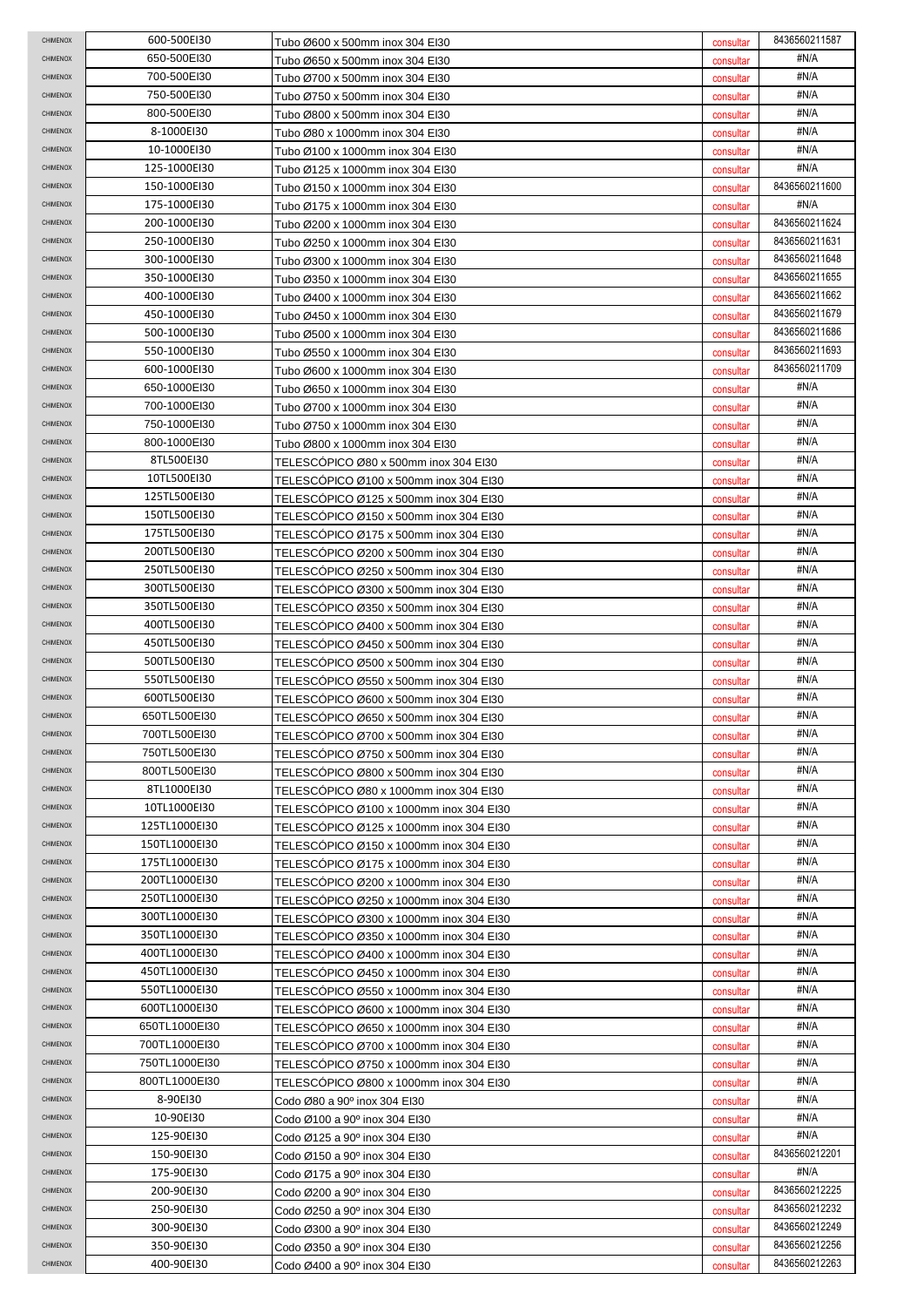| <b>CHIMENOX</b>                    | 450-90EI30                 | Codo Ø450 a 90º inox 304 EI30                                          | consultar              | 8436560212270                  |
|------------------------------------|----------------------------|------------------------------------------------------------------------|------------------------|--------------------------------|
| <b>CHIMENOX</b>                    | 500-90EI30                 | Codo Ø500 a 90º inox 304 EI30                                          | consultar              | 8436560212287                  |
| CHIMENOX                           | 550-90EI30                 | Codo Ø550 a 90º inox 304 EI30                                          | consultar              | 8436560212294                  |
| CHIMENOX                           | 600-90E130                 | Codo Ø600 a 90º inox 304 EI30                                          | consultar              | 8436560212300                  |
| CHIMENOX                           | 650-90EI30                 | Codo Ø650 a 90º inox 304 EI30                                          | consultar              | #N/A                           |
| CHIMENOX                           | 700-90EI30                 | Codo Ø700 a 90º inox 304 EI30                                          | consultar              | #N/A                           |
| <b>CHIMENOX</b>                    | 750-90EI30                 | Codo Ø750 a 90º inox 304 El30                                          | consultar              | #N/A                           |
| <b>CHIMENOX</b>                    | 800-90EI30                 | Codo Ø800 a 90º inox 304 EI30                                          | consultar              | #N/A                           |
| <b>CHIMENOX</b>                    | 8-45E130                   | Codo Ø80 a 45° inox 304 EI30                                           | consultar              | #N/A                           |
| CHIMENOX                           | 10-45EI30                  | Codo Ø100 a 45° inox 304 El30                                          | consultar              | #N/A                           |
| <b>CHIMENOX</b>                    | 125-45EI30                 | Codo Ø125 a 45° inox 304 El30                                          | consultar              | #N/A                           |
| <b>CHIMENOX</b>                    | 150-45EI30                 | Codo Ø150 a 45° inox 304 El30                                          | consultar              | 8436560212089                  |
| CHIMENOX                           | 175-45EI30                 | Codo Ø175 a 45° inox 304 El30                                          | consultar              | #N/A                           |
| CHIMENOX                           | 200-45E130                 | Codo Ø200 a 45° inox 304 El30                                          | consultar              | 8436560212102                  |
| <b>CHIMENOX</b>                    | 250-45EI30                 | Codo Ø250 a 45° inox 304 El30                                          | consultar              | 8436560212119                  |
| CHIMENOX                           | 300-45E130                 | Codo Ø300 a 45° inox 304 El30                                          | consultar              | 8436560212126                  |
| CHIMENOX                           | 350-45E130                 | Codo Ø350 a 45° inox 304 El30                                          | consultar              | 8436560212133                  |
| CHIMENOX                           | 400-45EI30                 | Codo Ø400 a 45° inox 304 El30                                          | consultar              | 8436560212140                  |
| CHIMENOX                           | 450-45EI30                 | Codo Ø450 a 45° inox 304 El30                                          | consultar              | 8436560212157                  |
| <b>CHIMENOX</b>                    | 500-45E130                 | Codo Ø500 a 45º inox 304 El30                                          | consultar              | 8436560212164                  |
| <b>CHIMENOX</b>                    | 550-45E130                 | Codo Ø550 a 45º inox 304 El30                                          | consultar              | 8436560212171                  |
| <b>CHIMENOX</b>                    | 600-45EI30                 | Codo Ø600 a 45º inox 304 El30                                          | consultar              | 8436560212188                  |
| CHIMENOX                           | 650-45EI30                 | Codo Ø650 a 45º inox 304 El30                                          | consultar              | #N/A                           |
| <b>CHIMENOX</b>                    | 700-45EI30                 | Codo Ø700 a 45º inox 304 EI30                                          | consultar              | #N/A                           |
| <b>CHIMENOX</b>                    | 750-45EI30                 |                                                                        |                        | #N/A                           |
| <b>CHIMENOX</b>                    | 800-45EI30                 | Codo Ø750 a 45º inox 304 EI30                                          | consultar              | #N/A                           |
| <b>CHIMENOX</b>                    | 8-30EI30                   | Codo Ø800 a 45º inox 304 EI30                                          | consultar              | #N/A                           |
| <b>CHIMENOX</b>                    | 10-30EI30                  | Codo Ø80 a 30º inox 304 El30                                           | consultar              | #N/A                           |
| CHIMENOX                           | 125-30EI30                 | Codo Ø100 a 30 <sup>o</sup> inox 304 El30                              | consultar              | #N/A                           |
|                                    |                            | Codo Ø125 a 30º inox 304 El30                                          | consultar              | 8436560211969                  |
| CHIMENOX                           | 150-30EI30                 | Codo Ø150 a 30º inox 304 El30                                          | consultar              |                                |
| CHIMENOX<br><b>CHIMENOX</b>        | 175-30EI30                 | Codo Ø175 a 30º inox 304 El30                                          | consultar              | #N/A<br>8436560211983          |
|                                    | 200-30EI30                 | Codo Ø200 a 30º inox 304 EI30                                          | consultar              |                                |
| <b>CHIMENOX</b><br><b>CHIMENOX</b> | 250-30EI30                 | Codo Ø250 a 30° inox 304 El30                                          | consultar              | 8436560211990<br>8436560212003 |
|                                    | 300-30EI30                 | Codo Ø300 a 30º inox 304 EI30                                          | consultar              |                                |
| <b>CHIMENOX</b>                    | 350-30EI30                 | Codo Ø350 a 30° inox 304 El30                                          | consultar              | 8436560212010<br>8436560212027 |
|                                    |                            |                                                                        |                        |                                |
| CHIMENOX                           | 400-30EI30                 | Codo Ø400 a 30° inox 304 El30                                          | consultar              |                                |
| CHIMENOX                           | 450-30EI30                 | Codo Ø450 a 30° inox 304 El30                                          | consultar              | 8436560212041                  |
| CHIMENOX                           | 500-30EI30                 | Codo Ø500 a 30 <sup>o</sup> inox 304 El30                              | consultar              | 8436560212034                  |
| <b>CHIMENOX</b>                    | 550-30EI30                 | Codo Ø550 a 30° inox 304 El30                                          | consultar              | 8436560212058                  |
| CHIMENOX                           | 600-30EI30                 | Codo Ø600 a 30º inox 304 El30                                          | consultar              | 8436560212065                  |
| <b>CHIMENOX</b>                    | 650-30EI30                 | Codo Ø650 a 30° inox 304 El30                                          | consultar              | #N/A                           |
| CHIMENOX                           | 700-30EI30                 | Codo Ø700 a 30° inox 304 EI30                                          | consultar              | #N/A                           |
| CHIMENOX                           | 750-30EI30                 | Codo Ø750 a 30° inox 304 El30                                          | consultar              | #N/A                           |
| CHIMENOX                           | 800-30EI30                 | Codo Ø800 a 30° inox 304 EI30                                          | consultar              | #N/A                           |
| CHIMENOX                           | 8TE90E130                  | TE 90 SIN TAPA Ø80 inox 304 EI30                                       | consultar              | #N/A                           |
| CHIMENOX                           | 10TE90EI30                 | TE 90 SIN TAPA Ø100 inox 304 EI30                                      | consultar              | #N/A                           |
| <b>CHIMENOX</b>                    | 125TE90EI30                | TE 90 SIN TAPA Ø125 inox 304 EI30                                      | consultar              | #N/A                           |
| <b>CHIMENOX</b>                    | 150TE90EI30                | TE 90 SIN TAPA Ø150 inox 304 EI30                                      | consultar              | 8436560212324                  |
| CHIMENOX                           | 175TE90EI30                | TE 90 SIN TAPA Ø175 inox 304 EI30                                      | consultar              | #N/A                           |
| <b>CHIMENOX</b>                    | 200TE90EI30                | TE 90 SIN TAPA Ø200 inox 304 EI30                                      | consultar              | 8436560212348                  |
| <b>CHIMENOX</b>                    | 250TE90EI30                | TE 90 SIN TAPA Ø250 inox 304 EI30                                      | consultar              | 8436560212355                  |
| <b>CHIMENOX</b>                    | 300TE90EI30                | TE 90 SIN TAPA Ø300 inox 304 EI30                                      | consultar              | 8436560212362                  |
| <b>CHIMENOX</b>                    | 350TE90EI30                | TE 90 SIN TAPA Ø350 inox 304 EI30                                      | consultar              | 8436560212379                  |
| <b>CHIMENOX</b>                    | 400TE90EI30                | TE 90 SIN TAPA Ø400 inox 304 EI30                                      | consultar              | 8436560212386                  |
| CHIMENOX                           | 450TE90EI30                | TE 90 SIN TAPA Ø450 inox 304 EI30                                      | consultar              | 8436560212393                  |
| CHIMENOX                           | 500TE90EI30                | TE 90 SIN TAPA Ø500 inox 304 EI30                                      | consultar              | 8436560212409                  |
| CHIMENOX                           | 550TE90EI30                | TE 90 SIN TAPA Ø550 inox 304 EI30                                      | consultar              | 8436560212416                  |
| CHIMENOX                           | 600TE90EI30                | TE 90 SIN TAPA Ø600 inox 304 EI30                                      | consultar              | 8436560212423                  |
| CHIMENOX                           | 650TE90EI30                | TE 90 SIN TAPA Ø650 inox 304 EI30                                      | consultar              | #N/A                           |
| <b>CHIMENOX</b>                    | 700TE90EI30                | TE 90 SIN TAPA Ø700 inox 304 EI30                                      | consultar              | #N/A                           |
| <b>CHIMENOX</b>                    | 750TE90EI30                | TE 90 SIN TAPA Ø750 inox 304 EI30                                      | consultar              | #N/A                           |
| CHIMENOX                           | 800TE90EI30                | TE 90 SIN TAPA Ø800 inox 304 EI30                                      | consultar              | #N/A                           |
| <b>CHIMENOX</b>                    | 8TE45E130                  | TE 45 SIN TAPA Ø80 inox 304 EI30                                       | consultar              | #N/A                           |
| <b>CHIMENOX</b>                    | 10TE45EI30                 | TE 45 SIN TAPA Ø100 inox 304 EI30                                      | consultar              | #N/A                           |
| CHIMENOX                           | 125TE45EI30                | TE 45 SIN TAPA Ø125 inox 304 EI30                                      | consultar              | #N/A                           |
| <b>CHIMENOX</b>                    | 150TE45EI30                | TE 45 SIN TAPA Ø150 inox 304 EI30                                      | consultar              | 8436560212447                  |
| <b>CHIMENOX</b><br>CHIMENOX        | 175TE45EI30<br>200TE45EI30 | TE 45 SIN TAPA Ø175 inox 304 EI30<br>TE 45 SIN TAPA Ø200 inox 304 EI30 | consultar<br>consultar | #N/A<br>8436560212461          |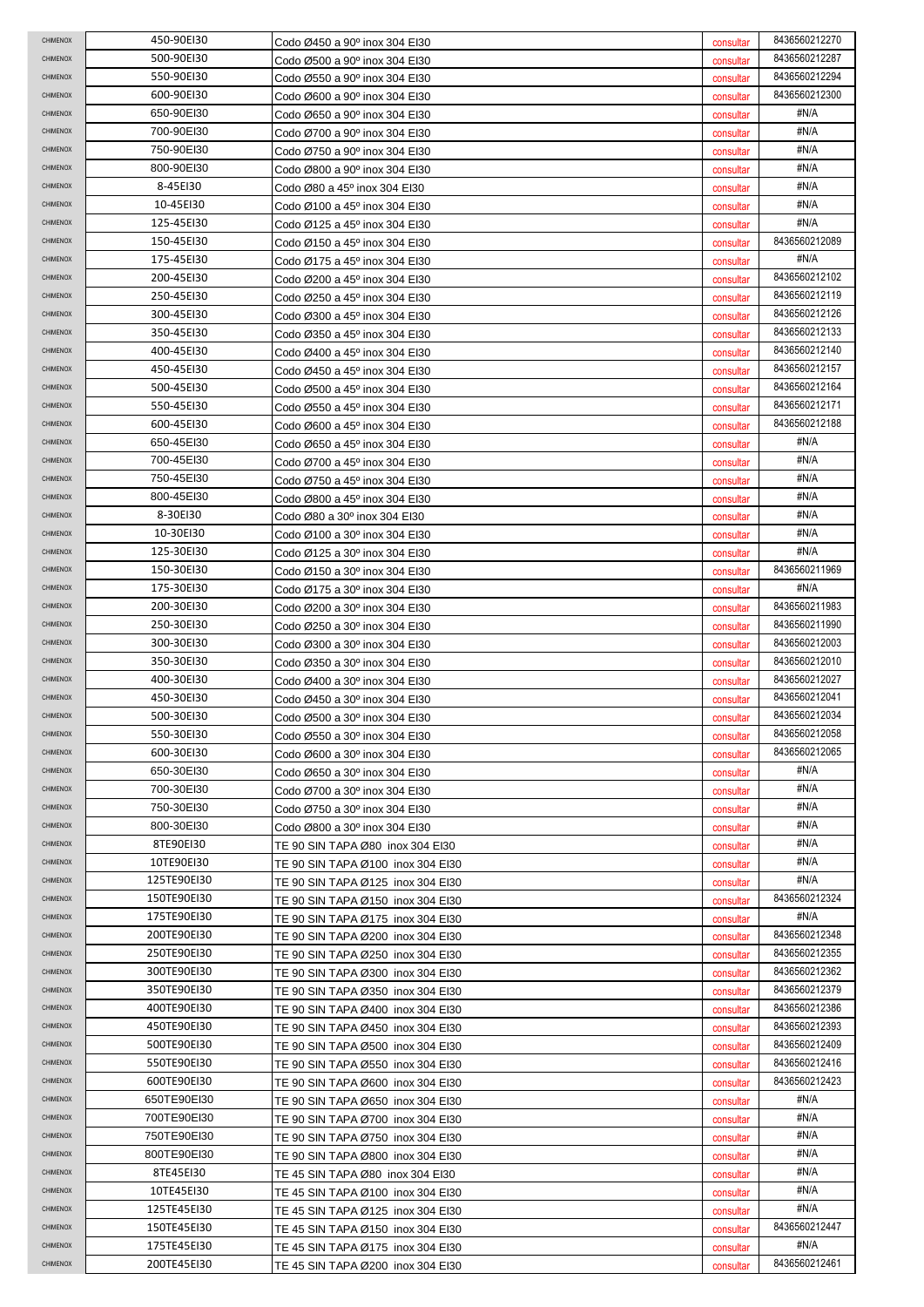| <b>CHIMENOX</b>                    | 250TE45EI30            | TE 45 SIN TAPA Ø250 inox 304 EI30                                                  | consultar              | 8436560212478 |
|------------------------------------|------------------------|------------------------------------------------------------------------------------|------------------------|---------------|
| CHIMENOX                           | 300TE45EI30            | TE 45 SIN TAPA Ø300 inox 304 EI30                                                  | consultar              | 8436560212485 |
| CHIMENOX                           | 350TE45EI30            | TE 45 SIN TAPA Ø350 inox 304 EI30                                                  | consultar              | 8436560212492 |
| CHIMENOX                           | 400TE45EI30            | TE 45 SIN TAPA Ø400 inox 304 EI30                                                  | consultar              | 8436560212508 |
| <b>CHIMENOX</b>                    | 450TE45EI30            | TE 45 SIN TAPA Ø450 inox 304 EI30                                                  | consultar              | 8436560212515 |
| <b>CHIMENOX</b>                    | 500TE45EI30            | TE 45 SIN TAPA Ø500 inox 304 EI30                                                  | consultar              | 8436560212522 |
| <b>CHIMENOX</b>                    | 550TE45EI30            | TE 45 SIN TAPA Ø550 inox 304 EI30                                                  | consultar              | 8436560212539 |
| CHIMENOX                           | 600TE45EI30            | TE 45 SIN TAPA Ø600 inox 304 EI30                                                  | consultar              | 8436560212546 |
| CHIMENOX                           | 650TE45EI30            | TE 45 SIN TAPA Ø650 inox 304 EI30                                                  | consultar              | #N/A          |
| CHIMENOX                           | 700TE45EI30            | TE 45 SIN TAPA Ø700 inox 304 EI30                                                  | consultar              | #N/A          |
| CHIMENOX                           | 750TE45EI30            | TE 45 SIN TAPA Ø750 inox 304 EI30                                                  | consultar              | #N/A          |
| CHIMENOX                           | 800TE45EI30            | TE 45 SIN TAPA Ø800 inox 304 EI30                                                  | consultar              | #N/A          |
| <b>CHIMENOX</b>                    | 8TAPAEI30              | Tapa con desagüe Ø80 inox 304 El30                                                 | consultar              | #N/A          |
| <b>CHIMENOX</b>                    | 10TAPAEI30             | Tapa con desagüe Ø100 inox 304 El30                                                | consultar              | #N/A          |
| CHIMENOX                           | 125TAPAEI30            | Tapa con desagüe Ø125 inox 304 El30                                                | consultar              | #N/A          |
| CHIMENOX                           | 150TAPAEI30            | Tapa con desagüe Ø150 inox 304 El30                                                | consultar              | #N/A          |
| CHIMENOX                           | 175TAPAEI30            | Tapa con desagüe Ø175 inox 304 El30                                                | consultar              | #N/A          |
| CHIMENOX                           | 200TAPAEI30            | Tapa con desagüe Ø200 inox 304 El30                                                | consultar              | #N/A          |
| CHIMENOX                           | 250TAPAEI30            | Tapa con desagüe Ø250 inox 304 El30                                                | consultar              | #N/A          |
| <b>CHIMENOX</b>                    | 300TAPAEI30            | Tapa con desagüe Ø300 inox 304 El30                                                | consultar              | #N/A          |
| CHIMENOX                           | 350TAPAEI30            | Tapa con desagüe Ø350 inox 304 El30                                                | consultar              | #N/A          |
| CHIMENOX                           | 400TAPAEI30            | Tapa con desagüe Ø400 inox 304 El30                                                | consultar              | #N/A          |
| <b>CHIMENOX</b>                    | 450TAPAEI30            | Tapa con desagüe Ø450 inox 304 El30                                                | consultar              | #N/A          |
| <b>CHIMENOX</b>                    | 500TAPAEI30            | Tapa con desagüe Ø500 inox 304 El30                                                | consultar              | #N/A          |
| <b>CHIMENOX</b>                    | 550TAPAEI30            | Tapa con desagüe Ø550 inox 304 El30                                                | consultar              | #N/A          |
| <b>CHIMENOX</b>                    | 600TAPAEI30            | Tapa con desagüe Ø600  inox 304 El30                                               | consultar              | #N/A          |
| <b>CHIMENOX</b>                    | 650TAPAEI30            | Tapa con desagüe Ø650  inox 304 El30                                               | consultar              | #N/A          |
| CHIMENOX                           | 700TAPAEI30            | Tapa con desagüe Ø700  inox 304 El30                                               | consultar              | #N/A          |
| CHIMENOX                           | 750TAPAEI30            | Tapa con desagüe Ø750 inox 304 El30                                                | consultar              | #N/A          |
| CHIMENOX                           | 800TAPAEI30            | Tapa con desagüe Ø800 inox 304 El30                                                | consultar              | #N/A          |
| <b>CHIMENOX</b>                    | 8INSPEI30              | MODULO INSPECCION Ø80 x 500mm inox 304 EI30                                        | consultar              | #N/A          |
| <b>CHIMENOX</b>                    | 10INSPEI30             | MODULO INSPECCION Ø100 x 500mm inox 304 EI30                                       | consultar              | #N/A          |
| <b>CHIMENOX</b>                    | 125INSPEI30            | MÓDULO INSPECCIÓN Ø125 x 500mm inox 304 EI30                                       | consultar              | #N/A          |
| CHIMENOX                           | 150INSPEI30            | MODULO INSPECCION Ø150 x 500mm inox 304 EI30                                       | consultar              | 8436560212683 |
|                                    |                        |                                                                                    |                        |               |
| CHIMENOX                           | 175INSPEI30            | MODULO INSPECCION Ø175 x 500mm inox 304 EI30                                       | consultar              | #N/A          |
| CHIMENOX                           | 200INSPEI30            | MODULO INSPECCION Ø200 x 500mm inox 304 EI30                                       | consultar              | 8436560212706 |
| <b>CHIMENOX</b>                    | 250INSPEI30            | MODULO INSPECCION Ø250 x 500mm inox 304 EI30                                       | consultar              | 8436560212720 |
| <b>CHIMENOX</b>                    | 300INSPEI30            | MODULO INSPECCIÓN Ø300 x 500mm inox 304 EI30                                       | consultar              | 8436560212713 |
| <b>CHIMENOX</b>                    | 350INSPEI30            | MODULO INSPECCIÓN Ø350 x 500mm inox 304 EI30                                       | consultar              | 8436560212737 |
| CHIMENOX                           | 400INSPEI30            | MODULO INSPECCIÓN Ø400 x 500mm inox 304 EI30                                       | consultar              | 8436560212744 |
| CHIMENOX                           | 450INSPEI30            | MÓDULO INSPECCIÓN Ø450 x 500mm inox 304 EI30                                       | consultar              | 8436560212751 |
| CHIMENOX                           | 500INSPEI30            | MODULO INSPECCIÓN Ø500 x 500mm inox 304 EI30                                       | consultar              | 8436560212768 |
| CHIMENOX                           | 550INSPEI30            | MODULO INSPECCIÓN Ø550 x 500mm inox 304 EI30                                       | consultar              | 8436560212775 |
| CHIMENOX                           | 600INSPEI30            | MODULO INSPECCIÓN Ø600 x 500mm inox 304 EI30                                       | consultar              | 8436560212782 |
| <b>CHIMENOX</b>                    | 650INSPEI30            | MÓDULO INSPECCIÓN Ø650 x 500mm inox 304 EI30                                       | consultar              | #N/A          |
| <b>CHIMENOX</b>                    | 700INSPEI30            | MODULO INSPECCIÓN Ø700 x 500mm inox 304 EI30                                       | consultar              | #N/A          |
| CHIMENOX                           | 750INSPEI30            | MODULO INSPECCION Ø750 x 500mm inox 304 EI30                                       | consultar              | #N/A          |
| CHIMENOX                           | 800INSPEI30            | MÓDULO INSPECCIÓN Ø800 x 500mm inox 304 EI30                                       | consultar              | #N/A          |
| <b>CHIMENOX</b><br><b>CHIMENOX</b> | 8SLEI30                | SILENCIADOR Ø80 x 1000mm inox 304 EI30                                             | consultar              | #N/A<br>#N/A  |
| <b>CHIMENOX</b>                    | 10SLEI30<br>125SLEI30  | SILENCIADOR Ø100 x 1000mm inox 304 EI30                                            | consultar              | #N/A          |
| <b>CHIMENOX</b>                    |                        | SILENCIADOR Ø125 x 1000mm inox 304 EI30                                            | consultar              | #N/A          |
| CHIMENOX                           | 150SLEI30<br>175SLEI30 | SILENCIADOR Ø150 x 1000mm inox 304 EI30                                            | consultar              | #N/A          |
| CHIMENOX                           | 200SLEI30              | SILENCIADOR Ø175 x 1000mm inox 304 EI30                                            | consultar              | #N/A          |
| <b>CHIMENOX</b>                    | 250SLEI30              | SILENCIADOR Ø200 x 1000mm inox 304 EI30                                            | consultar              | #N/A          |
| <b>CHIMENOX</b>                    | 300SLEI30              | SILENCIADOR Ø250 x 1000mm inox 304 EI30                                            | consultar              | #N/A          |
| <b>CHIMENOX</b>                    | 350SLEI30              | SILENCIADOR Ø300 x 1000mm inox 304 EI30<br>SILENCIADOR Ø350 x 1000mm inox 304 EI30 | consultar<br>consultar | #N/A          |
| <b>CHIMENOX</b>                    | 400SLEI30              |                                                                                    |                        | #N/A          |
| <b>CHIMENOX</b>                    | 450SLEI30              | SILENCIADOR Ø400 x 1000mm inox 304 EI30<br>SILENCIADOR Ø450 x 1000mm inox 304 EI30 | consultar<br>consultar | #N/A          |
| CHIMENOX                           | 550SLEI30              | SILENCIADOR Ø550 x 1000mm inox 304 EI30                                            | consultar              | #N/A          |
| CHIMENOX                           | 600SLEI30              | SILENCIADOR Ø600 x 1000mm inox 304 EI30                                            | consultar              | #N/A          |
| <b>CHIMENOX</b>                    | 650SLEI30              | SILENCIADOR Ø650 x 1000mm inox 304 EI30                                            | consultar              | #N/A          |
| CHIMENOX                           | 700SLEI30              | SILENCIADOR Ø700 x 1000mm inox 304 EI30                                            | consultar              | #N/A          |
| CHIMENOX                           | 750SLEI30              | SILENCIADOR Ø750 x 1000mm inox 304 EI30                                            | consultar              | #N/A          |
| <b>CHIMENOX</b>                    | 800SLEI30              | SILENCIADOR Ø800 x 1000mm inox 304 EI30                                            | consultar              | #N/A          |
| CHIMENOX                           | 8ADAPSPDPEI30          | ADAPTADOR SIMPLE A DOBLE Ø80 inox 304 EI30                                         | consultar              | #N/A          |
| CHIMENOX                           | 10ADAPSPDPEI30         | ADAPTADOR SIMPLE A DOBLE Ø100 inox 304 EI30                                        | consultar              | #N/A          |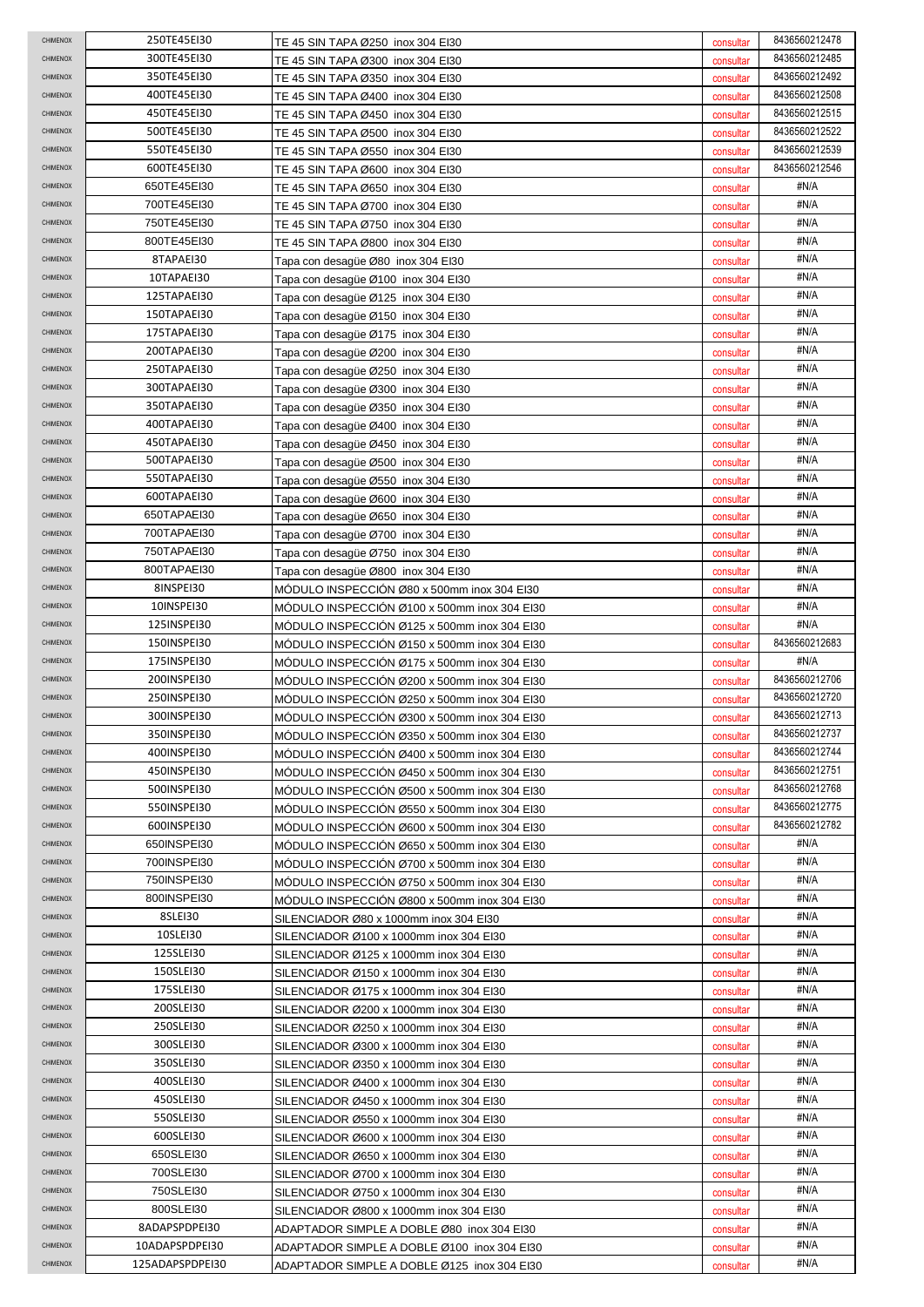| <b>CHIMENOX</b>      | 150ADAPSPDPEI30              | ADAPTADOR SIMPLE A DOBLE Ø150 inox 304 EI30                            | consultar              | #N/A          |
|----------------------|------------------------------|------------------------------------------------------------------------|------------------------|---------------|
| CHIMENOX             | 175ADAPSPDPEI30              | ADAPTADOR SIMPLE A DOBLE Ø175 inox 304 EI30                            | consultar              | #N/A          |
| CHIMENOX             | 200ADAPSPDPEI30              | ADAPTADOR SIMPLE A DOBLE Ø200  inox 304 EI30                           | consultar              | #N/A          |
| CHIMENOX             | 250ADAPSPDPEI30              | ADAPTADOR SIMPLE A DOBLE Ø250 inox 304 EI30                            | consultar              | #N/A          |
| <b>CHIMENOX</b>      | 300ADAPSPDPEI30              | ADAPTADOR SIMPLE A DOBLE Ø300 inox 304 EI30                            | consultar              | #N/A          |
| <b>CHIMENOX</b>      | 350ADAPSPDPEI30              | ADAPTADOR SIMPLE A DOBLE Ø350 inox 304 EI30                            | consultar              | #N/A          |
| <b>CHIMENOX</b>      | 400ADAPSPDPEI30              | ADAPTADOR SIMPLE A DOBLE Ø400 inox 304 EI30                            | consultar              | #N/A          |
| CHIMENOX             | 450ADAPSPDPEI30              | ADAPTADOR SIMPLE A DOBLE Ø450 inox 304 EI30                            | consultar              | #N/A          |
| CHIMENOX             | 500ADAPSPDPEI30              | ADAPTADOR SIMPLE A DOBLE Ø500 inox 304 EI30                            | consultar              | #N/A          |
| CHIMENOX             | 550ADAPSPDPEI30              | ADAPTADOR SIMPLE A DOBLE Ø550 inox 304 EI30                            | consultar              | #N/A          |
| CHIMENOX             | 600ADAPSPDPEI30              | ADAPTADOR SIMPLE A DOBLE Ø600 inox 304 EI30                            | consultar              | #N/A          |
| CHIMENOX             | 650ADAPSPDPEI30              | ADAPTADOR SIMPLE A DOBLE Ø650 inox 304 EI30                            | consultar              | #N/A          |
| <b>CHIMENOX</b>      | 700ADAPSPDPEI30              | ADAPTADOR SIMPLE A DOBLE Ø700 inox 304 EI30                            | consultar              | #N/A          |
| <b>CHIMENOX</b>      | 750ADAPSPDPEI30              | ADAPTADOR SIMPLE A DOBLE Ø750 inox 304 EI30                            | consultar              | #N/A          |
| CHIMENOX             | 800ADAPSPDPEI30              | ADAPTADOR SIMPLE A DOBLE Ø800 inox 304 EI30                            | consultar              | #N/A          |
| CHIMENOX             | 8SOPCHIEI30                  | Soporte chimenea alta carga Ø80 inox 304 El30                          | consultar              | #N/A          |
| <b>CHIMENOX</b>      | 10SOPCHIEI30                 | Soporte chimenea alta carga Ø100 inox 304 El30                         | consultar              | #N/A          |
| <b>CHIMENOX</b>      | 125SOPCHIEI30                | Soporte chimenea alta carga Ø125 inox 304 El30                         | consultar              | #N/A          |
| <b>CHIMENOX</b>      | 150SOPCHIEI30                | Soporte chimenea alta carga Ø150 inox 304 El30                         | consultar              | 8436560212928 |
| <b>CHIMENOX</b>      | 175SOPCHIEI30                | Soporte chimenea alta carga Ø175 inox 304 El30                         | consultar              | #N/A          |
| CHIMENOX             | 200SOPCHIEI30                | Soporte chimenea alta carga Ø200 inox 304 EI30                         | consultar              | 8436560212935 |
| CHIMENOX             | 250SOPCHIEI30                | Soporte chimenea alta carga Ø250 inox 304 EI30                         | consultar              | 8436560212942 |
| <b>CHIMENOX</b>      | 300SOPCHIEI30                | Soporte chimenea alta carga Ø300 inox 304 EI30                         | consultar              | 8436560212959 |
| <b>CHIMENOX</b>      | 350SOPCHIEI30                | Soporte chimenea alta carga Ø350 inox 304 EI30                         | consultar              | 8436560212966 |
| <b>CHIMENOX</b>      | 400SOPCHIEI30                | Soporte chimenea alta carga Ø400 inox 304 EI30                         | consultar              | 8436560212973 |
| <b>CHIMENOX</b>      | 450SOPCHIEI30                | Soporte chimenea alta carga Ø450 inox 304 El30                         | consultar              | 8436560212980 |
| <b>CHIMENOX</b>      | 500SOPCHIEI30                | Soporte chimenea alta carga Ø500 inox 304 EI30                         | consultar              | 8436560212997 |
| CHIMENOX             | 550SOPCHIEI30                | Soporte chimenea alta carga Ø550 inox 304 EI30                         | consultar              | 8436560213000 |
| CHIMENOX             | 600SOPCHIEI30                | Soporte chimenea alta carga Ø600 inox 304 El30                         | consultar              | 8436560213017 |
| CHIMENOX             | 650SOPCHIEI30                | Soporte chimenea alta carga Ø650 inox 304 EI30                         | consultar              | #N/A          |
| <b>CHIMENOX</b>      | 700SOPCHIEI30                | Soporte chimenea alta carga Ø700 inox 304 El30                         | consultar              | #N/A          |
| <b>CHIMENOX</b>      | 750SOPCHIEI30                | Soporte chimenea alta carga Ø750 inox 304 El30                         | consultar              | #N/A          |
| <b>CHIMENOX</b>      | 800SOPCHIEI30                | Soporte chimenea alta carga Ø800 inox 304 El30                         | consultar              | #N/A          |
| CHIMENOX             | 8SOPMURE130                  | Soporte mural Ø80 inox 304 El30                                        | consultar              | #N/A          |
| CHIMENOX             | 10SOPMUREI30                 | Soporte mural Ø100 inox 304 El30                                       | consultar              | 8436560220763 |
| <b>CHIMENOX</b>      | 125SOPMUREI30                | Soporte mural Ø125 inox 304 El30                                       | consultar              | #N/A          |
| <b>CHIMENOX</b>      | 150SOPMUREI30                | Soporte mural Ø150 inox 304 El30                                       | consultar              | 8436560213031 |
| <b>CHIMENOX</b>      | 175SOPMUREI30                | Soporte mural Ø175 inox 304 El30                                       | consultar              | #N/A          |
| CHIMENOX             | 200SOPMUREI30                | Soporte mural Ø200 inox 304 EI30                                       | consultar              | 8436560213055 |
| CHIMENOX             | 250SOPMUREI30                | Soporte mural Ø250 inox 304 EI30                                       | consultar              | 8436560213062 |
| CHIMENOX             | 300SOPMUREI30                | Soporte mural Ø300 inox 304 El30                                       | consultar              | 8436560213079 |
| CHIMENOX             | 350SOPMUREI30                | Soporte mural Ø350 inox 304 El30                                       | consultar              | 8436560213086 |
| CHIMENOX             | 400SOPMUREI30                | Soporte mural Ø400 inox 304 El30                                       | consultar              | 8436560213093 |
| CHIMENOX             | 450SOPMUREI30                | Soporte mural Ø450 inox 304 El30                                       | consultar              | 8436560213109 |
| <b>CHIMENOX</b>      | 500SOPMUREI30                | Soporte mural Ø500 inox 304 El30                                       | consultar              | 8436560213116 |
| <b>CHIMENOX</b>      | 550SOPMUREI30                | Soporte mural Ø550 inox 304 EI30                                       | consultar              | 8436560213123 |
| CHIMENOX             | 600SOPMUREI30                | Soporte mural Ø600 inox 304 El30                                       | consultar              | 8436560213130 |
| CHIMENOX             | 650SOPMUREI30                | Soporte mural Ø650 inox 304 EI34                                       | consultar              | #N/A          |
| CHIMENOX             | 700SOPMUREI30                | Soporte mural Ø700 inox 304 El35                                       | consultar              | #N/A          |
| <b>CHIMENOX</b>      | 750SOPMUREI30                | Soporte mural Ø750 inox 304 EI36                                       | consultar              | #N/A          |
| <b>CHIMENOX</b>      | 800SOPMUREI30                | Soporte mural Ø800 inox 304 EI37                                       | consultar              | #N/A          |
| <b>CHIMENOX</b>      | 8JTSILE130                   | Junta silicona Ø80 inox 304 El30                                       | consultar              | #N/A          |
| CHIMENOX             | 10JTSILEI30                  | Junta silicona Ø100  inox 304 EI30                                     | consultar              | #N/A          |
| CHIMENOX             | 125JTSILEI30                 | Junta silicona Ø125 inox 304 EI30                                      | consultar              | #N/A          |
| CHIMENOX             | 150JTSILEI30                 | Junta silicona Ø150 inox 304 EI30                                      | consultar              | #N/A          |
| CHIMENOX             | 175JTSILEI30                 | Junta silicona Ø175 inox 304 EI30                                      | consultar              | #N/A          |
| <b>CHIMENOX</b>      | 200JTSILEI30                 | Junta silicona Ø200 inox 304 EI30                                      | consultar              | #N/A          |
| <b>CHIMENOX</b>      | 250JTSILEI30                 | Junta silicona Ø250 inox 304 EI30                                      | consultar              | #N/A          |
| <b>CHIMENOX</b>      | 300JTSILEI30                 | Junta silicona Ø300 inox 304 EI30                                      | consultar              | #N/A          |
| CHIMENOX             | 350JTSILEI30                 | Junta silicona Ø350 inox 304 EI30                                      | consultar              | #N/A<br>#N/A  |
| CHIMENOX             | 400JTSILEI30                 | Junta silicona Ø400 inox 304 EI30                                      | consultar              |               |
| CHIMENOX             | 450JTSILEI30                 | Junta silicona Ø450 inox 304 EI30                                      | consultar              | #N/A<br>#N/A  |
| CHIMENOX<br>CHIMENOX | 500JTSILEI30<br>550JTSILEI30 | Junta silicona Ø500 inox 304 EI30                                      | consultar              | #N/A          |
| <b>CHIMENOX</b>      | 600JTSILEI30                 | Junta silicona Ø550 inox 304 EI30                                      | consultar              | #N/A          |
| CHIMENOX             | 650JTSILEI30                 | Junta silicona Ø600 inox 304 El30<br>Junta silicona Ø650 inox 304 EI30 | consultar              | #N/A          |
| CHIMENOX             | 700JTSILEI30                 |                                                                        | consultar              | #N/A          |
| CHIMENOX             | 750JTSILEI30                 | Junta silicona Ø700 inox 304 EI30<br>Junta silicona Ø750 inox 304 EI30 | consultar<br>consultar | #N/A          |
|                      |                              |                                                                        |                        |               |